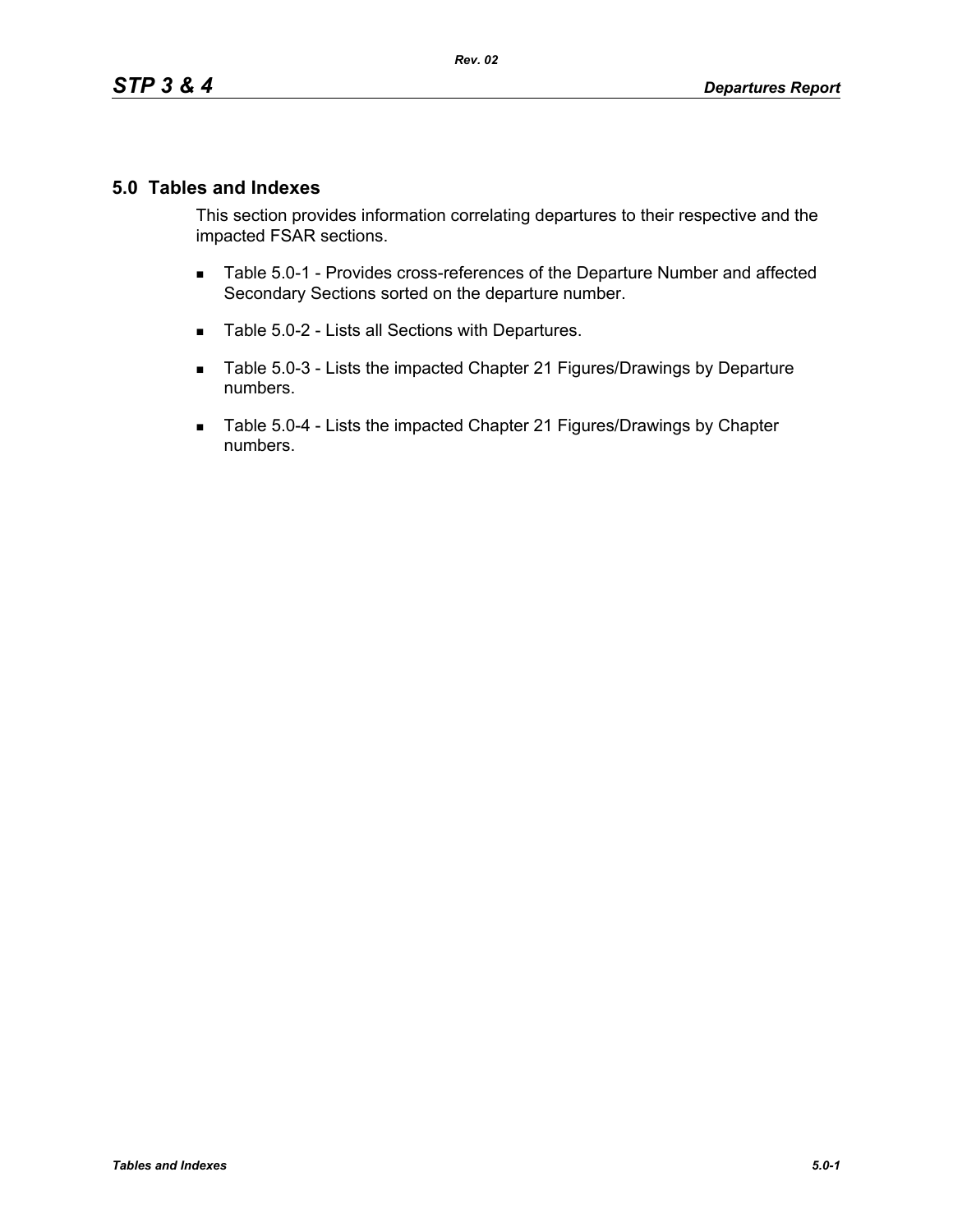| <b>Departure Numbers</b> | <b>Sections</b>                 |
|--------------------------|---------------------------------|
| <b>STD DEP T1 2.1-1</b>  | Tier 1 Section 2.1              |
| STD DEP T1 2.1-1         | Tier 2 Section 15.0             |
| <b>STD DEP T1 2.1-1</b>  | <b>Tier 2 Section 15.1S</b>     |
| <b>STD DEP T1 2.1-1</b>  | <b>Tier 2 Section 16.3.4.2</b>  |
| STD DEP T1 2.1-1         | <b>Tier 2 Section 16B.3.4.2</b> |
| STD DEP T1 2.1-1         | <b>Tier 2 Section 5.2</b>       |
| <b>STD DEP T1 2.1-2</b>  | Tier 1 Section 2.1              |
| <b>STD DEP T1 2.1-2</b>  | Tier 2 Section 5.3              |
| <b>STD DEP T1 2.2-1</b>  | <b>Tier 1 Section 2.15</b>      |
| STD DEP T1 2.2-1         | Tier 1 Section 2.2              |
| STD DEP T1 2.2-1         | Tier 2 Section 10.1             |
| <b>STD DEP T1 2.2-1</b>  | Tier 2 Section 16.3.3.1.1       |
| <b>STD DEP T1 2.2-1</b>  | Tier 2 Section 16B.3.3.1.1      |
| <b>STD DEP T1 2.2-1</b>  | Tier 2 Section 7.2              |
| <b>STD DEP T1 2.2-1</b>  | <b>Tier 2 Section 7.6</b>       |
| STD DEP T1 2.2-1         | Tier 2 Section 7.7              |
| STD DEP T1 2.3-1         | Tier 1 Section 2.3              |
| STD DEP T1 2.3-1         | Tier 1 Section 2.7              |
| STD DEP T1 2.3-1         | Tier 2 Appendix 1A              |
| STD DEP T1 2.3-1         | Tier 2 Section 1.2              |
| STD DEP T1 2.3-1         | Tier 2 Section 15.2             |
| STD DEP T1 2.3-1         | Tier 2 Section 16.3.3.1.1       |
| STD DEP T1 2.3-1         | Tier 2 Section 16.3.3.6.1       |
| STD DEP T1 2.3-1         | Tier 2 Section 16B.3.3.1.1      |
| STD DEP T1 2.3-1         | Tier 2 Section 16B.3.3.6.1      |
| STD DEP T1 2.3-1         | Tier 2 Section 3.4              |
| STD DEP T1 2.3-1         | Tier 2 Section 5.2              |
| STD DEP T1 2.3-1         | Tier 2 Section 7.1              |
| STD DEP T1 2.3-1         | Tier 2 Section 7.2              |
| STD DEP T1 2.3-1         | Tier 2 Section 7.3              |
| STD DEP T1 2.3-1         | Tier 2 Section 7.5              |
| <b>STD DEP T1 2.3-1</b>  | Tier 2 Section 6.2              |
| <b>STD DEP T1 2.3-1</b>  | Tier 2 Section 7.6              |
| <b>STD DEP T1 2.3-1</b>  | Tier 2 Section 11.5             |
| <b>STD DEP T1 2.3-1</b>  | Tier 2 Section 18F              |
| STD DEP T1 2.4-1         | Tier 1 Section 2.4              |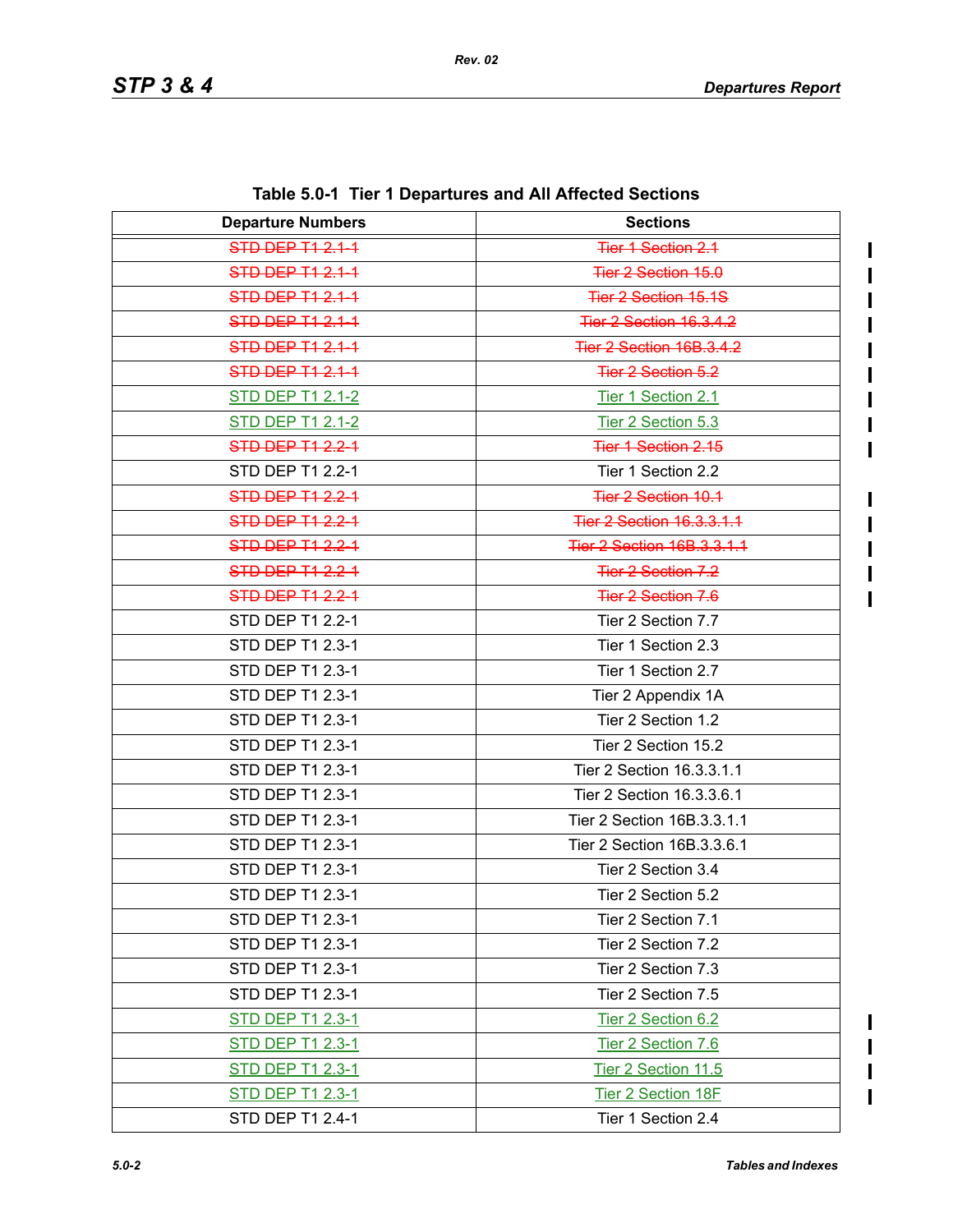| <b>Departure Numbers</b> | <b>Sections</b>            |
|--------------------------|----------------------------|
| <b>STD DEP T1 2.4-1</b>  | Tier 1 Section 2.6         |
| STD DEP T1 2.4-1         | Tier 2 Appendix 19L        |
| STD DEP T1 2.4-1         | Tier 2 Appendix 19Q        |
| STD DEP T1 2.4-1         | Tier 2 Appendix 1AA        |
| STD DEP T1 2.4-1         | Tier 2 Appendix 3MA        |
| STD DEP T1 2.4-1         | Tier 2 Section 3.1         |
| STD DEP T1 2.4-1         | Tier 2 Section 3.9         |
| STD DEP T1 2.4-1         | Tier 2 Section 5.4         |
| STD DEP T1 2.4-1         | Tier 2 Section 6.3         |
| STD DEP T1 2.4-1         | Tier 2 Section 6.6         |
| STD DEP T1 2.4-1         | Tier 2 Section 7.3         |
| STD DEP T1 2.4-1         | Tier 2 Section 7.4         |
| STD DEP T1 2.4-1         | Tier 2 Section 9.1         |
| <b>STD DEP T1 2.4-1</b>  | <b>Tier 2 Appendix 9A</b>  |
| STD DEP T1 2.4-2         | Tier 1 Section 2.4         |
| STD DEP T1 2.4-2         | <b>Tier 2 Appendix 19L</b> |
| <b>STD DEP T1 2.4-2</b>  | Tier 2 Section 10.2        |
| STD DEP T1 2.4-2         | Tier 2 Section 16.3.3.1.1  |
| STD DEP T1 2.4-2         | Tier 2 Section 16B.3.3.1.1 |
| STD DEP T1 2.4-2         | Tier 2 Section 5.2         |
| STD DEP T1 2.4-2         | Tier 2 Section 6.2         |
| STD DEP T1 2.4-2         | Tier 2 Section 7.3         |
| STD DEP T1 2.4-2         | Tier 2 Section 8.1         |
| STD DEP T1 2.4-2         | Tier 2 Section 8.3         |
| STD DEP T1 2.4-2         | Tier 2 Section 16.3.3.1.4  |
| STD DEP T1 2.4-2         | Tier 2 Section 16B.3.3.1.4 |
| STD DEP T1 2.4-3         | Tier 1 Section 2.4         |
| STD DEP T1 2.4-3         | Tier 2 Appendix 19K        |
| STD DEP T1 2.4-3         | Tier 2 Appendix 19M        |
| STD DEP T1 2.4-3         | Tier 2 Appendix 1A         |
| STD DEP T1 2.4-3         | Tier 2 Appendix 3B         |
| <b>STD DEP T1 2.4-3</b>  | <b>Tier 2 Appendix 3M</b>  |
| STD DEP T1 2.4-3         | Tier 2 Appendix 3MA        |
| STD DEP T1 2.4-3         | Tier 2 Section 14.2        |
| STD DEP T1 2.4-3         | Tier 2 Section 16.3.3.1.4  |
| STD DEP T1 2.4-3         | Tier 2 Section 16B.3.3.1.4 |

**Table 5.0-1 Tier 1 Departures and All Affected Sections**

 $\begin{array}{c} \rule{0pt}{2.5ex} \rule{0pt}{2.5ex} \rule{0pt}{2.5ex} \rule{0pt}{2.5ex} \rule{0pt}{2.5ex} \rule{0pt}{2.5ex} \rule{0pt}{2.5ex} \rule{0pt}{2.5ex} \rule{0pt}{2.5ex} \rule{0pt}{2.5ex} \rule{0pt}{2.5ex} \rule{0pt}{2.5ex} \rule{0pt}{2.5ex} \rule{0pt}{2.5ex} \rule{0pt}{2.5ex} \rule{0pt}{2.5ex} \rule{0pt}{2.5ex} \rule{0pt}{2.5ex} \rule{0pt}{2.5ex} \rule{0$ 

 $\mathbf I$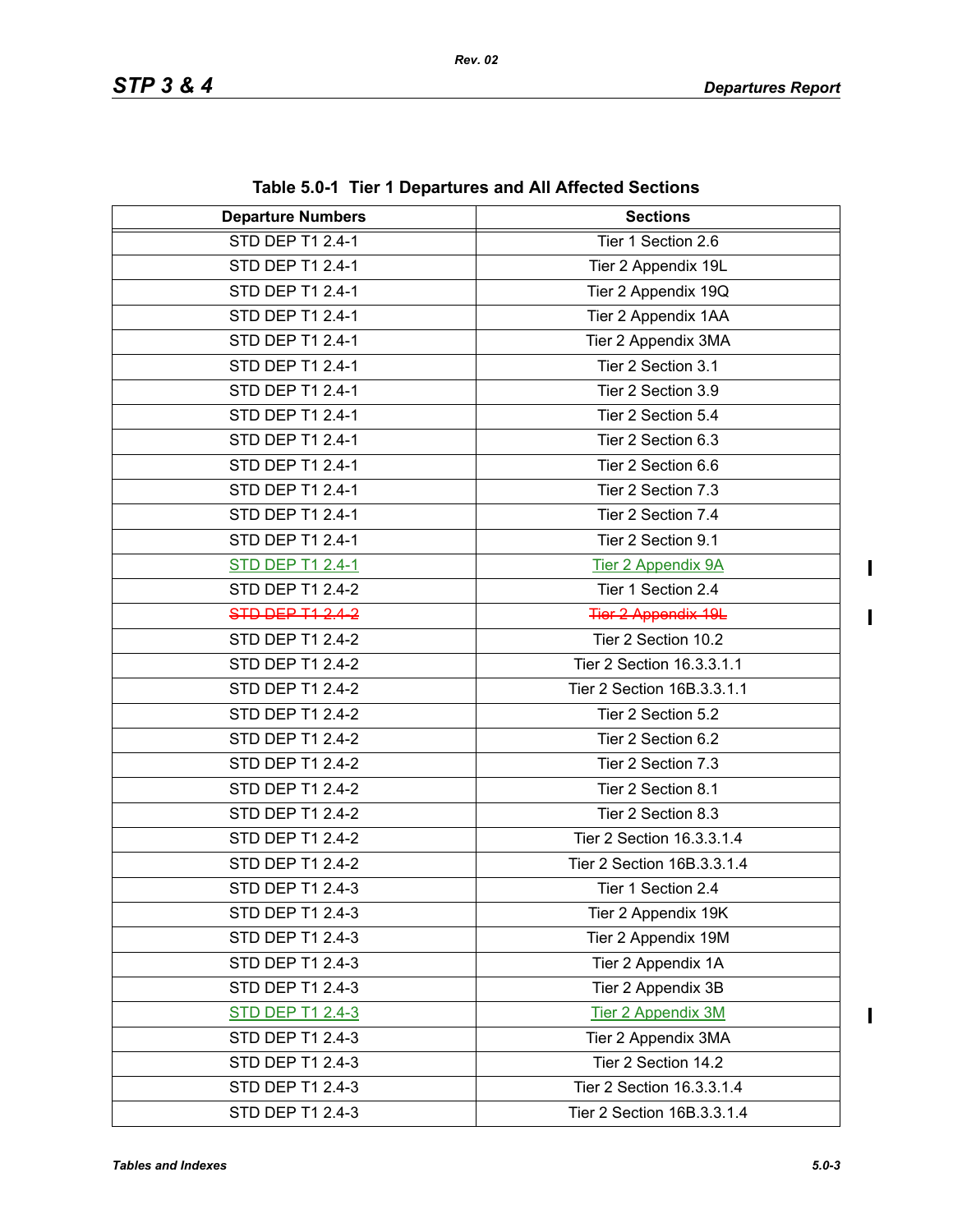$\mathbf I$ 

 $\mathbf I$ 

 $\overline{\mathbf{I}}$  $\overline{\mathbf{I}}$ 

 $\mathbf{I}$ 

 $\begin{array}{c} \rule{0pt}{2.5ex} \rule{0pt}{2.5ex} \rule{0pt}{2.5ex} \rule{0pt}{2.5ex} \rule{0pt}{2.5ex} \rule{0pt}{2.5ex} \rule{0pt}{2.5ex} \rule{0pt}{2.5ex} \rule{0pt}{2.5ex} \rule{0pt}{2.5ex} \rule{0pt}{2.5ex} \rule{0pt}{2.5ex} \rule{0pt}{2.5ex} \rule{0pt}{2.5ex} \rule{0pt}{2.5ex} \rule{0pt}{2.5ex} \rule{0pt}{2.5ex} \rule{0pt}{2.5ex} \rule{0pt}{2.5ex} \rule{0$  $\blacksquare$ 

 $\overline{\phantom{a}}$ 

| <b>Departure Numbers</b> | <b>Sections</b>            |
|--------------------------|----------------------------|
| STD DEP T1 2.4-3         | Tier 2 Section 19.11       |
| <b>STD DEP T1 2.4-3</b>  | Tier 2 Section 19.13       |
| STD DEP T1 2.4-3         | Tier 2 Section 19.3        |
| STD DEP T1 2.4-3         | Tier 2 Section 3.2         |
| STD DEP T1 2.4-3         | Tier 2 Section 3.9         |
| STD DEP T1 2.4-3         | Tier 2 Section 5.4         |
| STD DEP T1 2.4-3         | Tier 2 Section 6.2         |
| <b>STD DEP T1 2.4-3</b>  | Tier 2 Section 6.3         |
| STD DEP T1 2.4-3         | Tier 2 Section 7.3         |
| STD DEP T1 2.4-3         | Tier 2 Section 16.3.3.1.1  |
| STD DEP T1 2.4-3         | Tier 2 Section 16B.3.3.1.1 |
| STD DEP T1 2.4-3         | Tier 2 Section 19.9        |
| <b>STD DEP T1 2.4-3</b>  | <b>Tier 2 Appendix 3M</b>  |
| <b>STD DEP T1 2.4-3</b>  | Tier 2 Appendix 9A         |
| STD DEP T1 2.12-1        | Tier 1 Section 2.12        |
| STD DEP T1 2.12-1        | Tier 2 Section 7.7         |
| STD DEP T1 2.12-2        | Tier 1 Section 2.12        |
| STD DEP T1 2.12-2        | Tier 2 Section 8.1         |
| STD DEP T1 2.12-2        | Tier 2 Section 16B.3.8.9   |
| STD DEP T1 2.12-2        | Tier 2 Section 8.3         |
| STD DEP T1 2.12-2        | Tier 2 Section 19L         |
| <b>STD DEP T1 2.12-2</b> | Tier 2 Section 19Q         |
| STD DEP T1 2.14-1        | Tier 1 Section 2.11        |
| STD DEP T1 2.14-1        | Tier 1 Section 2.14        |
| STD DEP T1 2.14-1        | Tier 1 Section 2.15        |
| STD DEP T1 2.14-1        | Tier 1 Section 2.2         |
| STD DEP T1 2.14-1        | Tier 1 Section 2.3         |
| STD DEP T1 2.14-1        | Tier 1 Section 2.4         |
| STD DEP T1 2.14-1        | Tier 1 Section 2.7         |
| STD DEP T1 2.14-1        | Tier 2 Appendix 15A        |
| STD DEP T1 2.14-1        | Tier 2 Appendix 18A        |
| STD DEP T1 2.14-1        | Tier 2 Appendix 18B        |
| STD DEP T1 2.14-1        | Tier 2 Appendix 18F        |
| STD DEP T1 2.14-1        | Tier 2 Appendix 18H        |
| STD DEP T1 2.14-1        | Tier 2 Appendix 19A        |
| STD DEP T1 2.14-1        | Tier 2 Appendix 19B        |

**Table 5.0-1 Tier 1 Departures and All Affected Sections**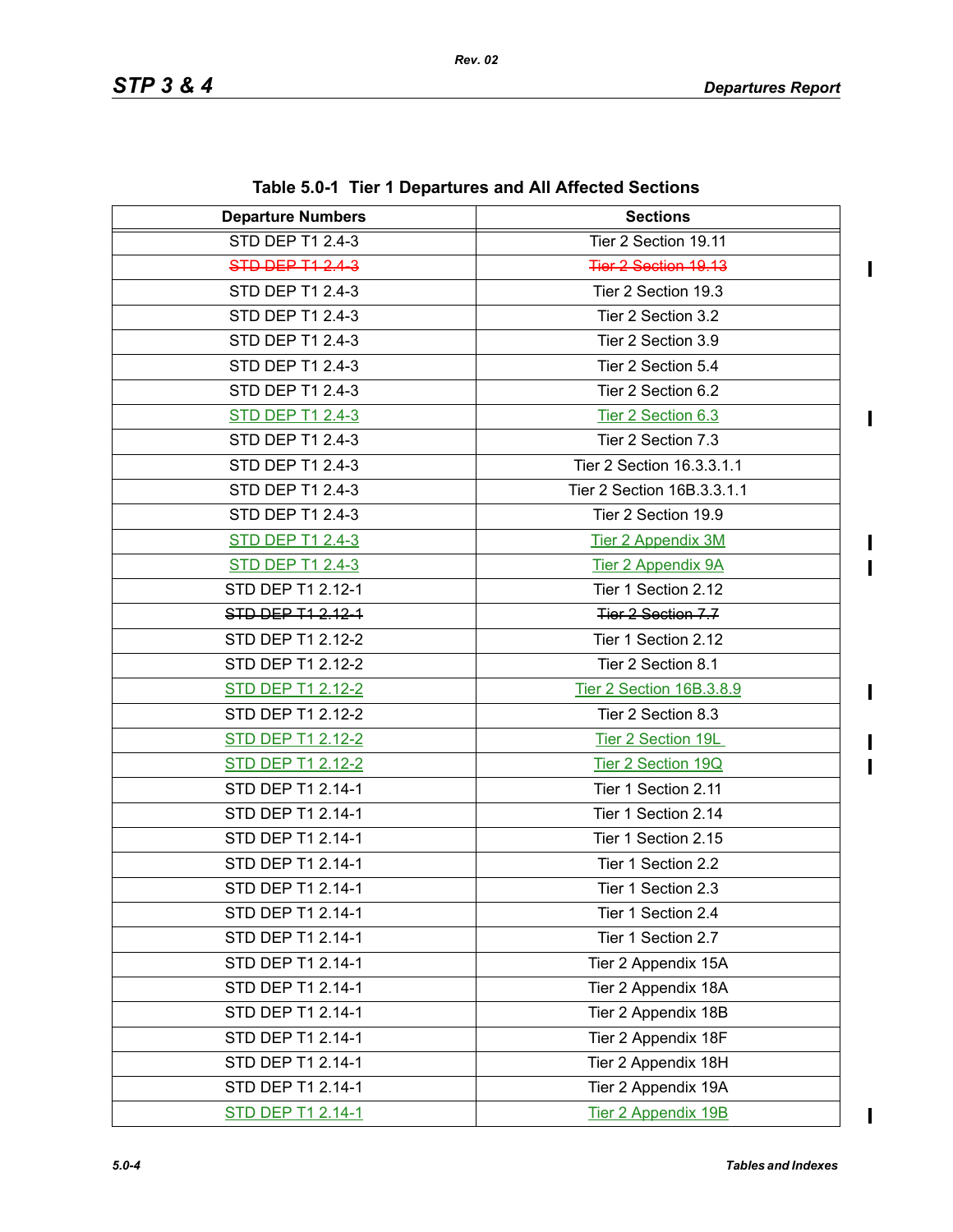$\mathbf I$  $\mathbf{I}$ 

Π

 $\mathbf I$ 

| <b>Departure Numbers</b> | <b>Sections</b>            |
|--------------------------|----------------------------|
| STD DEP T1 2.14-1        | <b>Tier 2 Appendix 19E</b> |
| STD DEP T1 2.14-1        | Tier 2 Appendix 19M        |
| STD DEP T1 2.14-1        | Tier 2 Appendix 1A         |
| STD DEP T1 2.14-1        | Tier 2 Appendix 1AA        |
| STD DEP T1 2.14-1        | Tier 2 Appendix 3I         |
| STD DEP T1 2.14-1        | Tier 2 Appendix 3MA        |
| STD DEP T1 2.14-1        | Tier 2 Appendix 9A         |
| STD DEP T1 2.14-1        | Tier 2 Section 1.2         |
| STD DEP T1 2.14-1        | Tier 2 Section 14.2        |
| STD DEP T1 2.14-1        | Tier 2 Section 16.3.3.6.1  |
| STD DEP T1 2.14-1        | Tier 2 Section 16.3.3.6.2  |
| STD DEP T1 2.14-1        | Tier 2 Section 16.3.6.3.1  |
| STD DEP T1 2.14-1        | Tier 2 Section 16.3.6.3.2  |
| STD DEP T1 2.14-1        | Tier 2 Section 1.7         |
| <b>STD DEP T1 2.14-1</b> | Tier 2 Section 1.8         |
| STD DEP T1 2.14-1        | Tier 2 Appendix 7A         |
| <b>STD DEP T1 2.14-1</b> | Tier 2 Section 8.3         |
| <b>STD DEP T1 2.14-1</b> | Tier 2 Section 12.3        |
| STD DEP T1 2.14-1        | Tier 2 Section 13.5        |
| STD DEP T1 2.14-1        | Tier 2 Section 16.5.5      |
| STD DEP T1 2.14-1        | Tier 2 Section 16.5.0      |
| STD DEP T1 2.14-1        | Tier 2 Section 16B.3.3.6.1 |
| STD DEP T1 2.14-1        | Tier 2 Section 16B.3.3.6.2 |
| STD DEP T1 2.14-1        | Tier 2 Section 16B.3.6.3.1 |
| STD DEP T1 2.14-1        | Tier 2 Section 16B.3.6.3.2 |
| STD DEP T1 2.14-1        | Tier 2 Section 3.2         |
| STD DEP T1 2.14-1        | Tier 2 Section 3.9         |
| STD DEP T1 2.14-1        | Tier 2 Section 5.2         |
| STD DEP T1 2.14-1        | Tier 2 Section 5.4         |
| STD DEP T1 2.14-1        | Tier 2 Section 6.2         |
| STD DEP T1 2.14-1        | Tier 2 Section 6.5         |
| STD DEP T1 2.14-1        | Tier 2 Section 6.6         |
| STD DEP T1 2.14-1        | Tier 2 Section 7.1         |
| STD DEP T1 2.14-1        | Tier 2 Section 7.3         |
| STD DEP T1 2.14-1        | Tier 2 Section 7.4         |
| STD DEP T1 2.14-1        | Tier 2 Section 7.5         |
|                          |                            |

**Table 5.0-1 Tier 1 Departures and All Affected Sections**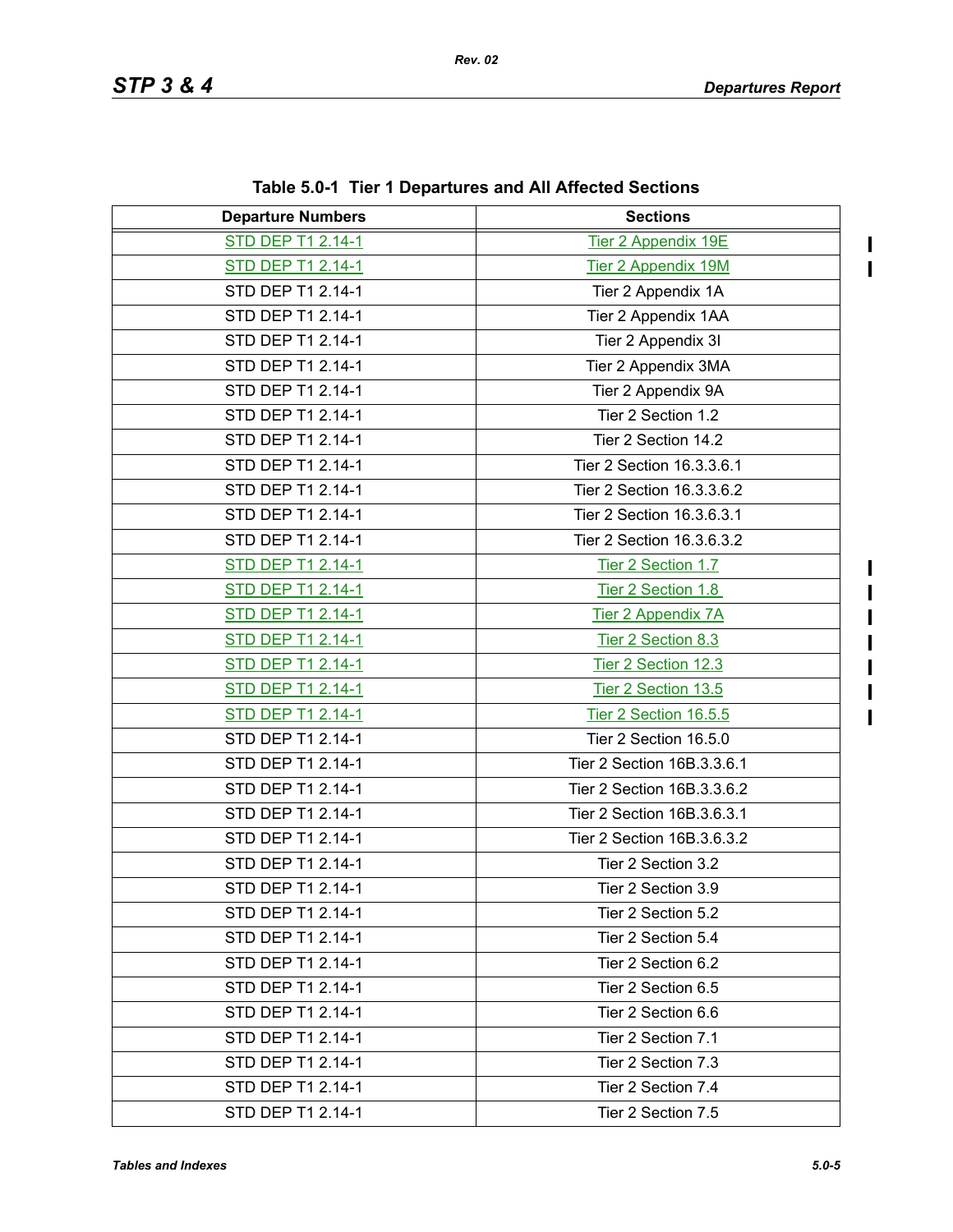| <b>Departure Numbers</b> | <b>Sections</b>                   |
|--------------------------|-----------------------------------|
| STD DEP T1 2.14-1        | Tier 2 Section 7.6                |
| STD DEP T1 2.14-1        | Tier 2 Section 9.2                |
| STD DEP T1 2.14-1        | Tier 2 Section 9.4                |
| STD DEP T1 2.15-1        | Tier 1 Section 2.15               |
| STD DEP T1 2.15-1        | Tier 2 Section 2.0                |
| STD DEP T1 2.15-1        | Tier 2 Section 2.4S.13            |
| STD DEP T1 2.15-1        | Tier 2 Section 2.5S.04            |
| STD DEP T1 2.15-1        | Tier 2 Section 3, List of Tables  |
| <b>STD DEP T1 2.15-1</b> | Tier 2 Section 3, List of Figures |
| <b>STD DEP T1 2.15-1</b> | Tier 2 Section 3.1                |
| STD DEP T1 2.15-1        | Tier 2 Section 3.2                |
| <b>STD DEP T1 2.15-1</b> | Tier 2 Section 3.3                |
| <b>STD DEP T1 2.15-1</b> | Tier 2 Section 3.4                |
| STD DEP T1 2.15-1        | Tier 2 Section 3.7                |
| <b>STD DEP T1 2-15-1</b> | Tier 2 Section 3.8                |
| <b>STD DEP T1 2.15-1</b> | Tier 2 Appendix 3C                |
| STD DEP T1 2.15-1        | Tier 2 Appendix 3H                |
| <b>STD DEP T1 2.15-1</b> | Tier 2 Section 11.4               |
| <b>STD DEP T1 2.15-1</b> | Tier 2 Section 12.2               |
| STD DEP T1 2.15-1        | Tier 2 Section 14.3               |
| <b>STD DEP T1 2.15-1</b> | Tier 2 Section 15.7               |
| <b>STD DEP T1 2.15-1</b> | Tier 2 Section 19.4               |
| STD DEP T1 2.15-1        | <b>Tier 2 Appendix 19H</b>        |
| STD DEP T1 2.15-2        | Tier 1 Section 2.15               |
| <b>STD DEP T1 2.15-2</b> | Tier 2 Section 9.4                |
| STD DEP T1 3.4-1         | Tier 1 Section 2.2                |
| STD DEP T1 3.4-1         | Tier 1 Section 2.7                |
| STD DEP T1 3.4-1         | Tier 1 Section 3.4                |
| STD DEP T1 3.4-1         | Tier 2 Section 11.5               |
| STD DEP T1 3.4-1         | Tier 2 Section 12.3               |
| STD DEP T1 3.4-1         | Tier 2 Section 14.2               |
| STD DEP T1 3.4-1         | Tier 2 Appendix 15B               |
| STD DEP T1 3.4-1         | Tier 2 Appendix 15E               |
| STD DEP T1 3.4-1         | Tier 2 Appendix 18C               |
| STD DEP T1 3.4-1         | Tier 2 Appendix 18E               |
| STD DEP T1 3.4-1         | Tier 2 Appendix 19K               |

**Table 5.0-1 Tier 1 Departures and All Affected Sections**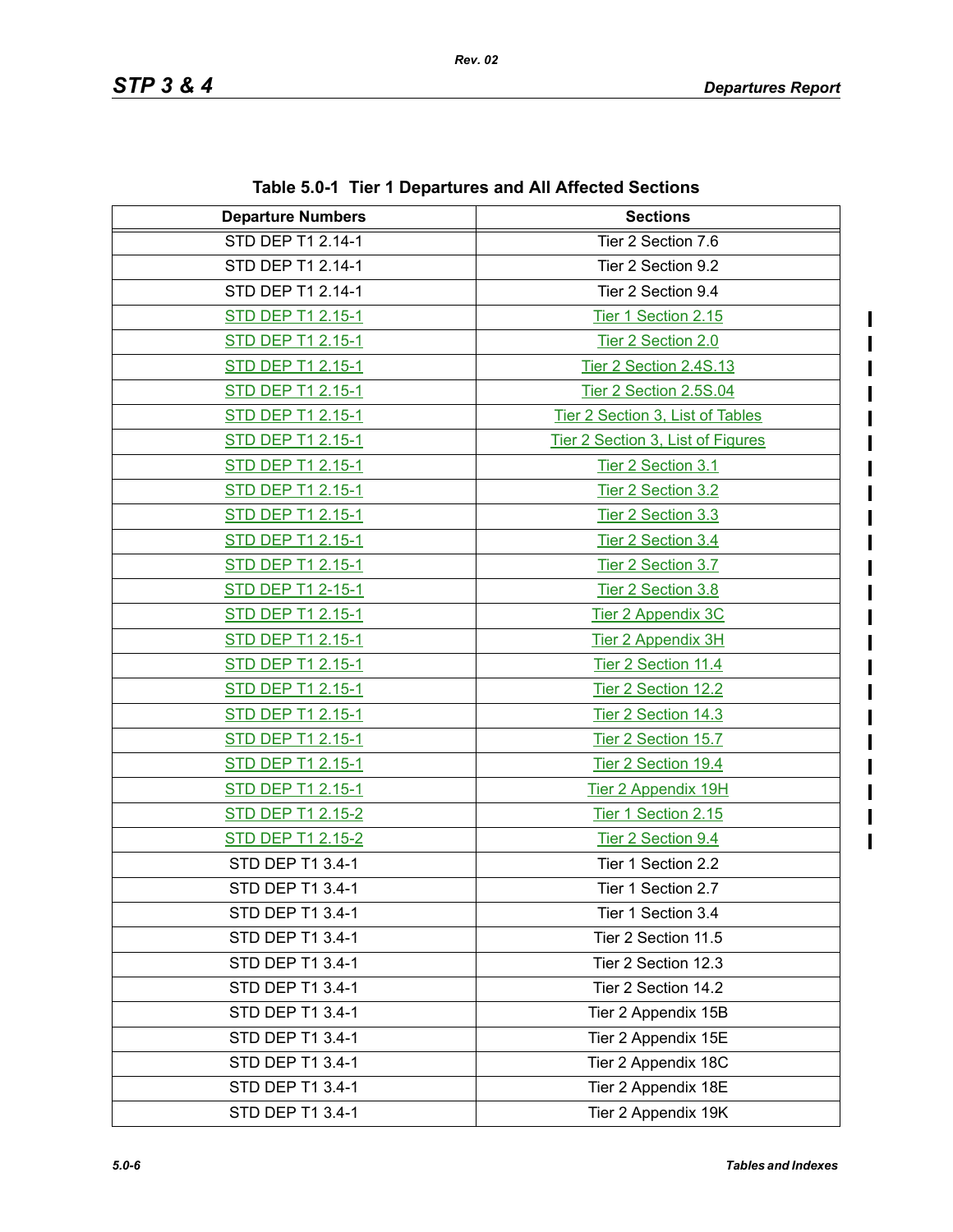$\blacksquare$ 

I  $\mathbf{I}$ 

| <b>Departure Numbers</b> | <b>Sections</b>             |
|--------------------------|-----------------------------|
| <b>STD DEP T1 3.4-1</b>  | <b>Tier 2 Appendix 19L</b>  |
| STD DEP T1 3.4-1         | Tier 2 Appendix 19N         |
| STD DEP T1 3.4-1         | <b>Tier 2 Appendix 19Q</b>  |
| STD DEP T1 3.4-1         | Tier 2 Appendix 7A          |
| STD DEP T1 3.4-1         | Tier 2 Appendix 7C          |
| STD DEP T1 3.4-1         | Tier 2 Section 1.2          |
| STD DEP T1 3.4-1         | Tier 2 Section 10.1         |
| STD DEP T1 3.4-1         | Tier 2 Section 10.4         |
| STD DEP T1 3.4-1         | Tier 2 Section 11.5         |
| STD DEP T1 3.4-1         | Tier 2 Section 12.3         |
| STD DEP T1 3.4-1         | Tier 2 Section 14.2         |
| STD DEP T1 3.4-1         | Tier 2 Section 15.0         |
| STD DEP T1 3.4-1         | <b>Tier 2 Section 15.1S</b> |
| STD DEP T1 3.4-1         | Tier 2 Section 16.1.0       |
| STD DEP T1 3.4-1         | Tier 2 Section 16.5.0       |
| STD DEP T1 3.4-1         | Tier 2 Section 16B.3.3.1.1  |
| STD DEP T1 3.4-1         | Tier 2 Section 16B.3.3.4.1  |
| STD DEP T1 3.4-1         | Tier 2 Section 16B.3.3.5.1  |
| STD DEP T1 3.4-1         | Tier 2 Section 16B.3.3.6.2  |
| STD DEP T1 3.4-1         | Tier 2 Section 16B.3.8.4    |
| STD DEP T1 3.4-1         | Tier 2 Section 18.4         |
| STD DEP T1 3.4-1         | Tier 2 Section 18.6         |
| STD DEP T1 3.4-1         | Tier 2 Section 18.8         |
| STD DEP T1 3.4-1         | Tier 2 Section 19.11        |
| STD DEP T1 3.4-1         | Tier 2 Section 19.3         |
| STD DEP T1 3.4-1         | Tier 2 Section 19.9         |
| STD DEP T1 3.4-1         | Tier 2 Section 3.2          |
| STD DEP T1 3.4-1         | Tier 2 Section 6.2          |
| STD DEP T1 3.4-1         | Tier 2 Section 7.1          |
| STD DEP T1 3.4-1         | Tier 2 Section 7.2          |
| STD DEP T1 3.4-1         | Tier 2 Section 7.3          |
| STD DEP T1 3.4-1         | Tier 2 Section 7.4          |
| STD DEP T1 3.4-1         | Tier 2 Section 7.6          |
| STD DEP T1 3.4-1         | Tier 2 Section 7.7          |
| <b>STD DEP T1 3.4-1</b>  | Tier 2 Section 7.8          |
| STD DEP T1 3.4-1         | Tier 2 Section 16.3.3.1.4   |

**Table 5.0-1 Tier 1 Departures and All Affected Sections**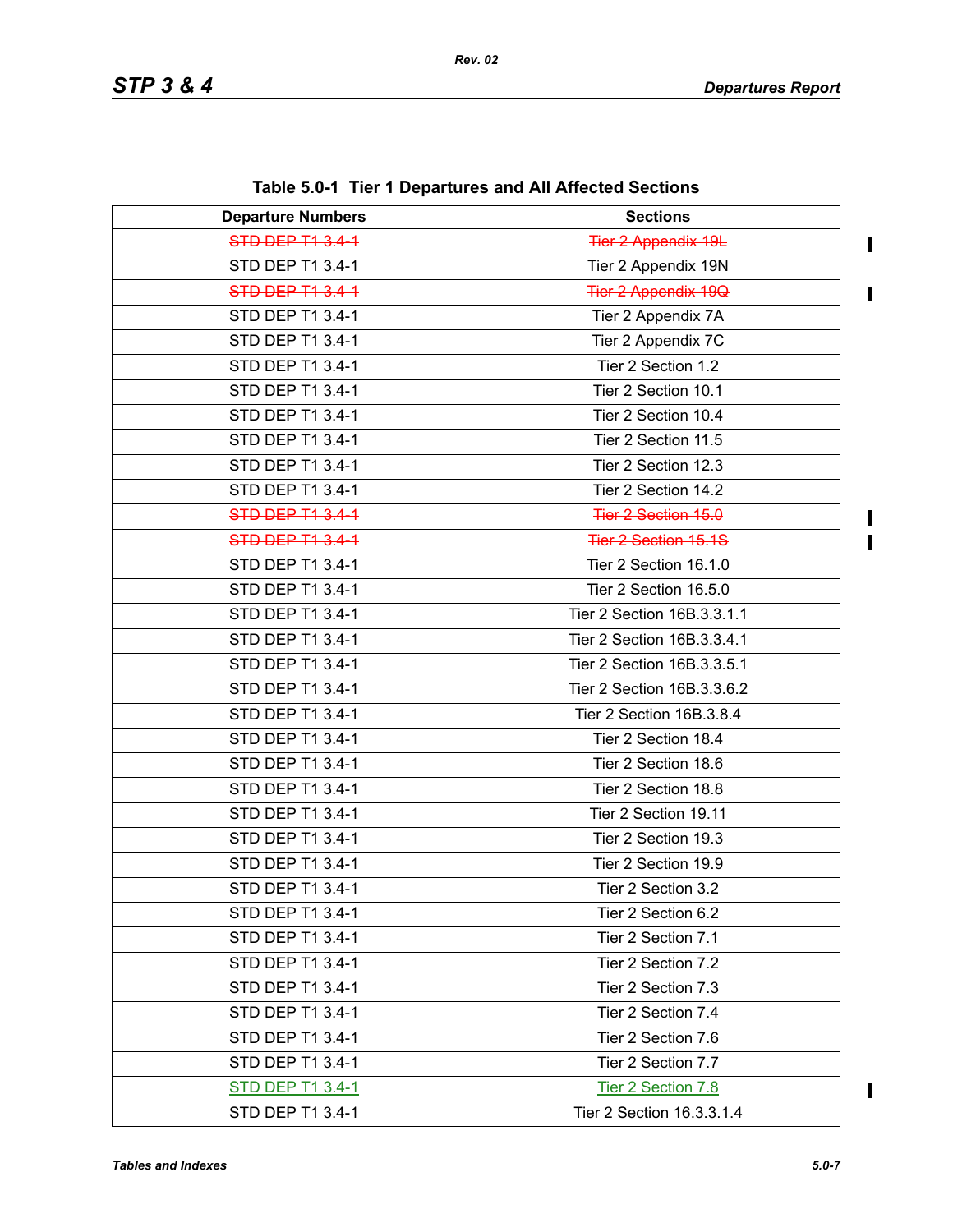$\mathbf{I}$ 

 $\mathbf{I}$ 

 $\blacksquare$ 

 $\mathbf I$ 

| <b>Departure Numbers</b> | <b>Sections</b>            |
|--------------------------|----------------------------|
| STD DEP T1 3.4-1         | Tier 2 Section 16.3.3.3.1  |
| STD DEP T1 3.4-1         | Tier 2 Section 16B.3.3.1.4 |
| STD DEP T1 3.4-1         | Tier 2 Section 16B.3.3.3.1 |
| STD DEP T1 3.4-1         | Tier 2 Section 16B.3.3.6.1 |
| STP DEP T1 5.0-1         | Tier 1 Section 5.0         |
| STP DEP T1 5.0-1         | Tier 2 Section 2.2         |
| STP DEP T1 5.0-1         | Tier 2 Section 3.1         |
| STP DEP T1 5.0-1         | Tier 2 Section 3.4         |
| STP DEP T1 5.0-1         | Tier 2 Appendix 3H         |
| STP DEP T1 5.0-1         | Tier 2 Section 9.4         |
| STP DEP T1 5.0-1         | Tier 2 Section 19.3        |
| <b>STP DEP T1 5.0-1</b>  | Tier 2 Section 19.8        |
| STP DEP T1 5.0-1         | Tier 2 Section 19.9        |
| STP DEP T1 5.0-1         | Tier 2 Section 19.11       |
| STP DEP T1 5.0-1         | Tier 2 Section 19.13       |
| STP DEP T1 5.0-1         | Tier 2 Appendix 19K        |
| STP DEP T1 5.0-1         | Tier 2 Appendix 19Q        |
| STP DEP T1 5.0-1         | Tier 2 Appendix 19R        |

**Table 5.0-1 Tier 1 Departures and All Affected Sections**

|  | Table 5.0-1 Tier 2* Departures and All Affected Sections |  |
|--|----------------------------------------------------------|--|
|--|----------------------------------------------------------|--|

| <b>Departure Numbers</b> | <b>Sections</b>           |
|--------------------------|---------------------------|
| <b>STD DEP 1.8-1</b>     | Tier 2 Section 1.8        |
| <b>STD DEP 1.8-1</b>     | Tier 2 Appendix 1C        |
| <b>STD DEP 1.8-1</b>     | Tier 2 Section 3.7        |
| <b>STD DEP 1.8-1</b>     | Tier 2 Section 3.8        |
| <b>STD DEP 1.8-1</b>     | <b>Tier 2 Appendix 3H</b> |
| STD DEP 1.8-1            | Tier 2 Section 5.2        |
| STD DEP 1.8-1            | Tier 2 Appendix 7A        |
| <b>STD DEP 1.8-1</b>     | Tier 2 Section 12.3       |
| <b>STD DEP 1.8-1</b>     | Tier 2 Section 19.2       |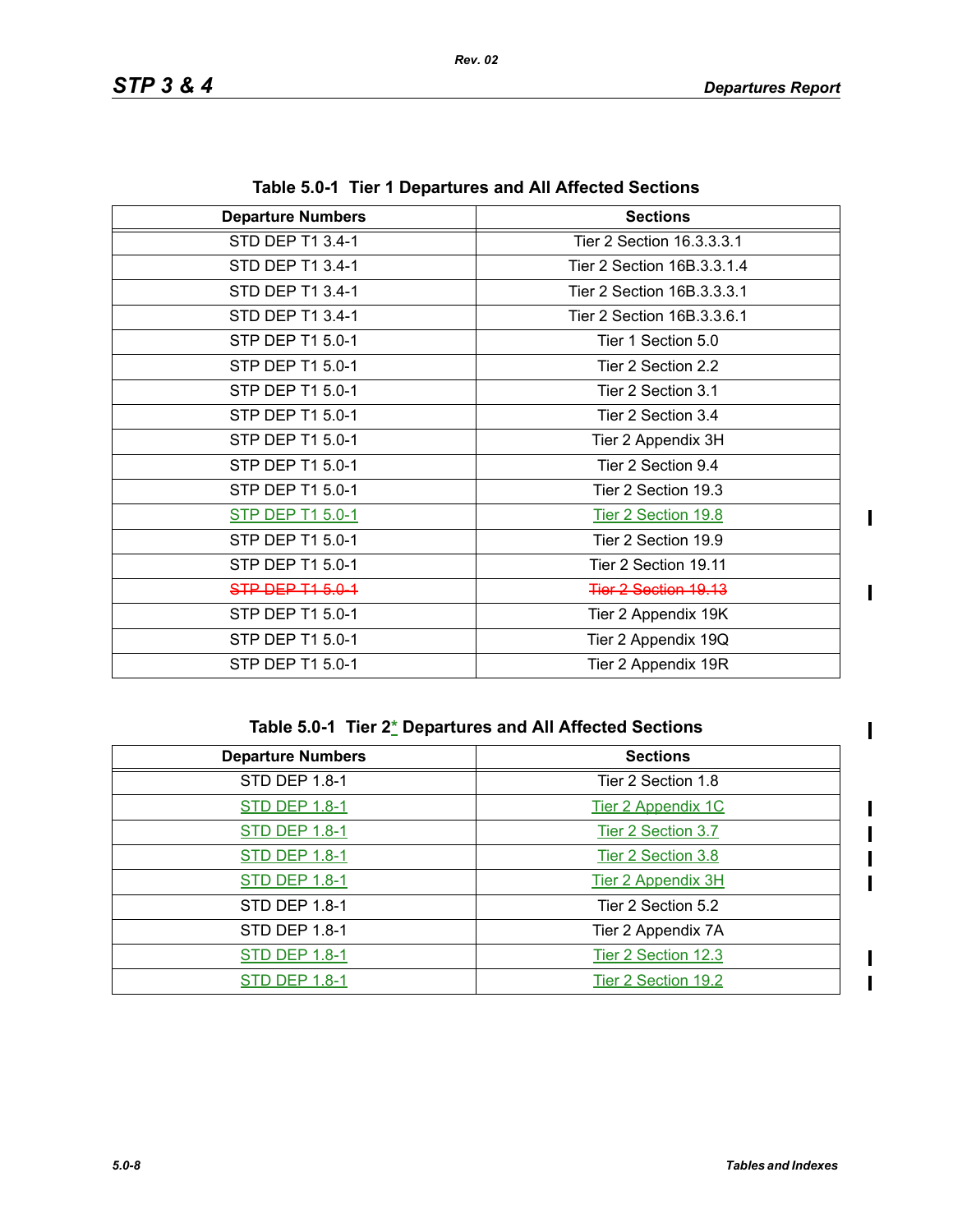| <b>Departure Numbers</b> | <b>Sections</b>            |
|--------------------------|----------------------------|
| <b>STP DEP 1.1-1</b>     | Tier 2 Section 1.1         |
| <b>STP DEP 1.1-2</b>     | Tier 2 Section 1.1         |
| <b>STP DEP 1.1-2</b>     | Tier 2 Section 1.2         |
| <b>STP DEP 1.1-2</b>     | Tier 2 Section 3.1         |
| <b>STP DEP 1.1-2</b>     | Tier 2 Section 7.3         |
| <b>STP DEP 1.1-2</b>     | Tier 2 Section 7.4         |
| <b>STP DEP 1.1-2</b>     | Tier 2 Section 7.6         |
| <b>STP DEP 1.1-2</b>     | Tier 2 Section 8.1         |
| <b>STP DEP 1.1-2</b>     | Tier 2 Section 8.2         |
| <b>STP DEP 1.1-2</b>     | Tier 2 Section 8.3         |
| <b>STP DEP 1.1-2</b>     | Tier 2 Section 9.2         |
| <b>STP DEP 1.1-2</b>     | Tier 2 Section 9.3         |
| <b>STP DEP 1.1-2</b>     | Tier 2 Section 9.5         |
| <b>STP DEP 1.1-2</b>     | Tier 2 Section 10.2        |
| <b>STP DEP 1.1-2</b>     | Tier 2 Appendix 8A         |
| <b>STP DEP 1.1-2</b>     | Tier 2 Appendix 19L        |
| <b>STP DEP 1.1-2</b>     | Tier 2 Appendix 19M        |
| <b>STP DEP 1.1-2</b>     | Tier 2 Appendix 19Q        |
| <b>STD DEP 1.2-1</b>     | Tier 2 Section 1.2         |
| <b>STD DEP 1.2-1</b>     | <b>Tier 2 Appendix 9A</b>  |
| <b>STD DEP 1.2-1</b>     | Tier 2 Appendix 19M        |
| <b>STP DEP 1.2-2</b>     | Tier 2 Section 1.2         |
| <b>STP DEP 1.2-2</b>     | Tier 2 Section 3.4         |
| <b>STP DEP 1.2-2</b>     | Tier 2 Section 10.4        |
| <b>STP DEP 1.2-2</b>     | Tier 2 Section 12.3        |
| <b>STP DEP 1.2-2</b>     | Tier 2 Appendix 9A         |
| <b>STP DEP 1.2-2</b>     | <b>Tier 2 Appendix 19M</b> |
| <b>STP DEP 1.2-2</b>     | <b>Tier 2 Appendix 19R</b> |
| STD DEP 1AA-1            | Tier 2 Appendix 1AA        |
| STP DEP 2.2-45           | Tier 2 Section 19.32       |
| <b>STP DEP 2.2-5</b>     | Tier 2 Section 19.3        |
| <b>STD DEP 2.2-5</b>     | Tier 2 Section 2.2         |
| <b>STD DEP 2.2-5</b>     | Tier 2 Appendix 19E        |
| STP DEP 3.5-1            | Tier 2 Section 3.5         |
| <b>STP DEP 3.6-1</b>     | Tier 2 Section 3.6         |
| STD DEP 3.8-1            | Tier 2 Section 1.2         |

**Table 5.0-1 Tier 2 Departures and All Affected Sections**

 $\mathbf{I}$ 

 $\mathbf{I}$ 

 $\blacksquare$ 

П

 $\mathbf{I}$ 

 $\overline{\mathbf{I}}$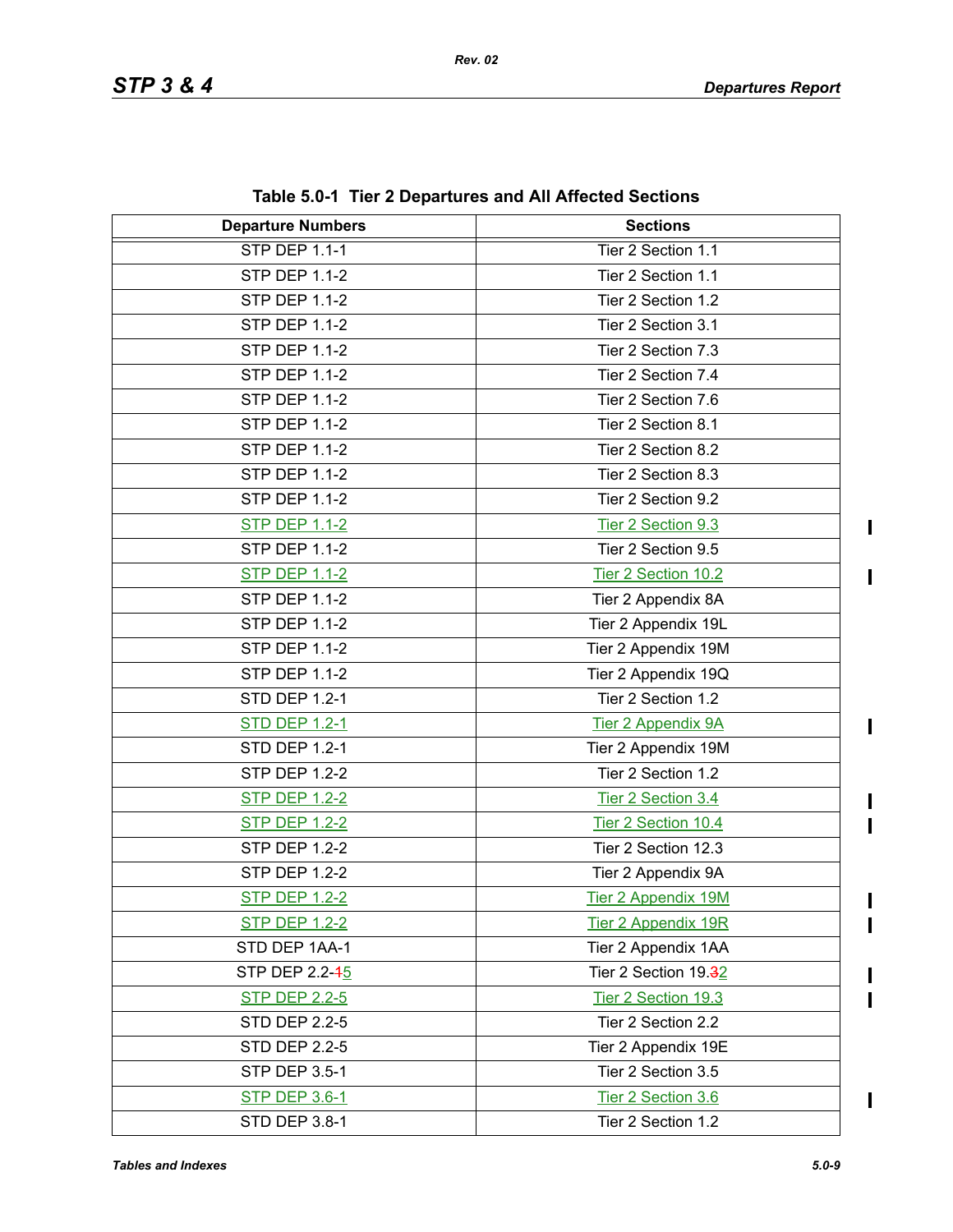$\blacksquare$ 

 $\blacksquare$ 

 $\blacksquare$ 

 $\mathbf I$  $\blacksquare$ 

 $\blacksquare$ 

Π

 $\mathbf I$ 

 $\overline{\mathbf{I}}$ 

| <b>Departure Numbers</b> | <b>Sections</b>                   |
|--------------------------|-----------------------------------|
| STD DEP 3.8-1            | Tier 2 Section 3.4                |
| STD DEP 3.8-1            | <b>Tier 2 Section 3.8</b>         |
| STD DEP 3.8-1            | Tier 2 Section 12.3               |
| STD DEP 3.8-1            | <b>Tier 2 Appendix 3H</b>         |
| STD DEP 3.8-1            | Tier 2 Appendix 9A                |
| <b>STD DEP 3.9-1</b>     | Tier 2 Section 3.9                |
| STD DEP 3B-1             | Tier 2 Appendix 3B                |
| STD DEP 3H-1             | Tier 2 Appendix 3H                |
| STD DEP 3I-1             | Tier 2 Appendix 3I                |
| STD DEP 3I-2             | Tier 2 Appendix 3I                |
| STD DEP 3MA-1            | <b>Tier 2 Appendix 3MA</b>        |
| STD DEP 4.4-1            | <b>Tier 2 Section 4.4</b>         |
| STD DEP 4.4-1            | <b>Tier 2 Section 16.3.3.1.1</b>  |
| <b>STD DEP 4.4-1-</b>    | <b>Tier 2 Section 16B.3.3.1.1</b> |
| <b>STD DEP 4.5-1</b>     | Tier 2 Section 4.5                |
| STD DEP 4.5-1            | Tier 2 Section 5.2                |
| <b>STD DEP 4.6-1</b>     | Tier 2 Section 4.6                |
| <b>STD DEP 4.6-1</b>     | Tier 2 Section 14.2               |
| <b>STD DEP 5.2-2</b>     | Tier 2 Section 5.2                |
| STD DEP 5.3-1            | Tier 2 Section 5.3                |
| <b>STD DEP 5.4-1</b>     | Tier 2 Section 5.4                |
| <b>STD DEP 5.4-1</b>     | Tier 2 Section 5.1                |
| <b>STD DEP 5.4-1</b>     | Tier 2 Section 7.7                |
| <b>STD DEP 5.4-1</b>     | Tier 2 Section 12.2               |
| STD DEP 5.4-1            | Tier 2 Appendix 19L               |
| <b>STD DEP 5.4-1</b>     | Tier 2 Appendix 19Q               |
| <b>STD DEP 5.4-2</b>     | Tier 2 Section 5.4                |
| STD DEP 5.4-1            | <b>Tier 2 Appendix 19QB</b>       |
| <b>STD DEP 5.4-3</b>     | Tier 2 Section 5.4                |
| <b>STD DEP 5.4-4</b>     | Tier 2 Section 5.4                |
| STD DEP 5A-1             | Tier 2 Section 5.2                |
| STD DEP 5A-1             | Tier 2 Section 1.8                |
| STD DEP 5A-1             | Tier 2 Appendix 5A                |
| STD DEP 5B-1             | Tier 2 Section 5.4                |
| STD DEP 5B-1             | Tier 2 Appendix 5B                |
| STD DEP 6.2-1            | Tier 2 Section 6.2                |

**Table 5.0-1 Tier 2 Departures and All Affected Sections**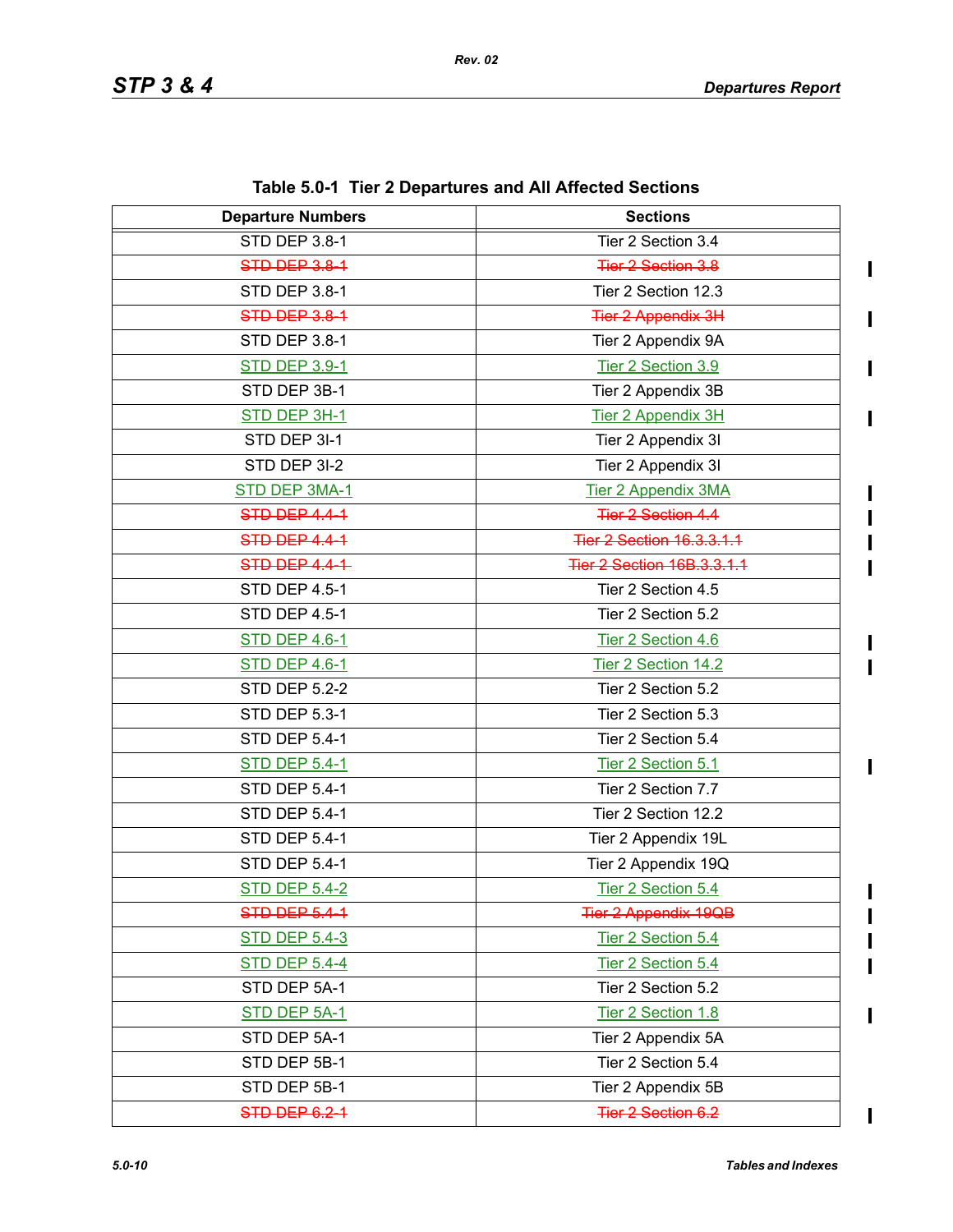$\blacksquare$ 

 $\mathbf I$ 

 $\mathbf{I}$ 

 $\blacksquare$  $\mathbf I$  $\mathbf I$ 

| <b>Departure Numbers</b> | <b>Sections</b>                   |
|--------------------------|-----------------------------------|
| STD DEP 6.2-1            | Tier 2 Section 16.3.6.1.3         |
| STD DEP 6.2-1            | <b>Tier 2 Section 16B.3.6.1.3</b> |
| <b>STD DEP 6.2-1</b>     | <b>Tier 2 Appendix 1A</b>         |
| STD DEP 6.2-2            | Tier 2 Section 6.2                |
| STD DEP 6.2-2            | <b>Tier 2 Section 7.5</b>         |
| STD DEP 6.2-2            | <b>Tier 2 Section 16.3.6.1.6</b>  |
| STD DEP 6.2-2            | <b>Tier 2 Section 16.3.6.2.4</b>  |
| <b>STD DEP 6.2-2</b>     | Tier 2 Section 16B.3.6.1.1        |
| <b>STD DEP 6.2-2</b>     | Tier 2 Section 16B.3.6.1.2        |
| STD DEP 6.2-2            | Tier 2 Section 16B.3.6.1.4        |
| STD DEP 6.2-2            | Tier 2 Section 16B.3.6.1.5        |
| STD DEP 6.2-2            | Tier 2 Section 16B.3.6.1.6        |
| STD DEP 6.2-2            | <b>Tier 2 Section 16B.3.6.2.4</b> |
| STD DEP 6.2-2            | Tier 2 Appendix 3B                |
| STD DEP 6.2-3            | Tier 2 Section 6.2                |
| STD DEP 6.6-1            | Tier 2 Section 6.6                |
| STD DEP 6C-1             | Tier 2 Section 1.8                |
| STD DEP 6C-1             | Tier 2 Appendix 6C                |
| STD DEP 6C-1             | Tier 2 Section 5.4                |
| STD DEP 6C-1             | Tier 2 Section 6.2                |
| STD DEP 6C-1             | Tier 2 Section 6.3                |
| STD DEP 6C-1             | Tier 2 Appendix 19L               |
| STD DEP 6C-1             | Tier 2 Appendix 19Q               |
| <b>STD DEP 7.1-1</b>     | Tier 2 Section 7.1                |
| <b>STD DEP 7.1-1</b>     | Tier 2 Section 7.2                |
| <b>STD DEP 7.1-1</b>     | Tier 2 Section 7.3                |
| <b>STD DEP 7.1-1</b>     | Tier 2 Section 7.6                |
| <b>STD DEP 7.1-1</b>     | Tier 2 Section 11.5               |
| <b>STD DEP 7.1-1</b>     | Tier 2 Appendix 6B                |
| <b>STD DEP 7.1-1</b>     | Tier 2 Appendix 7A                |
| <b>STD DEP 7.1-2</b>     | Tier 2 Section 7.1                |
| <b>STD DEP 7.1-2</b>     | Tier 2 Section 7.6                |
| <b>STD DEP 7.1-3</b>     | <b>Tier 2 Section 7.1</b>         |
| <b>STD DEP 7.1-3</b>     | <b>Tier 2 Section 7.6</b>         |
| <b>STD DEP 7.2-1</b>     | <b>Tier 2 Section 7.1</b>         |
| <b>STD DEP 7.2-1</b>     | <b>Tier 2 Section 7.2</b>         |

**Table 5.0-1 Tier 2 Departures and All Affected Sections**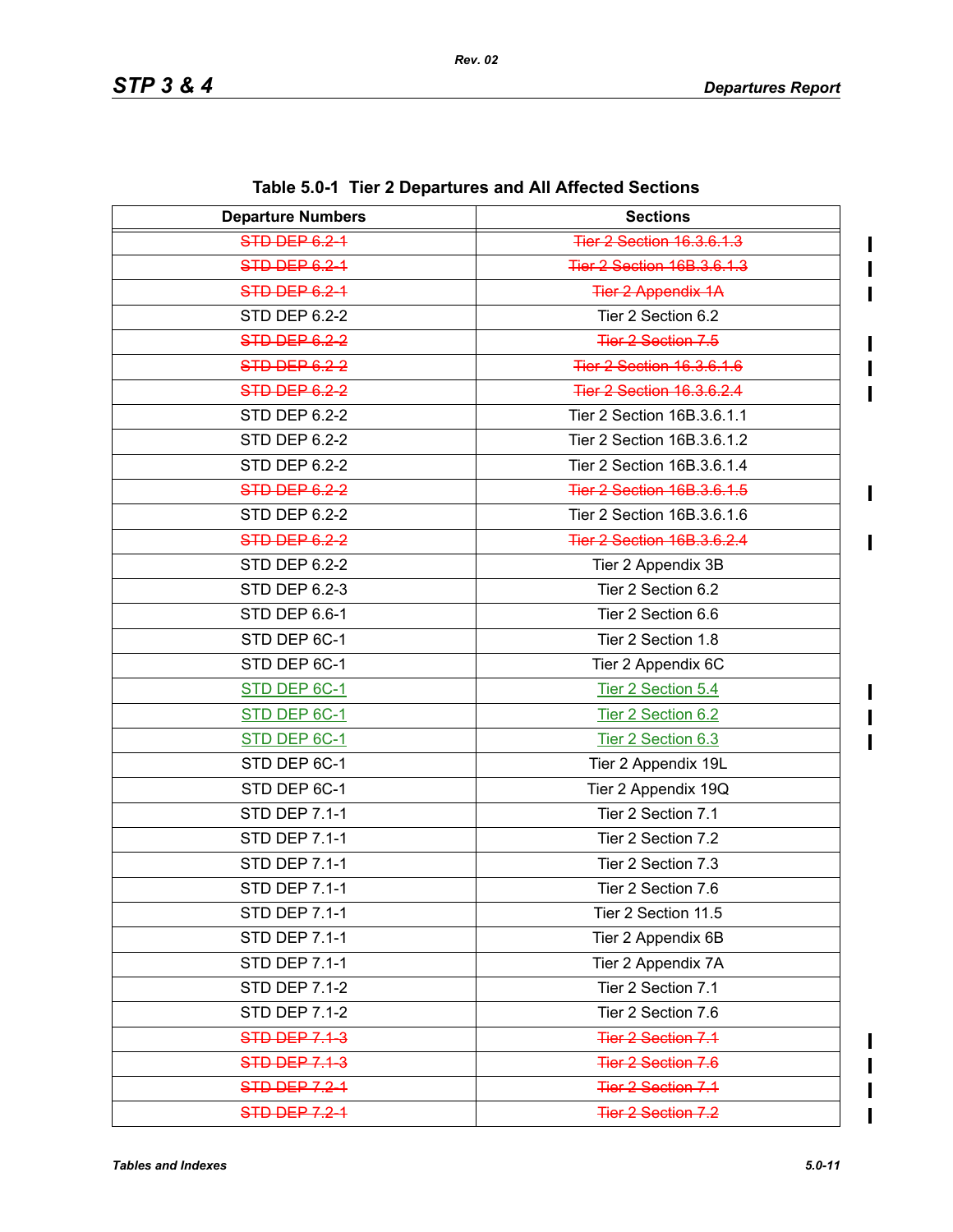$\blacksquare$  $\blacksquare$ 

 $\mathbf I$ 

 $\blacksquare$  $\blacksquare$ 

 $\mathbf{I}$ 

 $\blacksquare$ 

 $\mathbf I$ 

| <b>Departure Numbers</b> | <b>Sections</b>                   |
|--------------------------|-----------------------------------|
| <b>STD DEP 7.2-1</b>     | <b>Tier 2 Section 7.6</b>         |
| <b>STD DEP 7.2-1</b>     | Tier 2 Section 11.5               |
| <b>STD DEP 7.2-2</b>     | Tier 2 Section 7.2                |
| STD-DEP-7.2-3            | <b>Tier 2 Section 7.2</b>         |
| <b>STD DEP 7.2-3</b>     | <b>Tier 2 Section 7.3</b>         |
| <b>STD DEP 7.2-3</b>     | <b>Tier 2 Section 16B.3.3.1.2</b> |
| <b>STD DEP 7.2-4</b>     | Tier 2 Section 7.2                |
| <b>STD DEP 7.2-6</b>     | Tier 2 Section 7.2                |
| <b>STD DEP 7.3-1</b>     | Tier 2 Section 7.3                |
| STD DEP 7.3-10           | Tier 2 Section 7.3                |
| STD DEP 7.3-11           | Tier 2 Section 5.2                |
| STD DEP 7.3-11           | Tier 2 Section 7.3                |
| STD DEP 7.3-12           | Tier 2 Section 5.2                |
| STD DEP 7.3-12           | Tier 2 Section 7.3                |
| STD DEP 7.3-12           | Tier 2 Section 16.3.4.3           |
| STD DEP 7.3-12           | Tier 2 Section 16B.3.4.3          |
| STD DEP 7.3-13           | Tier 2 Section 7.3                |
| STD DEP 7.3-14           | Tier 2 Section 7.3                |
| STD DEP 7.3-15           | Tier 2 Section 7.3                |
| STD DEP 7.3-16           | Tier 2 Section 7.3                |
| STD DEP 7.3-17           | Tier 2 Section 7.3                |
| STD DEP 7.3-17           | Tier 2 Section 16B.3.3.1.4        |
| STD DEP 7.3-18           | Tier 2 Section 7.3                |
| <b>STD DEP 7.3-2</b>     | Tier 2 Section 7.3                |
| <b>STD DEP 7.3-3</b>     | <b>Tier 2 Section 7.3</b>         |
| <b>STD DEP 7.3-3</b>     | <b>Tier 2 Section 16B.3.3.1.1</b> |
| <b>STD DEP 7.3-4</b>     | Tier 2 Section 7.3                |
| STD DEP 7.3-5            | Tier 2 Section 7.3                |
| <b>STD DEP 7.3-6</b>     | Tier 2 Section 7.3                |
| <b>STD DEP 7.3-6</b>     | Tier 2 Section 5.1                |
| STD DEP 7.3-7            | Tier 2 Section 7.3                |
| <b>STD DEP 7.3-7</b>     | Tier 2 Section 16B.3.3.1.4        |
| <b>STD DEP 7.3-8</b>     | Tier 2 Section 7.3                |
| STD DEP 7.3-9            | Tier 2 Section 7.3                |
| <b>STD DEP 7.3-11</b>    | Tier 2 Section 5.1                |
| <b>STD DEP 7.4-1</b>     | Tier 2 Section 7.1                |

**Table 5.0-1 Tier 2 Departures and All Affected Sections**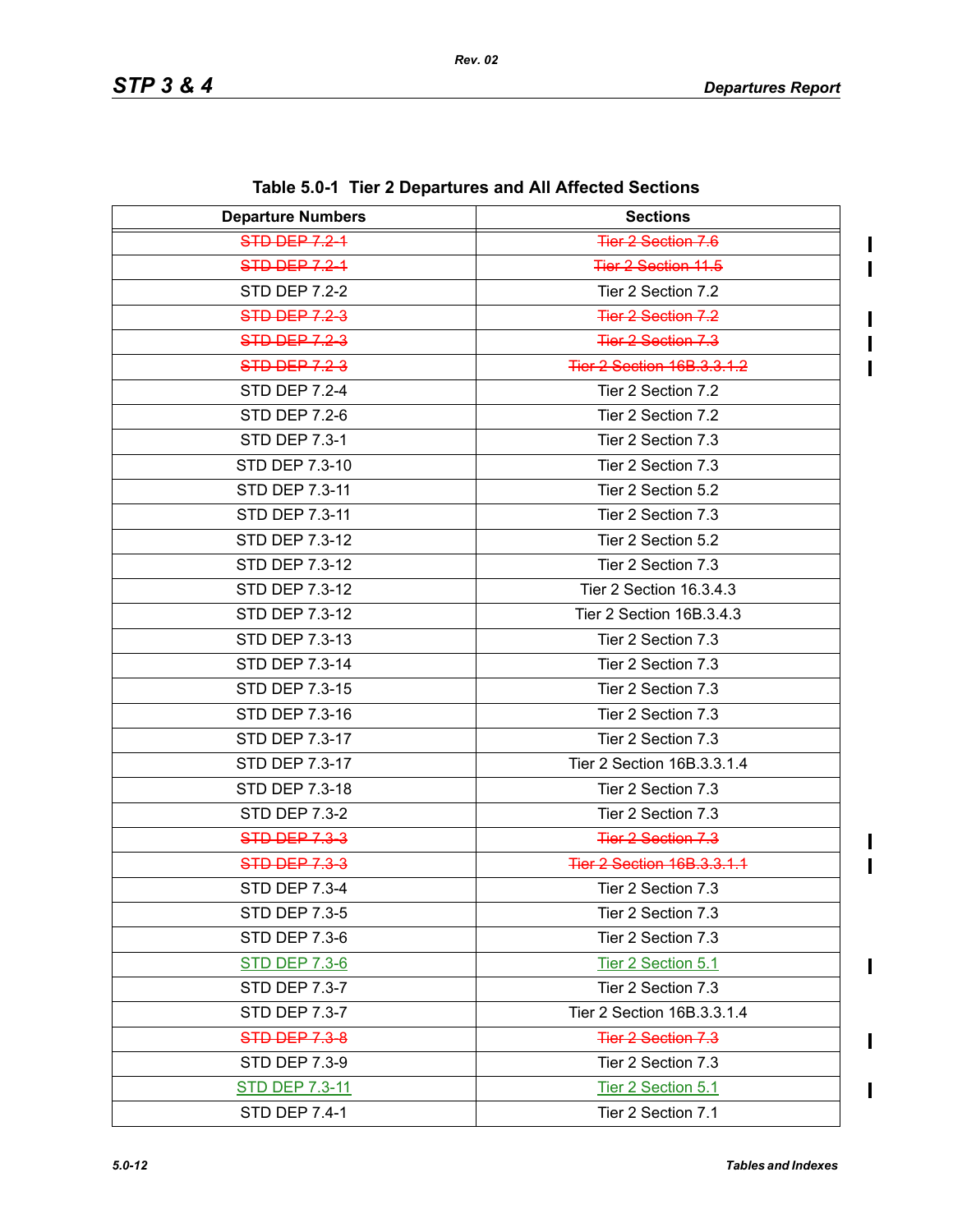| <b>Departure Numbers</b> | <b>Sections</b>            |
|--------------------------|----------------------------|
| <b>STD DEP 7.4-1</b>     | Tier 2 Section 7.4         |
| <b>STD DEP 7.4-2</b>     | Tier 2 Section 7.4         |
| <b>STD DEP 7.5-1</b>     | Tier 2 Section 7.5         |
| <b>STD DEP 7.5-1</b>     | Tier 2 Section 16.3.3.6.1  |
| <b>STD DEP 7.5-1</b>     | Tier 2 Section 16B.3.3.6.1 |
| <b>STD DEP 7.5-1</b>     | Tier 2 Section 18.4        |
| STD DEP 7.6-1            | Tier 2 Section 7.6         |
| <b>STD DEP 7.6-2</b>     | Tier 2 Section 7.6         |
| STD DEP 7.6-3            | Tier 2 Section 7.6         |
| STD DEP 7.6-4            | Tier 2 Section 7.6         |
| <b>STD DEP 7.7-1</b>     | Tier 2 Section 4.6         |
| <b>STD DEP 7.7-1</b>     | Tier 2 Section 7.7         |
| <b>STD DEP 7.7-1</b>     | Tier 2 Appendix 15B        |
| STD DEP 7.7-10           | Tier 2 Section 7.7         |
| STD DEP 7.7-10           | Tier 2 Section 16B.3.9.4   |
| STD DEP 7.7-11           | Tier 2 Section 7.7         |
| STD DEP 7.7-12           | Tier 2 Section 7.7         |
| STD DEP 7.7-13           | Tier 2 Section 7.7         |
| STD DEP 7.7-14           | Tier 2 Section 7.7         |
| <b>STD DEP 7.7-15</b>    | <b>Tier 2 Section 7.7</b>  |
| <b>STD DEP 7.7-16</b>    | Tier 2 Section 7.7         |
| <b>STD DEP 7.7-17</b>    | <b>Tier 2 Section 7.7</b>  |
| STD DEP 7.7-18           | Tier 2 Section 7.7         |
| STD DEP 7.7-18           | Tier 2 Section 16B.3.10.3  |
| STD DEP 7.7-18           | Tier 2 Section 16B.3.10.4  |
| STD DEP 7.7-18           | Tier 2 Section 16B.3.10.5  |
| STD DEP 7.7-18           | Tier 2 Section 16B.3.9.3   |
| STD DEP 7.7-19           | Tier 2 Section 7.7         |
| <b>STD DEP 7.7-2</b>     | Tier 2 Section 7.3         |
| <b>STD DEP 7.7-2</b>     | Tier 2 Section 7.7         |
| <b>STD DEP 7.7-20</b>    | Tier 2 Section 7.7         |
| STD-DEP-7.7-24           | <b>Tier 2 Section 7.7</b>  |
| STD DEP 7.7-22           | Tier 2 Section 7.7         |
| STD DEP 7.7-23           | Tier 2 Section 7.7         |
| STD DEP 7.7-24           | Tier 2 Section 7.7         |
| <b>STD DEP 7.7-25</b>    | Tier 2 Section 7.7         |

**Table 5.0-1 Tier 2 Departures and All Affected Sections**

 $\mathbf{l}$  $\blacksquare$  $\blacksquare$ 

 $\mathbf I$ 

 $\mathbf{I}$ 

 $\overline{\mathbf{I}}$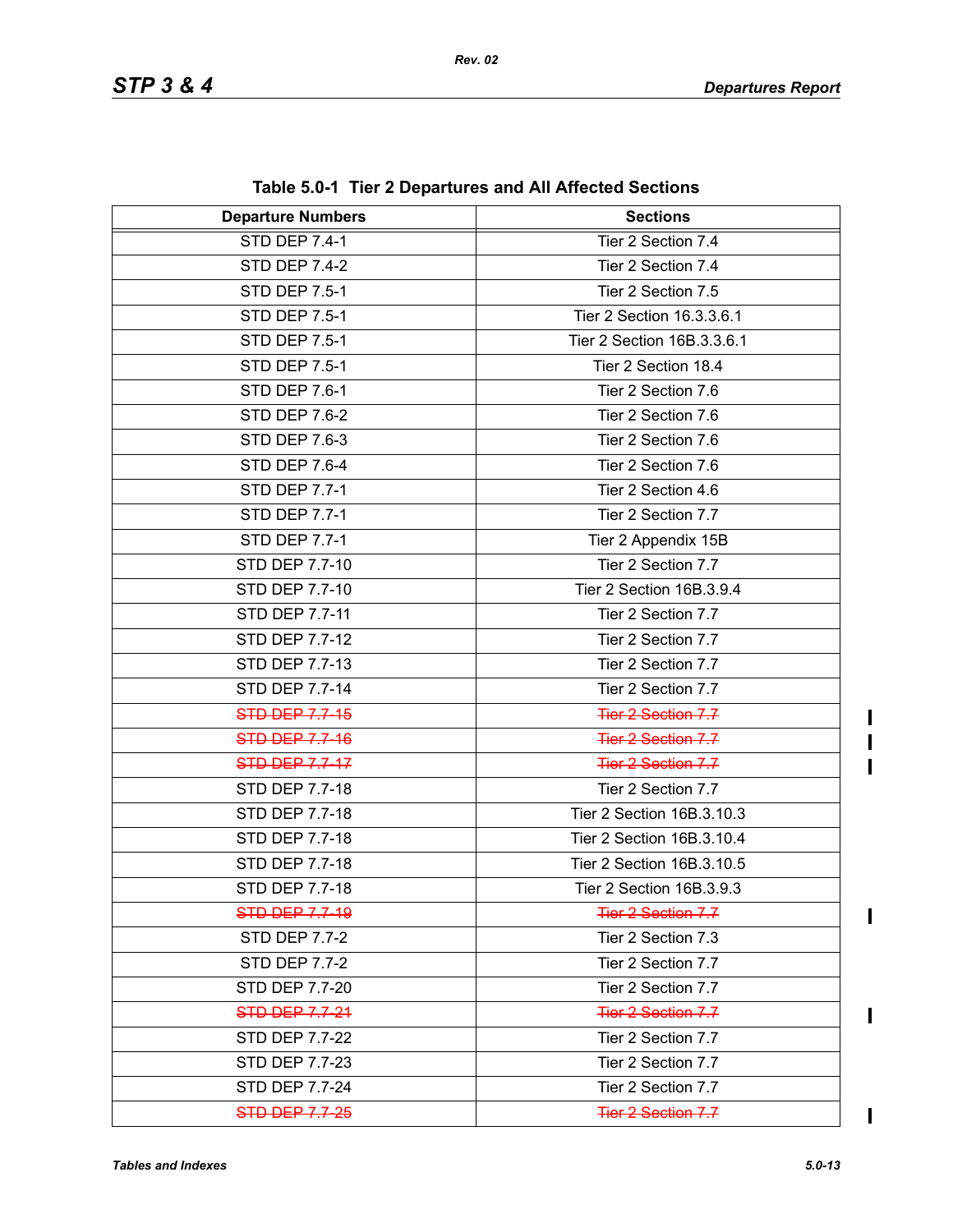$\blacksquare$ 

 $\mathbf{I}$ 

| <b>Departure Numbers</b> | <b>Sections</b>            |
|--------------------------|----------------------------|
| STD DEP 7.7-27           | Tier 2 Section 7.7         |
| <b>STD DEP 7.7-3</b>     | Tier 2 Section 7.7         |
| <b>STD DEP 7.7-3</b>     | Tier 2 Section 10.4        |
| <b>STD DEP 7.7-4</b>     | Tier 2 Section 7.7         |
| <b>STD DEP 7.7-5</b>     | Tier 2 Section 7.7         |
| <b>STD DEP 7.7-6</b>     | Tier 2 Section 7.7         |
| <b>STD DEP 7.7-7</b>     | <b>Tier 2 Section 7.7</b>  |
| <b>STD DEP 7.7-8</b>     | Tier 2 Section 7.7         |
| <b>STD DEP 7.7-9</b>     | Tier 2 Section 7.7         |
| <b>STP DEP 8.2-1</b>     | Tier 2 Section 3.1         |
| <b>STP DEP 8.2-1</b>     | Tier 2 Section 8.2         |
| STD DEP 8.3-1            | Tier 2 Section 1.2         |
| <b>STD DEP 8.3-1</b>     | Tier 2 Appendix 1C         |
| <b>STD DEP 8.3-1</b>     | Tier 2 Section 3.2         |
| <b>STD DEP 8.3-1</b>     | Tier 2 Section 7.2         |
| STD DEP 8.3-1            | Tier 2 Section 7.4         |
| STD DEP 8.3-1            | Tier 2 Section 7.7         |
| STD DEP 8.3-1            | Tier 2 Section 8.1         |
| STD DEP 8.3-1            | Tier 2 Section 8.2         |
| STD DEP 8.3-1            | Tier 2 Section 8.3         |
| STD DEP 8.3-1            | Tier 2 Section 9.5         |
| STD DEP 8.3-1            | Tier 2 Section 14.2        |
| STD DEP 8.3-1            | Tier 2 Section 15.2        |
| STD DEP 8.3-1            | Tier 2 Section 16.3.3.1.4  |
| STD DEP 8.3-1            | Tier 2 Section 16.3.3.6.2  |
| STD DEP 8.3-1            | Tier 2 Section 16.3.5.1    |
| STD DEP 8.3-1            | Tier 2 Section 16.3.8.1    |
| STD DEP 8.3-1            | Tier 2 Section 16.3.8.11   |
| STD DEP 8.3-1            | Tier 2 Section 16.3.8.4    |
| STD DEP 8.3-1            | Tier 2 Section 16.3.8.7    |
| STD DEP 8.3-1            | Tier 2 Section 16.3.8.9    |
| <b>STD DEP 8.3-1</b>     | Tier 2 Section 16B.3.3.1.1 |
| STD DEP 8.3-1            | Tier 2 Section 16B.3.3.1.4 |
| <b>STD DEP 8.3-1</b>     | Tier 2 Section 16B.3.3.6.2 |
| STD DEP 8.3-1            | Tier 2 Section 16B.3.8.1   |
| STD DEP 8.3-1            | Tier 2 Section 16B.3.8.11  |

**Table 5.0-1 Tier 2 Departures and All Affected Sections**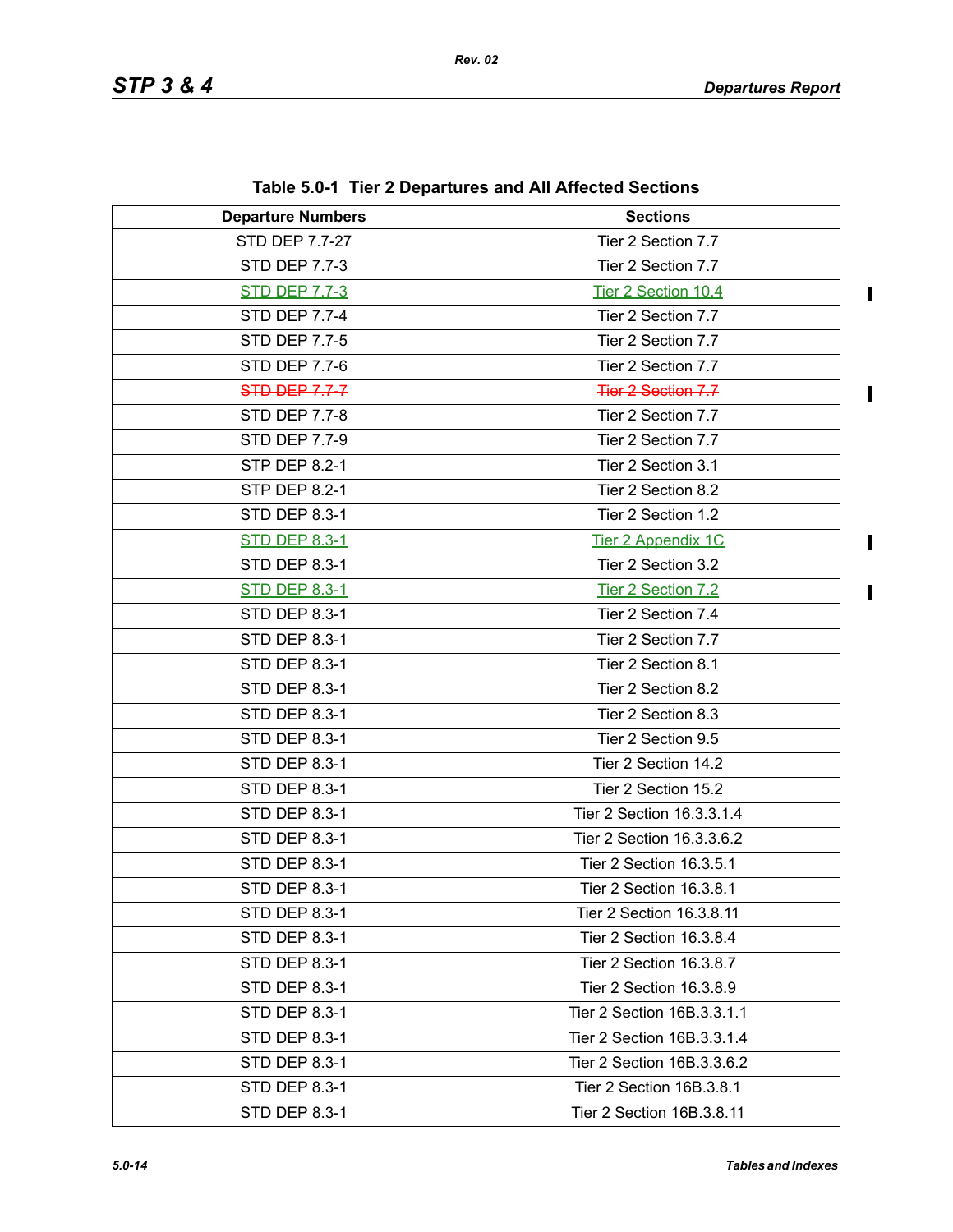$\mathbf{I}$ 

 $\blacksquare$ 

I  $\mathbf{I}$ 

 $\blacksquare$ 

 $\mathbf I$  $\blacksquare$ 

| <b>Departure Numbers</b> | <b>Sections</b>            |
|--------------------------|----------------------------|
| <b>STD DEP 8.3-1</b>     | Tier 2 Section 16B.3.8.2   |
| STD DEP 8.3-1            | Tier 2 Section 16B.3.8.7   |
| STD DEP 8.3-1            | Tier 2 Section 16B.3.8.8   |
| STD DEP 8.3-1            | Tier 2 Section 16B.3.8.9   |
| STD DEP 8.3-1            | Tier 2 Section 19.11       |
| STD DEP 8.3-1            | Tier 2 Section 19.3        |
| STD DEP 8.3-1            | Tier 2 Section 19.7        |
| <b>STD DEP 8.3-1</b>     | Tier 2 Appendix 19B        |
| STD DEP 8.3-1            | Tier 2 Appendix 19K        |
| STD DEP 8.3-1            | Tier 2 Appendix 19L        |
| STD DEP 8.3-1            | Tier 2 Appendix 19Q        |
| STP DEP 8.3-3            | Tier 2 Section 8.3         |
| <b>STP DEP 8.3-3</b>     | Tier 2 Section 16B.3.8.9   |
| STD DEP 8A.1-1           | Tier 2 Appendix 8A         |
| <b>STD DEP 9.1-1</b>     | Tier 2 Section 1.2         |
| <b>STD DEP 9.1-1</b>     | Tier 2 Section 1.8         |
| <b>STD DEP 9.1-1</b>     | Tier 2 Section 3.2         |
| STD DEP 9.1-1            | Tier 2 Section 9.1         |
| STD DEP 9.1-1            | Tier 2 Section 12.4        |
| <b>STD DEP 9.1-1</b>     | Tier 2 Section 14.2        |
| <b>STD DEP 9.2-1</b>     | Tier 2 Section 9.2         |
| <b>STP DEP 9.2-2</b>     | Tier 2 Section 9.2         |
| STP DEP 9.2-3            | Tier 2 Section 9.2         |
| <b>STP DEP 9.2-3</b>     | Tier 2 Section 10.1        |
| <b>STP DEP 9.2-3</b>     | Tier 2 Section 10.4        |
| <b>STP DEP 9.2-5</b>     | Tier 2 Section 3.9         |
| STP DEP 9.2-5            | Tier 2 Section 9.2         |
| STP DEP 9.2-5            | Tier 2 Section 19.3        |
| STP DEP 9.2-5            | <b>Tier 2 Section 19.8</b> |
| STP DEP 9.2-5            | Tier 2 Section 19.9        |
| STP DEP 9.2-5            | Tier 2 Appendix 19K        |
| <b>STD DEP 9.2-7</b>     | Tier 2 Section 9.2         |
| <b>STD DEP 9.2-7</b>     | Tier 2 Section 6.2         |
| <b>STD DEP 9.2-7</b>     | Tier 2 Section 9.4         |
| STP DEP 9.2-8            | Tier 2 Section 9.2         |
| <b>STD DEP 9.2-9</b>     | Tier 2 Section 6.2         |

**Table 5.0-1 Tier 2 Departures and All Affected Sections**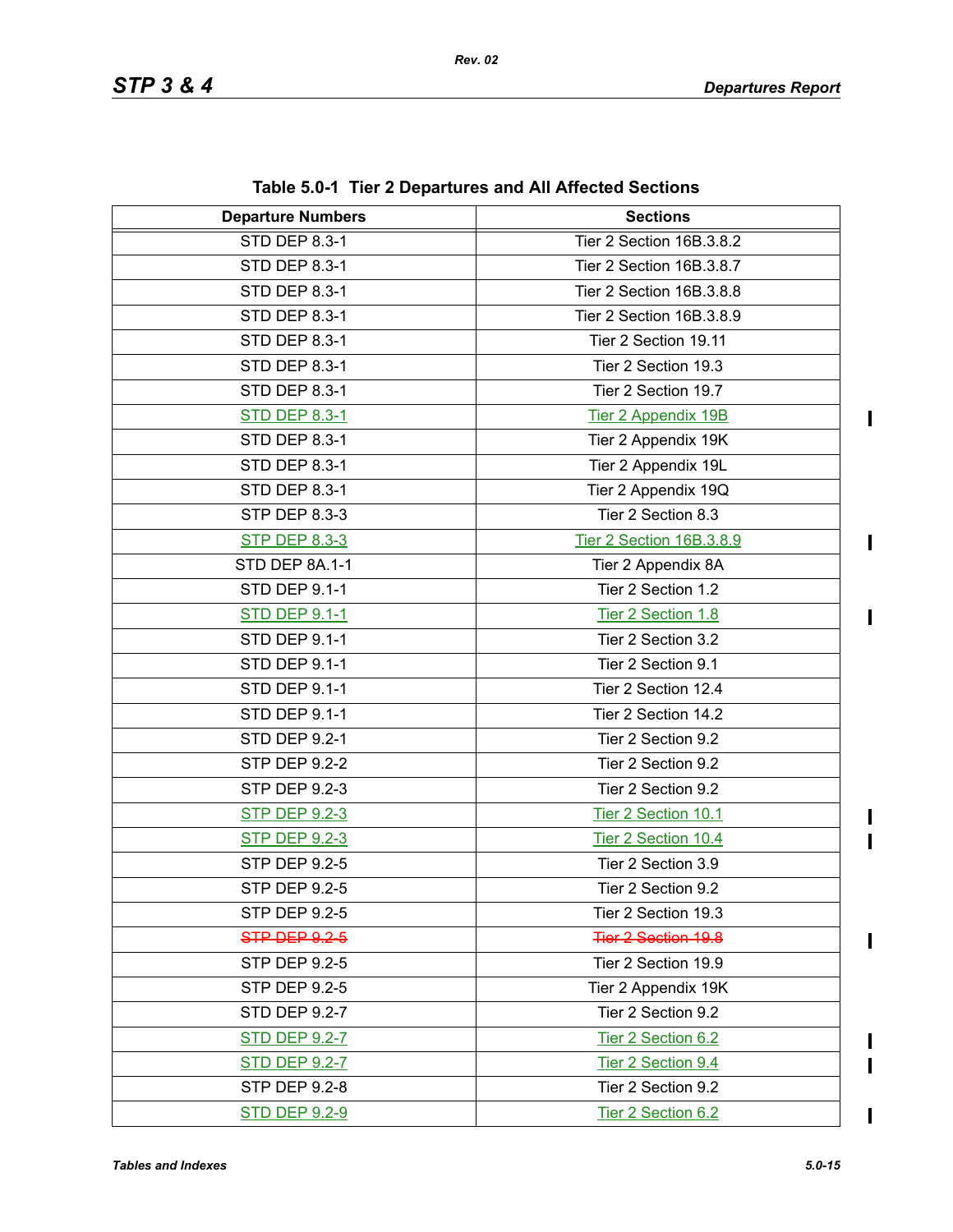$\blacksquare$  $\mathbf{I}$ 

| <b>Departure Numbers</b> | <b>Sections</b>            |
|--------------------------|----------------------------|
| <b>STD DEP 9.2-9</b>     | Tier 2 Section 9.2         |
| <b>STD DEP 9.2-9</b>     | Tier 2 Section 9.4         |
| <b>STP DEP 9.2-10</b>    | Tier 2 Section 9.2         |
| STP DEP 9.2-10           | <b>Tier 2 Appendix 19R</b> |
| <b>STD DEP 9.3-1</b>     | Tier 2 Section 9.3         |
| <b>STD DEP 9.3-2</b>     | Tier 2 Section 3.2         |
| <b>STD DEP 9.3-2</b>     | Tier 2 Section 3.9         |
| <b>STD DEP 9.3-2</b>     | Tier 2 Section 6.2         |
| <b>STD DEP 9.3-2</b>     | Tier 2 Section 9.3         |
| <b>STD DEP 9.3-3</b>     | Tier 2 Section 9.3         |
| STP DEP 9.4-1            | Tier 2 Section 9.4         |
| <b>STP DEP 9.4-1</b>     | Tier 2 Section 12.3        |
| <b>STD DEP 9.4-2</b>     | Tier 2 Section 6.4         |
| <b>STD DEP 9.4-2</b>     | Tier 2 Section 9.4         |
| STD DEP 9.4-2            | Tier 2 Section 9.5         |
| <b>STD DEP 9.4-3</b>     | Tier 2 Section 1.2         |
| <b>STD DEP 9.4-3</b>     | Tier 2 Section 9.4         |
| STD DEP 9.4-4            | Tier 2 Section 1.2         |
| <b>STD DEP 9.4-4</b>     | Tier 2 Section 9.2         |
| STD DEP 9.4-4            | Tier 2 Section 9.4         |
| <b>STD DEP 9.4-5</b>     | Tier 2 Section 9.4         |
| STD DEP 9.4-6            | Tier 2 Section 9.4         |
| <b>STD DEP 9.4-7</b>     | Tier 2 Section 9.2         |
| <b>STD DEP 9.4-7</b>     | Tier 2 Section 9.4         |
| <b>STP DEP 9.4-8</b>     | Tier 2 Section 2.0         |
| <b>STP DEP 9.4-8</b>     | Tier 2 Section 9.2         |
| <b>STP DEP 9.4-8</b>     | Tier 2 Section 9.4         |
| <b>STP DEP 9.4-9</b>     | Tier 2 Section 9.4         |
| <b>STD DEP 9.5-1</b>     | Tier 2 Section 9.5         |
| <b>STD DEP 9.5-1</b>     | Tier 2 Section 1.8         |
| <b>STD DEP 9.5-1</b>     | Tier 2 Section 8.1         |
| <b>STD DEP 9.5-1</b>     | Tier 2 Section 8.3         |
| <b>STD DEP 9.5-1</b>     | Tier 2 Section 14.2        |
| <b>STD DEP 9.5-2</b>     | Tier 2 Section 9.5         |
| <b>STD DEP 9.5-2</b>     | Tier 2 Appendix 19E        |
| STD DEP 9.5-3            | Tier 2 Section 7.7         |

**Table 5.0-1 Tier 2 Departures and All Affected Sections**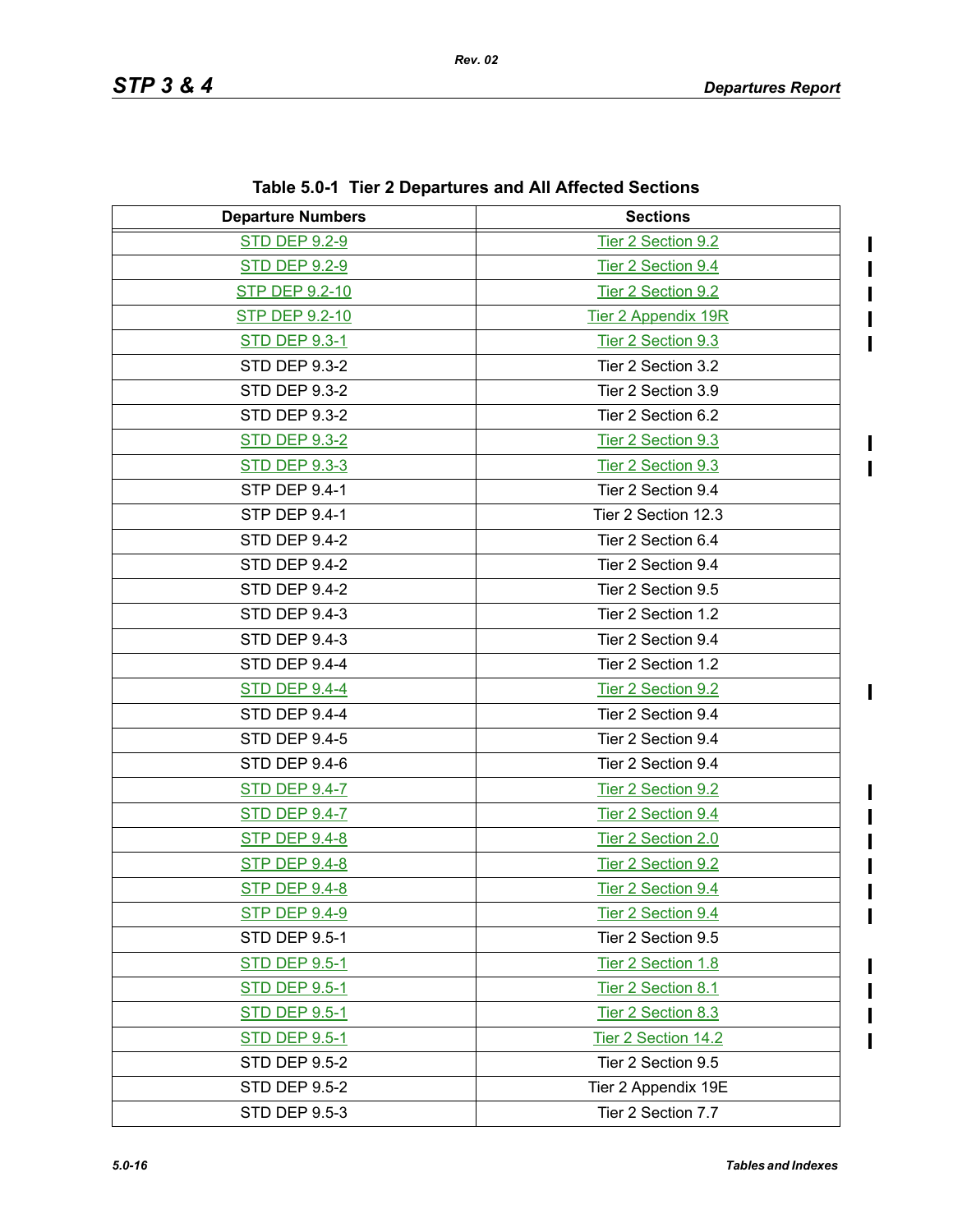$\mathbf I$  $\mathbf{I}$  $\blacksquare$ 

 $\blacksquare$  $\overline{1}$ 

 $\mathbf{I}$ 

 $\mathbf{I}$ 

| <b>Departure Numbers</b> | <b>Sections</b>     |
|--------------------------|---------------------|
| <b>STD DEP 9.5-3</b>     | Tier 2 Section 9.5  |
| <b>STD DEP 9.5-4</b>     | Tier 2 Section 9.5  |
| <b>STP DEP 9.5-6</b>     | Tier 2 Section 9.5  |
| STP DEP 9.5-7            | Tier 2 Section 9.5  |
| STP DEP 10.1-1           | Tier 2 Section 10.1 |
| STP DEP 10.1-2           | Tier 2 Section 10.1 |
| STP DEP 10.1-3           | Tier 2 Section 10.1 |
| <b>STP DEP 10.1-3</b>    | Tier 2 Section 1.1  |
| <b>STP DEP 10.1-3</b>    | Tier 2 Section 5.1  |
| <b>STP DEP 10.1-3</b>    | Tier 2 Section 5.4  |
| <b>STP DEP 10.1-3</b>    | Tier 2 Section 11.1 |
| STP DEP 10.1-4           | Tier 2 Section 10.1 |
| STP DEP 10.2-1           | Tier 2 Section 10.1 |
| STP DEP 10.2-1           | Tier 2 Section 10.2 |
| STP DEP 10.2-1           | Tier 2 Section 10.3 |
| <b>STP DEP 10.2-1</b>    | Tier 2 Section 1.2  |
| <b>STP DEP 10.2-1</b>    | Tier 2 Section 8.3  |
| STP DEP 10.2-2           | Tier 2 Section 10.2 |
| STP DEP 10.2-3           | Tier 2 Section 10.2 |
| <b>STP DEP 10.2-4</b>    | Tier 2 Section 10.2 |
| STD DEP 10.3-1           | Tier 2 Section 10.3 |
| STP DEP 10.4-1           | Tier 2 Section 10.3 |
| STP DEP 10.4-1           | Tier 2 Section 10.4 |
| STP DEP 10.4-2           | Tier 2 Section 1.2  |
| <b>STP DEP 10.4-2</b>    | Tier 2 Section 10.1 |
| STP DEP 10.4-2           | Tier 2 Section 10.4 |
| STP DEP 10.4-2           | Tier 2 Appendix 19R |
| STP DEP 10.4-3           | Tier 2 Section 10.3 |
| STP DEP 10.4-3           | Tier 2 Section 10.4 |
| <b>STP DEP 10.4-3</b>    | Tier 2 Section 11.3 |
| STP DEP 10.4-4           | Tier 2 Section 1.2  |
| STP DEP 10.4-4           | Tier 2 Section 10.4 |
| STP DEP 10.4-4           | Tier 2 Section 12.2 |
| STP DEP 10.4-4           | Tier 2 Section 12.4 |
| <b>STD DEP 10.4-5</b>    | Tier 2 Section 7.7  |
| STD DEP 10.4-5           | Tier 2 Section 10.1 |

**Table 5.0-1 Tier 2 Departures and All Affected Sections**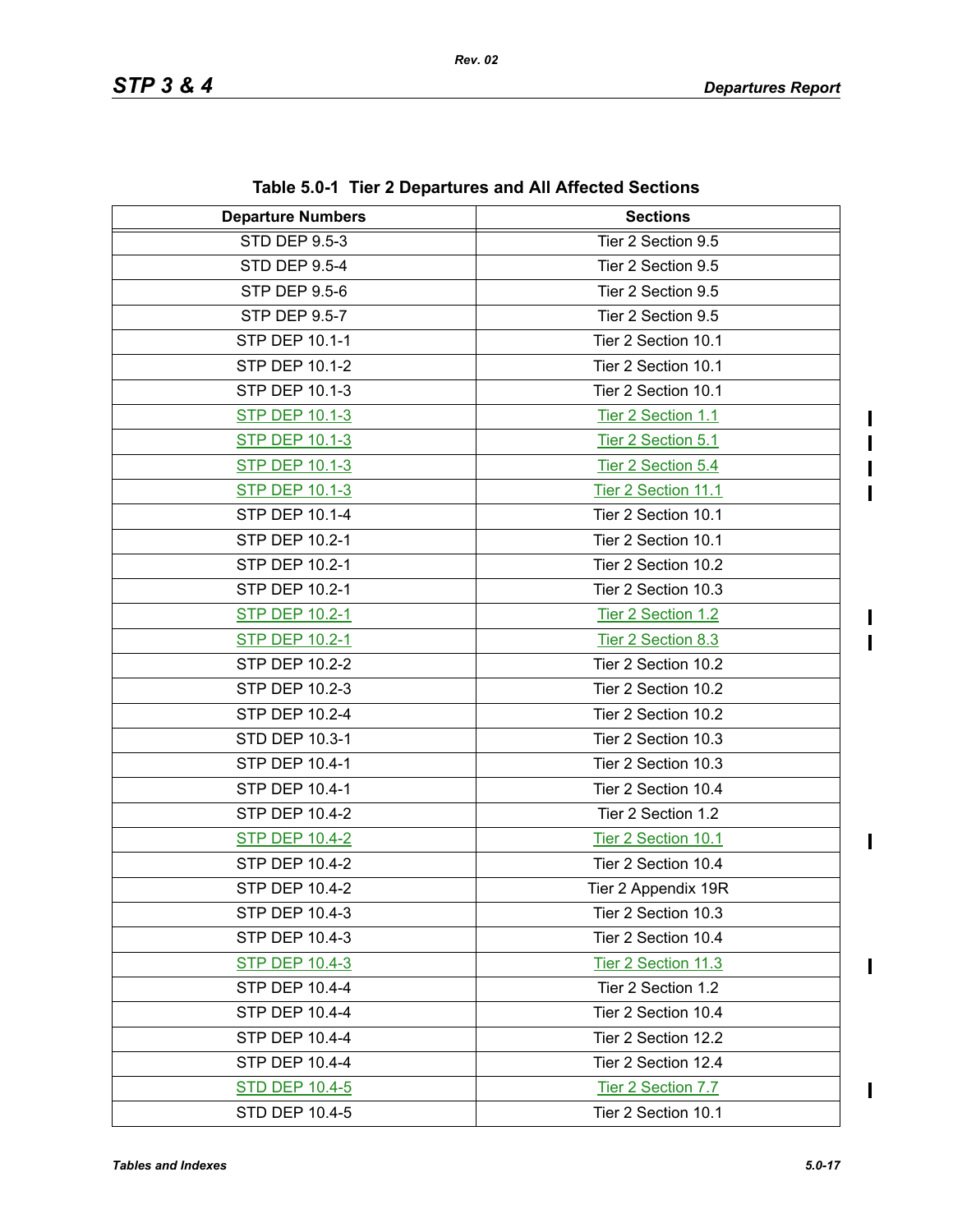$\begin{array}{c} \rule{0pt}{2.5ex} \rule{0pt}{2.5ex} \rule{0pt}{2.5ex} \rule{0pt}{2.5ex} \rule{0pt}{2.5ex} \rule{0pt}{2.5ex} \rule{0pt}{2.5ex} \rule{0pt}{2.5ex} \rule{0pt}{2.5ex} \rule{0pt}{2.5ex} \rule{0pt}{2.5ex} \rule{0pt}{2.5ex} \rule{0pt}{2.5ex} \rule{0pt}{2.5ex} \rule{0pt}{2.5ex} \rule{0pt}{2.5ex} \rule{0pt}{2.5ex} \rule{0pt}{2.5ex} \rule{0pt}{2.5ex} \rule{0$ 

 $\mathbf I$ 

 $\mathbf{I}$ 

 $\mathbf{I}$  $\overline{\phantom{a}}$ 

 $\mathbf I$  $\mathbf{I}$ 

| <b>Departure Numbers</b> | <b>Sections</b>            |
|--------------------------|----------------------------|
| <b>STD DEP 10.4-5</b>    | Tier 2 Section 10.4        |
| <b>STD DEP 10.4-5</b>    | Tier 2 Section 11.3        |
| <b>STD DEP 10.4-5</b>    | Tier 2 Section 16B.3.3.4.2 |
| <b>STD DEP 10.4-5</b>    | Tier 2 Section 19.1        |
| <b>STD DEP 10.4-5</b>    | Tier 2 Section 19.3        |
| <b>STD DEP 10.4-5</b>    | Tier 2 Section 19.9        |
| <b>STD DEP 10.4-5</b>    | Tier 2 Appendix 19L        |
| <b>STD DEP 10.4-5</b>    | Tier 2 Appendix 19Q        |
| <b>STD DEP 10.4-6</b>    | Tier 2 Section 1.2         |
| STD DEP 10.4-6           | Tier 2 Section 10.4        |
| STD DEP 10.4-7           | Tier 2 Section 10.4        |
| <b>STD DEP 11.2-1</b>    | Tier 2 Section 1.8         |
| <b>STD DEP 11.2-1</b>    | <b>Tier 2 Appendix 3M</b>  |
| STD DEP 11.2-1           | Tier 2 Section 11.2        |
| <b>STD DEP 11.2-1</b>    | Tier 2 Section 12.2        |
| STD DEP 11.2-1           | Tier 2 Section 14.2        |
| STD DEP 11.2-1           | Tier 2 Section 12.4        |
| <b>STD DEP 11.3-1</b>    | Tier 2 Section 11.3        |
| <b>STD DEP 11.3-1</b>    | Tier 2 Section 15.7        |
| STD DEP 11.4-1           | Tier 2 Section 1.2         |
| STD DEP 11.4-1           | Tier 2 Section 11.4        |
| STD DEP 11.4-1           | Tier 2 Section 12.2        |
| STD DEP 11.4-1           | Tier 2 Section 14.2        |
| STD DEP 11.5-1           | Tier 2 Section 7.5         |
| STD DEP 11.5-1           | Tier 2 Section 7.6         |
| STD DEP 11.5-1           | Tier 2 Section 11.5        |
| <b>STD DEP 11.5-1</b>    | <b>Tier 2 Appendix 9A</b>  |
| <b>STD DEP 11.5-1</b>    | Tier 2 Section 12.3        |
| STD DEP 12.3-1           | Tier 2 Section 12.3        |
| STD DEP 12.3-2           | Tier 2 Section 12.3        |
| STD DEP 12.3-3           | Tier 2 Section 3.8         |
| STD DEP 12.3-3           | Tier 2 Section 12.3        |
| <b>STD DEP 12.3-4</b>    | Tier 2 Section 12.3        |
| STD DEP 14.2-1           | Tier 2 Section 14.2        |
| STD DEP 16.2-1           | Tier 2 Section 16.2.0      |
| STD DEP 16.2-1           | Tier 2 Section 16B.2.0     |

**Table 5.0-1 Tier 2 Departures and All Affected Sections**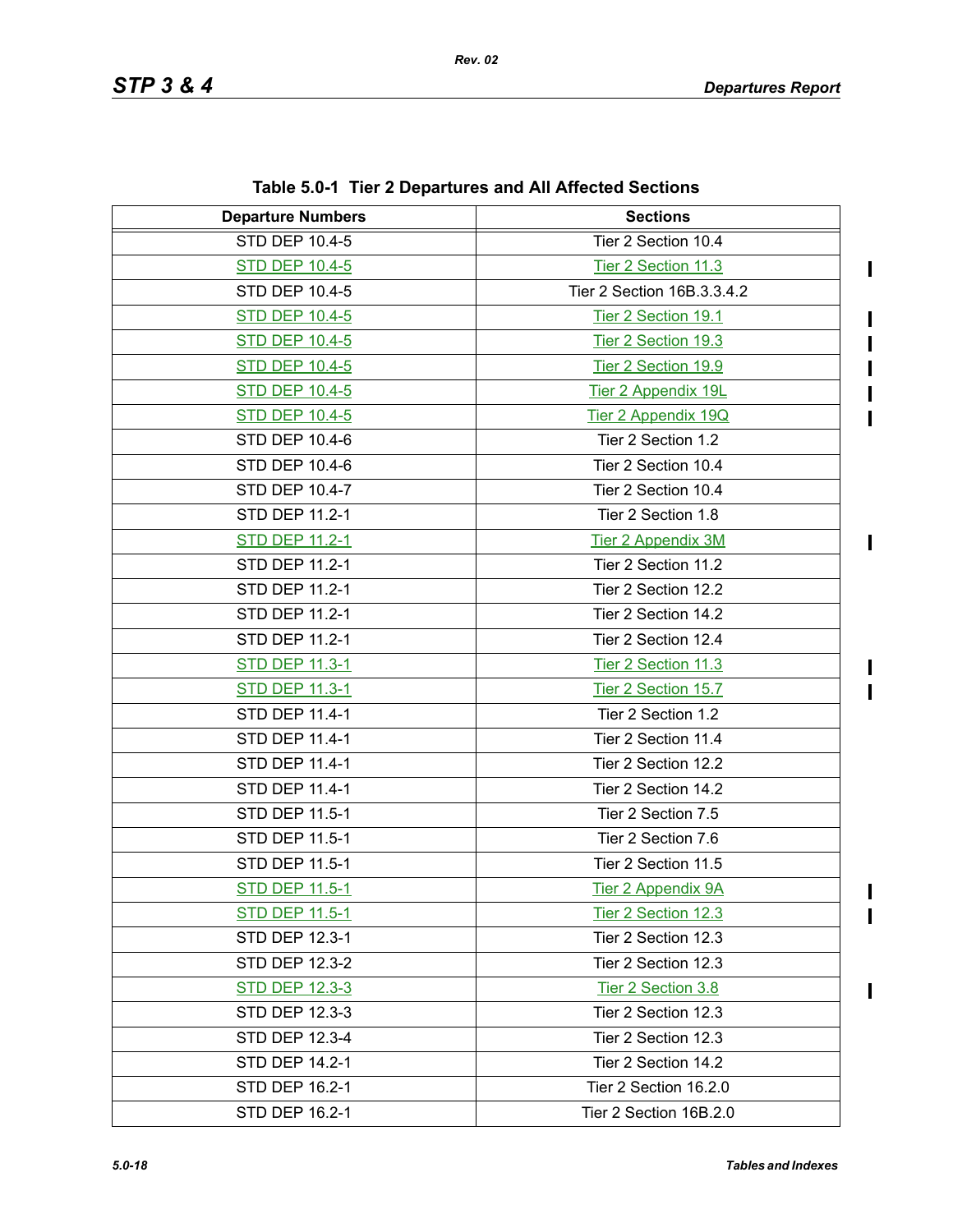| <b>Departure Numbers</b> | <b>Sections</b>            |
|--------------------------|----------------------------|
| <b>STD DEP 16.2-2</b>    | Tier 2 Section 16B.2.0     |
| STD DEP 16.3-1           | Tier 2 Section 16.3.0      |
| STD DEP 16.3-1           | Tier 2 Section 16B.3.0     |
| STD DEP 16.3-2           | Tier 2 Section 16B.3.0     |
| STD DEP 16.3-3           | Tier 2 Section 16B.3.1.7   |
| STD DEP 16.3-4           | Tier 2 Section 16.3.10.7   |
| STD DEP 16.3-4           | Tier 2 Section 16B.3.1.1   |
| STD DEP 16.3-4           | Tier 2 Section 16B.3.10.7  |
| STD DEP 16.3-5           | Tier 2 Section 16.3.4.1    |
| STD DEP 16.3-5           | Tier 2 Section 16B.3.4.1   |
| STD DEP 16.3-6           | Tier 2 Section 16B.3.4.1   |
| STD DEP 16.3-7           | Tier 2 Section 16B.3.4.2   |
| <b>STD DEP 16.3-8</b>    | Tier 2 Section 16.5.0      |
| STD DEP 16.3-8           | Tier 2 Section 16B.3.4.9   |
| STD DEP 16.3-9           | Tier 2 Section 16B.3.4.7   |
| STD DEP 16.3-9           | Tier 2 Section 16B.3.4.8   |
| STD DEP 16.3-9           | Tier 2 Section 16B.3.9.7   |
| STD DEP 16.3-9           | Tier 2 Section 16B.3.9.8   |
| STD DEP 16.3-10          | Tier 2 Section 16B.3.5.1   |
| STD DEP 16.3-11          | Tier 2 Section 16B.3.4.3   |
| STD DEP 16.3-12          | Tier 2 Section 16B.3.9.7   |
| STD DEP 16.3-12          | Tier 2 Section 16B.3.9.8   |
| STD DEP 16.3-13          | Tier 2 Section 16B.3.9.8   |
| STD DEP 16.3-14          | Tier 2 Section 16B.3.9.2   |
| STD DEP 16.3-15          | Tier 2 Section 16.3.9.5    |
| STD DEP 16.3-16          | Tier 2 Section 16.3.7.1    |
| STD DEP 16.3-16          | Tier 2 Section 16.3.7.2    |
| STD DEP 16.3-16          | Tier 2 Section 16B.3.7.1   |
| STD DEP 16.3-16          | Tier 2 Section 16B.3.7.2   |
| STD DEP 16.3-17          | Tier 2 Section 16.3.10.12  |
| STD DEP 16.3-17          | Tier 2 Section 16B.3.10.12 |
| STD DEP 16.3-18          | Tier 2 Section 16B.3.10.8  |
| STD DEP 16.3-19          | Tier 2 Section 16.3.10.4   |
| STD DEP 16.3-20          | Tier 2 Section 16B.3.10.4  |
| STD DEP 16.3-21          | Tier 2 Section 16.3.10.5   |
| STD DEP 16.3-22          | Tier 2 Section 16.3.10.5   |

**Table 5.0-1 Tier 2 Departures and All Affected Sections**

 $\overline{\mathbf{I}}$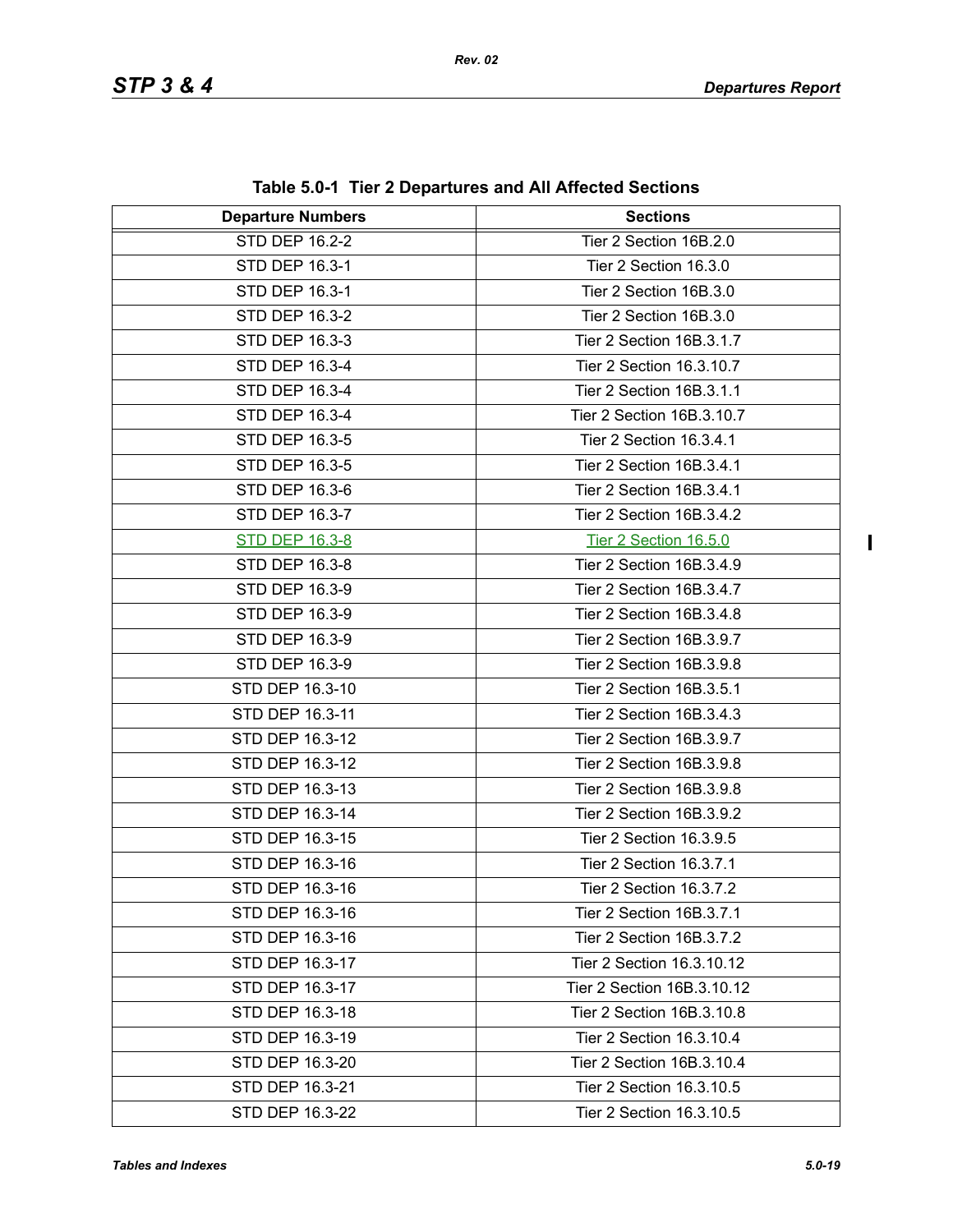| <b>Departure Numbers</b> | <b>Sections</b>            |
|--------------------------|----------------------------|
| STD DEP 16.3-22          | Tier 2 Section 16B.3.10.5  |
| STD DEP 16.3-23          | Tier 2 Section 16B.3.10.5  |
| STD DEP 16.3-24          | Tier 2 Section 16B.3.10.3  |
| STD DEP 16.3-25          | Tier 2 Section 16.3.9.1    |
| STD DEP 16.3-25          | Tier 2 Section 16B.3.9.1   |
| STD DEP 16.3-26          | Tier 2 Section 16B.3.10.2  |
| STD DEP 16.3-27          | Tier 2 Section 16B.3.10.2  |
| STD DEP 16.3-28          | Tier 2 Section 16B.3.10.1  |
| STD DEP 16.3-29          | Tier 2 Section 16.3.6.4.1  |
| STD DEP 16.3-29          | Tier 2 Section 16B.3.6.4.1 |
| STD DEP 16.3-30          | Tier 2 Section 16B.3.6.4.1 |
| STD DEP 16.3-31          | Tier 2 Section 16B.3.6.4.3 |
| STD DEP 16.3-32          | Tier 2 Section 16.3.6.2.1  |
| STD DEP 16.3-32          | Tier 2 Section 16B.3.6.2.1 |
| STD DEP 16.3-33          | Tier 2 Section 16B.3.6.2.1 |
| STD DEP 16.3-34          | Tier 2 Section 16B.3.6.1.6 |
| STD DEP 16.3-35          | Tier 2 Section 16B.3.9.6   |
| STD DEP 16.3-36          | Tier 2 Section 16B.3.6.2.3 |
| STD DEP 16.3-37          | Tier 2 Section 16B.3.6.2.3 |
| STD DEP 16.3-38          | Tier 2 Section 16.3.3.4.1  |
| STD DEP 16.3-38          | Tier 2 Section 16B.3.3.4.1 |
| STD DEP 16.3-39          | Tier 2 Section 16.3.3.4.2  |
| STD DEP 16.3-39          | Tier 2 Section 16B.3.3.4.2 |
| STD DEP 16.3-40          | Tier 2 Section 16B.3.8.2   |
| STD DEP 16.3-41          | Tier 2 Section 16.3.8.2    |
| STD DEP 16.3-42          | Tier 2 Section 16B.3.8.4   |
| STD DEP 16.3-43          | Tier 2 Section 16B.3.6.1.1 |
| STD DEP 16.3-44          | Tier 2 Section 16B.3.6.1.1 |
| STD DEP 16.3-45          | Tier 2 Section 16B.3.6.1.1 |
| STD DEP 16.3-46          | Tier 2 Section 16.3.7.2    |
| STD DEP 16.3-46          | Tier 2 Section 16.3.7.3    |
| STD DEP 16.3-46          | Tier 2 Section 16B.3.7.2   |
| STD DEP 16.3-46          | Tier 2 Section 16B.3.7.3   |
| STD DEP 16.3-47          | Tier 2 Section 16.3.7.4    |
| STD DEP 16.3-47          | Tier 2 Section 16B.3.7.4   |
| STD DEP 16.3-48          | Tier 2 Section 16B.3.7.4   |

**Table 5.0-1 Tier 2 Departures and All Affected Sections**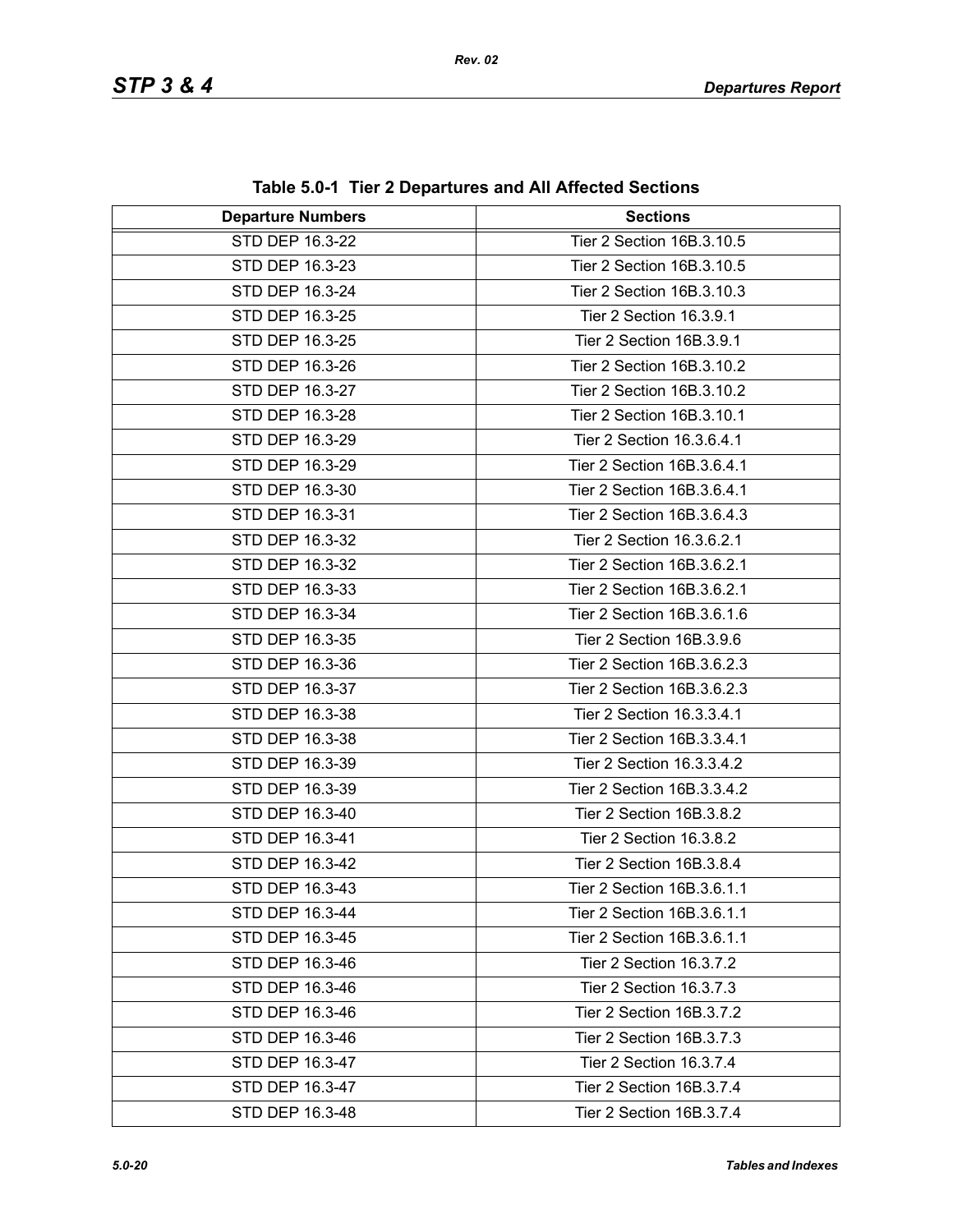| <b>Departure Numbers</b> | <b>Sections</b>            |
|--------------------------|----------------------------|
| STD DEP 16.3-49          | Tier 2 Section 16.3.8.1    |
| STD DEP 16.3-50          | Tier 2 Section 16.3.3.1.4  |
| STD DEP 16.3-51          | Tier 2 Section 16.3.8.3    |
| STD DEP 16.3-51          | Tier 2 Section 16B.3.8.3   |
| STD DEP 16.3-52          | Tier 2 Section 16B.3.8.8   |
| STD DEP 16.3-53          | Tier 2 Section 16B.3.3.1.1 |
| STD DEP 16.3-54          | Tier 2 Section 16B.3.3.1.2 |
| STD DEP 16.3-55          | Tier 2 Section 16B.3.3.4.1 |
| STD DEP 16.3-56          | Tier 2 Section 16B.3.3.4.1 |
| STD DEP 16.3-57          | Tier 2 Section 16B.3.3.1.2 |
| STD DEP 16.3-58          | Tier 2 Section 16.3.8.6    |
| STD DEP 16.3-59          | Tier 2 Section 16.3.3.6.2  |
| STD DEP 16.3-59          | Tier 2 Section 16B.3.3.6.2 |
| STD DEP 16.3-60          | Tier 2 Section 16.3.3.6.2  |
| STD DEP 16.3-60          | Tier 2 Section 16B.3.3.6.2 |
| STD DEP 16.3-61          | Tier 2 Section 16.3.3.7.1  |
| STD DEP 16.3-62          | Tier 2 Section 16B.3.3.8.1 |
| STD DEP 16.3-63          | Tier 2 Section 16B.3.3.8.2 |
| STD DEP 16.3-64          | Tier 2 Section 16.3.3.5.1  |
| STD DEP 16.3-65          | Tier 2 Section 16.3.3.5.1  |
| STD DEP 16.3-66          | Tier 2 Section 16B.3.3.5.1 |
| STD DEP 16.3-67          | Tier 2 Section 16B.3.3.5.1 |
| STD DEP 16.3-68          | Tier 2 Section 16B.3.1.3   |
| STD DEP 16.3-69          | Tier 2 Section 16.3.6.1.2  |
| STD DEP 16.3-70          | Tier 2 Section 16B.3.6.1.2 |
| STD DEP 16.3-71          | Tier 2 Section 16.3.6.1.3  |
| STD DEP 16.3-71          | Tier 2 Section 16B.3.6.1.3 |
| STD DEP 16.3-72          | Tier 2 Section 16.3.6.1.3  |
| STD DEP 16.3-72          | Tier 2 Section 16B.3.6.1.3 |
| STD DEP 16.3-73          | Tier 2 Section 16B.3.6.1.3 |
| STD DEP 16.3-74          | Tier 2 Section 16B.3.6.1.3 |
| STD DEP 16.3-75          | Tier 2 Section 16B.3.7.6   |
| STD DEP 16.3-76          | Tier 2 Section 16B.3.7.5   |
| STD DEP 16.3-77          | Tier 2 Section 16B.3.3.6.1 |
| STD DEP 16.3-78          | Tier 2 Section 16.3.3.6.1  |
| STD DEP 16.3-78          | Tier 2 Section 16B.3.3.6.1 |

**Table 5.0-1 Tier 2 Departures and All Affected Sections**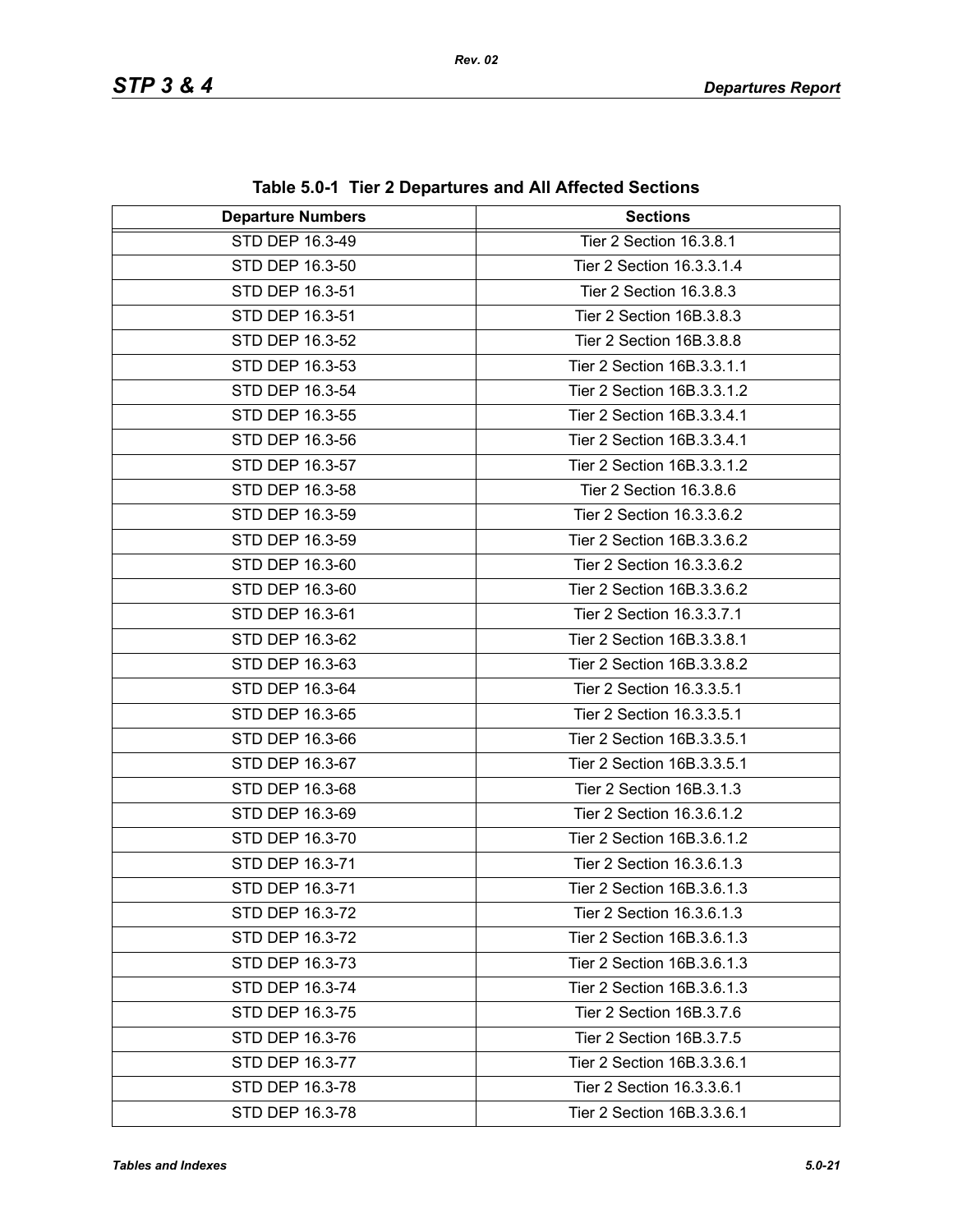| <b>Departure Numbers</b> | <b>Sections</b>            |
|--------------------------|----------------------------|
| STD DEP 16.3-79          | Tier 2 Section 16.3.3.1.1  |
| STD DEP 16.3-80          | Tier 2 Section 16B.3.8.1   |
| STD DEP 16.3-81          | Tier 2 Section 16.3.3.1.2  |
| STD DEP 16.3-81          | Tier 2 Section 16B.3.3.1.2 |
| STD DEP 16.3-82          | Tier 2 Section 16B.3.3.1.2 |
| STD DEP 16.3-83          | Tier 2 Section 16B.3.3.1.3 |
| STD DEP 16.3-84          | Tier 2 Section 16.3.3.1.1  |
| STD DEP 16.3-85          | Tier 2 Section 16B.3.3.1.1 |
| STD DEP 16.3-86          | Tier 2 Section 16.3.3.1.4  |
| STD DEP 16.3-87          | Tier 2 Section 16B.3.3.1.4 |
| STD DEP 16.3-88          | Tier 2 Section 16B.3.3.1.4 |
| STD DEP 16.3-89          | Tier 2 Section 16B.3.1.2   |
| STD DEP 16.3-90          | Tier 2 Section 16B.3.1.3   |
| STD DEP 16.3-91          | Tier 2 Section 16B.3.3.1.1 |
| STD DEP 16.3-92          | Tier 2 Section 16B.3.3.1.1 |
| STD DEP 16.3-93          | Tier 2 Section 16B.3.3.1.1 |
| STD DEP 16.3-94          | Tier 2 Section 16.3.3.1.4  |
| STD DEP 16.5-1           | Tier 2 Section 16.5.0      |
| STD DEP 16.5-2           | Tier 2 Section 16.5.0      |
| STD DEP 16.5-3           | Tier 2 Section 16.5.0      |
| STD DEP 16.5-4           | Tier 2 Section 16.5.0      |
| <b>STD DEP 18.4-1</b>    | Tier 2 Section 18.4        |
| <b>STD DEP 19.3-1</b>    | Tier 2 Section 19.3        |
| STD DEP 19.7-1           | Tier 2 Section 19.7        |
| STD DEP 191.7-1          | Tier 2 Appendix 19I        |
| STP DEP 19R-1            | <b>Tier 2 Appendix 19K</b> |
| <b>STP DEP 19R-1</b>     | Tier 2 Section 19.7.3      |
| <u>STP DEP 19R-1</u>     | Tier 2 Section 19.8.5.3    |
| <b>STP DEP 19R-1</b>     | Tier 2 Section 19.9.10     |
| STP DEP 19R-1            | Tier 2 Section 19.10.1     |
| <b>STP DEP 19R-1</b>     | <b>Tier 2 Appendix 19R</b> |
| <b>STD DEP Vendor</b>    | Tier 2 Section 4.5         |
| <b>STD DEP Vendor</b>    | Tier 2 Section 5.2         |
| <b>STD DEP Vendor</b>    | Tier 2 Section 5.3         |
| <b>STD DEP Vendor</b>    | Tier 2 Section 5.4         |
| <b>STD DEP Vendor</b>    | Tier 2 Section 6C-1        |

**Table 5.0-1 Tier 2 Departures and All Affected Sections**

 $\mathbf I$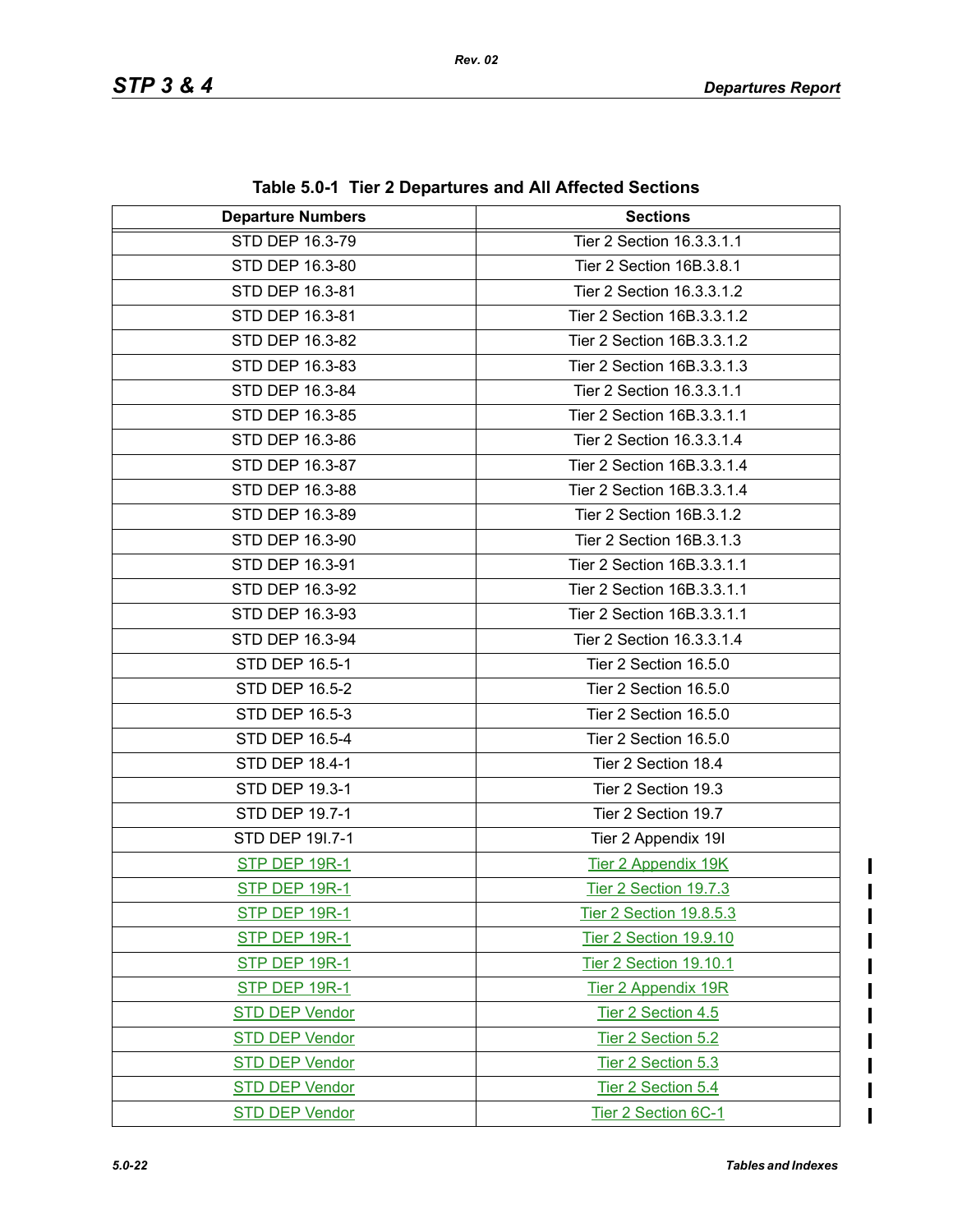$\mathbf I$  $\mathbf{I}$ 

 $\blacksquare$  $\overline{\mathbf{I}}$  $\mathbf{I}$ 

| <b>Sections</b>     | <b>Departure Numbers</b> |
|---------------------|--------------------------|
| Tier 1 Section 2.1  | <b>STD DEP T1 2.1-1</b>  |
| Tier 1 Section 2.1  | <b>STD DEP T1 2.1-2</b>  |
| Tier 1 Section 2.2  | STD DEP T1 2.14-1        |
| Tier 1 Section 2.2  | STD DEP T1 2.2-1         |
| Tier 1 Section 2.2  | STD DEP T1 3.4-1         |
| Tier 1 Section 2.3  | STD DEP T1 2.14-1        |
| Tier 1 Section 2.3  | STD DEP T1 2.3-1         |
| Tier 1 Section 2.4  | STD DEP T1 2.14-1        |
| Tier 1 Section 2.4  | STD DEP T1 2.4-1         |
| Tier 1 Section 2.4  | STD DEP T1 2.4-2         |
| Tier 1 Section 2.4  | STD DEP T1 2.4-3         |
| Tier 1 Section 2.6  | STD DEP T1 2.4-1         |
| Tier 1 Section 2.7  | STD DEP T1 2.14-1        |
| Tier 1 Section 2.7  | STD DEP T1 2.3-1         |
| Tier 1 Section 2.7  | STD DEP T1 3.4-1         |
| Tier 1 Section 3.4  | STD DEP T1 3.4-1         |
| Tier 1 Section 2.11 | STD DEP T1 2.14-1        |
| Tier 1 Section 2.12 | STD DEP T1 2.12-1        |
| Tier 1 Section 2.12 | STD DEP T1 2.12-2        |
| Tier 1 Section 2.14 | STD DEP T1 2.14-1        |
| Tier 1 Section 2.15 | STD DEP T1 2.14-1        |
| Tier 1 Section 2.15 | STD DEP T1 2.2-1         |
| Tier 1 Section 2.15 | <b>STD DEP T1 2.15-1</b> |
| Tier 1 Section 2.15 | STD DEP T1 2.15-2        |
| Tier 1 Section 5.0  | STP DEP T1 5.0-1         |

|  |  | Table 5.0-2 Tier 1 Sections and Affected Departure Numbers |  |  |  |
|--|--|------------------------------------------------------------|--|--|--|
|--|--|------------------------------------------------------------|--|--|--|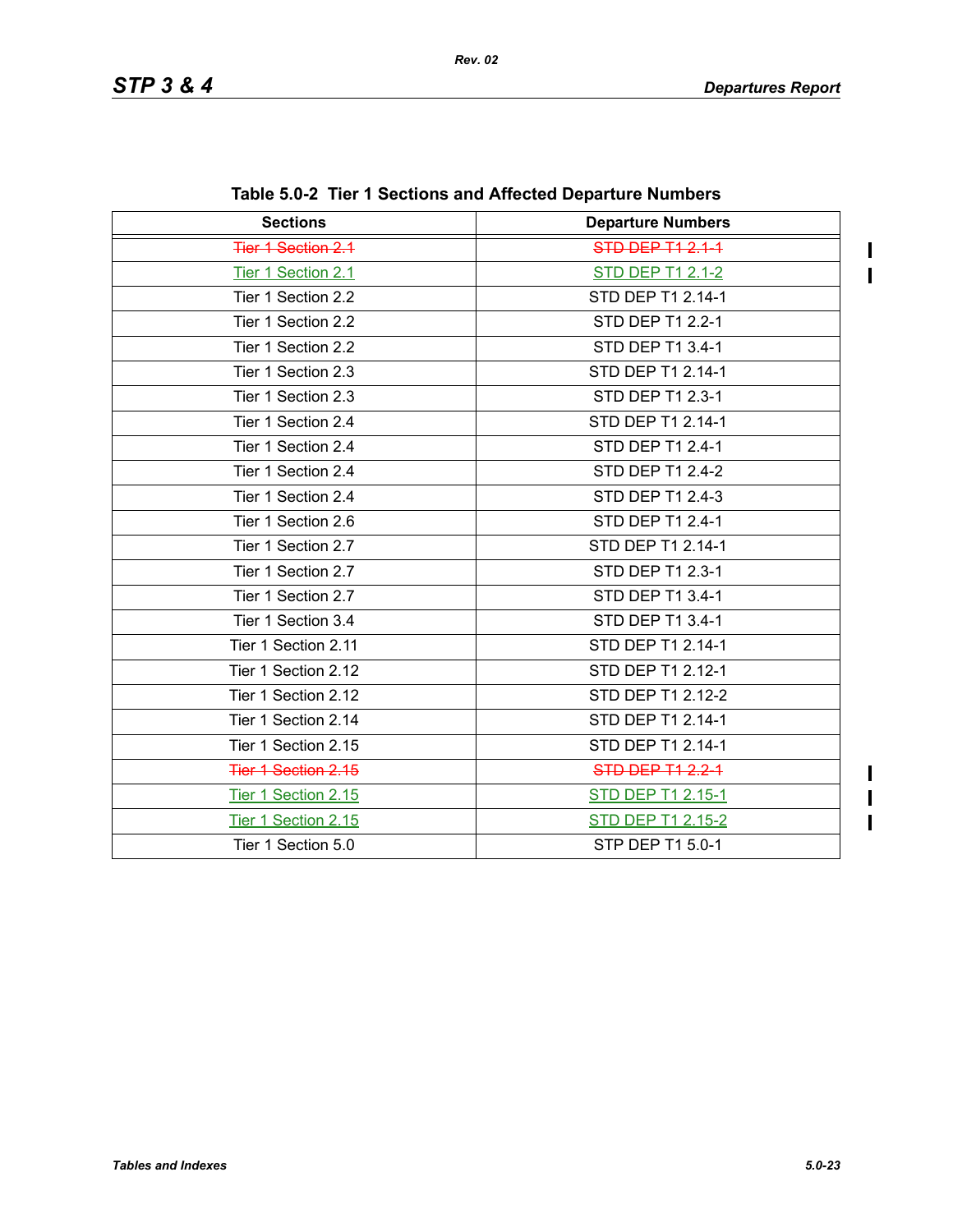$\mathbf{I}$ 

 $\blacksquare$ 

 $\mathbf I$ 

Π

| <b>Sections</b>           | <b>Departure Numbers</b> |  |
|---------------------------|--------------------------|--|
| Tier 2 Section 1.1        | <b>STD DEP 1.1-1</b>     |  |
| Tier 2 Section 1.1        | <b>STP DEP 1.1-2</b>     |  |
| Tier 2 Section 1.1        | <b>STP DEP 10.1-3</b>    |  |
| Tier 2 Section 1.2        | <b>STD DEP 10.4-6</b>    |  |
| Tier 2 Section 1.2        | STD DEP 11.4-1           |  |
| Tier 2 Section 1.2        | <b>STD DEP 3.8-1</b>     |  |
| Tier 2 Section 1.2        | <b>STD DEP 8.3-1</b>     |  |
| Tier 2 Section 1.2        | <b>STD DEP 9.1-1</b>     |  |
| Tier 2 Section 1.2        | <b>STD DEP 9.4-3</b>     |  |
| Tier 2 Section 1.2        | STD DEP 9.4-4            |  |
| Tier 2 Section 1.2        | STD DEP T1 2.14-1        |  |
| Tier 2 Section 1.2        | STD DEP T1 2.3-1         |  |
| Tier 2 Section 1.2        | STD DEP T1 3.4-1         |  |
| Tier 2 Section 1.2        | <b>STP DEP 1.1-2</b>     |  |
| Tier 2 Section 1.2        | <b>STP DEP 1.2-1</b>     |  |
| Tier 2 Section 1.2        | <b>STP DEP 1.2-2</b>     |  |
| Tier 2 Section 1.2        | <b>STP DEP 10.2-1</b>    |  |
| Tier 2 Section 1.2        | <b>STP DEP 10.4-2</b>    |  |
| Tier 2 Section 1.2        | <b>STP DEP 10.4-4</b>    |  |
| Tier 2 Section 1.7        | <b>STD DEP T1 2.14-1</b> |  |
| Tier 2 Section 1.8        | STD DEP 1.8-1            |  |
| Tier 2 Section 1.8        | STD DEP 5A-1             |  |
| Tier 2 Section 1.8        | STD DEP 6C-1             |  |
| Tier 2 Section 1.8        | <b>STD DEP T1 2.14-1</b> |  |
| Tier 2 Section 1.8        | <b>STD DEP 9.1-1</b>     |  |
| Tier 2 Section 1.8        | STD DEP 11.2-1           |  |
| Tier 2 Section 1.8        | <b>STD DEP 9.5-1</b>     |  |
| <b>Tier 2 Appendix 1A</b> | <b>STD DEP 6.2-1</b>     |  |
| Tier 2 Section 2.0        | <b>STD DEP T1 2.15-1</b> |  |
| Tier 2 Section 2.4S.13    | STD DEP T1 2.15-1        |  |
| Tier 2 Section 2.5S.04    | STD DEP T1 2.15-1        |  |
| Tier 2 Appendix 1A        | STD DEP T1 2.14-1        |  |
| Tier 2 Appendix 1A        | STD DEP T1 2.3-1         |  |
| Tier 2 Appendix 1A        | STD DEP T1 2.4-3         |  |
| Tier 2 Appendix 1AA       | STD DEP 1AA-1            |  |
| Tier 2 Appendix 1AA       | STD DEP T1 2.14-1        |  |

**Table 5.0-2 Tier 2 Sections and All Affected Departure Numbers**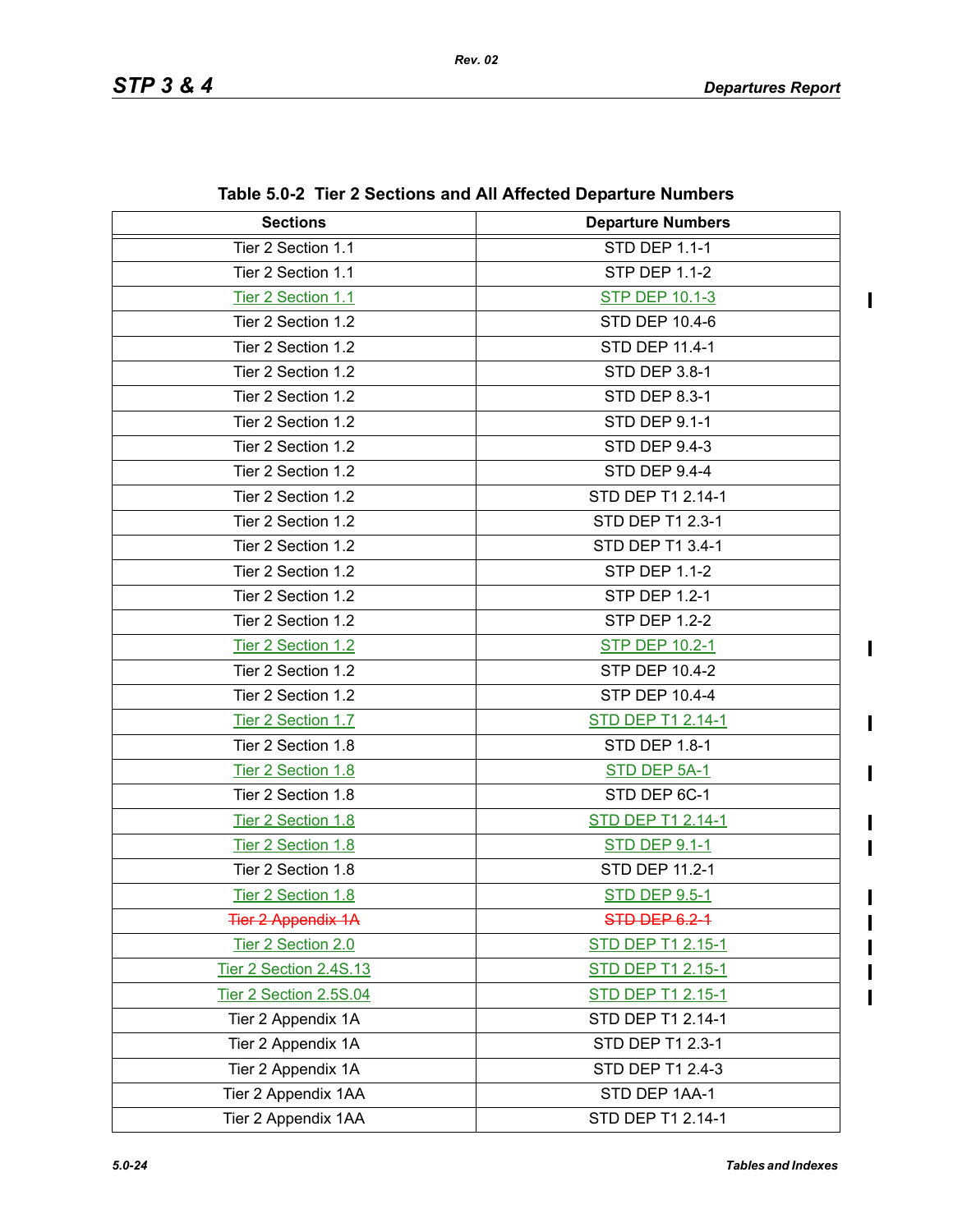$\mathbf I$  $\mathbf I$  $\blacksquare$ 

 $\blacksquare$  $\blacksquare$  $\blacksquare$ 

 $\begin{array}{c} \rule{0pt}{2.5ex} \rule{0pt}{2.5ex} \rule{0pt}{2.5ex} \rule{0pt}{2.5ex} \rule{0pt}{2.5ex} \rule{0pt}{2.5ex} \rule{0pt}{2.5ex} \rule{0pt}{2.5ex} \rule{0pt}{2.5ex} \rule{0pt}{2.5ex} \rule{0pt}{2.5ex} \rule{0pt}{2.5ex} \rule{0pt}{2.5ex} \rule{0pt}{2.5ex} \rule{0pt}{2.5ex} \rule{0pt}{2.5ex} \rule{0pt}{2.5ex} \rule{0pt}{2.5ex} \rule{0pt}{2.5ex} \rule{0$  $\blacksquare$  $\blacksquare$ 

 $\blacksquare$ 

 $\mathbf I$ 

| <b>Sections</b>                   | <b>Departure Numbers</b> |  |
|-----------------------------------|--------------------------|--|
| Tier 2 Appendix 1AA               | STD DEP T1 2.4-1         |  |
| Tier 2 Appendix 1C                | <b>STD DEP 1.8-1</b>     |  |
| Tier 2 Appendix 1C                | <b>STD DEP 8.3-1</b>     |  |
| Tier 2 Section 2.0                | <b>STP DEP 9.4-8</b>     |  |
| Tier 2 Section 2.2                | <b>STD DEP 2.2-5</b>     |  |
| Tier 2 Section 2.2                | STP DEP T1 5.0-1         |  |
| Tier 2 Section 3, List of Tables  | STD DEP T1 2.15-1        |  |
| Tier 2 Section 3, List of Figures | <b>STD DEP T1 2.15-1</b> |  |
| Tier 2 Section 3.1                | <b>STD DEP T1 2.15-1</b> |  |
| Tier 2 Section 3.1                | STD DEP T1 2.4-1         |  |
| Tier 2 Section 3.1                | <b>STP DEP 1.1-2</b>     |  |
| Tier 2 Section 3.1                | <b>STP DEP 8.2-1</b>     |  |
| Tier 2 Section 3.1                | STP DEP T1 5.0-1         |  |
| Tier 2 Section 3.2                | <b>STD DEP 8.3-1</b>     |  |
| Tier 2 Section 3.2                | <b>STD DEP 9.1-1</b>     |  |
| Tier 2 Section 3.2                | <b>STD DEP 9.3-2</b>     |  |
| Tier 2 Section 3.2                | STD DEP T1 2.14-1        |  |
| Tier 2 Section 3.2                | STD DEP T1 2.4-3         |  |
| Tier 2 Section 3.2                | STD DEP T1 3.4-1         |  |
| Tier 2 Section 3.2                | <b>STD DEP T1 2.15-1</b> |  |
| Tier 2 Section 3.3                | <b>STD DEP T1 2.15-1</b> |  |
| Tier 2 Section 3.4                | <b>STD DEP T1 2.15-1</b> |  |
| Tier 2 Section 3.4                | STD DEP 3.8-1            |  |
| Tier 2 Section 3.4                | <b>STP DEP 1.2-2</b>     |  |
| Tier 2 Section 3.4                | STD DEP T1 2.3-1         |  |
| Tier 2 Section 3.4                | STP DEP T1 5.0-1         |  |
| Tier 2 Section 3.5                | STP DEP 3.5-1            |  |
| Tier 2 Section 3.6                | <b>STD DEP 3.6-1</b>     |  |
| Tier 2 Section 3.7                | <b>STD DEP 1.8-1</b>     |  |
| Tier 2 Section 3.7                | STD DEP T1 2.15-1        |  |
| Tier 2 Section 3.8                | STD DEP T1 2.15-1        |  |
| Tier 2 Section 3.8                | <b>STD DEP 1.8-1</b>     |  |
| <b>Tier 2 Section 3.8</b>         | STD DEP 3.8-1            |  |
| Tier 2 Section 3.8                | <b>STD DEP 12.3-3</b>    |  |
| Tier 2 Section 3.9                | <b>STD DEP 9.3-2</b>     |  |
| Tier 2 Section 3.9                | STD DEP T1 2.14-1        |  |

**Table 5.0-2 Tier 2 Sections and All Affected Departure Numbers**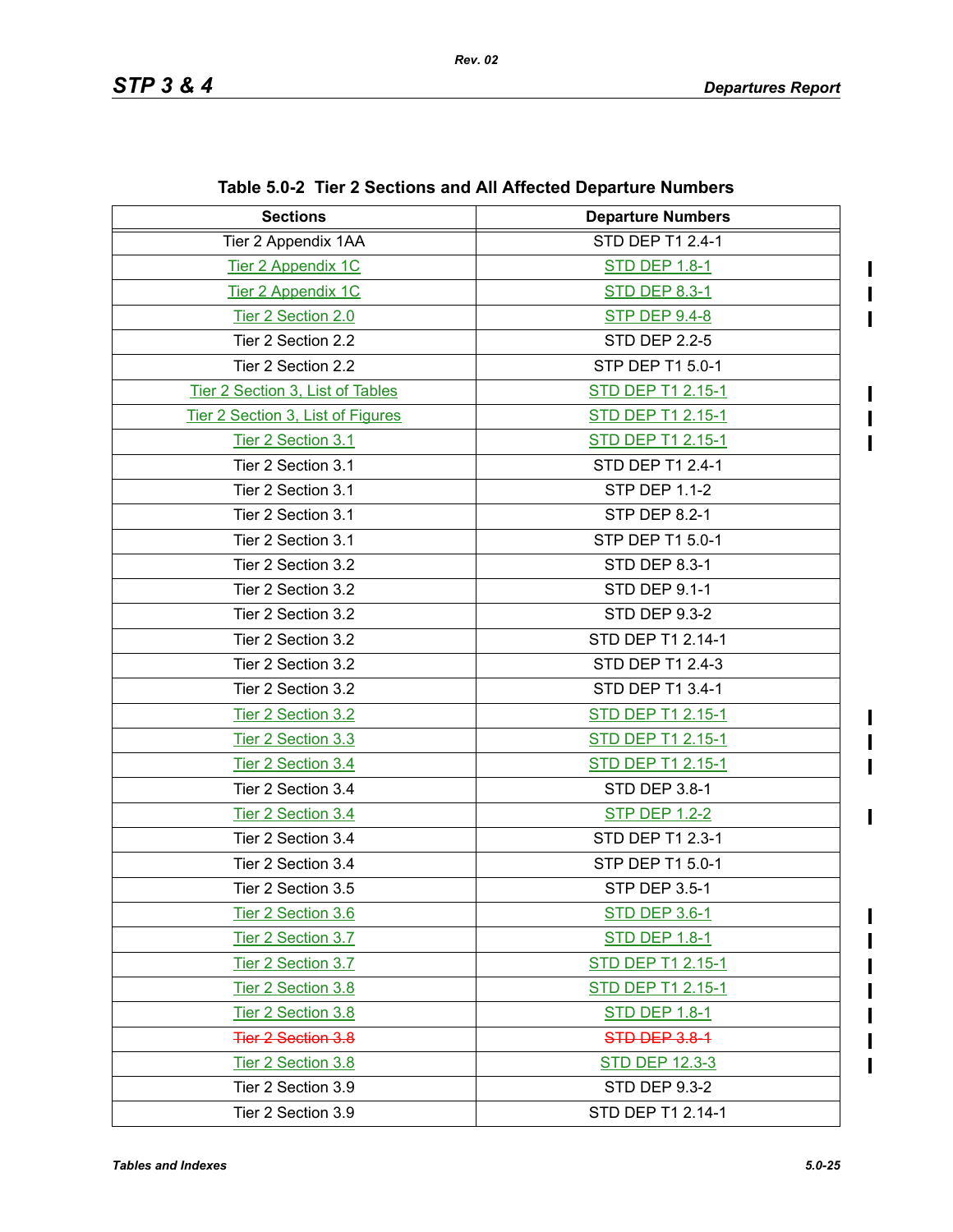$\mathbf I$  $\blacksquare$ 

 $\blacksquare$ 

 $\mathbf I$  $\mathbf{I}$ 

 $\mathbf I$  $\blacksquare$ 

 $\mathbf I$ 

| <b>Sections</b>           | <b>Departure Numbers</b> |  |
|---------------------------|--------------------------|--|
| Tier 2 Section 3.9        | <b>STD DEP T1 2.4-1</b>  |  |
| Tier 2 Section 3.9        | STD DEP T1 2.4-3         |  |
| Tier 2 Section 3.9        | <b>STD DEP 3.9-1</b>     |  |
| Tier 2 Section 3.9        | <b>STP DEP 9.2-5</b>     |  |
| Tier 2 Appendix 3B        | STD DEP 3B-1             |  |
| Tier 2 Appendix 3B        | <b>STD DEP 6.2-2</b>     |  |
| Tier 2 Appendix 3B        | STD DEP T1 2.4-3         |  |
| <b>Tier 2 Appendix 3C</b> | STD DEP T1 2.15-1        |  |
| Tier 2 Appendix 3H        | STD DEP T1 2.15-1        |  |
| Tier 2 Appendix 3H        | <b>STD DEP 1.8-1</b>     |  |
| <b>Tier 2 Appendix 3H</b> | STD DEP 3.8-1            |  |
| Tier 2 Appendix 3H        | STP DEP T1 5.0-1         |  |
| Tier 2 Appendix 3H        | STD DEP 3H-1             |  |
| Tier 2 Appendix 3I        | STD DEP 3I-1             |  |
| Tier 2 Appendix 3I        | STD DEP 3I-2             |  |
| Tier 2 Appendix 3I        | STD DEP T1 2.14-1        |  |
| <b>Tier 2 Appendix 3M</b> | <b>STD DEP T1 2.4-3</b>  |  |
| Tier 2 Appendix 3M        | <b>STD DEP 11.2-1</b>    |  |
| Tier 2 Appendix 3MA       | STD DEP T1 2.14-1        |  |
| Tier 2 Appendix 3MA       | STD DEP T1 2.4-1         |  |
| Tier 2 Appendix 3MA       | STD DEP T1 2.4-3         |  |
| Tier 2 Appendix 3MA       | STD DEP 3MA-1            |  |
| <b>Tier 2 Section 4.4</b> | STD DEP 4.4-1            |  |
| Tier 2 Section 4.5        | STD DEP 4.5-1            |  |
| Tier 2 Section 4.5        | <b>STD DEP Vendor</b>    |  |
| Tier 2 Section 4.6        | <b>STD DEP 7.7-1</b>     |  |
| Tier 2 Section 4.6        | <b>STD DEP 4.6-1</b>     |  |
| Tier 2 Section 5.1        | <b>STP DEP 10.1-3</b>    |  |
| Tier 2 Section 5.1        | <b>STD DEP 7.3-6</b>     |  |
| Tier 2 Section 5.1        | <u>STD DEP 7.3-11</u>    |  |
| Tier 2 Section 5.1        | <b>STD DEP 5.4-1</b>     |  |
| Tier 2 Section 5.2        | <b>STD DEP 4.5-1</b>     |  |
| Tier 2 Section 5.2        | <b>STD DEP 5.2-2</b>     |  |
| Tier 2 Section 5.2        | STD DEP 5A-1             |  |
| Tier 2 Section 5.2        | STD DEP 7.3-11           |  |
| Tier 2 Section 5.2        | STD DEP 7.3-12           |  |

**Table 5.0-2 Tier 2 Sections and All Affected Departure Numbers**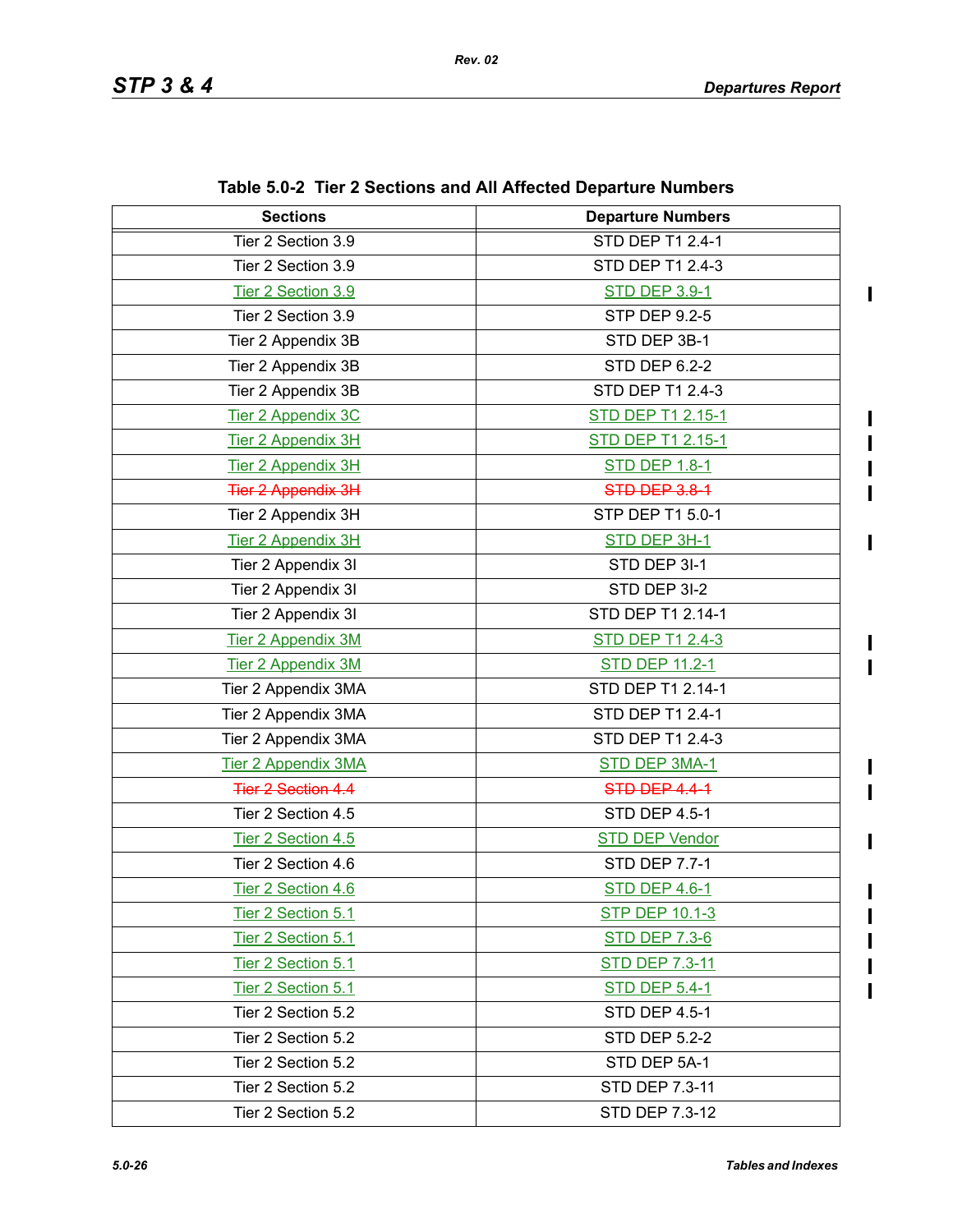| <b>Sections</b>           | <b>Departure Numbers</b> |  |
|---------------------------|--------------------------|--|
| <b>Tier 2 Section 5.2</b> | STD DEP T1 2.1-1         |  |
| Tier 2 Section 5.2        | STD DEP T1 2.14-1        |  |
| Tier 2 Section 5.2        | <b>STD DEP T1 2.3-1</b>  |  |
| Tier 2 Section 5.2        | STD DEP T1 2.4-2         |  |
| Tier 2 Section 5.2        | <b>STD DEP 1.8-1</b>     |  |
| Tier 2 Section 5.2        | <b>STD DEP Vendor</b>    |  |
| Tier 2 Section 5.3        | <b>STD DEP 5.3-1</b>     |  |
| Tier 2 Section 5.3        | <b>STD DEP T1 2.1-2</b>  |  |
| Tier 2 Section 5.3        | <b>STD DEP Vendor</b>    |  |
| Tier 2 Section 5.4        | STD DEP T1 2.4-1         |  |
| Tier 2 Section 5.4        | STD DEP T1 2.4-3         |  |
| Tier 2 Section 5.4        | STD DEP T1 2.14-1        |  |
| Tier 2 Section 5.4        | STD DEP 5B-1             |  |
| Tier 2 Section 5.4        | <b>STD DEP 5.4-2</b>     |  |
| Tier 2 Section 5.4        | <b>STD DEP 5.4-1</b>     |  |
| Tier 2 Section 5.4        | <b>STD DEP 5.4-3</b>     |  |
| Tier 2 Section 5.4        | <b>STD DEP 5.4-4</b>     |  |
| Tier 2 Section 5.4        | <b>STD DEP Vendor</b>    |  |
| Tier 2 Section 5.4        | <b>STP DEP 10.1-3</b>    |  |
| Tier 2 Section 5.4        | STD DEP 6C-1             |  |
| Tier 2 Appendix 5A        | STD DEP 5A-1             |  |
| Tier 2 Appendix 5B        | STD DEP 5B-1             |  |
| <b>Tier 2 Section 6.2</b> | STD DEP 6.2-1            |  |
| Tier 2 Section 6.2        | <b>STD DEP 6.2-2</b>     |  |
| Tier 2 Section 6.2        | STD DEP 6.2-3            |  |
| Tier 2 Section 6.2        | <b>STD DEP 9.2-7</b>     |  |
| Tier 2 Section 6.2        | <b>STD DEP 9.2-9</b>     |  |
| Tier 2 Section 6.2        | STD DEP 9.3-2            |  |
| Tier 2 Section 6.2        | STD DEP T1 2.14-1        |  |
| Tier 2 Section 6.2        | STD DEP T1 2.4-3         |  |
| Tier 2 Section 6.2        | STD DEP T1 3.4-1         |  |
| Tier 2 Section 6.2        | STD DEP 6C-1             |  |
| Tier 2 Section 6.2        | STP DEP T1 2.4-2         |  |
| Tier 2 Section 6.2        | <b>STD DEP T1 2.3-1</b>  |  |
| Tier 2 Section 6.3        | STD DEP T1 2.4-1         |  |
| Tier 2 Section 6.3        | STD DEP T1 2.4-3         |  |

**Table 5.0-2 Tier 2 Sections and All Affected Departure Numbers**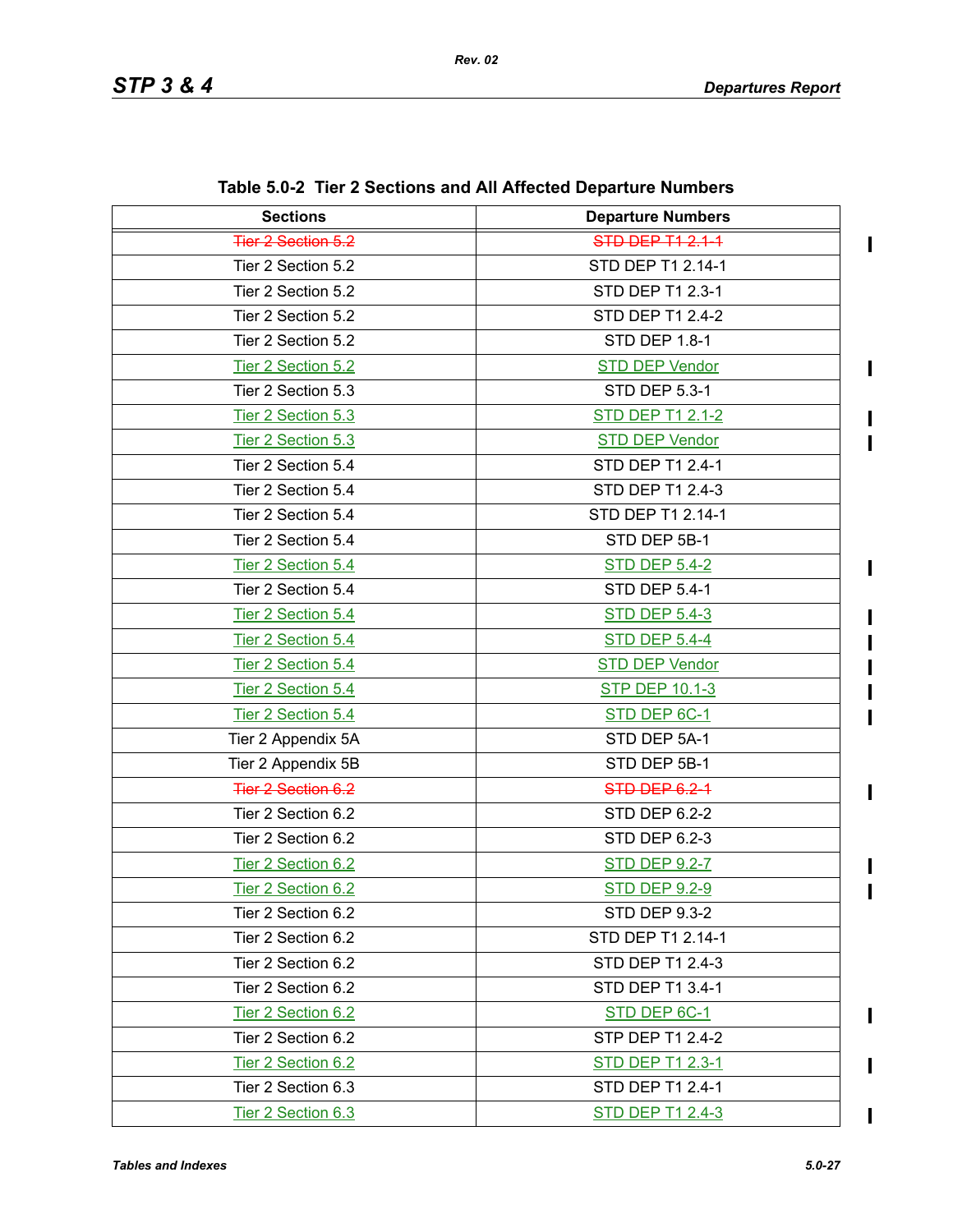| <b>Sections</b>           | <b>Departure Numbers</b> |  |
|---------------------------|--------------------------|--|
| Tier 2 Section 6.3        | STD DEP 6C-1             |  |
| Tier 2 Section 6.4        | <b>STD DEP 9.4-2</b>     |  |
| Tier 2 Section 6.5        | STD DEP T1 2.14-1        |  |
| Tier 2 Section 6.6        | STD DEP 6.6-1            |  |
| Tier 2 Section 6.6        | <b>STD DEP T1 2.4-3</b>  |  |
| Tier 2 Section 6.6        | STD DEP T1 2.14-1        |  |
| Tier 2 Section 6.6        | STD DEP T1 2.4-1         |  |
| Tier 2 Appendix 6B        | <b>STD DEP 7.1-1</b>     |  |
| Tier 2 Appendix 6C        | STD DEP 6C-1             |  |
| Tier 2 Appendix 6C        | <b>STD DEP Vendor</b>    |  |
| Tier 2 Section 7.1        | <b>STD DEP 7.1-1</b>     |  |
| Tier 2 Section 7.1        | <b>STD DEP 7.1-2</b>     |  |
| <b>Tier 2 Section 7.1</b> | <b>STD DEP 7.1-3</b>     |  |
| <b>Tier 2 Section 7.1</b> | <b>STD DEP 7.2-1</b>     |  |
| Tier 2 Section 7.1        | <b>STD DEP 7.4-1</b>     |  |
| Tier 2 Section 7.1        | STD DEP T1 2.14-1        |  |
| Tier 2 Section 7.1        | STD DEP T1 2.3-1         |  |
| Tier 2 Section 7.1        | STD DEP T1 3.4-1         |  |
| Tier 2 Section 7.2        | <b>STD DEP 7.1-1</b>     |  |
| <b>Tier 2 Section 7.2</b> | <b>STD DEP 7.2-1</b>     |  |
| Tier 2 Section 7.2        | <b>STD DEP 7.2-2</b>     |  |
| <b>Tier 2 Section 7.2</b> | <b>STD DEP 7.2-3</b>     |  |
| Tier 2 Section 7.2        | <b>STD DEP 7.2-4</b>     |  |
| Tier 2 Section 7.2        | <b>STD DEP 7.2-6</b>     |  |
| Tier 2 Section 7.2        | <b>STD DEP 8.3-1</b>     |  |
| <b>Tier 2 Section 7.2</b> | <b>STD DEP T1 2.2-1</b>  |  |
| Tier 2 Section 7.2        | STD DEP T1 2.3-1         |  |
| Tier 2 Section 7.2        | STD DEP T1 3.4-1         |  |
| Tier 2 Section 7.3        | <b>STD DEP 7.1-1</b>     |  |
| Tier 2 Section 7.3        | <b>STD DEP 7.2-3</b>     |  |
| Tier 2 Section 7.3        | <b>STD DEP 7.3-1</b>     |  |
| Tier 2 Section 7.3        | STD DEP 7.3-10           |  |
| Tier 2 Section 7.3        | STD DEP 7.3-11           |  |
| Tier 2 Section 7.3        | STD DEP 7.3-12           |  |
| Tier 2 Section 7.3        | STD DEP 7.3-13           |  |
| Tier 2 Section 7.3        | STD DEP 7.3-14           |  |

**Table 5.0-2 Tier 2 Sections and All Affected Departure Numbers**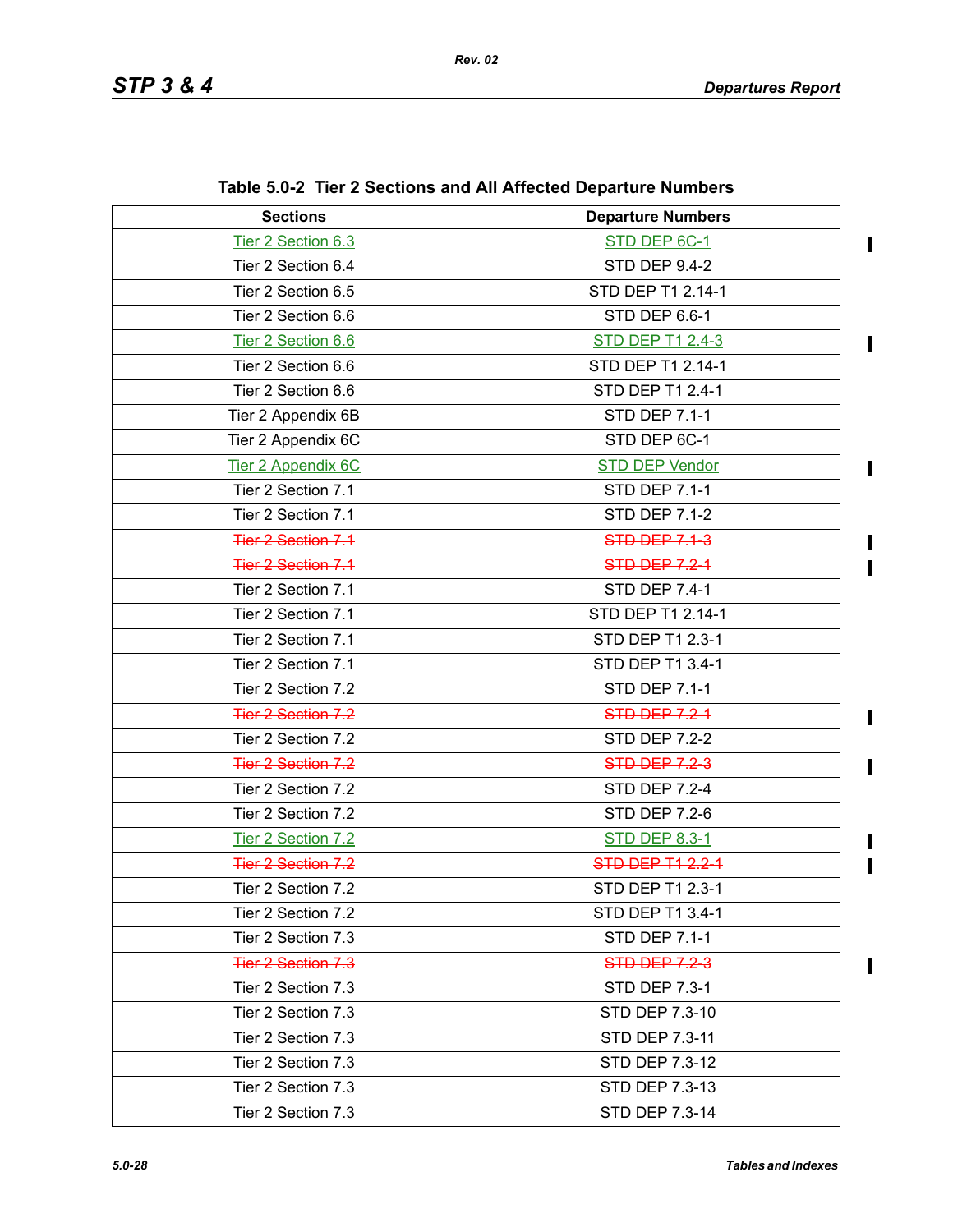$\mathbf I$ 

 $\blacksquare$ 

 $\mathbf{I}$ 

 $\overline{\mathbf{I}}$ 

| <b>Sections</b>           | <b>Departure Numbers</b> |  |
|---------------------------|--------------------------|--|
| Tier 2 Section 7.3        | STD DEP 7.3-15           |  |
| Tier 2 Section 7.3        | STD DEP 7.3-16           |  |
| Tier 2 Section 7.3        | <b>STD DEP 7.3-17</b>    |  |
| Tier 2 Section 7.3        | STD DEP 7.3-18           |  |
| Tier 2 Section 7.3        | <b>STD DEP 7.3-2</b>     |  |
| Tier 2 Section 7.3        | <b>STD DEP 7.3-3</b>     |  |
| Tier 2 Section 7.3        | <b>STD DEP 7.3-4</b>     |  |
| Tier 2 Section 7.3        | <b>STD DEP 7.3-5</b>     |  |
| Tier 2 Section 7.3        | <b>STD DEP 7.3-6</b>     |  |
| Tier 2 Section 7.3        | STD DEP 7.3-7            |  |
| <b>Tier 2 Section 7.3</b> | <b>STD DEP 7.3-8</b>     |  |
| Tier 2 Section 7.3        | <b>STD DEP 7.3-9</b>     |  |
| Tier 2 Section 7.3        | <b>STD DEP 7.7-2</b>     |  |
| Tier 2 Section 7.3        | STD DEP T1 2.14-1        |  |
| Tier 2 Section 7.3        | STD DEP T1 2.3-1         |  |
| Tier 2 Section 7.3        | STD DEP T1 2.4-1         |  |
| Tier 2 Section 7.3        | STD DEP T1 2.4-2         |  |
| Tier 2 Section 7.3        | STD DEP T1 2.4-3         |  |
| Tier 2 Section 7.3        | STD DEP T1 3.4-1         |  |
| Tier 2 Section 7.3        | <b>STP DEP 1.1-2</b>     |  |
| Tier 2 Section 7.4        | <b>STD DEP 7.4-1</b>     |  |
| Tier 2 Section 7.4        | <b>STD DEP 7.4-2</b>     |  |
| Tier 2 Section 7.4        | STD DEP 8.3-1            |  |
| Tier 2 Section 7.4        | STD DEP T1 2.14-1        |  |
| Tier 2 Section 7.4        | STD DEP T1 2.4-1         |  |
| Tier 2 Section 7.4        | STD DEP T1 3.4-1         |  |
| Tier 2 Section 7.4        | <b>STP DEP 1.1-2</b>     |  |
| Tier 2 Section 7.5        | STD DEP 11.5-1           |  |
| <b>Tier 2 Section 7.5</b> | STD DEP 6.2-2            |  |
| Tier 2 Section 7.5        | <b>STD DEP 7.5-1</b>     |  |
| Tier 2 Section 7.5        | STD DEP T1 2.14-1        |  |
| Tier 2 Section 7.5        | STD DEP T1 2.3-1         |  |
| Tier 2 Section 7.6        | STD DEP 11.5-1           |  |
| Tier 2 Section 7.6        | STD DEP 7.1-1            |  |
| Tier 2 Section 7.6        | <b>STD DEP 7.1-2</b>     |  |
| <b>Tier 2 Section 7.6</b> | <b>STD DEP 7.1-3</b>     |  |

| Table 5.0-2 Tier 2 Sections and All Affected Departure Numbers |  |  |  |  |  |
|----------------------------------------------------------------|--|--|--|--|--|
|----------------------------------------------------------------|--|--|--|--|--|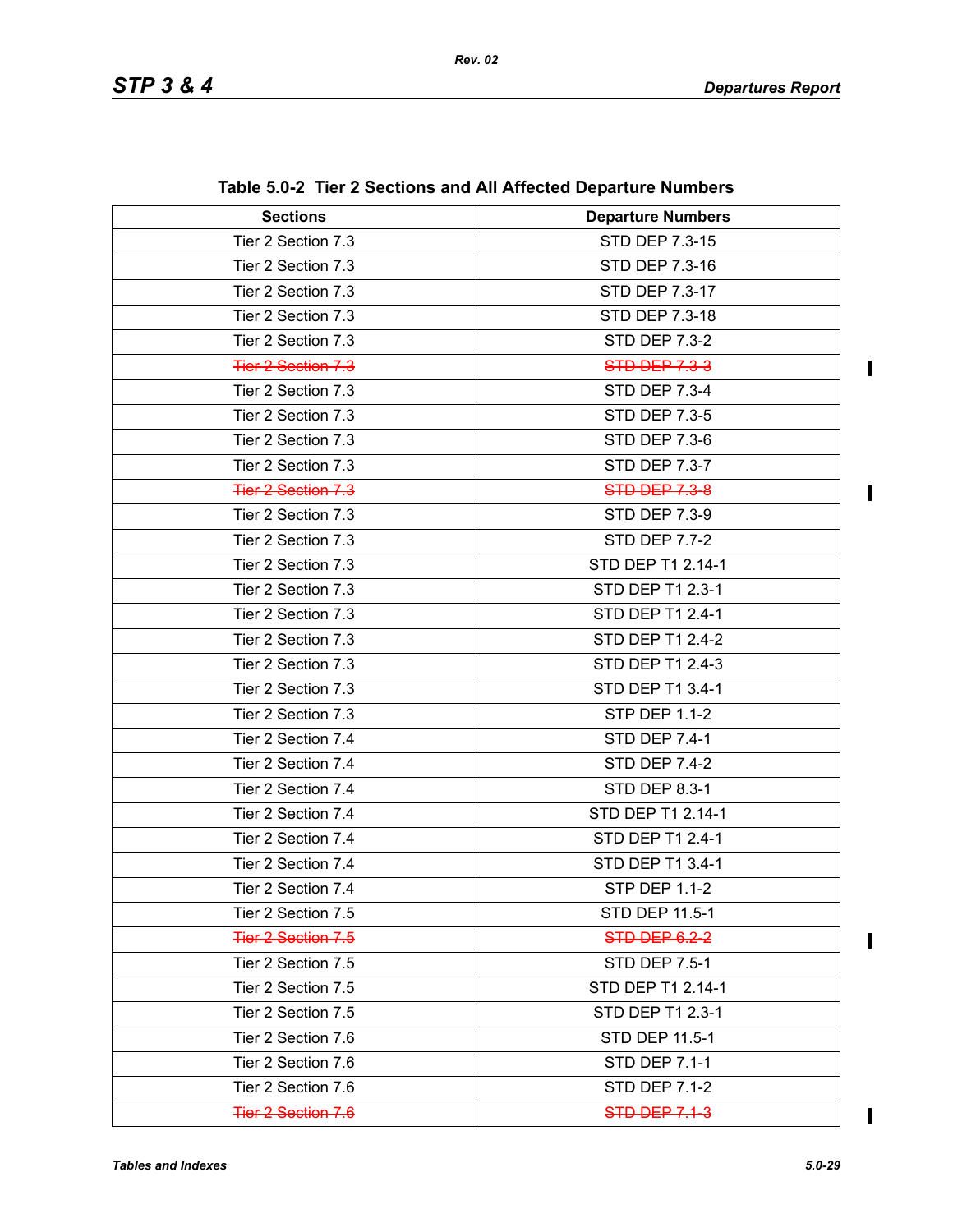| <b>Sections</b>           | <b>Departure Numbers</b> |  |
|---------------------------|--------------------------|--|
| Tier 2 Section 7.6        | <b>STD DEP 7.2-1</b>     |  |
| Tier 2 Section 7.6        | <b>STD DEP 7.6-1</b>     |  |
| Tier 2 Section 7.6        | <b>STD DEP 7.6-2</b>     |  |
| Tier 2 Section 7.6        | <b>STD DEP 7.6-3</b>     |  |
| Tier 2 Section 7.6        | <b>STD DEP 7.6-4</b>     |  |
| Tier 2 Section 7.6        | STD DEP T1 2.14-1        |  |
| Tier 2 Section 7.6        | STD DEP T1 2.2-1         |  |
| Tier 2 Section 7.6        | STD DEP T1 3.4-1         |  |
| Tier 2 Section 7.6        | <b>STP DEP 1.1-2</b>     |  |
| Tier 2 Section 7.6        | <b>STD DEP T1 2.3-1</b>  |  |
| Tier 2 Section 7.7        | <b>STD DEP 5.4-1</b>     |  |
| Tier 2 Section 7.7        | <b>STD DEP 7.7-1</b>     |  |
| Tier 2 Section 7.7        | STD DEP 7.7-10           |  |
| Tier 2 Section 7.7        | STD DEP 7.7-11           |  |
| Tier 2 Section 7.7        | STD DEP 7.7-12           |  |
| Tier 2 Section 7.7        | STD DEP 7.7-13           |  |
| Tier 2 Section 7.7        | <b>STD DEP 7.7-14</b>    |  |
| Tier 2 Section 7.7        | <b>STD DEP 7.7-15</b>    |  |
| <b>Tier 2 Section 7.7</b> | <b>STD-DEP 7.7-16</b>    |  |
| <b>Tier 2 Section 7.7</b> | <b>STD DEP 7.7-17</b>    |  |
| Tier 2 Section 7.7        | STD DEP 7.7-18           |  |
| <b>Tier 2 Section 7.7</b> | STD DEP 7.7-19           |  |
| Tier 2 Section 7.7        | <b>STD DEP 7.7-2</b>     |  |
| Tier 2 Section 7.7        | STD DEP 7.7-20           |  |
| <b>Tier 2 Section 7.7</b> | <b>STD-DEP 7.7-24</b>    |  |
| Tier 2 Section 7.7        | <b>STD DEP 7.7-22</b>    |  |
| Tier 2 Section 7.7        | STD DEP 7.7-23           |  |
| Tier 2 Section 7.7        | STD DEP 7.7-24           |  |
| <b>Tier 2 Section 7.7</b> | <b>STD DEP 7.7-25</b>    |  |
| Tier 2 Section 7.7        | <b>STD DEP 7.7-27</b>    |  |
| Tier 2 Section 7.7        | <b>STD DEP 7.7-3</b>     |  |
| Tier 2 Section 7.7        | <b>STD DEP 7.7-4</b>     |  |
| Tier 2 Section 7.7        | <b>STD DEP 7.7-5</b>     |  |
| Tier 2 Section 7.7        | <b>STD DEP 7.7-6</b>     |  |
| Tier 2 Section 7.7        | <b>STD DEP 7.7-7</b>     |  |
| Tier 2 Section 7.7        | <b>STD DEP 7.7-8</b>     |  |

**Table 5.0-2 Tier 2 Sections and All Affected Departure Numbers**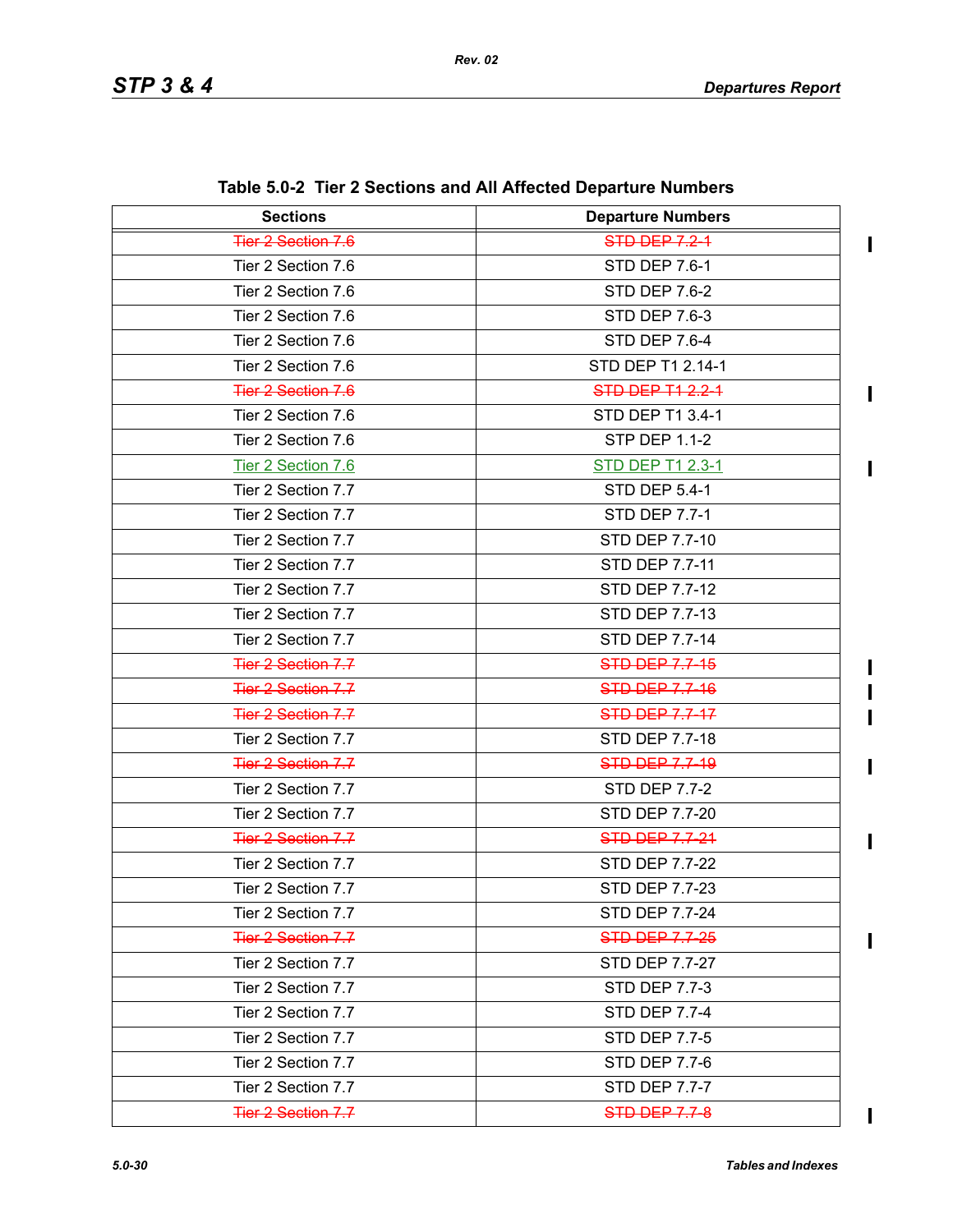$\mathbf I$  $\mathbf{I}$ 

 $\mathbf{I}$ 

 $\begin{array}{c} \hline \end{array}$ 

 $\mathbf I$ 

 $\blacksquare$ 

 $\blacksquare$ 

| <b>Sections</b>           | <b>Departure Numbers</b> |  |
|---------------------------|--------------------------|--|
| Tier 2 Section 7.7        | <b>STD DEP 7.7-9</b>     |  |
| Tier 2 Section 7.7        | STD DEP-T1-2.12-8.3-1    |  |
| Tier 2 Section 7.7        | <b>STD DEP 9.5-3</b>     |  |
| Tier 2 Section 7.7        | STD DEP T1 2.2-1         |  |
| Tier 2 Section 7.7        | STD DEP T1 3.4-1         |  |
| Tier 2 Section 7.7        | <b>STD DEP 10.4-5</b>    |  |
| Tier 2 Section 7.8        | <b>STD DEP T1 3.4-1</b>  |  |
| Tier 2 Appendix 7A        | STD DEP 1.8-1            |  |
| Tier 2 Appendix 7A        | <b>STD DEP 7.7-1</b>     |  |
| Tier 2 Appendix 7A        | STD DEP T1 3.4-1         |  |
| <b>Tier 2 Appendix 7A</b> | <b>STD DEP T1 2.14-1</b> |  |
| Tier 2 Appendix 7C        | STD DEP T1 3.4-1         |  |
| Tier 2 Section 8.1        | STD DEP 8.3-1            |  |
| Tier 2 Section 8.1        | STD DEP T1 2.12-2        |  |
| Tier 2 Section 8.1        | STD DEP T1 2.4-2         |  |
| Tier 2 Section 8.1        | <b>STP DEP 1.1-2</b>     |  |
| Tier 2 Section 8.1        | <b>STD DEP 9.5-1</b>     |  |
| Tier 2 Section 8.2        | <b>STD DEP 8.3-1</b>     |  |
| Tier 2 Section 8.2        | <b>STP DEP 1.1-2</b>     |  |
| Tier 2 Section 8.2        | STP DEP 8.2-1            |  |
| Tier 2 Section 8.3        | <b>STD DEP 8.3-1</b>     |  |
| Tier 2 Section 8.3        | <b>STP DEP 10.2-1</b>    |  |
| Tier 2 Section 8.3        | STD DEP T1 2.12-2        |  |
| Tier 2 Section 8.3        | STD DEP T1 2.4-2         |  |
| Tier 2 Section 8.3        | <b>STD DEP T1 2.14-1</b> |  |
| Tier 2 Section 8.3        | <b>STP DEP 1.1-2</b>     |  |
| Tier 2 Section 8.3        | STP DEP 8.3-3            |  |
| Tier 2 Section 8.3        | <b>STD DEP 9.5-1</b>     |  |
| Tier 2 Appendix 8A        | STD DEP 8A.1-1           |  |
| Tier 2 Appendix 8A        | <b>STP DEP 1.1-2</b>     |  |
| Tier 2 Section 9.1        | <b>STD DEP 9.1-1</b>     |  |
| Tier 2 Section 9.1        | STD DEP T1 2.4-1         |  |
| Tier 2 Section 9.2        | <b>STD DEP 9.2-1</b>     |  |
| Tier 2 Section 9.2        | <b>STD DEP 9.2-7</b>     |  |
| Tier 2 Section 9.2        | <b>STD DEP 9.4-7</b>     |  |
| Tier 2 Section 9.2        | STD DEP T1 2.14-1        |  |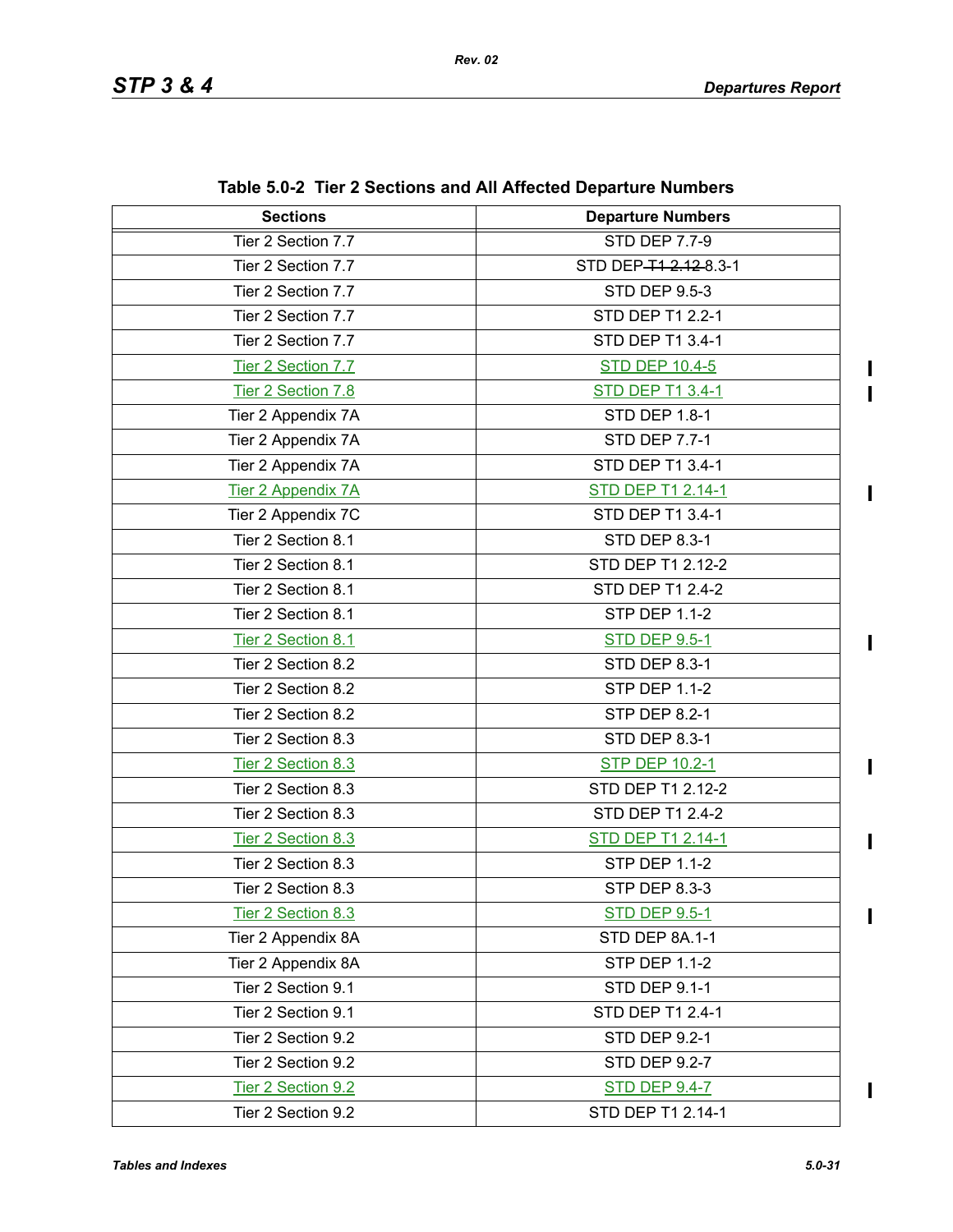$\mathbf I$  $\blacksquare$ 

 $\blacksquare$ 

 $\mathbf I$ 

 $\mathbf I$ 

| <b>Sections</b>    | <b>Departure Numbers</b> |
|--------------------|--------------------------|
| Tier 2 Section 9.2 | <b>STP DEP 1.1-2</b>     |
| Tier 2 Section 9.2 | <b>STD DEP 1.8-1</b>     |
| Tier 2 Section 9.2 | <b>STP DEP 9.2-2</b>     |
| Tier 2 Section 9.2 | <b>STP DEP 9.2-3</b>     |
| Tier 2 Section 9.2 | <b>STP DEP 9.2-5</b>     |
| Tier 2 Section 9.2 | <b>STP DEP 9.2-8</b>     |
| Tier 2 Section 9.2 | <b>STD DEP 9.2-9</b>     |
| Tier 2 Section 9.2 | <b>STP DEP 9.2-10</b>    |
| Tier 2 Section 9.2 | <b>STD DEP 9.4-4</b>     |
| Tier 2 Section 9.2 | <b>STP DEP 9.4-8</b>     |
| Tier 2 Section 9.3 | <b>STP DEP 1.1-2</b>     |
| Tier 2 Section 9.3 | <b>STD DEP 9.3-1</b>     |
| Tier 2 Section 9.3 | <b>STD DEP 9.3-2</b>     |
| Tier 2 Section 9.3 | <b>STP DEP 9.3-3</b>     |
| Tier 2 Section 9.4 | <b>STP DEP 9.4-1</b>     |
| Tier 2 Section 9.4 | <b>STD DEP 9.4-2</b>     |
| Tier 2 Section 9.4 | <b>STD DEP 9.4-3</b>     |
| Tier 2 Section 9.4 | <b>STD DEP 9.2-7</b>     |
| Tier 2 Section 9.4 | <b>STD DEP 9.2-9</b>     |
| Tier 2 Section 9.4 | <b>STD DEP 9.4-4</b>     |
| Tier 2 Section 9.4 | <b>STD DEP 9.4-5</b>     |
| Tier 2 Section 9.4 | <b>STD DEP 9.4-7</b>     |
| Tier 2 Section 9.4 | STD DEP 9.4-6            |
| Tier 2 Section 9.4 | <b>STD DEP 9.4-9</b>     |
| Tier 2 Section 9.4 | STD DEP T1 2.14-1        |
| Tier 2 Section 9.4 | <b>STD DEP T1 2.15-2</b> |
| Tier 2 Section 9.4 | STP DEP T1 5.0-1         |
| Tier 2 Section 9.4 | <b>STP DEP 9.4-8</b>     |
| Tier 2 Section 9.5 | STD DEP 8.3-1            |
| Tier 2 Section 9.5 | STD DEP 9.4-2            |
| Tier 2 Section 9.5 | <b>STD DEP 9.5-1</b>     |
| Tier 2 Section 9.5 | <b>STD DEP 9.5-2</b>     |
| Tier 2 Section 9.5 | <b>STD DEP 9.5-3</b>     |
| Tier 2 Section 9.5 | <b>STD DEP 9.5-4</b>     |
| Tier 2 Section 9.5 | <b>STP DEP 1.1-2</b>     |
| Tier 2 Section 9.5 | STP DEP 9.5-6            |

**Table 5.0-2 Tier 2 Sections and All Affected Departure Numbers**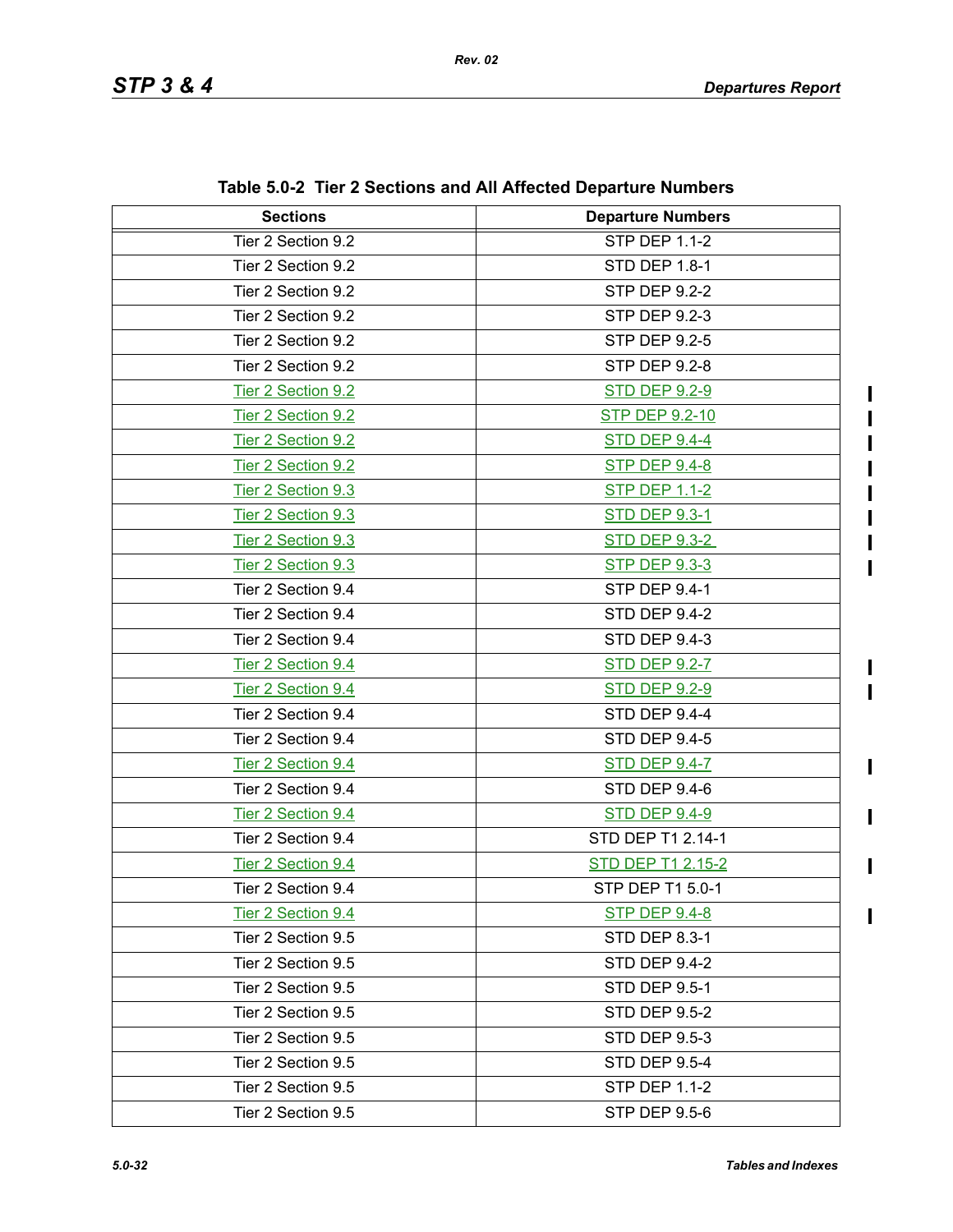$\blacksquare$ 

 $\blacksquare$ 

 $\blacksquare$ 

 $\blacksquare$ 

 $\mathbf I$ 

 $\mathbf{I}$ 

 $\mathbf{I}$ 

 $\mathbf I$ П

| <b>Sections</b>            | <b>Departure Numbers</b> |
|----------------------------|--------------------------|
| Tier 2 Section 9.5         | <b>STP DEP 9.5-7</b>     |
| <b>Tier 2 Appendix 9A</b>  | <b>STP DEP 1.2-1</b>     |
| Tier 2 Appendix 9A         | STD DEP 3.8-1            |
| <b>Tier 2 Appendix 9A</b>  | <b>STD DEP T1 2.4-1</b>  |
| Tier 2 Appendix 9A         | STD DEP T1 2.14-1        |
| <b>Tier 2 Appendix 9A</b>  | <b>STP DEP 11.5-1</b>    |
| Tier 2 Appendix 9A         | <b>STP DEP 1.2-2</b>     |
| Tier 2 Appendix 9A         | <b>STD DEP T1 2.4-3</b>  |
| Tier 2 Appendix 9C         | <b>STD DEP 1.8.1</b>     |
| <b>Tier 2 Section 10.1</b> | <b>STD DEP T1 2.2-1</b>  |
| Tier 2 Section 10.1        | STD DEP T1 3.4-1         |
| Tier 2 Section 10.1        | <b>STD DEP 9.2-3</b>     |
| Tier 2 Section 10.1        | STP DEP 10.1-1           |
| Tier 2 Section 10.1        | STP DEP 10.1-2           |
| Tier 2 Section 10.1        | STP DEP 10.1-3           |
| Tier 2 Section 10.1        | STP DEP 10.1-4           |
| Tier 2 Section 10.1        | STP DEP 10.2-1           |
| Tier 2 Section 10.1        | <b>STP DEP 10.4-2</b>    |
| Tier 2 Section 10.1        | STP DEP 10.4-5           |
| Tier 2 Section 10.2        | STD DEP T1 2.4-2         |
| Tier 2 Section 10.2        | <b>STP DEP 1.1-2</b>     |
| Tier 2 Section 10.2        | STP DEP 10.2-1           |
| Tier 2 Section 10.2        | STP DEP 10.2-2           |
| Tier 2 Section 10.2        | STP DEP 10.2-3           |
| Tier 2 Section 10.2        | STP DEP 10.2-4           |
| Tier 2 Section 10.3        | STP DEP 10.2-1           |
| Tier 2 Section 10.3        | STD DEP 10.3-1           |
| Tier 2 Section 10.3        | STP DEP 10.4-1           |
| Tier 2 Section 10.3        | STP DEP 10.4-3           |
| Tier 2 Section 10.4        | <b>STP DEP 1.2-2</b>     |
| Tier 2 Section 10.4        | <b>STD DEP 7.7-3</b>     |
| Tier 2 Section 10.4        | <b>STD DEP 10.4-6</b>    |
| Tier 2 Section 10.4        | STD DEP 10.4-7           |
| Tier 2 Section 10.4        | STD DEP T1 3.4-1         |
| Tier 2 Section 10.4        | <b>STD DEP 9.2-3</b>     |
| Tier 2 Section 10.4        | STP DEP 10.4-1           |

**Table 5.0-2 Tier 2 Sections and All Affected Departure Numbers**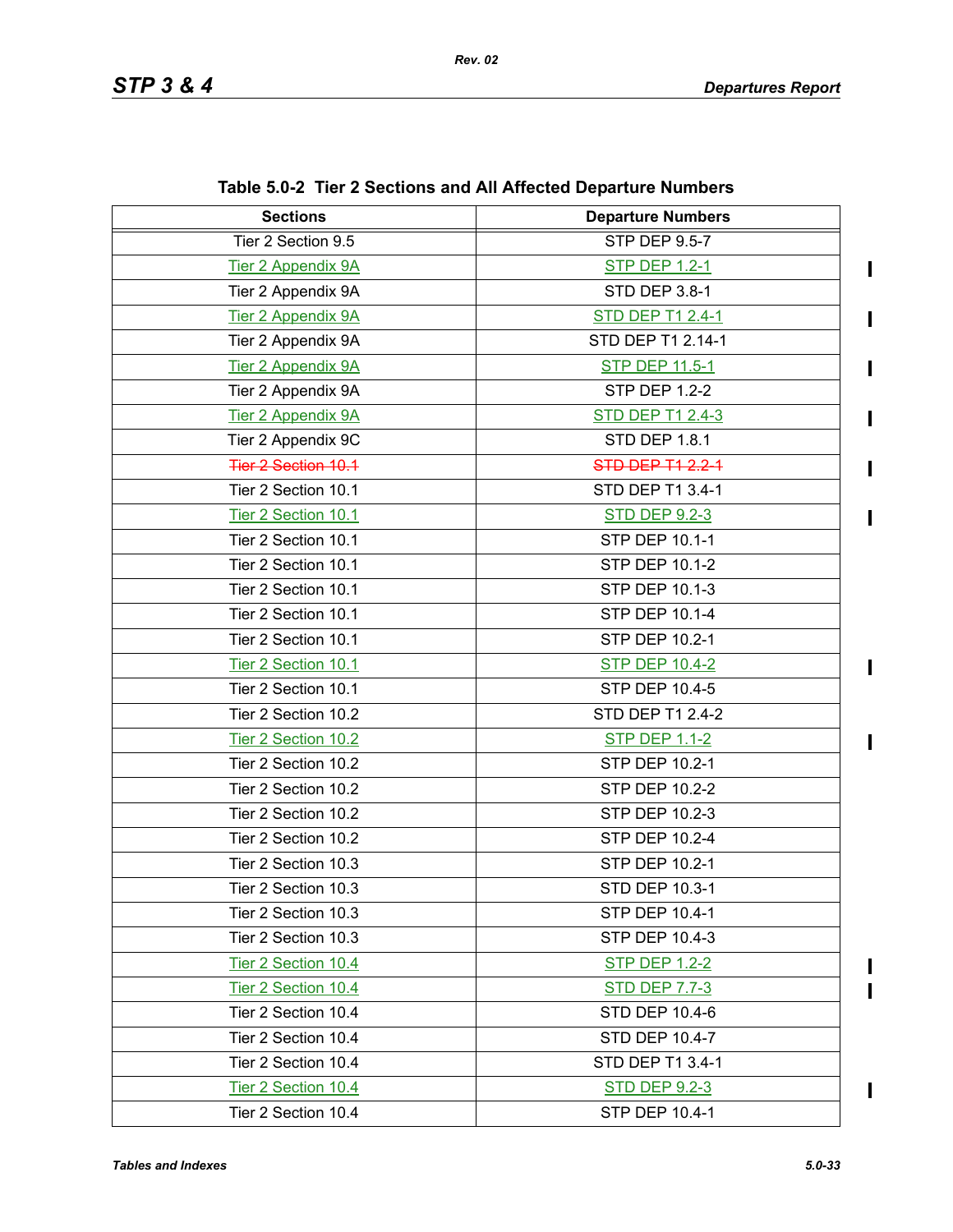$\mathbf I$ 

 $\blacksquare$ 

 $\mathbf I$  $\blacksquare$ 

 $\mathbf I$ 

 $\blacksquare$ 

 $\mathbf I$  $\mathbf I$  $\blacksquare$ 

 $\overline{\mathbf{I}}$ 

| <b>Sections</b>            | <b>Departure Numbers</b> |
|----------------------------|--------------------------|
| Tier 2 Section 10.4        | <b>STP DEP 10.4-2</b>    |
| Tier 2 Section 10.4        | STP DEP 10.4-3           |
| Tier 2 Section 10.4        | <b>STP DEP 10.4-4</b>    |
| Tier 2 Section 10.4        | STP DEP 10.4-5           |
| Tier 2 Section 11.1        | <b>STP DEP 10.1-3</b>    |
| Tier 2 Section 11.2        | <b>STD DEP 11.2-1</b>    |
| Tier 2 Section 11.3        | <b>STD DEP 10.4-5</b>    |
| Tier 2 Section 11.3        | <b>STD DEP 11.3-1</b>    |
| Tier 2 Section 11.3        | <b>STP DEP 10.4-3</b>    |
| Tier 2 Section 11.4        | <b>STD DEP T1 2.15-1</b> |
| Tier 2 Section 11.4        | <b>STD DEP 11.4-1</b>    |
| Tier 2 Section 11.5        | STD DEP 11.5-1           |
| Tier 2 Section 11.5        | <b>STD DEP 7.1-1</b>     |
| <b>Tier 2 Section 11.5</b> | <b>STD-DEP-7.2-1</b>     |
| Tier 2 Section 11.5        | STD DEP T1 3.4-1         |
| Tier 2 Section 11.5        | <b>STD DEP T1 2.3-1</b>  |
| Tier 2 Section 12.2        | STD DEP 11.2-1           |
| Tier 2 Section 12.2        | STD DEP 11.4-1           |
| Tier 2 Section 12.2        | STD DEP 5.4-1            |
| Tier 2 Section 12.2        | STP DEP 10.4-4           |
| Tier 2 Section 12.2        | <b>STD DEP T1 2.15-1</b> |
| Tier 2 Section 12.3        | <b>STD DEP 1.8-1</b>     |
| Tier 2 Section 12.3        | <b>STP DEP 11.5-1</b>    |
| Tier 2 Section 12.3        | <b>STD DEP T1 2.14-1</b> |
| Tier 2 Section 12.3        | STD DEP 12.3-1           |
| Tier 2 Section 12.3        | <b>STD DEP 12.3-2</b>    |
| Tier 2 Section 12.3        | STD DEP 12.3-3           |
| Tier 2 Section 12.3        | STD DEP 12.3-4           |
| Tier 2 Section 12.3        | STD DEP 3.8-1            |
| Tier 2 Section 12.3        | STD DEP T1 3.4-1         |
| Tier 2 Section 12.3        | <b>STP DEP 1.2-2</b>     |
| Tier 2 Section 12.3        | <b>STP DEP 9.4-1</b>     |
| Tier 2 Section 12.4        | STD DEP 11.2-1           |
| Tier 2 Section 12.4        | <b>STD DEP 9.1-1</b>     |
| Tier 2 Section 12.4        | STP DEP 10.4-4           |
| Tier 2 Section 13.5        | <b>STD DEP T1 2.14-1</b> |

*5.0-34 Tables and Indexes*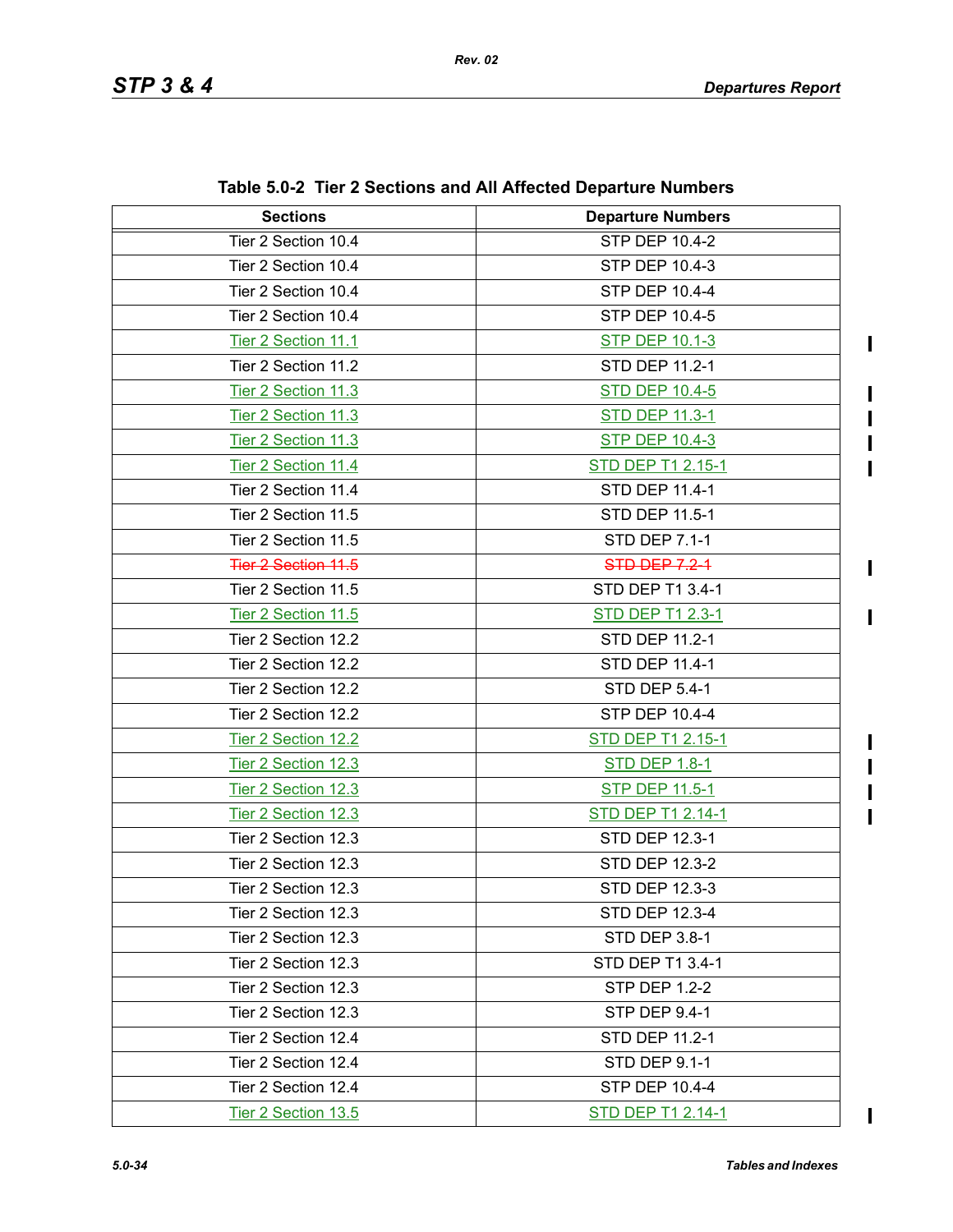$\mathbf I$ 

I  $\mathbf{I}$ 

| <b>Sections</b>                  | <b>Departure Numbers</b> |
|----------------------------------|--------------------------|
| Tier 2 Section 14.2              | <b>STD DEP 11.2-1</b>    |
| Tier 2 Section 14.2              | STD DEP 11.4-1           |
| Tier 2 Section 14.2              | <b>STD DEP 14.2-1</b>    |
| Tier 2 Section 14.2              | <b>STD DEP 8.3-1</b>     |
| Tier 2 Section 14.2              | <b>STD DEP 9.1-1</b>     |
| Tier 2 Section 14.2              | STD DEP T1 2.14-1        |
| Tier 2 Section 14.2              | STD DEP T1 2.4-3         |
| Tier 2 Section 14.2              | STD DEP T1 3.4-1         |
| Tier 2 Section 14.2              | <b>STD DEP 9.5-1</b>     |
| Tier 2 Section 14.2              | <b>STD DEP 4.6-1</b>     |
| Tier 2 Section 14.3              | STD DEP T1 2.15-1        |
| Tier 2 Section 15.0              | <b>STD DEP T1 2.1-1</b>  |
| Tier 2 Section 15.0              | STD DEP T1 3.4-1         |
| <b>Tier 2 Section 15.1S</b>      | <b>STD DEP T1 2.1-1</b>  |
| <b>Tier 2 Section 15.1S</b>      | <b>STD DEP T1 3.4-1</b>  |
| Tier 2 Section 15.2              | STD DEP 8.3-1            |
| Tier 2 Section 15.2              | STD DEP T1 2.3-1         |
| Tier 2 Section 15.7              | <b>STD DEP 11.3-1</b>    |
| Tier 2 Section 15.7              | STD DEP T1 2.15-1        |
| Tier 2 Appendix 15A              | STD DEP T1 2.14-1        |
| Tier 2 Appendix 15B              | <b>STD DEP 7.7-1</b>     |
| Tier 2 Appendix 15B              | STD DEP T1 3.4-1         |
| Tier 2 Appendix 15E              | STD DEP T1 3.4-1         |
| Tier 2 Section 16.1.0            | STD DEP T1 3.4-1         |
| Tier 2 Section 16.2.0            | STD DEP 16.2-1           |
| Tier 2 Section 16.3.0            | STD DEP 16.3-1           |
| Tier 2 Section 16.3.10.12        | STD DEP 16.3-17          |
| Tier 2 Section 16.3.10.4         | STD DEP 16.3-19          |
| Tier 2 Section 16.3.10.5         | STD DEP 16.3-21          |
| Tier 2 Section 16.3.10.5         | STD DEP 16.3-22          |
| Tier 2 Section 16.3.10.7         | STD DEP 16.3-4           |
| Tier 2 Section 16.3.3.1.1        | STD DEP 16.3-79          |
| Tier 2 Section 16.3.3.1.1        | STD DEP 16.3-84          |
| <b>Tier 2 Section 16.3.3.1.1</b> | STD DEP 4.4-1            |
| <b>Tier 2 Section 16.3.3.1.1</b> | <b>STD DEP T1 2.2-1</b>  |
| Tier 2 Section 16.3.3.1.1        | STD DEP T1 2.3-1         |

**Table 5.0-2 Tier 2 Sections and All Affected Departure Numbers**

 $\mathbf I$  $\mathbf{I}$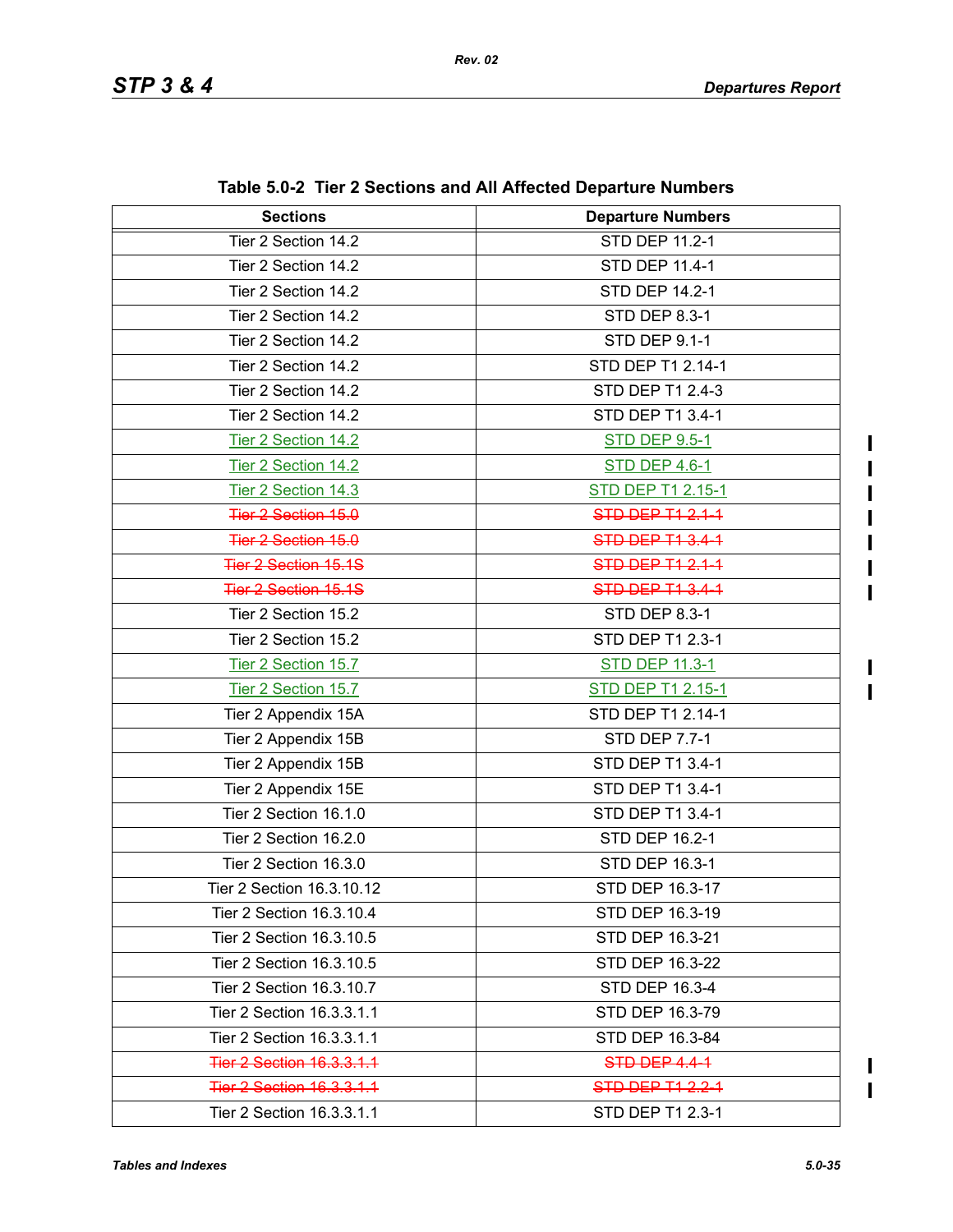| <b>Sections</b>                  | <b>Departure Numbers</b> |
|----------------------------------|--------------------------|
| Tier 2 Section 16.3.3.1.1        | STD DEP T1 2.4-2         |
| Tier 2 Section 16.3.3.1.1        | STD DEP T1 2.4-3         |
| Tier 2 Section 16.3.3.1.2        | STD DEP 16.3-81          |
| Tier 2 Section 16.3.3.1.4        | STD DEP 16.3-50          |
| Tier 2 Section 16.3.3.1.4        | STD DEP 16.3-86          |
| Tier 2 Section 16.3.3.1.4        | STD DEP 16.3-94          |
| Tier 2 Section 16.3.3.1.4        | <b>STD DEP 8.3-1</b>     |
| Tier 2 Section 16.3.3.1.4        | STD DEP T1 2.4-2         |
| Tier 2 Section 16.3.3.1.4        | STD DEP T1 2.4-3         |
| Tier 2 Section 16.3.3.1.4        | STD DEP T1 3.4-1         |
| Tier 2 Section 16.3.3.3.1        | STD DEP T1 3.4-1         |
| Tier 2 Section 16.3.3.4.1        | STD DEP 16.3-38          |
| Tier 2 Section 16.3.3.4.2        | STD DEP 16.3-39          |
| Tier 2 Section 16.3.3.5.1        | STD DEP 16.3-64          |
| Tier 2 Section 16.3.3.5.1        | STD DEP 16.3-65          |
| Tier 2 Section 16.3.3.6.1        | STD DEP 16.3-78          |
| Tier 2 Section 16.3.3.6.1        | STD DEP 7.5-1            |
| Tier 2 Section 16.3.3.6.1        | STD DEP T1 2.14-1        |
| Tier 2 Section 16.3.3.6.1        | STD DEP T1 2.3-1         |
| Tier 2 Section 16.3.3.6.2        | STD DEP 16.3-59          |
| Tier 2 Section 16.3.3.6.2        | STD DEP 16.3-60          |
| <b>Tier 2 Section 16.3.3.6.2</b> | <b>STD DEP 8.3-1</b>     |
| Tier 2 Section 16.3.3.6.2        | STD DEP T1 2.14-1        |
| Tier 2 Section 16.3.3.7.1        | STD DEP 16.3-61          |
| Tier 2 Section 16.3.4.1          | STD DEP 16.3-5           |
| <b>Tier 2 Section 16.3.4.2</b>   | STD DEP T1 2.1-1         |
| Tier 2 Section 16.3.4.3          | STD DEP 7.3-12           |
| Tier 2 Section 16.3.5.1          | STD DEP 8.3-1            |
| Tier 2 Section 16.3.6.1.2        | STD DEP 16.3-69          |
| Tier 2 Section 16.3.6.1.3        | STD DEP 16.3-71          |
| Tier 2 Section 16.3.6.1.3        | STD DEP 16.3-72          |
| Tier 2 Section 16.3.6.1.3        | STD DEP 6.2-1            |
| Tier 2 Section 16.3.6.1.6        | STD DEP 6.2-2            |
| Tier 2 Section 16.3.6.2.1        | STD DEP 16.3-32          |
| Tier 2 Section 16.3.6.2.4        | STD-DEP 6.2-2            |
| Tier 2 Section 16.3.6.3.1        | STD DEP T1 2.14-1        |

 $\begin{array}{c} \rule{0pt}{2.5ex} \rule{0pt}{2.5ex} \rule{0pt}{2.5ex} \rule{0pt}{2.5ex} \rule{0pt}{2.5ex} \rule{0pt}{2.5ex} \rule{0pt}{2.5ex} \rule{0pt}{2.5ex} \rule{0pt}{2.5ex} \rule{0pt}{2.5ex} \rule{0pt}{2.5ex} \rule{0pt}{2.5ex} \rule{0pt}{2.5ex} \rule{0pt}{2.5ex} \rule{0pt}{2.5ex} \rule{0pt}{2.5ex} \rule{0pt}{2.5ex} \rule{0pt}{2.5ex} \rule{0pt}{2.5ex} \rule{0$ 

 $\mathbf{I}$ 

 $\blacksquare$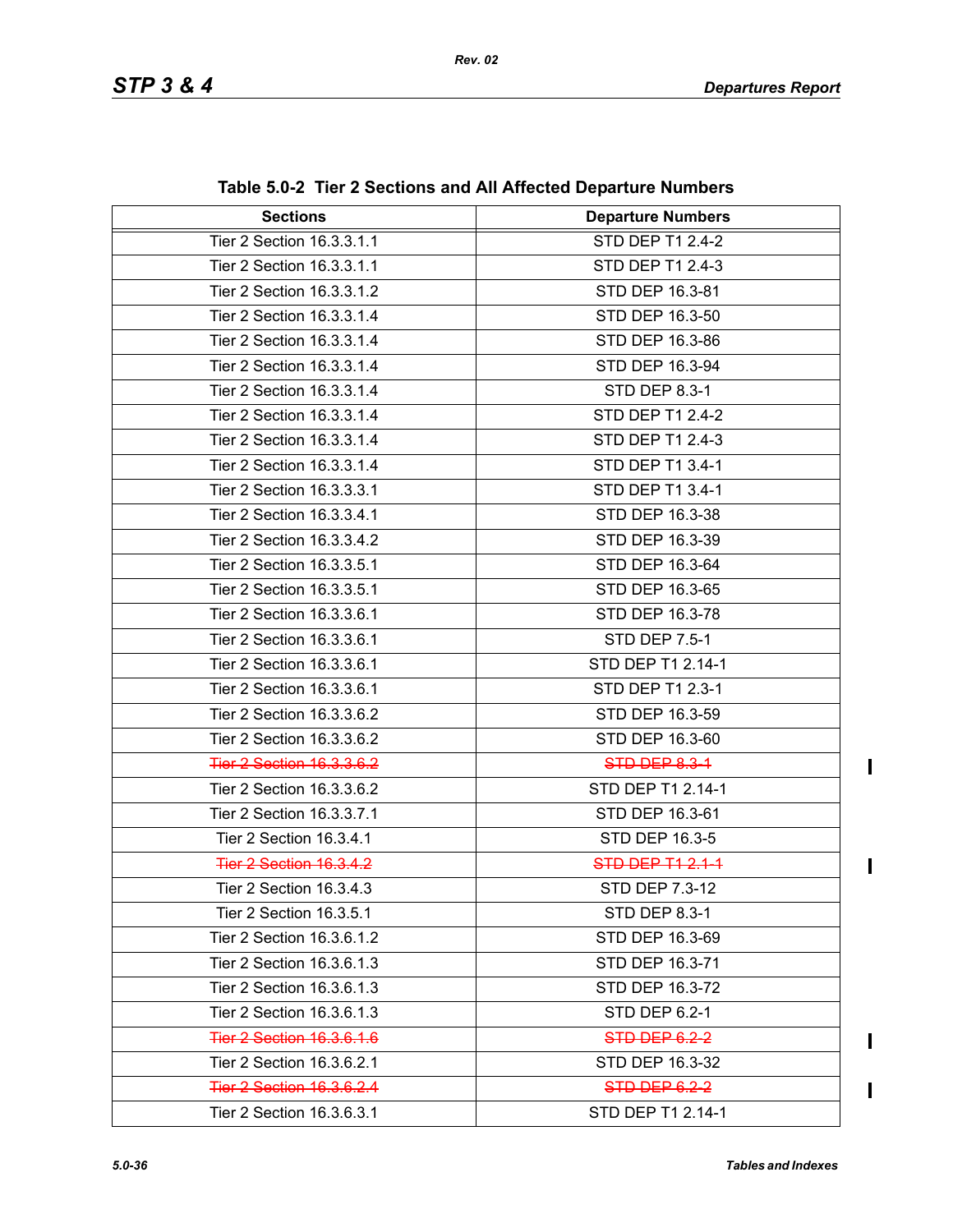| $\frac{1}{2}$ and $\frac{1}{2}$ and $\frac{1}{2}$ and $\frac{1}{2}$ and $\frac{1}{2}$ and $\frac{1}{2}$ are $\frac{1}{2}$ and $\frac{1}{2}$ and $\frac{1}{2}$ |                          |  |  |
|---------------------------------------------------------------------------------------------------------------------------------------------------------------|--------------------------|--|--|
| <b>Sections</b>                                                                                                                                               | <b>Departure Numbers</b> |  |  |
| Tier 2 Section 16.3.6.3.2                                                                                                                                     | STD DEP T1 2.14-1        |  |  |
| Tier 2 Section 16.3.6.4.1                                                                                                                                     | STD DEP 16.3-29          |  |  |
| Tier 2 Section 16.3.7.1                                                                                                                                       | STD DEP 16.3-16          |  |  |
| Tier 2 Section 16.3.7.2                                                                                                                                       | STD DEP 16.3-16          |  |  |
| Tier 2 Section 16.3.7.2                                                                                                                                       | STD DEP 16.3-46          |  |  |
| Tier 2 Section 16.3.7.3                                                                                                                                       | STD DEP 16.3-46          |  |  |
| Tier 2 Section 16.3.7.4                                                                                                                                       | STD DEP 16.3-47          |  |  |
| Tier 2 Section 16.3.8.1                                                                                                                                       | STD DEP 16.3-49          |  |  |
| Tier 2 Section 16.3.8.1                                                                                                                                       | STD DEP 8.3-1            |  |  |
| Tier 2 Section 16.3.8.11                                                                                                                                      | <b>STD DEP 8.3-1</b>     |  |  |
| Tier 2 Section 16.3.8.2                                                                                                                                       | STD DEP 16.3-41          |  |  |
| Tier 2 Section 16.3.8.3                                                                                                                                       | STD DEP 16.3-51          |  |  |
| Tier 2 Section 16.3.8.4                                                                                                                                       | STD DEP 8.3-1            |  |  |
| Tier 2 Section 16.3.8.6                                                                                                                                       | STD DEP 16.3-58          |  |  |
| <b>Tier 2 Section 16.3.8.7</b>                                                                                                                                | <b>STD DEP 8.3-1</b>     |  |  |
| Tier 2 Section 16.3.8.9                                                                                                                                       | STD DEP 8.3-1            |  |  |
| Tier 2 Section 16.3.9.1                                                                                                                                       | STD DEP 16.3-25          |  |  |
| Tier 2 Section 16.3.9.5                                                                                                                                       | STD DEP 16.3-15          |  |  |
| Tier 2 Section 16.5.0                                                                                                                                         | <b>STD DEP 16.3-8</b>    |  |  |
| Tier 2 Section 16.5.0                                                                                                                                         | STD DEP 16.5-1           |  |  |
| Tier 2 Section 16.5.0                                                                                                                                         | STD DEP 16.5-2           |  |  |
| Tier 2 Section 16.5.0                                                                                                                                         | STD DEP 16.5-3           |  |  |
| Tier 2 Section 16.5.0                                                                                                                                         | STD DEP 16.5-4           |  |  |
| Tier 2 Section 16.5.0                                                                                                                                         | STD DEP T1 2.14-1        |  |  |
| Tier 2 Section 16.5.0                                                                                                                                         | STD DEP T1 2.14-1        |  |  |
| Tier 2 Section 16.5.0                                                                                                                                         | STD DEP T1 3.4-1         |  |  |
| Tier 2 Section 16B.2.0                                                                                                                                        | STD DEP 16.2-1           |  |  |
| Tier 2 Section 16B.2.0                                                                                                                                        | <b>STD DEP 16.2-2</b>    |  |  |
| Tier 2 Section 16B.3.0                                                                                                                                        | <b>STD DEP 16.3-1</b>    |  |  |
| Tier 2 Section 16B.3.0                                                                                                                                        | STD DEP 16.3-2           |  |  |
| Tier 2 Section 16B.3.1.1                                                                                                                                      | STD DEP 16.3-4           |  |  |
| Tier 2 Section 16B.3.1.2                                                                                                                                      | STD DEP 16.3-89          |  |  |
| Tier 2 Section 16B.3.1.3                                                                                                                                      | STD DEP 16.3-68          |  |  |
| Tier 2 Section 16B.3.1.3                                                                                                                                      | STD DEP 16.3-90          |  |  |
| Tier 2 Section 16B.3.1.7                                                                                                                                      | STD DEP 16.3-3           |  |  |
| Tier 2 Section 16B.3.10.1                                                                                                                                     | STD DEP 16.3-28          |  |  |

**Table 5.0-2 Tier 2 Sections and All Affected Departure Numbers**

 $\mathbf{I}$ 

 $\mathbf{I}$ 

 $\mathbf{I}$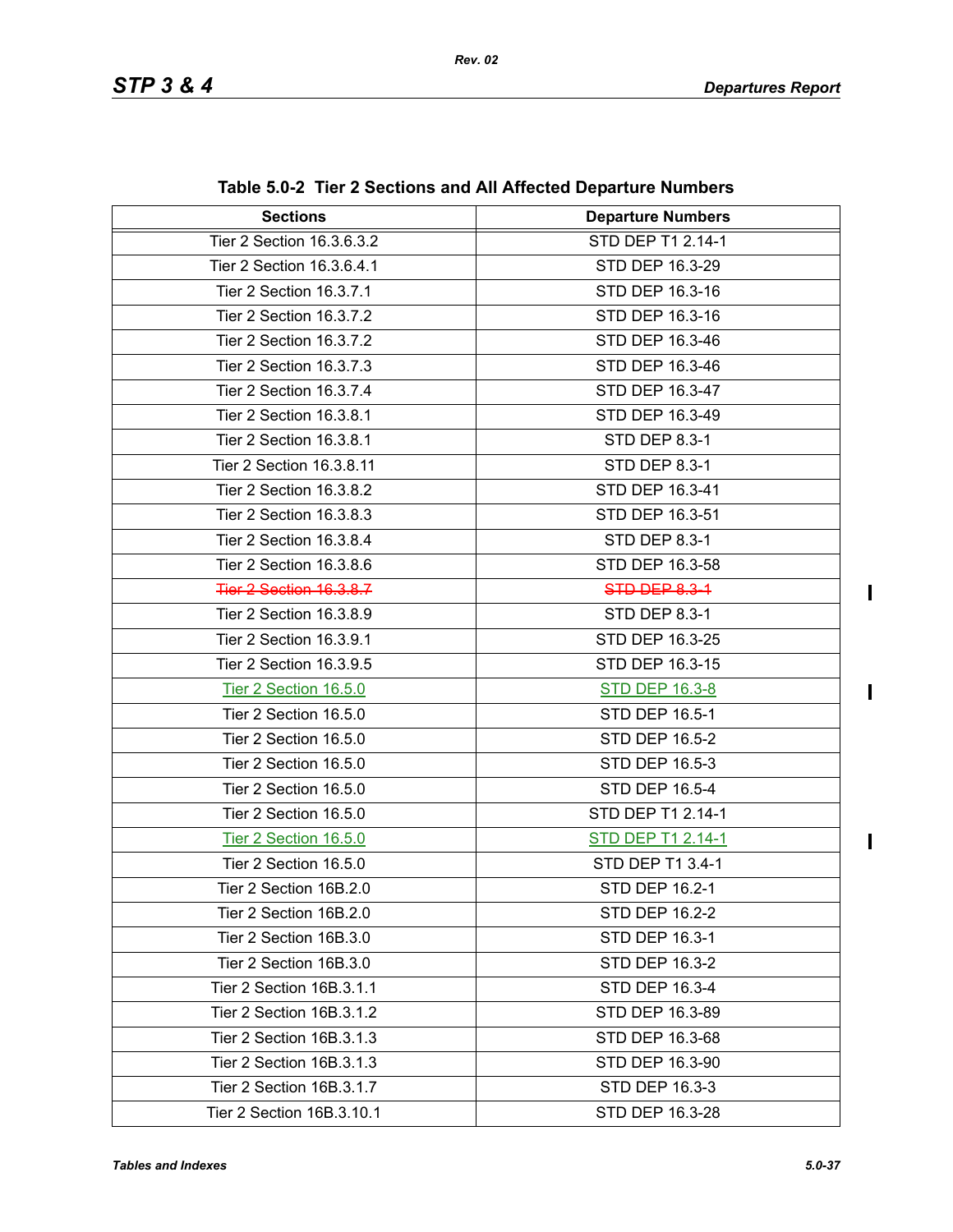| <b>Sections</b>                   | <b>Departure Numbers</b> |  |  |
|-----------------------------------|--------------------------|--|--|
| Tier 2 Section 16B.3.10.12        | STD DEP 16.3-17          |  |  |
| Tier 2 Section 16B.3.10.2         | STD DEP 16.3-26          |  |  |
| Tier 2 Section 16B.3.10.2         | STD DEP 16.3-27          |  |  |
| Tier 2 Section 16B.3.10.3         | STD DEP 16.3-24          |  |  |
| Tier 2 Section 16B.3.10.3         | STD DEP 7.7-18           |  |  |
| Tier 2 Section 16B.3.10.4         | STD DEP 16.3-20          |  |  |
| Tier 2 Section 16B.3.10.4         | STD DEP 7.7-18           |  |  |
| Tier 2 Section 16B.3.10.5         | STD DEP 16.3-22          |  |  |
| Tier 2 Section 16B.3.10.5         | STD DEP 16.3-23          |  |  |
| Tier 2 Section 16B.3.10.5         | STD DEP 7.7-18           |  |  |
| Tier 2 Section 16B.3.10.7         | STD DEP 16.3-4           |  |  |
| Tier 2 Section 16B.3.10.8         | STD DEP 16.3-18          |  |  |
| Tier 2 Section 16B.3.3.1.1        | STD DEP 16.3-53          |  |  |
| Tier 2 Section 16B.3.3.1.1        | STD DEP 16.3-85          |  |  |
| Tier 2 Section 16B.3.3.1.1        | STD DEP 16.3-91          |  |  |
| Tier 2 Section 16B.3.3.1.1        | STD DEP 16.3-92          |  |  |
| Tier 2 Section 16B.3.3.1.1        | STD DEP 16.3-93          |  |  |
| Tier 2 Section 16B.3.3.1.1        | <b>STD DEP 4.4-1</b>     |  |  |
| Tier 2 Section 16B.3.3.1.1        | <b>STD DEP 7.3-3</b>     |  |  |
| Tier 2 Section 16B.3.3.1.1        | STD DEP 8.3-1            |  |  |
| Tier 2 Section 16B.3.3.1.1        | <b>STD DEP T1 2.2-1</b>  |  |  |
| Tier 2 Section 16B.3.3.1.1        | STD DEP T1 2.3-1         |  |  |
| Tier 2 Section 16B.3.3.1.1        | STD DEP T1 2.4-2         |  |  |
| Tier 2 Section 16B.3.3.1.1        | STD DEP T1 2.4-3         |  |  |
| Tier 2 Section 16B.3.3.1.1        | STD DEP T1 3.4-1         |  |  |
| Tier 2 Section 16B.3.3.1.2        | STD DEP 16.3-54          |  |  |
| Tier 2 Section 16B.3.3.1.2        | STD DEP 16.3-57          |  |  |
| Tier 2 Section 16B.3.3.1.2        | STD DEP 16.3-81          |  |  |
| Tier 2 Section 16B.3.3.1.2        | STD DEP 16.3-82          |  |  |
| <b>Tier 2 Section 16B.3.3.1.2</b> | <b>STD DEP 7.2-3</b>     |  |  |
| Tier 2 Section 16B.3.3.1.3        | STD DEP 16.3-83          |  |  |
| Tier 2 Section 16B.3.3.1.4        | STD DEP 16.3-87          |  |  |
| Tier 2 Section 16B.3.3.1.4        | STD DEP 16.3-88          |  |  |
| Tier 2 Section 16B.3.3.1.4        | STD DEP 7.3-17           |  |  |
| Tier 2 Section 16B.3.3.1.4        | STD DEP 7.3-7            |  |  |
| Tier 2 Section 16B.3.3.1.4        | <b>STD DEP 8.3-1</b>     |  |  |

**Table 5.0-2 Tier 2 Sections and All Affected Departure Numbers**

 $\mathbf{I}$  $\overline{\phantom{a}}$ 

 $\mathbf{I}$ 

 $\begin{array}{c} \hline \end{array}$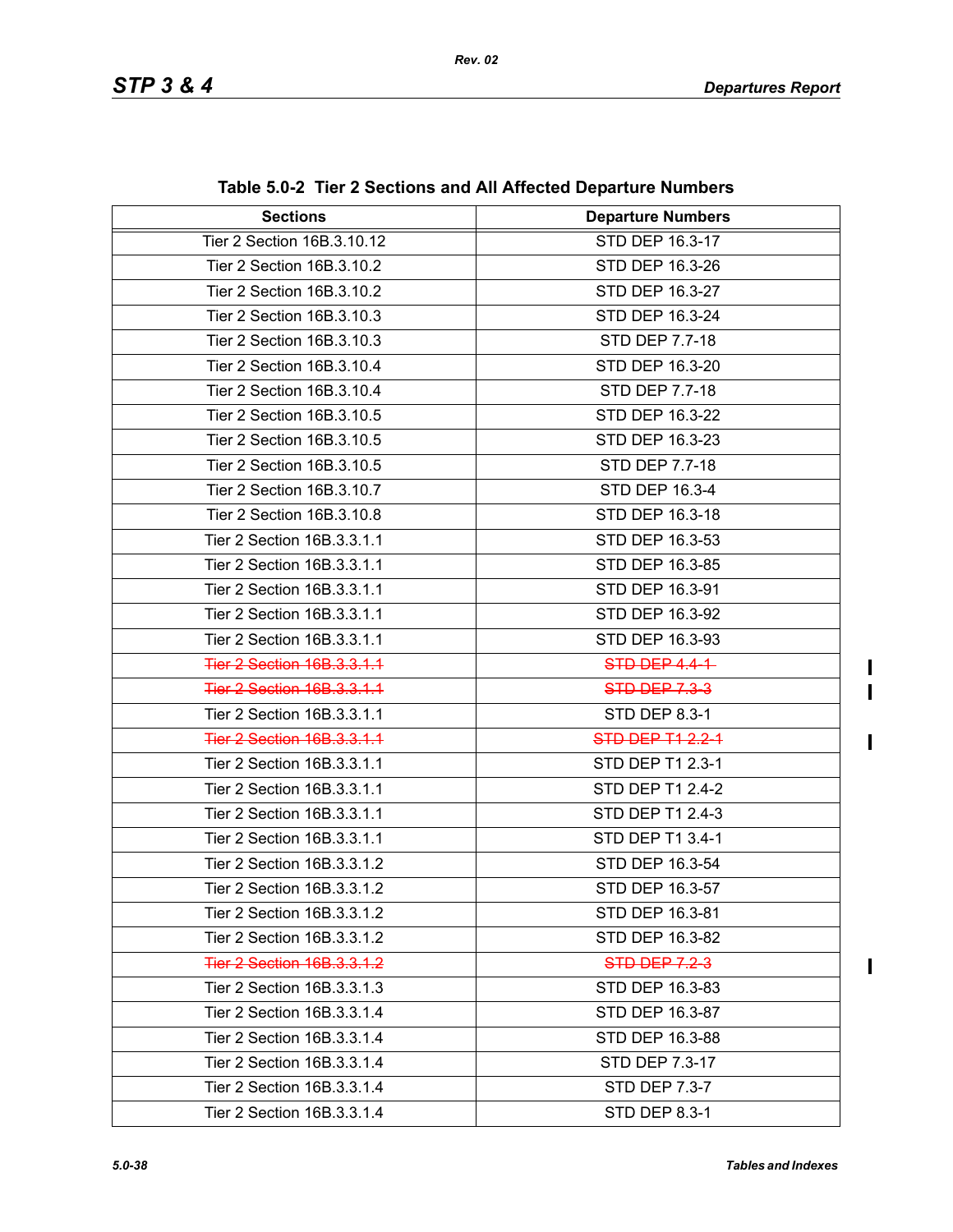| <b>Sections</b>                 | <b>Departure Numbers</b> |  |  |
|---------------------------------|--------------------------|--|--|
| Tier 2 Section 16B.3.3.1.4      | STD DEP T1 2.4-2         |  |  |
| Tier 2 Section 16B.3.3.1.4      | STD DEP T1 2.4-3         |  |  |
| Tier 2 Section 16B.3.3.1.4      | STD DEP T1 3.4-1         |  |  |
| Tier 2 Section 16B.3.3.3.1      | STD DEP T1 3.4-1         |  |  |
| Tier 2 Section 16B.3.3.4.1      | STD DEP 16.3-38          |  |  |
| Tier 2 Section 16B.3.3.4.1      | STD DEP 16.3-55          |  |  |
| Tier 2 Section 16B.3.3.4.1      | STD DEP 16.3-56          |  |  |
| Tier 2 Section 16B.3.3.4.1      | STD DEP T1 3.4-1         |  |  |
| Tier 2 Section 16B.3.3.4.2      | STD DEP 16.3-39          |  |  |
| Tier 2 Section 16B.3.3.4.2      | STP DEP 10.4-5           |  |  |
| Tier 2 Section 16B.3.3.5.1      | STD DEP 16.3-66          |  |  |
| Tier 2 Section 16B.3.3.5.1      | STD DEP 16.3-67          |  |  |
| Tier 2 Section 16B.3.3.5.1      | STD DEP T1 3.4-1         |  |  |
| Tier 2 Section 16B.3.3.6.1      | STD DEP 16.3-77          |  |  |
| Tier 2 Section 16B.3.3.6.1      | STD DEP 16.3-78          |  |  |
| Tier 2 Section 16B.3.3.6.1      | <b>STD DEP 7.5-1</b>     |  |  |
| Tier 2 Section 16B.3.3.6.1      | STD DEP T1 2.14-1        |  |  |
| Tier 2 Section 16B.3.3.6.1      | STD DEP T1 2.3-1         |  |  |
| Tier 2 Section 16B.3.3.6.1      | STD DEP T1 3.4-1         |  |  |
| Tier 2 Section 16B.3.3.6.2      | STD DEP 16.3-59          |  |  |
| Tier 2 Section 16B.3.3.6.2      | STD DEP 16.3-60          |  |  |
| Tier 2 Section 16B.3.3.6.2      | STD DEP T1 2.14-1        |  |  |
| Tier 2 Section 16B.3.3.6.2      | STD DEP T1 3.4-1         |  |  |
| Tier 2 Section 16B.3.3.6.2      | <b>STD DEP 8.3-1</b>     |  |  |
| Tier 2 Section 16B.3.3.8.1      | STD DEP 16.3-62          |  |  |
| Tier 2 Section 16B.3.3.8.2      | STD DEP 16.3-63          |  |  |
| Tier 2 Section 16B.3.4.1        | STD DEP 16.3-5           |  |  |
| Tier 2 Section 16B.3.4.1        | STD DEP 16.3-6           |  |  |
| Tier 2 Section 16B.3.4.2        | STD DEP 16.3-7           |  |  |
| <b>Tier 2 Section 16B.3.4.2</b> | STD DEP T1 2.1-1         |  |  |
| Tier 2 Section 16B.3.4.3        | STD DEP 16.3-11          |  |  |
| Tier 2 Section 16B.3.4.3        | STD DEP 7.3-12           |  |  |
| Tier 2 Section 16B.3.4.7        | STD DEP 16.3-9           |  |  |
| Tier 2 Section 16B.3.4.8        | STD DEP 16.3-9           |  |  |
| Tier 2 Section 16B.3.4.9        | STD DEP 16.3-8           |  |  |
| Tier 2 Section 16B.3.5.1        | STD DEP 16.3-10          |  |  |

 $\mathbf{I}$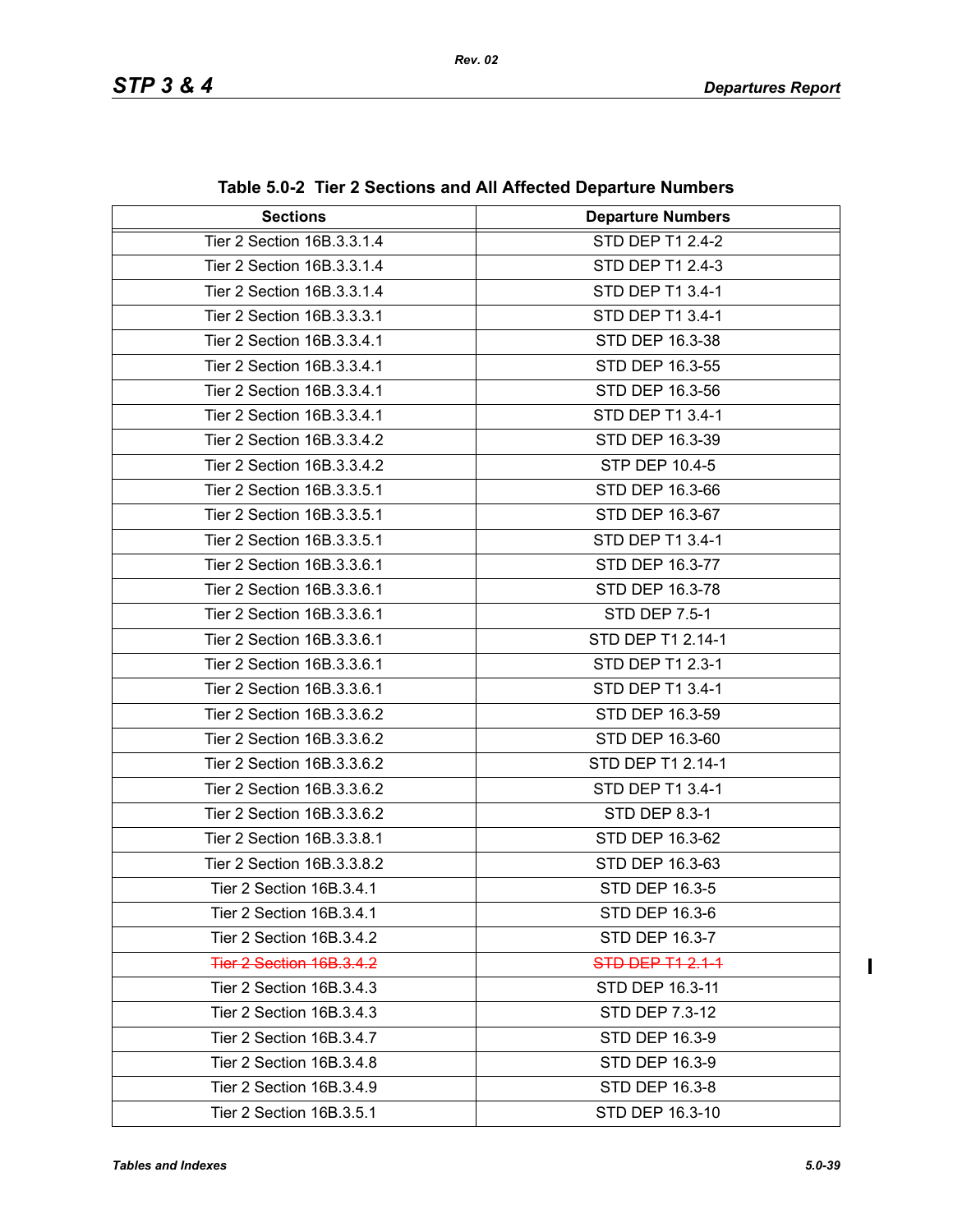$\mathbf{I}$ 

 $\mathbf{I}$ 

 $\mathbf{I}$ 

| <b>Sections</b>            | <b>Departure Numbers</b> |  |  |
|----------------------------|--------------------------|--|--|
| Tier 2 Section 16B.3.6.1.1 | STD DEP 16.3-43          |  |  |
| Tier 2 Section 16B.3.6.1.1 | STD DEP 16.3-44          |  |  |
| Tier 2 Section 16B.3.6.1.1 | STD DEP 16.3-45          |  |  |
| Tier 2 Section 16B.3.6.1.1 | STD DEP 6.2-2            |  |  |
| Tier 2 Section 16B.3.6.1.2 | STD DEP 16.3-70          |  |  |
| Tier 2 Section 16B.3.6.1.2 | STD DEP 6.2-2            |  |  |
| Tier 2 Section 16B.3.6.1.3 | STD DEP 16.3-71          |  |  |
| Tier 2 Section 16B.3.6.1.3 | STD DEP 16.3-72          |  |  |
| Tier 2 Section 16B.3.6.1.3 | STD DEP 16.3-73          |  |  |
| Tier 2 Section 16B.3.6.1.3 | STD DEP 16.3-74          |  |  |
| Tier 2 Section 16B.3.6.1.3 | STD-DEP 6.2-1            |  |  |
| Tier 2 Section 16B.3.6.1.4 | STD DEP 6.2-2            |  |  |
| Tier 2 Section 16B.3.6.1.5 | STD DEP 6.2-2            |  |  |
| Tier 2 Section 16B.3.6.1.6 | STD DEP 16.3-34          |  |  |
| Tier 2 Section 16B.3.6.1.6 | STD DEP 6.2-2            |  |  |
| Tier 2 Section 16B.3.6.2.1 | STD DEP 16.3-32          |  |  |
| Tier 2 Section 16B.3.6.2.1 | STD DEP 16.3-33          |  |  |
| Tier 2 Section 16B.3.6.2.3 | STD DEP 16.3-36          |  |  |
| Tier 2 Section 16B.3.6.2.3 | STD DEP 16.3-37          |  |  |
| Tier 2 Section 16B.3.6.2.4 | STD DEP 6.2-2            |  |  |
| Tier 2 Section 16B.3.6.3.1 | STD DEP T1 2.14-1        |  |  |
| Tier 2 Section 16B.3.6.3.2 | STD DEP T1 2.14-1        |  |  |
| Tier 2 Section 16B.3.6.4.1 | STD DEP 16.3-29          |  |  |
| Tier 2 Section 16B.3.6.4.1 | STD DEP 16.3-30          |  |  |
| Tier 2 Section 16B.3.6.4.3 | STD DEP 16.3-31          |  |  |
| Tier 2 Section 16B.3.7.1   | STD DEP 16.3-16          |  |  |
| Tier 2 Section 16B.3.7.2   | STD DEP 16.3-16          |  |  |
| Tier 2 Section 16B.3.7.2   | STD DEP 16.3-46          |  |  |
| Tier 2 Section 16B.3.7.3   | STD DEP 16.3-46          |  |  |
| Tier 2 Section 16B.3.7.4   | STD DEP 16.3-47          |  |  |
| Tier 2 Section 16B.3.7.4   | STD DEP 16.3-48          |  |  |
| Tier 2 Section 16B.3.7.5   | STD DEP 16.3-76          |  |  |
| Tier 2 Section 16B.3.7.6   | STD DEP 16.3-75          |  |  |
| Tier 2 Section 16B.3.8.1   | STD DEP 16.3-80          |  |  |
| Tier 2 Section 16B.3.8.1   | STD DEP 8.3-1            |  |  |
| Tier 2 Section 16B.3.8.11  | <b>STD DEP 8.3-1</b>     |  |  |

**Table 5.0-2 Tier 2 Sections and All Affected Departure Numbers**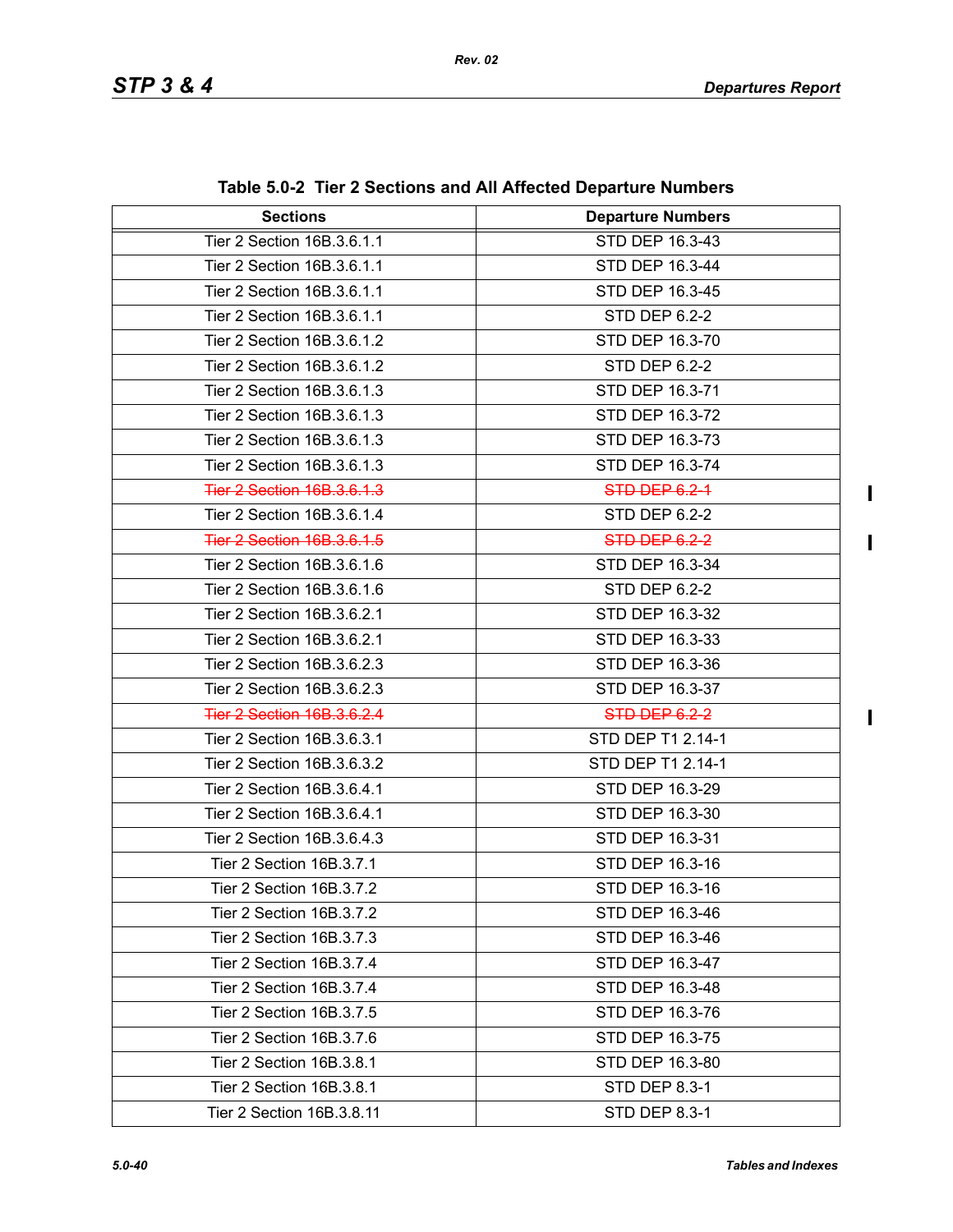$\blacksquare$  $\mathbf{I}$ 

| <b>Sections</b>          | <b>Departure Numbers</b> |  |  |
|--------------------------|--------------------------|--|--|
| Tier 2 Section 16B.3.8.2 | STD DEP 16.3-40          |  |  |
| Tier 2 Section 16B.3.8.2 | STD DEP 8.3-1            |  |  |
| Tier 2 Section 16B.3.8.3 | STD DEP 16.3-51          |  |  |
| Tier 2 Section 16B.3.8.4 | STD DEP 16.3-42          |  |  |
| Tier 2 Section 16B.3.8.4 | STD DEP T1 3.4-1         |  |  |
| Tier 2 Section 16B.3.8.7 | <b>STD DEP 8.3-1</b>     |  |  |
| Tier 2 Section 16B.3.8.8 | STD DEP 16.3-52          |  |  |
| Tier 2 Section 16B.3.8.8 | <b>STD DEP 8.3-1</b>     |  |  |
| Tier 2 Section 16B.3.8.9 | <b>STD DEP 8.3-1</b>     |  |  |
| Tier 2 Section 16B.3.8.9 | <b>STD DEP T1 2.12-2</b> |  |  |
| Tier 2 Section 16B.3.8.9 | <b>STP DEP 8.3-3</b>     |  |  |
| Tier 2 Section 16B.3.9.1 | STD DEP 16.3-25          |  |  |
| Tier 2 Section 16B.3.9.2 | STD DEP 16.3-14          |  |  |
| Tier 2 Section 16B.3.9.3 | STD DEP 7.7-18           |  |  |
| Tier 2 Section 16B.3.9.4 | STD DEP 7.7-10           |  |  |
| Tier 2 Section 16B.3.9.6 | STD DEP 16.3-35          |  |  |
| Tier 2 Section 16B.3.9.7 | STD DEP 16.3-12          |  |  |
| Tier 2 Section 16B.3.9.7 | STD DEP 16.3-9           |  |  |
| Tier 2 Section 16B.3.9.8 | STD DEP 16.3-12          |  |  |
| Tier 2 Section 16B.3.9.8 | STD DEP 16.3-13          |  |  |
| Tier 2 Section 16B.3.9.8 | STD DEP 16.3-9           |  |  |
| Tier 2 Section 18.4      | STD DEP 18.4-1           |  |  |
| Tier 2 Section 18.4      | <b>STD DEP 7.5-1</b>     |  |  |
| Tier 2 Section 18.4      | STD DEP T1 3.4-1         |  |  |
| Tier 2 Section 18.6      | STD DEP T1 3.4-1         |  |  |
| Tier 2 Section 18.8      | STD DEP T1 3.4-1         |  |  |
| Tier 2 Appendix 18A      | STD DEP T1 2.14-1        |  |  |
| Tier 2 Appendix 18B      | STD DEP T1 2.14-1        |  |  |
| Tier 2 Appendix 18C      | STD DEP T1 3.4-1         |  |  |
| Tier 2 Appendix 18E      | STD DEP T1 3.4-1         |  |  |
| Tier 2 Appendix 18F      | STD DEP T1 2.14-1        |  |  |
| Tier 2 Appendix 18F      | <b>STD DEP T1 2.3-1</b>  |  |  |
| Tier 2 Appendix 18H      | STD DEP T1 2.14-1        |  |  |
| Tier 2 Section 19.1      | <b>STD DEP 10.4-5</b>    |  |  |
| Tier 2 Section 19.2      | <b>STD DEP 2.2-5</b>     |  |  |
| Tier 2 Section 19.2      | <b>STD DEP 1.8-1</b>     |  |  |

 $\begin{array}{c} \rule{0pt}{2.5ex} \rule{0pt}{2.5ex} \rule{0pt}{2.5ex} \rule{0pt}{2.5ex} \rule{0pt}{2.5ex} \rule{0pt}{2.5ex} \rule{0pt}{2.5ex} \rule{0pt}{2.5ex} \rule{0pt}{2.5ex} \rule{0pt}{2.5ex} \rule{0pt}{2.5ex} \rule{0pt}{2.5ex} \rule{0pt}{2.5ex} \rule{0pt}{2.5ex} \rule{0pt}{2.5ex} \rule{0pt}{2.5ex} \rule{0pt}{2.5ex} \rule{0pt}{2.5ex} \rule{0pt}{2.5ex} \rule{0$ 

 $\mathbf I$  $\blacksquare$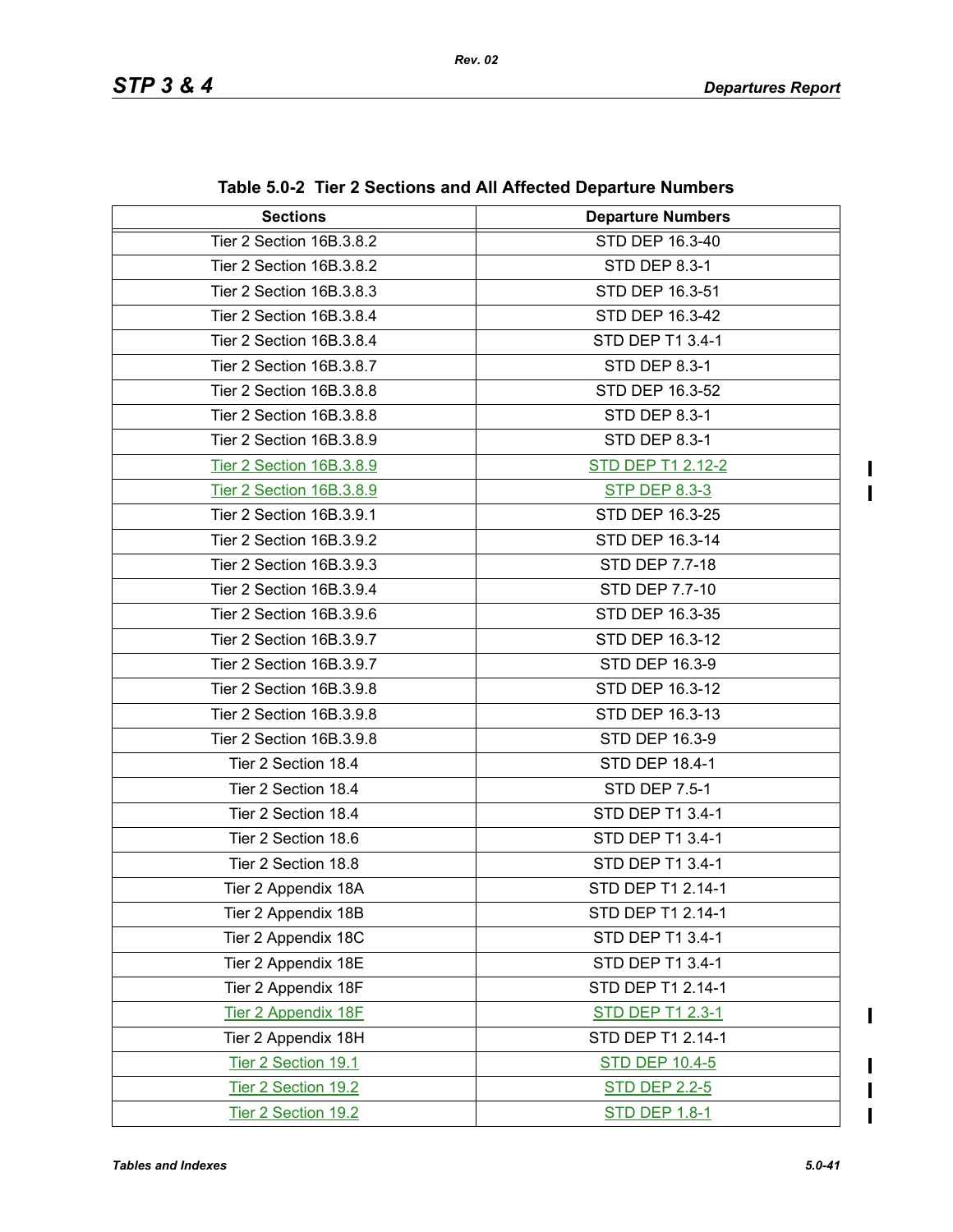$\blacksquare$ 

 $\blacksquare$ 

 $\blacksquare$ 

Π I

 $\mathbf{l}$  $\mathbf I$  $\blacksquare$ 

I  $\blacksquare$ 

 $\blacksquare$ 

| <b>Sections</b>            | <b>Departure Numbers</b>                 |  |  |
|----------------------------|------------------------------------------|--|--|
| Tier 2 Section 19.3        | STD DEP T1 2.4-3                         |  |  |
| Tier 2 Section 19.3        | STD DEP T1 3.4-1                         |  |  |
| Tier 2 Section 19.3        | STP DEP T1 5.0-1                         |  |  |
| Tier 2 Section 19.3        | <b>STP DEP 2.2-1STD DEP 2.2-5</b>        |  |  |
| Tier 2 Section 19.3        | <b>STD DEP 8.3-1</b>                     |  |  |
| Tier 2 Section 19.3        | <b>STP DEP 9.2-5</b>                     |  |  |
| Tier 2 Section 19.3        | <b>STD DEP 10.4-5</b>                    |  |  |
| Tier 2 Section 19.3        | STD DEP 19.3-1                           |  |  |
| Tier 2 Section 19.4        | <b>STD DEP T1 2.15-1</b>                 |  |  |
| Tier 2 Section 19.7        | STD DEP 19.7-1                           |  |  |
| Tier 2 Section 19.7        | <b>STD DEP 8.3-1</b>                     |  |  |
| Tier 2 Section 19.7        | STP DEP 19R-1                            |  |  |
| <b>Tier 2 Section 19.8</b> | STP DEP 9.2-5                            |  |  |
| Tier 2 Section 19.8        | STP DEP T1 5.0-1                         |  |  |
| Tier 2 Section 19.8        | STP DEP 19R-1                            |  |  |
| Tier 2 Section 19.9        | <b>STD DEP T1 2.4 5</b> STD DEP T1 2.4-3 |  |  |
| Tier 2 Section 19.9        | STD DEP T1 3.4-1                         |  |  |
| Tier 2 Section 19.9        | STP DEP T1 5.0-1                         |  |  |
| Tier 2 Section 19.9        | <b>STP DEP 9.2-5</b>                     |  |  |
| Tier 2 Section 19.9        | <b>STD DEP 10.4-5</b>                    |  |  |
| Tier 2 Section 19.9        | STP DEP 19R-1                            |  |  |
| Tier 2 Section 19.10       | STP DEP 19R-1                            |  |  |
| Tier 2 Section 19.11       | STD DEP 8.3-1                            |  |  |
| Tier 2 Section 19.11       | <b>STD DEP T1 2.4-3</b>                  |  |  |
| Tier 2 Section 19.11       | STD DEP T1 3.4-1                         |  |  |
| Tier 2 Section 19.11       | STP DEP T1 5.0-1                         |  |  |
| Tier 2 Section 19.13       | STD DEP T1 2.4-3                         |  |  |
| Tier 2 Section 19.13       | STP DEP T1 5.0-1                         |  |  |
| Tier 2 Appendix 19A        | STD DEP T1 2.14-1                        |  |  |
| Tier 2 Appendix 19B        | STD DEP T1 2.14-1                        |  |  |
| Tier 2 Appendix 19B        | <b>STD DEP 8.3-1</b>                     |  |  |
| Tier 2 Appendix 19E        | <b>STD DEP 2.2-5</b>                     |  |  |
| Tier 2 Appendix 19E        | <b>STD DEP 9.5-2</b>                     |  |  |
| Tier 2 Appendix 19E        | <b>STD DEP T1 2.14-1</b>                 |  |  |
| <b>Tier 2 Appendix 19H</b> | STD DEP T1 2.15-1                        |  |  |
| Tier 2 Appendix 19I        | STD DEP 191.7-1                          |  |  |

**Table 5.0-2 Tier 2 Sections and All Affected Departure Numbers**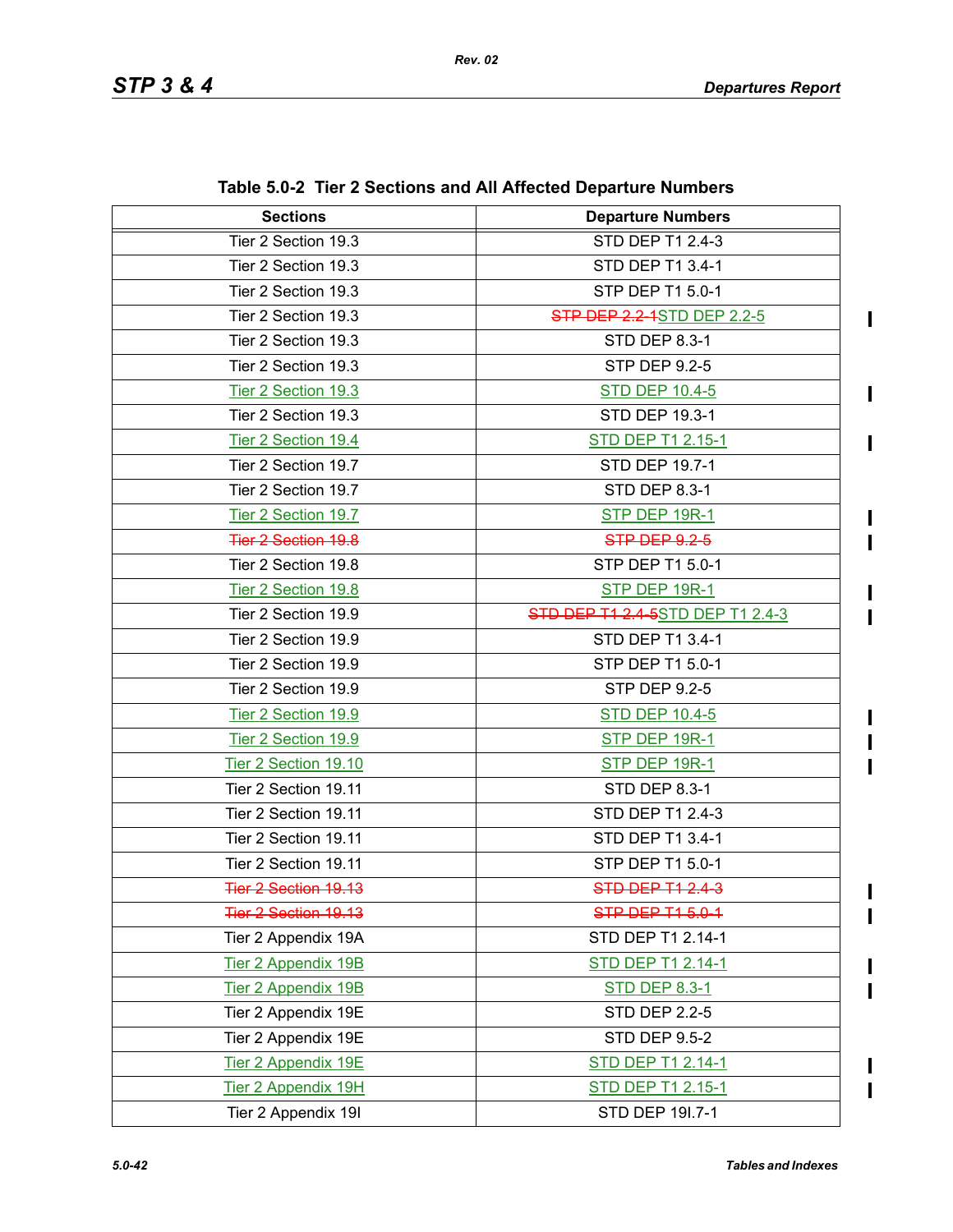$\mathbf{I}$ 

 $\blacksquare$ 

 $\blacksquare$ 

 $\mathbf I$  $\blacksquare$ 

| <b>Sections</b>             | <b>Departure Numbers</b>          |  |  |
|-----------------------------|-----------------------------------|--|--|
| Tier 2 Appendix 19K         | <b>STD DEP 8.3-1</b>              |  |  |
| Tier 2 Appendix 19K         | STD DEP T1 2.4-3                  |  |  |
| Tier 2 Appendix 19K         | STD DEP T1 3.4-1                  |  |  |
| Tier 2 Appendix 19K         | <b>STP DEP 9.2-5</b>              |  |  |
| Tier 2 Appendix 19K         | STP DEP T1 5.0-1                  |  |  |
| <b>Tier 2 Appendix 19K</b>  | STP DEP 19R-1                     |  |  |
| Tier 2 Appendix 19L         | <b>STD DEP 5.4-1</b>              |  |  |
| Tier 2 Appendix 19L         | STD DEP 6C-1                      |  |  |
| Tier 2 Appendix 19L         | STD DEP 8.3-1                     |  |  |
| Tier 2 Appendix 19L         | <b>STD DEP 2.4-1</b>              |  |  |
| <b>Tier 2 Appendix 19L</b>  | <b>STD DEP T1 2.4-1</b>           |  |  |
| <b>Tier 2 Appendix 19L</b>  | STD DEP T1 2.4-2                  |  |  |
| Tier 2 Appendix 19L         | STD DEP T1 3.4-1STD DEP T1 2.12-2 |  |  |
| Tier 2 Appendix 19L         | <b>STP DEP 1.1-2</b>              |  |  |
| Tier 2 Appendix 19L         | <b>STD DEP 10.4-5</b>             |  |  |
| Tier 2 Appendix 19M         | STD DEP T1 2.4-3                  |  |  |
| <b>Tier 2 Appendix 19M</b>  | STD DEP T1 2.14-1                 |  |  |
| Tier 2 Appendix 19M         | <b>STP DEP 1.1-2</b>              |  |  |
| Tier 2 Appendix 19M         | <b>STD DEP 1.2-1</b>              |  |  |
| Tier 2 Appendix 19M         | <b>STP DEP 1.2-2</b>              |  |  |
| Tier 2 Appendix 19N         | STD DEP T1 3.4-1                  |  |  |
| Tier 2 Appendix 19Q         | STP DEP T1 5.0-1                  |  |  |
| Tier 2 Appendix 19Q         | STD DEP T1 3.4-1STD DEP T1 2.4-1  |  |  |
| Tier 2 Appendix 19Q         | <b>STD DEP T1 2.12-2</b>          |  |  |
| Tier 2 Appendix 19Q         | <b>STP DEP 1.1-2</b>              |  |  |
| Tier 2 Appendix 19Q         | <b>STD DEP 5.4-1</b>              |  |  |
| Tier 2 Appendix 19Q         | STD DEP 6C-1                      |  |  |
| Tier 2 Appendix 19Q         | STD DEP 8.3-1                     |  |  |
| Tier 2 Appendix 19Q         | <b>STD DEP 10.4-5</b>             |  |  |
| <b>Tier 2 Appendix 19QB</b> | STD DEP 5.4-1                     |  |  |
| Tier 2 Appendix 19R         | STP DEP 10.4-2                    |  |  |
| Tier 2 Appendix 19R         | STP DEP T1 5.0-1                  |  |  |
| <b>Tier 2 Appendix 19R</b>  | <b>STP DEP 1.2-2</b>              |  |  |
| <b>Tier 2 Appendix 19R</b>  | <b>STP DEP 9.2-10</b>             |  |  |
| Tier 2 Appendix 19R         | STP DEP 19R-1                     |  |  |
| <b>Tier 2 Appendix 19R</b>  | <b>STD DEP T1 2.14-1</b>          |  |  |

**Table 5.0-2 Tier 2 Sections and All Affected Departure Numbers**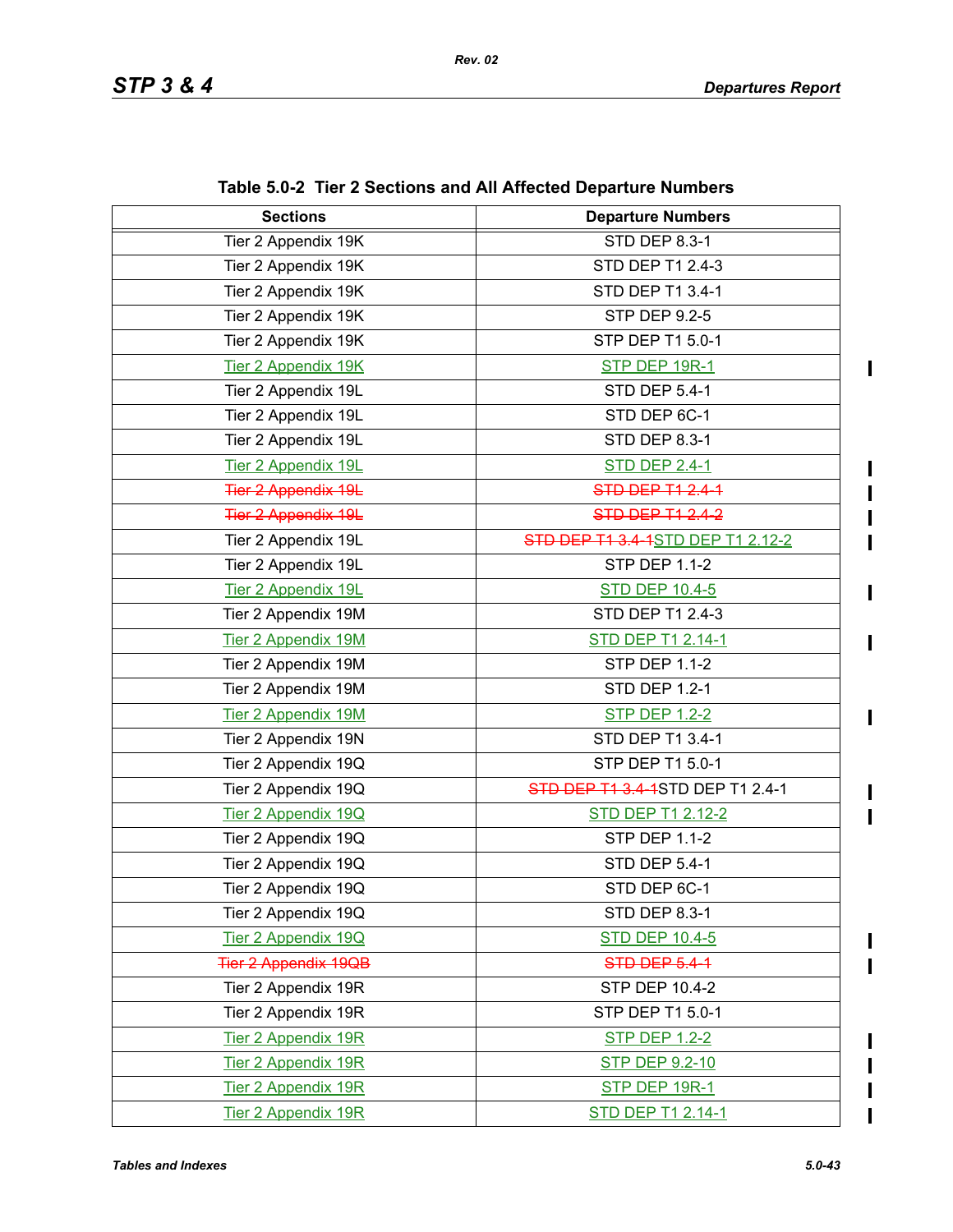| <b>Departure</b>      |                |               | <b>Sheet</b>            |                                         |  |
|-----------------------|----------------|---------------|-------------------------|-----------------------------------------|--|
| No.                   | <b>Chapter</b> | <b>Figure</b> | No.                     | <b>Title</b>                            |  |
| $T12.2 - 1$           | 7              | $7.6 - 2$     | 9                       | <b>Neutron Monitoring System IBD</b>    |  |
| T1 2.2-1              | $\overline{7}$ | $7.6 - 2$     | 9a                      | Neutron Monitoring System IBD           |  |
| T1 2.2-1              | $\overline{7}$ | $7.6 - 2$     | 9b                      | Neutron Monitoring SystemIBD            |  |
| $712.2 - 1$           | $\overline{f}$ | $7.2 - 10$    | $\overline{+}$          | Reactor Protection System IBD           |  |
| 712.21                | $\overline{f}$ | $7.2 - 10$    | 44                      | <b>Reactor Protection System IBD</b>    |  |
| T <sub>1</sub> 2.2-1  | $\overline{f}$ | $7.2 - 10$    | $+2$                    | <b>Reactor Protection System IBD</b>    |  |
| $712.2 - 1$           | $\overline{f}$ | $7.2 - 10$    | 43                      | <b>Reactor Protection System IBD</b>    |  |
| $+42.2 +$             | $\overline{f}$ | $7.2 - 10$    | 44                      | <b>Reactor Protection System IBD</b>    |  |
| 712.21                | $\overline{f}$ | 7.29          | $\overline{+}$          | <b>Reactor Protection System IED</b>    |  |
| $712.2 - 1$           | $\overline{f}$ | $7.2 - 9$     | $\overline{2}$          | Reactor Protection System IED           |  |
| T <sub>1</sub> 2.2-1  | $\overline{f}$ | 7.29          | $\overline{\mathbf{a}}$ | Reactor Protection System IED           |  |
| 712.21                | $\overline{f}$ | 7.29          | $\overline{5}$          | <b>Reactor Protection System IED</b>    |  |
| $712.2 - 1$           | $\overline{f}$ | $7.2 - 9$     | $\epsilon$              | <b>Reactor Protection System IED</b>    |  |
| $T12.3-1$             | $\overline{5}$ | $5.2 - 8$     | $\overline{3}$          | Leak Detection and Isolation System IED |  |
| 712.31                | $\overline{f}$ | $7.2 - 10$    | $\overline{+}$          | <b>Reactor Protection System IBD</b>    |  |
| $T12.3-1$             | $\overline{L}$ | $7.2 - 10$    | $\overline{2}$          | <b>Reactor Protection System IBD</b>    |  |
| T1 2.3-1              | $\overline{7}$ | $7.2 - 10$    | 11                      | Reactor Protection System IBD           |  |
| T1 2.3-1              | $\overline{7}$ | $7.2 - 10$    | 12                      | <b>Reactor Protection System IBD</b>    |  |
| $T12.3-1$             | $\overline{7}$ | $7.2 - 10$    | 13                      | Reactor Protection System IBD           |  |
| $\overline{T1}$ 2.3-1 | $\overline{7}$ | $7.2 - 10$    | 14                      | <b>Reactor Protection System IBD</b>    |  |
| T1 2.3-1              | $\overline{7}$ | $7.2 - 9$     | $\mathbf{1}$            | Reactor Protection System IED           |  |
| $T12.3-1$             | $\overline{7}$ | $7.2 - 9$     | $\overline{2}$          | Reactor Protection System IED           |  |
| T1 2.3-1              | $\overline{7}$ | $7.2 - 9$     | 3                       | Reactor Protection System IED           |  |
| T <sub>1</sub> 2.3-1  | $\overline{f}$ | 7.29          | $\overline{5}$          | <b>Reactor Protection System IED</b>    |  |
| $712.3 - 1$           | $\overline{f}$ | $7.2 - 9$     | $6^{\circ}$             | <b>Reactor Protection System IED</b>    |  |
| $\overline{1}1$ 2.3-1 | $\overline{7}$ | $7.2 - 10$    | 39                      | Reactor Protection System IBD           |  |
| T1 2.3-1              | $\overline{7}$ | $7.2 - 10$    | 40                      | Reactor Protection System IBD           |  |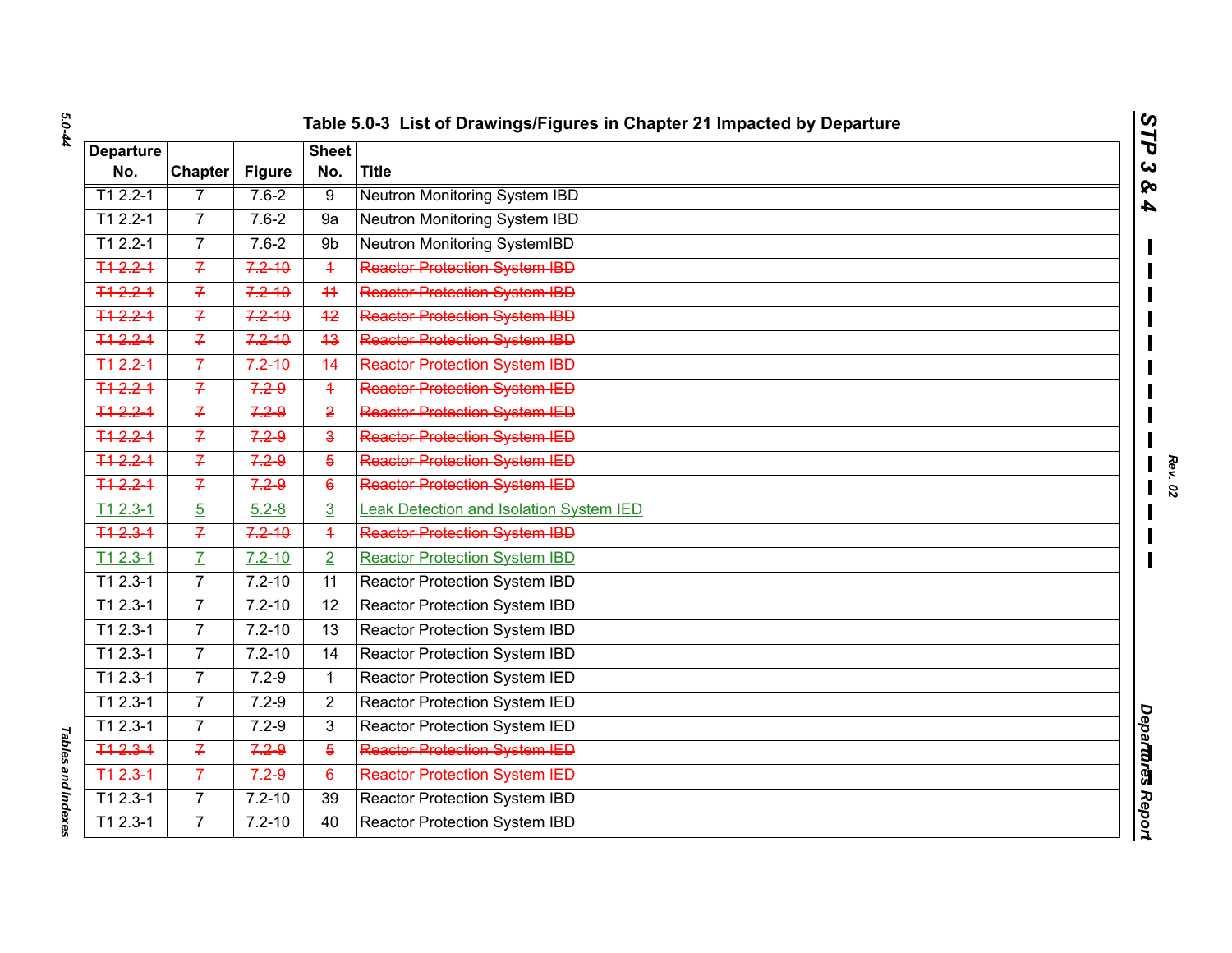| I<br><b>DOVORALLE PLIP DOLOR</b><br>֖֚֚֚֬ |  |
|-------------------------------------------|--|
|                                           |  |
|                                           |  |
|                                           |  |
|                                           |  |
|                                           |  |
|                                           |  |
| $\overline{a}$<br>í<br>Ĺ                  |  |

|                         |                 |               |                     | Table 5.0-3 List of Drawings/Figures in Chapter 21 Impacted by Departure | $\overline{\phantom{a}}$     |
|-------------------------|-----------------|---------------|---------------------|--------------------------------------------------------------------------|------------------------------|
| <b>Departure</b><br>No. | <b>Chapter</b>  | <b>Figure</b> | <b>Sheet</b><br>No. | <b>Title</b>                                                             | $\mathbf{r}$<br>$\mathbf{C}$ |
| $T12.3-1$               | 7               | $7.2 - 10$    | 41                  | <b>Reactor Protection System IBD</b>                                     | ହ                            |
| $T12.3-1$               | $\overline{7}$  | $7.2 - 10$    | 42                  | Reactor Protection System IBD                                            | 4                            |
| $T12.3-1$               | $\overline{7}$  | $7.2 - 10$    | 69                  | <b>Reactor Protection System IBD</b>                                     |                              |
| $T12.3-1$               | $\overline{7}$  | $7.3 - 5$     | 3                   | Leak Detection and Isolation System IBD                                  |                              |
| T1 2.3-1                | $\overline{7}$  | $7.3 - 5$     | 8                   | Leak Detection and Isolation System IBD                                  |                              |
| $T12.3-1$               | $\overline{7}$  | $7.3 - 5$     | $\overline{11}$     | Leak Detection and Isolation System IBD                                  |                              |
| T1 2.3-1                | $\overline{7}$  | $7.3 - 5$     | 12                  | Leak Detection and Isolation System IBD                                  |                              |
| $T12.3-1$               | $\overline{7}$  | $7.3 - 5$     | 15                  | Leak Detection and Isolation System IBD                                  |                              |
| $T12.3-1$               | $\overline{7}$  | $7.3 - 5$     | 16                  | Leak Detection and Isolation System IBD                                  |                              |
| $T12.3-1$               | $\overline{7}$  | $7.3 - 5$     | 19                  | Leak Detection and Isolation System IBD                                  |                              |
| $T12.3-1$               | $7\overline{ }$ | $7.3 - 5$     | 20                  | Leak Detection and Isolation System IBD                                  |                              |
| $T12.3-1$               | $\overline{7}$  | $7.3 - 5$     | 23                  | Leak Detection and Isolation System IBD                                  |                              |
| $T12.3-1$               | $\overline{7}$  | $7.3 - 5$     | 39                  | Leak Detection and Isolation System IBD                                  |                              |
| $T12.3-1$               | $\overline{7}$  | $7.3 - 5$     | 40                  | Leak Detection and Isolation System IBD                                  |                              |
| $T12.3-1$               | $\overline{7}$  | $7.2 - 10$    | 47                  | Reactor Protection System IBD                                            |                              |
| T1 2.3-1                | $\overline{7}$  | $7.2 - 10$    | 48                  | <b>Reactor Protection System IBD</b>                                     |                              |
| $T12.3-1$               | $\overline{7}$  | $7.2 - 10$    | 49                  | <b>Reactor Protection System IBD</b>                                     |                              |
| $T12.3-1$               | $\overline{7}$  | $7.2 - 10$    | 50                  | <b>Reactor Protection System IBD</b>                                     |                              |
| $T12.3-1$               | $\overline{7}$  | $7.2 - 10$    | 51                  | <b>Reactor Protection System IBD</b>                                     |                              |
| T1 2.3-1                | $\overline{7}$  | $7.2 - 10$    | 52                  | <b>Reactor Protection System IBD</b>                                     |                              |
| $T12.3-1$               | $\overline{7}$  | $7.2 - 10$    | 53                  | Reactor Protection System IBD                                            |                              |
| T1 2.3-1                | $\overline{7}$  | $7.2 - 10$    | 54                  | <b>Reactor Protection System IBD</b>                                     |                              |
| T1 2.3-1                | $\overline{7}$  | $7.2 - 10$    | 71                  | Reactor Protection System IBD                                            |                              |
| $T12.3-1$               | $\overline{L}$  | $7.6 - 5$     | $\mathbf 1$         | <b>Process Radiation Monitoring System IED</b>                           |                              |
| $T12.4-1$               | 5               | $5.4 - 10$    | $\overline{2}$      | Residual Heat Removal System P&ID                                        |                              |
| $T12.4-1$               | 5               | $5.4 - 10$    | 3                   | Residual Heat Removal System P&ID                                        |                              |
| $T12.4-1$               | 5               | $5.4 - 11$    | $\overline{2}$      | Residual Heat Removal System PFD                                         | Departures Report            |

 $5.0 - 45$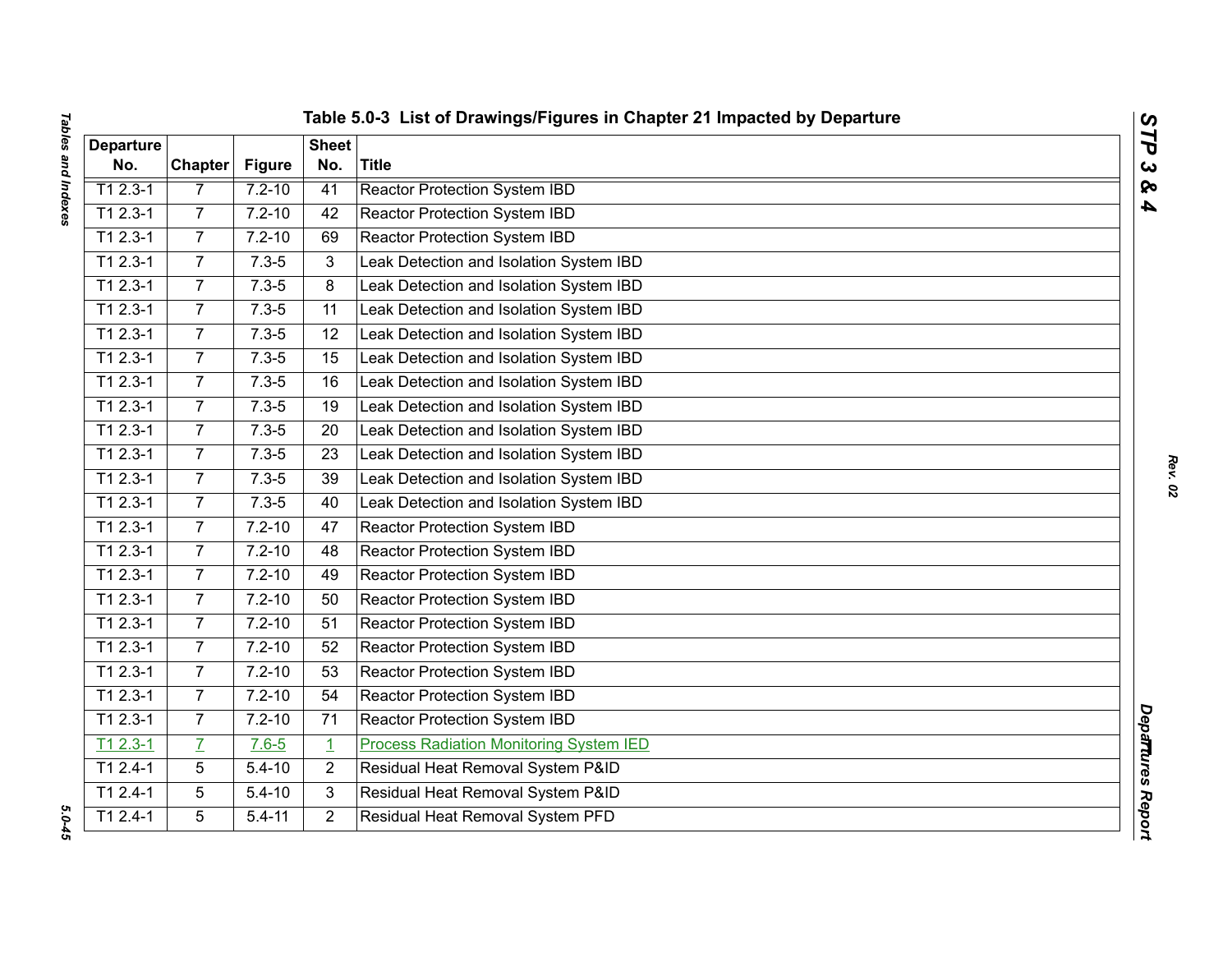| <b>Departure</b><br>No. | <b>Chapter</b> | <b>Figure</b> | <b>Sheet</b><br>No. | <b>Title</b>                                                    | STP<br>$\boldsymbol{\omega}$ |
|-------------------------|----------------|---------------|---------------------|-----------------------------------------------------------------|------------------------------|
| $T12.4-1$               | 5              | $5.4 - 11$    | 1                   | Residual Heat Removal System PFD                                | <b>S</b>                     |
| $T12.4-1$               | $\overline{L}$ | $7.3 - 4$     | $6 \overline{6}$    | <b>Residual Heat Removal System IBD</b>                         | ት                            |
| $T12.4-1$               | $\overline{7}$ | $7.3 - 4$     | 12                  | Residual Heat Removal System IBD                                |                              |
| $T12.4-1$               | $\overline{L}$ | $7.4 - 2$     |                     | <b>Remote Shutdown System IED</b>                               |                              |
| $T12.4-1$               | $\overline{L}$ | $7.4 - 3$     | $\overline{2}$      | Remote Shutdown System IED                                      |                              |
| $T12.4-1$               | $\overline{7}$ | $7.3 - 4$     | 19                  | Residual Heat Removal System IBD                                |                              |
| $T12.4-1$               | 9              | $9.1 - 1$     | $\overline{2}$      | Site Grounding Plan Fuel Pool Cooling and Cleanup System P & ID |                              |
| $T12.4-1$               | 9              | $9.1 - 2$     | $\mathbf{1}$        | Fuel Pool Cooling and Cleanup System PFD                        |                              |
| $T12.4-1$               | 9              | $9.1 - 2$     | $\overline{2}$      | Fuel Pool Cooling and Cleanup System PFD                        |                              |
| $T12.4-1$               | 8              | $8.3 - 1$     | $\overline{1}$      | <b>Electrical Power Distribution System SLD</b>                 |                              |
| $T12.4-2$               | 8              | $8.3 - 1$     | $\overline{1}$      | <b>Electrical Power Distribution System SLD</b>                 |                              |
| $T12.4-3$               | 5              | $5.4 - 8$     | 1                   | Reactor Core Isolation Cooling System P&ID                      |                              |
| $T12.4-3$               | 5              | $5.4 - 8$     | 3                   | Reactor Core Isolation Cooling System P&ID                      |                              |
| T1 2.4-3                | 5              | $5.4 - 9$     | 1                   | Reactor Core Isolation Cooling System PFD                       |                              |
| $T12.4-3$               | 5              | $5.4 - 9$     | $\overline{2}$      | Reactor Core Isolation Cooling System PFD                       |                              |
| T1 2.4-3                | 5              | $5.4 - 8$     | 2                   | Reactor Core Isolation Cooling System P&ID                      |                              |
| $T12.4-3$               | $\overline{7}$ | $7.3 - 3$     | $\mathbf{1}$        | Reactor Core Isolation Cooling System IBD                       |                              |
| T1 2.4-3                | $\overline{7}$ | $7.3 - 3$     | 2                   | Reactor Core Isolation Cooling System IBD                       |                              |
| $\overline{11}$ 2.4-3   | $\overline{7}$ | $7.3 - 3$     | 3                   | Reactor Core Isolation Cooling System IBD                       |                              |
| T1 2.4-3                | $\overline{7}$ | $7.3 - 3$     | 4                   | Reactor Core Isolation Cooling System IBD                       |                              |
| $T12.4-3$               | $\overline{7}$ | $7.3 - 3$     | 5                   | Reactor Core Isolation Cooling System IBD                       |                              |
| T1 2.4-3                | $\overline{7}$ | $7.3 - 3$     | 6                   | Reactor Core Isolation Cooling System IBD                       |                              |
| T1 2.4-3                | $\overline{7}$ | $7.3 - 3$     | $\overline{7}$      | Reactor Core Isolation Cooling System IBD                       |                              |
| $T12.4-3$               | $\overline{7}$ | $7.3 - 3$     | 10                  | Reactor Core Isolation Cooling System IBD                       | <b>Departures Report</b>     |
| T1 2.4-3                | $\overline{7}$ | $7.3 - 3$     | 11                  | Reactor Core Isolation Cooling System IBD                       |                              |
| $T12.4-3$               | $\overline{7}$ | $7.3 - 3$     | 12                  | Reactor Core Isolation Cooling System IBD                       |                              |
| $T12.4-3$               | $\overline{7}$ | $7.3 - 3$     | 13                  | Reactor Core Isolation Cooling System IBD                       |                              |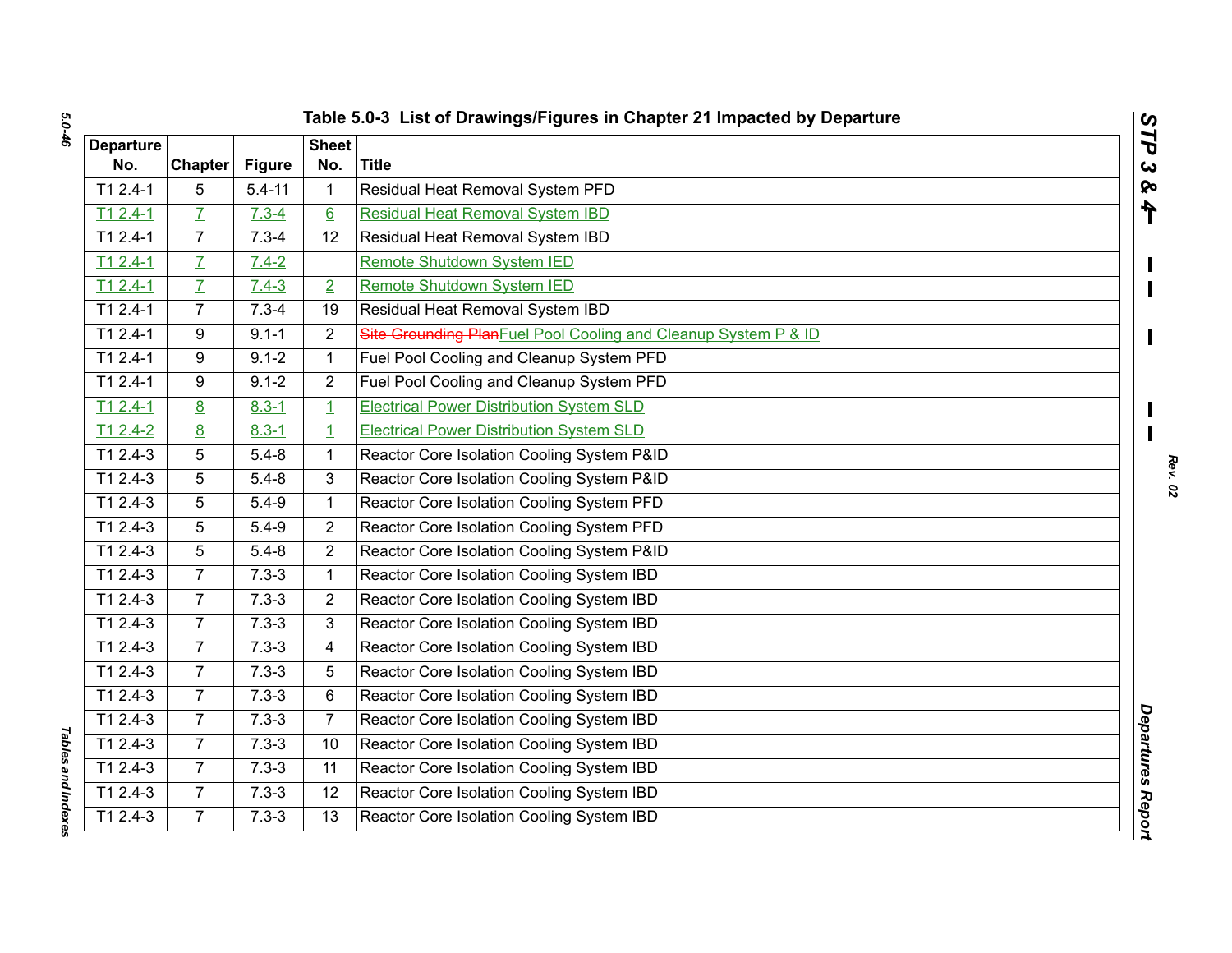| I<br><b>מחומס מווח וווחבעבס</b><br>in the contract of the contract of the contract of the contract of the contract of the contract of the contract of the contract of the contract of the contract of the contract of the contract of the contract of the contrac |  |
|-------------------------------------------------------------------------------------------------------------------------------------------------------------------------------------------------------------------------------------------------------------------|--|
|                                                                                                                                                                                                                                                                   |  |
|                                                                                                                                                                                                                                                                   |  |
|                                                                                                                                                                                                                                                                   |  |
|                                                                                                                                                                                                                                                                   |  |
|                                                                                                                                                                                                                                                                   |  |
| $\overline{1}$<br>i                                                                                                                                                                                                                                               |  |

|                  |                 |               |                | Table 5.0-3 List of Drawings/Figures in Chapter 21 Impacted by Departure | $\mathbf{C}$<br>∽        |
|------------------|-----------------|---------------|----------------|--------------------------------------------------------------------------|--------------------------|
| <b>Departure</b> |                 |               | <b>Sheet</b>   |                                                                          | ٦                        |
| No.              | <b>Chapter</b>  | <b>Figure</b> | No.            | <b>Title</b>                                                             | $\alpha$                 |
| $T12.4-3$        | $\overline{7}$  | $7.3 - 3$     | 14             | Reactor Core Isolation Cooling System IBD                                | ହ                        |
| $T12.4-3$        | $\overline{7}$  | $7.3 - 3$     | 15             | Reactor Core Isolation Cooling System IBD                                | 4                        |
| $T12.4-3$        | $\overline{7}$  | $7.3 - 3$     | 16             | Reactor Core Isolation Cooling System IBD                                |                          |
| $T12.4-3$        | $\overline{7}$  | $7.3 - 3$     | 17             | Reactor Core Isolation Cooling System IBD                                |                          |
| $T12.4-3$        | 6               | $6.2 - 38$    | $\mathbf{1}$   | Group Classification and Containment Isolation Diagram                   |                          |
| $T12.4-3$        | 6               | $6.2 - 38$    | 2              | Group Classification and Containment Isolation Diagram                   |                          |
| T1 2.12-2        | 8               | $8.3 - 2$     |                | Instrument and Control Power Supply System Single Line Diagram           |                          |
| T1 2.14-1        | $\overline{1}$  | $1.2 - 2$     |                | Reactor Building, Arrangement Elevation, Section A-A                     |                          |
| $T12.14-1$       | $\overline{1}$  | $1.2 - 8$     |                | Reactor Building, Arrangement Plan at Elevation 12300 mm                 |                          |
| T1 2.14-1        | 5               | $5.2 - 8$     | $\mathbf 1$    | Leak Detection and Isolation System IED (shts. 1-10)                     |                          |
| $T12.14-1$       | $\overline{5}$  | $5.2 - 8$     | 3              | Leak Detection and Isolation System IED (shts. 1-10)                     |                          |
| T1 2.14-1        | 5               | $5.4 - 10$    | 4              | Residual Heat Removal System P&ID                                        |                          |
| $T12.14-1$       | $5\phantom{.0}$ | $5.4 - 10$    | 6              | Residual Heat Removal System P&ID                                        |                          |
| T1 2.14-1        | 5               | $5.4 - 10$    | 1              | Residual Heat Removal System P&ID                                        |                          |
| $T12.14-1$       | 6               | $6.2 - 38$    | $\mathbf{1}$   | Group Classification and Containment Isolation Diagram                   |                          |
| T1 2.14-1        | $6\phantom{1}$  | $6.2 - 38$    | $\overline{2}$ | Group Classification and Containment Isolation Diagram                   |                          |
| $T12.14-1$       | $\mathbf{1}$    | $7.4 - 3$     | $\overline{1}$ | Remote Shutdown System IBD                                               |                          |
| $T12.14-1$       | $\overline{7}$  | $7.4 - 3$     | 3              | Remote Shutdown System IBD                                               |                          |
| T1 2.14-1        | $\overline{7}$  | $7.3 - 4$     | $\mathbf{1}$   | Residual Heat Removal System IBD                                         |                          |
| T1 2.14-1        | $\overline{7}$  | $7.3 - 4$     | 3              | Residual Heat Removal System IBD                                         |                          |
| $T12.14-1$       | $\overline{7}$  | $7.3 - 4$     | 20             | Residual Heat Removal System IBD                                         |                          |
| T1 2.14-1        | $\overline{7}$  | $7.3 - 5$     | 46             | Leak Detection and Isolation System IBD                                  |                          |
| T1 2.14-1        | $\overline{7}$  | $7.3 - 5$     | 47             | Leak Detection and Isolation System IBD                                  |                          |
| $T12.14-1$       | $\overline{7}$  | $7.3 - 5$     | 74             | Leak Detection and Isolation System IBD                                  |                          |
| T1 2.14-1        | $\overline{7}$  | $7.4 - 2$     |                | Remote Shutdown System IED                                               |                          |
| $T12.14-1$       | $\overline{7}$  | $7.3 - 5$     | $\mathbf{1}$   | Leak Detection and Isolation System IBD                                  |                          |
| $T12.14-1$       | $\overline{7}$  | $7.3 - 5$     | $\overline{2}$ | Leak Detection and Isolation System IBD                                  | <b>Departures Report</b> |
|                  |                 |               |                |                                                                          |                          |

*STP 3 & 4*

5.0-47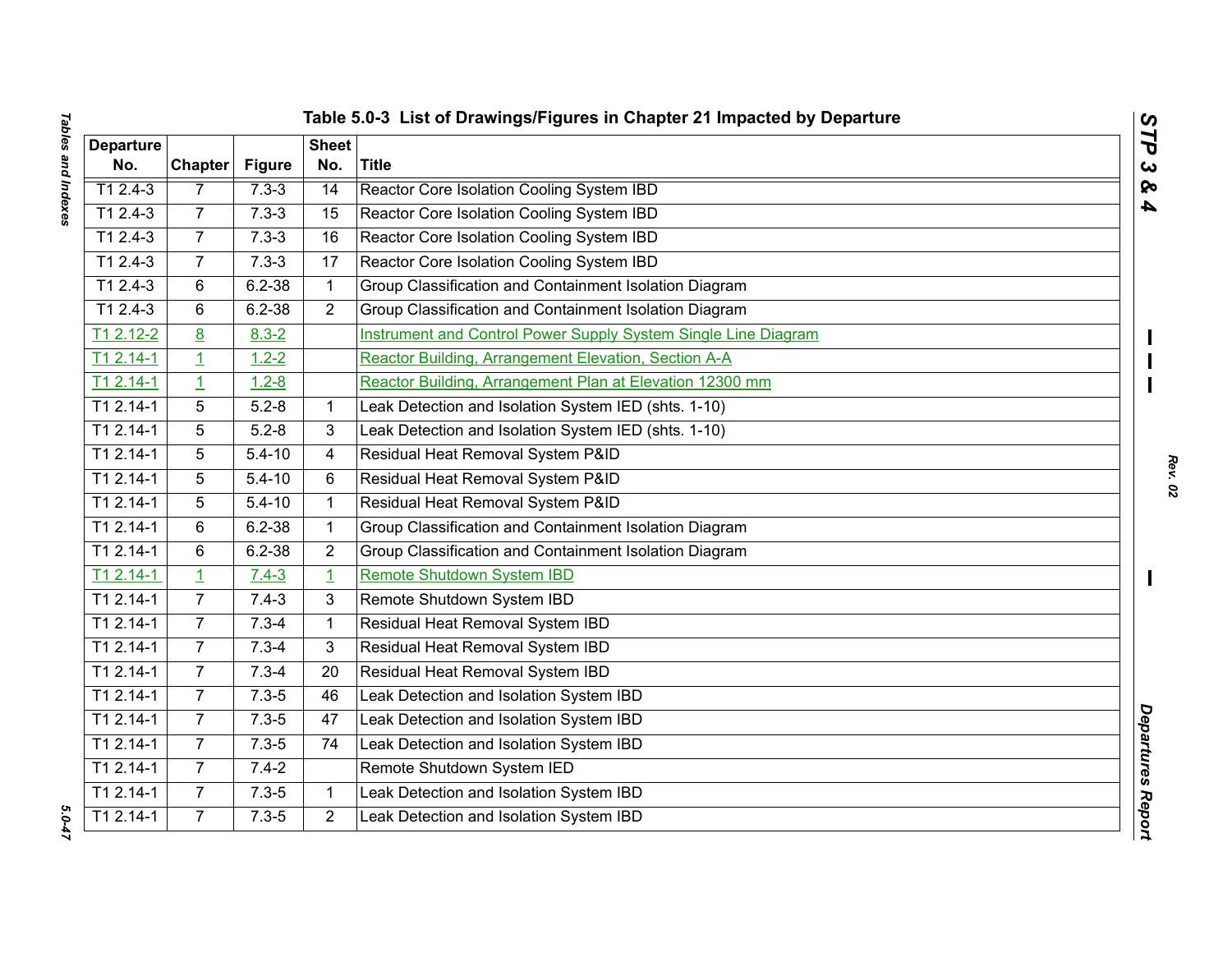|                         | Table 5.0-3 List of Drawings/Figures in Chapter 21 Impacted by Departure<br>STP |               |                         |                                                                                                 |                       |  |  |
|-------------------------|---------------------------------------------------------------------------------|---------------|-------------------------|-------------------------------------------------------------------------------------------------|-----------------------|--|--|
| <b>Departure</b><br>No. | <b>Chapter</b>                                                                  | <b>Figure</b> | <b>Sheet</b><br>No.     | Title                                                                                           | $\boldsymbol{\omega}$ |  |  |
| $T12.14-1$              | $\overline{7}$                                                                  | $7.3 - 5$     | 45                      | Leak Detection and Isolation System IBD                                                         |                       |  |  |
| $T12.14-1$              | $\overline{7}$                                                                  | $7.3 - 5$     | 51                      | Leak Detection and Isolation System IBD                                                         |                       |  |  |
| $T12.14-1$              | $\overline{7}$                                                                  | $7.3 - 5$     | 52                      | Leak Detection and Isolation System IBD                                                         |                       |  |  |
| T1 2.14-1               | $\overline{7}$                                                                  | $7.3 - 5$     | 53                      | Leak Detection and Isolation System IBD                                                         |                       |  |  |
| T1 2.14-1               | 9                                                                               | $9.2 - 1$     | $\overline{5}$          | Reactor Building Cooling Water System P&ID                                                      |                       |  |  |
| $T12.14-1$              | 9                                                                               | $9.2 - 1$     | 8                       | <b>Reactor Building Cooling Water System P&amp;ID</b>                                           |                       |  |  |
| T1 2.14-1               | 9                                                                               | $9.2 - 5$     | $\overline{2}$          | Makeup Water System (Purified) P&ID                                                             |                       |  |  |
| T1 2.14-1               | 9                                                                               | 9A4-4         |                         | Reactor Building Fire Protection at Elevation 12300 mm                                          |                       |  |  |
| T1 2.14-1               | 9                                                                               | 9A4-9         |                         | <b>Reactor Building Fire Protection Section A-A</b>                                             |                       |  |  |
| T1 2.14-1               | 9                                                                               | $9.4 - 3$     | $\overline{2}$          | Secondary Containment HVAC System                                                               |                       |  |  |
| $T12.14-1$              | 12                                                                              | $12.3 - 5$    |                         | Reactor Building Radiation Zone Map for Full Power and Shutdown Operation at Elevation 12300 mm |                       |  |  |
| $T12.14-1$              | $\overline{12}$                                                                 | $12.3 - 10$   |                         | Reactor Building Radiation Zone Map for Full Power and Shutdown Operation Section A-A           |                       |  |  |
| $T12.14-1$              | 12                                                                              | $12.3 - 16$   |                         | Reactor Building Radiation Zone Map Post-LOCA at Elevation 12300 mm                             |                       |  |  |
| T <sub>1</sub> 2.14-1   | 12                                                                              | $12.3 - 21$   |                         | Reactor Building Radiation Zone Map Post-LOCA Section A-A                                       |                       |  |  |
| $T12.15-1$              | 3H                                                                              | $3H.3-11$     |                         | Radwaste Building, Reinforced Concrete Basemat (deleted)                                        |                       |  |  |
| $T12.15-1$              | 3H                                                                              | 3H.3-12       |                         | Radwaste Building, Structural Steel Framing Plan, Typical Floor (deleted)                       |                       |  |  |
| $T12.15-1$              | 3H                                                                              | $3H.3 - 13$   |                         | Radwaste Building, Structural Steel Framing Plan, Elevation 28000 mm (deleted)                  |                       |  |  |
| $T12.15-1$              | 3H                                                                              | $3H.3 - 14$   |                         | Radwaste Building, Section A-A (deleted)                                                        |                       |  |  |
| $T12.15-1$              | 3H                                                                              | $3H.3-15$     |                         | Radwaste Building, Exterior Walls Sections (deleted)                                            |                       |  |  |
| $T12.15-1$              | 3H                                                                              | 3H.3-16       |                         | Radwaste Building, Sections and Details (deleted)                                               |                       |  |  |
| T1 3.4-1                | $\overline{7}$                                                                  | $7.7 - 9$     | 11                      | Feedwater Control System IBD                                                                    |                       |  |  |
| T1 3.4-1                | $\overline{7}$                                                                  | $7.7 - 9$     | 12                      | Feedwater Control System IBD                                                                    |                       |  |  |
| T1 3.4-1                | $\overline{7}$                                                                  | $7.6 - 2$     | 14                      | Neutron Monitoring System IBD                                                                   |                       |  |  |
| $T13.4-1$               | $\overline{L}$                                                                  | $7.7 - 2$     | $\mathbf{1}$            | Rod Control and Information System IED                                                          | Departures Report     |  |  |
| $T13.4-1$               | $\overline{I}$                                                                  | $7.7 - 2$     | $\overline{2}$          | Rod Control and Information System IED                                                          |                       |  |  |
| $T_1$ 3.4-1             | $\overline{I}$                                                                  | $7.7 - 2$     | $\overline{\mathbf{4}}$ | Rod Control and Information System IED                                                          |                       |  |  |
| $T13.4-1$               | $\overline{I}$                                                                  | $7.7 - 3$     | $\overline{2}$          | Rod Control and Information System IBD                                                          |                       |  |  |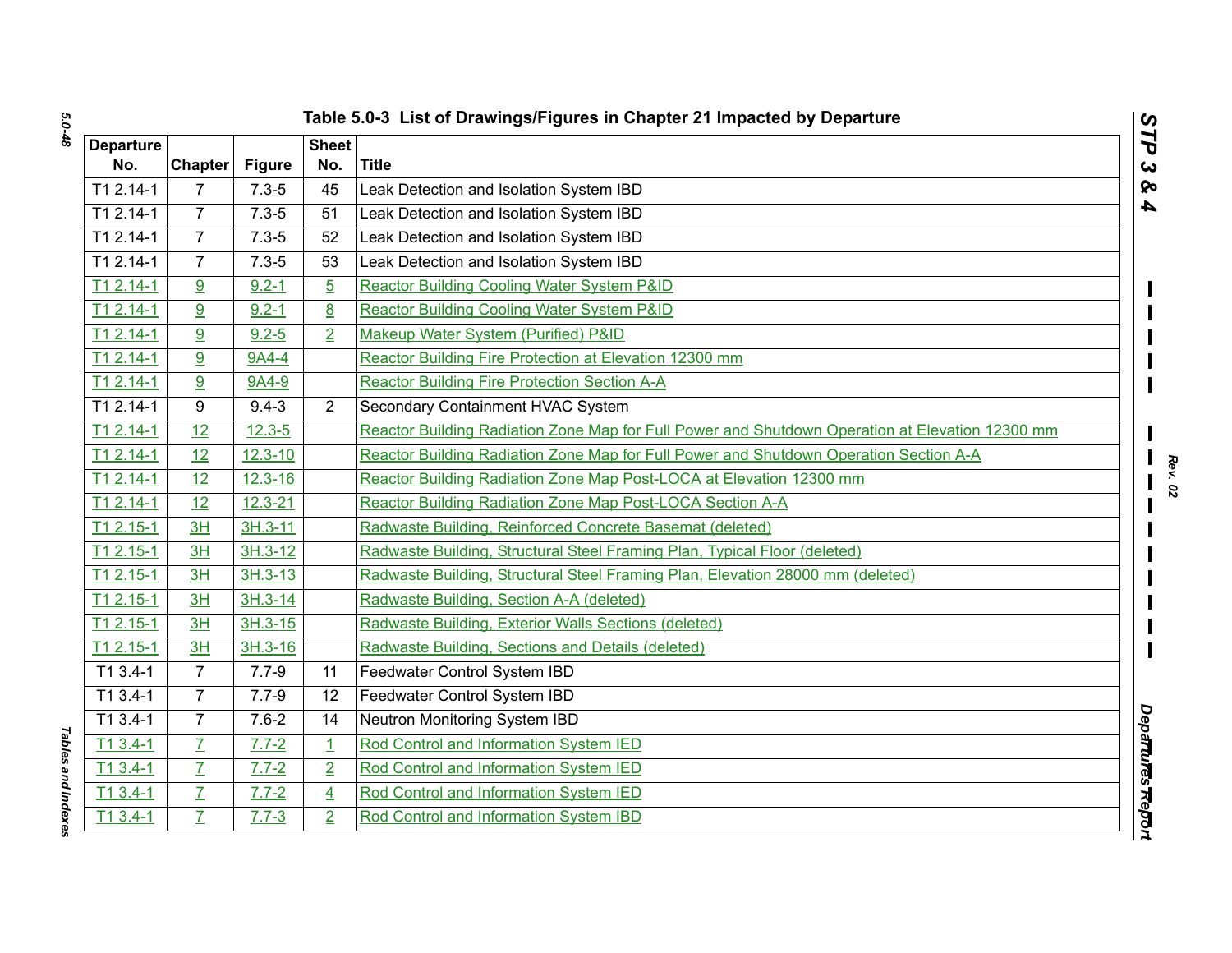| ו<br>ו<br>CAVADULI DUID CALOR<br>i<br>š<br>j<br>)<br>)<br>)<br>)<br>)<br>į |  |
|----------------------------------------------------------------------------|--|
|                                                                            |  |
|                                                                            |  |
|                                                                            |  |
|                                                                            |  |
| :<br>;<br>ī                                                                |  |

|                         | Table 5.0-3 List of Drawings/Figures in Chapter 21 Impacted by Departure |               |                     |                                        |                              |  |  |  |
|-------------------------|--------------------------------------------------------------------------|---------------|---------------------|----------------------------------------|------------------------------|--|--|--|
| <b>Departure</b><br>No. | <b>Chapter</b>                                                           | <b>Figure</b> | <b>Sheet</b><br>No. | <b>Title</b>                           | STP<br>$\boldsymbol{\omega}$ |  |  |  |
| $T13.4-1$               | Z                                                                        | $7.7 - 3$     | $\overline{3}$      | Rod Control and Information System IBD | 84                           |  |  |  |
| $T13.4-1$               | $\overline{L}$                                                           | $7.7 - 3$     | $\overline{4}$      | Rod Control and Information System IBD |                              |  |  |  |
| $T13.4-1$               | $\overline{I}$                                                           | $7.7 - 3$     | $\overline{5}$      | Rod Control and Information System IBD |                              |  |  |  |
| $T13.4-1$               | $\overline{I}$                                                           | $7.7 - 3$     | 6                   | Rod Control and Information System IBD |                              |  |  |  |
| $T13.4-1$               | $\overline{L}$                                                           | $7.7 - 3$     | $\overline{I}$      | Rod Control and Information System IBD |                              |  |  |  |
| $T13.4-1$               | $\overline{L}$                                                           | $7.7 - 3$     | 8                   | Rod Control and Information System IBD |                              |  |  |  |
| $T13.4-1$               | $\overline{L}$                                                           | $7.7 - 3$     | 10                  | Rod Control and Information System IBD |                              |  |  |  |
| $T13.4-1$               | $\overline{L}$                                                           | $7.7 - 3$     | 12                  | Rod Control and Information System IBD |                              |  |  |  |
| $T13.4-1$               | $\overline{I}$                                                           | $7.7 - 3$     | 13                  | Rod Control and Information System IBD |                              |  |  |  |
| $T13.4-1$               | $\overline{L}$                                                           | $7.7 - 3$     | 14                  | Rod Control and Information System IBD |                              |  |  |  |
| $T13.4-1$               | $\overline{L}$                                                           | $7.7 - 3$     | 18                  | Rod Control and Information System IBD |                              |  |  |  |
| $T13.4-1$               | $\overline{L}$                                                           | $7.7 - 3$     | 19                  | Rod Control and Information System IBD |                              |  |  |  |
| $T13.4-1$               | $\overline{L}$                                                           | $7.7 - 3$     | 20                  | Rod Control and Information System IBD |                              |  |  |  |
| $T13.4-1$               | $\overline{L}$                                                           | $7.7 - 3$     | 21                  | Rod Control and Information System IBD |                              |  |  |  |
| $T13.4-1$               | $\overline{I}$                                                           | $7.7 - 3$     | $\overline{22}$     | Rod Control and Information System IBD |                              |  |  |  |
| $T13.4-1$               | $\overline{L}$                                                           | $7.7 - 3$     | 23                  | Rod Control and Information System IBD |                              |  |  |  |
| $T13.4-1$               | $\overline{I}$                                                           | $7.7 - 3$     | 24                  | Rod Control and Information System IBD |                              |  |  |  |
| $T13.4-1$               | $\overline{L}$                                                           | $7.7 - 3$     | 25                  | Rod Control and Information System IBD |                              |  |  |  |
| $T13.4-1$               | $\overline{L}$                                                           | $7.7 - 3$     | 26                  | Rod Control and Information System IBD |                              |  |  |  |
| $T13.4-1$               | $\overline{L}$                                                           | $7.7 - 3$     | 27                  | Rod Control and Information System IBD |                              |  |  |  |
| $T13.4-1$               | $\overline{I}$                                                           | $7.7 - 3$     | 28                  | Rod Control and Information System IBD |                              |  |  |  |
| $T13.4-1$               | $\overline{L}$                                                           | $7.7 - 3$     | 30                  | Rod Control and Information System IBD |                              |  |  |  |
| $T13.4-1$               | $\overline{L}$                                                           | $7.7 - 3$     | 31                  | Rod Control and Information System IBD |                              |  |  |  |
| $T13.4-1$               | $\overline{L}$                                                           | $7.7 - 3$     | 32                  | Rod Control and Information System IBD |                              |  |  |  |
| $T13.4-1$               | $\overline{L}$                                                           | $7.7 - 3$     | 37                  | Rod Control and Information System IBD |                              |  |  |  |
| $T13.4-1$               | $\overline{7}$                                                           | $7.7 - 5$     | 1                   | Recirculation Flow Control System IED  |                              |  |  |  |
| $T13.4-1$               | $\overline{7}$                                                           | $7.7 - 5$     | $\overline{2}$      | Recirculation Flow Control System IED  | Departures Report            |  |  |  |

 $5.0 - 49$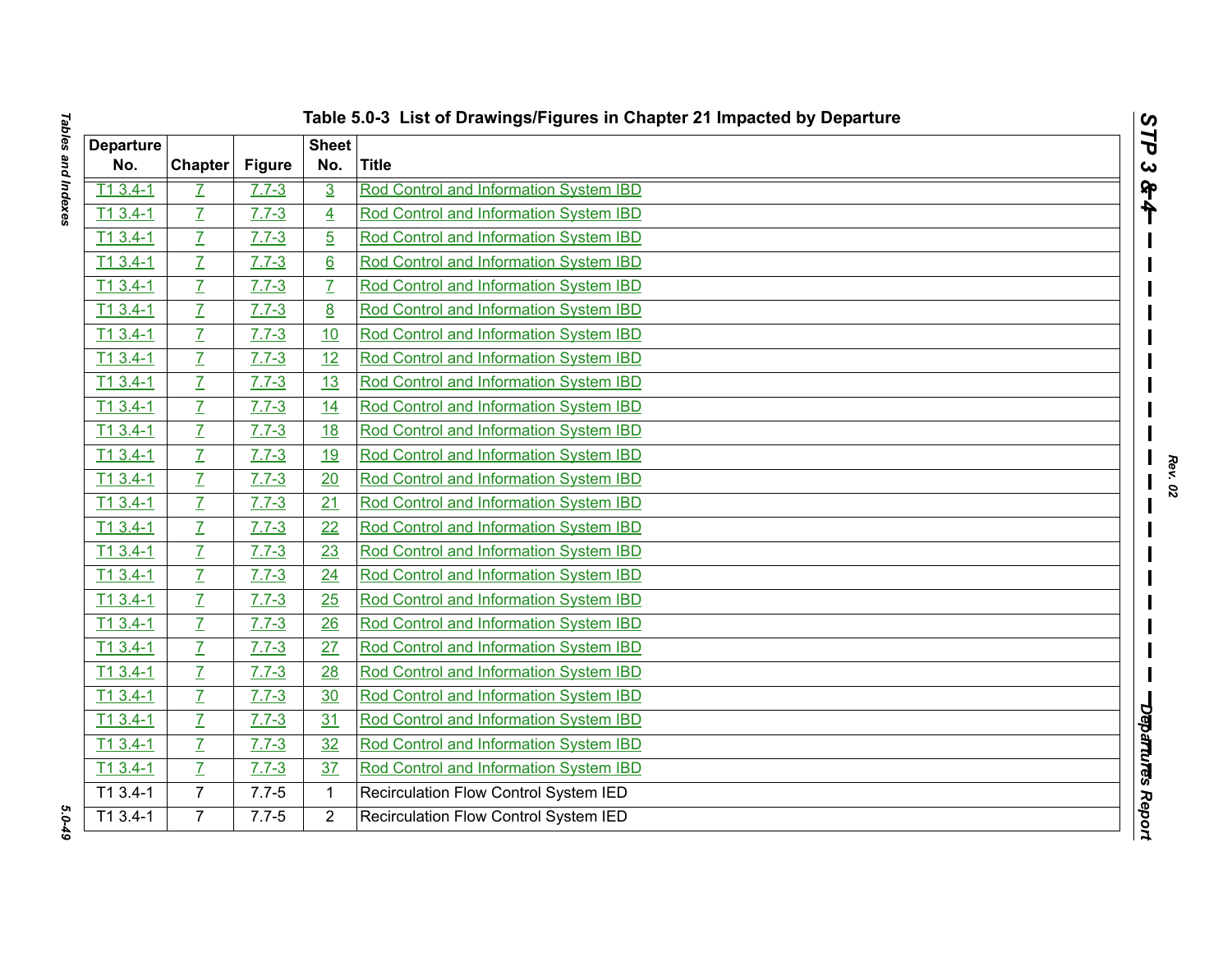*5.0-50*

| <b>Departure</b> |                |               | <b>Sheet</b>   | Table 5.0-3 List of Drawings/Figures in Chapter 21 Impacted by Departure | $\mathbf{C}$<br>N        |
|------------------|----------------|---------------|----------------|--------------------------------------------------------------------------|--------------------------|
| No.              | <b>Chapter</b> | <b>Figure</b> | No.            | <b>Title</b>                                                             | ٦<br>$\mathbf{C}$        |
| $T13.4-1$        | Z              | $7.7 - 12$    | 1              | Steam Bypass and Pressure Control System IED                             | <b>844</b>               |
| T1 3.4-1         | $\overline{7}$ | $7.3 - 5$     | 1              | Leak Detection and Isolation System IBD                                  |                          |
| $T13.4-1$        | $\overline{7}$ | $7.3 - 5$     | $\overline{2}$ | Leak Detection and Isolation System IBD                                  |                          |
| $+43.41$         | $\overline{f}$ | $7.3 - 5$     | 45             | Leak Detection and Isolation System IBD                                  |                          |
| T1 3.4-1         | $\overline{7}$ | $7.2 - 10$    | $\mathbf{1}$   | Reactor Protection System IBD                                            |                          |
| T1 3.4-1         | $\overline{7}$ | $7.2 - 10$    | 11             | Reactor Protection System IBD                                            |                          |
| T1 3.4-1         | $\overline{7}$ | $7.2 - 10$    | 12             | <b>Reactor Protection System IBD</b>                                     |                          |
| $T13.4-1$        | $\overline{7}$ | $7.2 - 10$    | 13             | Reactor Protection System IBD                                            |                          |
| $T13.4-1$        | $\overline{7}$ | $7.2 - 10$    | 14             | Reactor Protection System IBD                                            |                          |
| $T13.4-1$        | $\overline{7}$ | $7.2 - 9$     | 1              | Reactor Protection System IED                                            |                          |
| $T13.4-1$        | $\overline{7}$ | $7.2 - 9$     | $\overline{2}$ | Reactor Protection System IED                                            |                          |
| $T13.4-1$        | $\overline{7}$ | $7.2 - 9$     | 3              | Reactor Protection System IED                                            |                          |
| T13.41           | $\overline{f}$ | 7.29          | 5              | <b>Reactor Protection System IED</b>                                     |                          |
| 713.41           | $\overline{f}$ | 7.29          | 6              | <b>Reactor Protection System IED</b>                                     |                          |
| $T13.4-1$        | $\overline{7}$ | $7.2 - 10$    | $\overline{2}$ | Reactor Protection System IBD                                            |                          |
| $T13.4-1$        | $\overline{7}$ | $7.2 - 10$    | 15             | Reactor Protection System IBD                                            |                          |
| T1 3.4-1         | $\overline{7}$ | $7.2 - 10$    | 16             | Reactor Protection System IBD                                            |                          |
| $T13.4-1$        | $\overline{7}$ | $7.2 - 10$    | 17             | <b>Reactor Protection System IBD</b>                                     |                          |
| $T13.4-1$        | $\overline{7}$ | $7.2 - 10$    | 18             | Reactor Protection System IBD                                            |                          |
| $T13.4-1$        | $\overline{I}$ | $7.3 - 1$     | $\overline{5}$ | <b>High Pressure Core Flooder System IBD</b>                             |                          |
| $T13.4-1$        | $\overline{I}$ | $7.3 - 2$     | $\overline{1}$ | <b>Nuclear Boiler System IBD</b>                                         |                          |
| $T13.4-1$        | $\overline{I}$ | $7.3 - 2$     | $\overline{2}$ | <b>Nuclear Boiler System IBD</b>                                         |                          |
| T1 3.4-1         | $\overline{7}$ | $7.3 - 2$     | 3              | Nuclear Boiler System IBD                                                |                          |
| $T13.4-1$        | $\overline{7}$ | $7.3 - 2$     | 4              | Nuclear Boiler System IBD                                                |                          |
| T1 3.4-1         | $\overline{7}$ | $7.3 - 2$     | 5              | Nuclear Boiler System IBD                                                | <b>Departures Report</b> |
| T1 3.4-1         | $\overline{7}$ | $7.3 - 2$     | 6              | Nuclear Boiler System IBD                                                |                          |
| $T13.4-1$        | $\overline{7}$ | $7.3 - 2$     | 7              | Nuclear Boiler System IBD                                                |                          |

*STP 3 & 4*

**Tables and Indexes** *Tables and Indexes*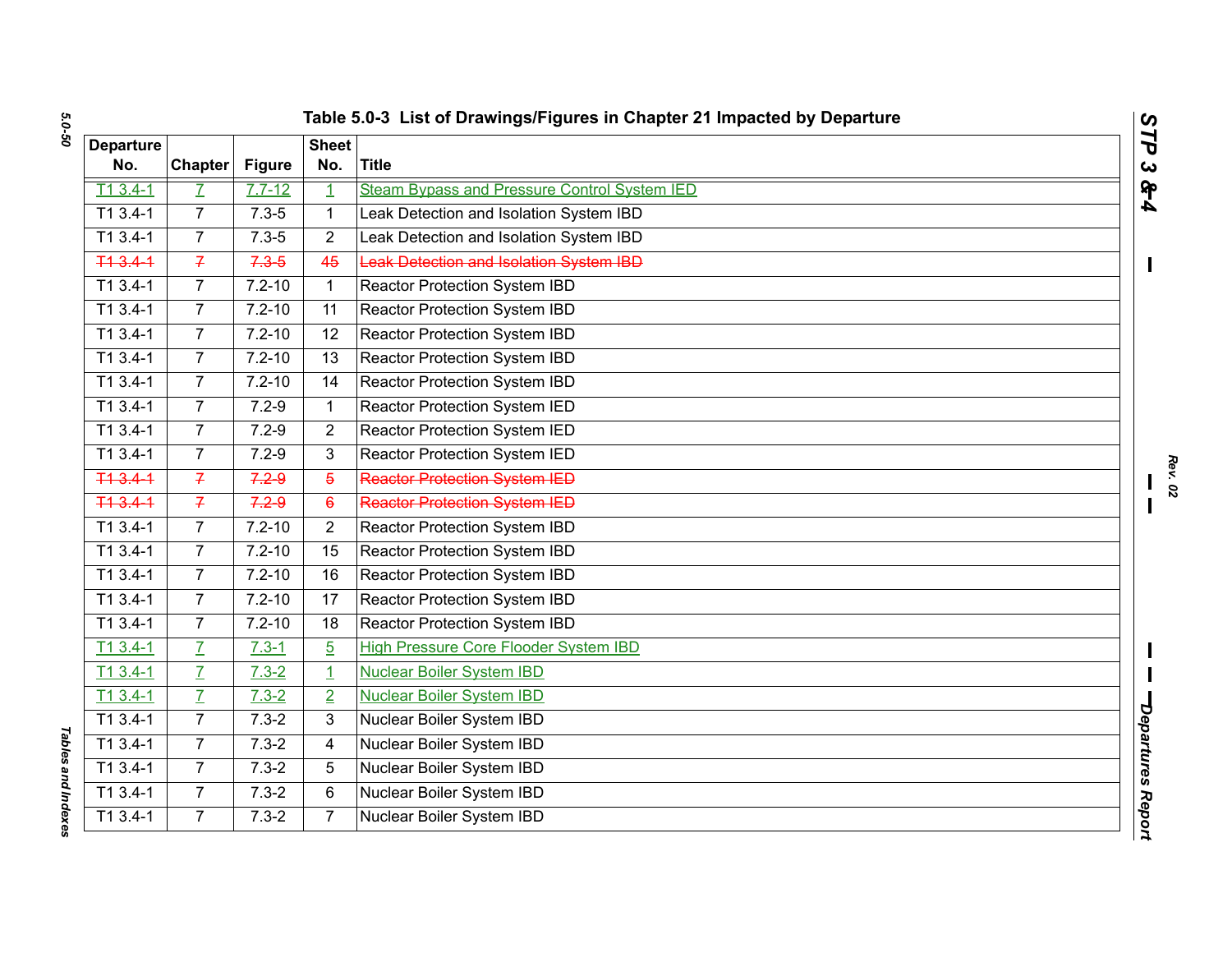| I<br><b>DOVOMILI BILIP DOLOR</b><br>֖֚֚֚֬ |  |
|-------------------------------------------|--|
|                                           |  |
|                                           |  |
|                                           |  |
|                                           |  |
|                                           |  |
| $\overline{1}$                            |  |
| $\ddot{\phantom{a}}$<br>ı                 |  |

|                  |                 |               |                 | Table 5.0-3 List of Drawings/Figures in Chapter 21 Impacted by Departure | $\mathbf{C}$            |
|------------------|-----------------|---------------|-----------------|--------------------------------------------------------------------------|-------------------------|
| <b>Departure</b> |                 |               | <b>Sheet</b>    |                                                                          | $\overline{\mathbf{r}}$ |
| No.              | <b>Chapter</b>  | <b>Figure</b> | No.             | <b>Title</b>                                                             | $\alpha$                |
| $T13.4-1$        | 7               | $7.3 - 2$     | $\overline{8}$  | <b>Nuclear Boiler System IBD</b>                                         | ହ<br>4                  |
| T1 3.4-1         | $\overline{7}$  | $7.3 - 2$     | 9               | Nuclear Boiler System IBD                                                |                         |
| $T13.4-1$        | $\overline{7}$  | $7.3 - 2$     | 10              | Nuclear Boiler System IBD                                                |                         |
| $T13.4-1$        | $\overline{I}$  | $7.3 - 2$     | 34              | <b>Nuclear Boiler System IBD</b>                                         | Ш                       |
| T1 3.4-1         | $\overline{7}$  | $7.3 - 2$     | 36              | Nuclear Boiler System IBD                                                |                         |
| $T13.4-1$        | $\overline{7}$  | $7.3 - 2$     | 37              | Nuclear Boiler System IBD                                                |                         |
| T1 3.4-1         | $7\overline{ }$ | $7.3 - 5$     | 4               | Leak Detection and Isolation System IBD                                  |                         |
| $T13.4-1$        | 7 <sup>1</sup>  | $7.3 - 5$     | 5               | Leak Detection and Isolation System IBD                                  |                         |
| $T13.4-1$        | $\overline{7}$  | $7.3 - 5$     | 6               | Leak Detection and Isolation System IBD                                  |                         |
| T1 3.4-1         | $\overline{7}$  | $7.3 - 5$     | $\overline{7}$  | Leak Detection and Isolation System IBD                                  |                         |
| T1 3.4-1         | $\overline{7}$  | $7.3 - 5$     | 24              | Leak Detection and Isolation System IBD                                  |                         |
| $T13.4-1$        | $\overline{7}$  | $7.3 - 5$     | 41              | Leak Detection and Isolation System IBD                                  |                         |
| $T13.4-1$        | $\overline{7}$  | $7.3 - 5$     | 42              | Leak Detection and Isolation System IBD                                  |                         |
| T1 3.4-1         | $\overline{7}$  | $7.3 - 5$     | 43              | Leak Detection and Isolation System IBD                                  |                         |
| $T13.4-1$        | $\overline{7}$  | $7.3 - 5$     | 48              | Leak Detection and Isolation System IBD                                  |                         |
| T1 3.4-1         | $7\overline{ }$ | $7.3 - 5$     | 49              | Leak Detection and Isolation System IBD                                  |                         |
| $T13.4-1$        | $\overline{7}$  | $7.3 - 5$     | 50              | Leak Detection and Isolation System IBD                                  |                         |
| $T13.4-1$        | $\overline{7}$  | $7.3 - 5$     | 54              | Leak Detection and Isolation System IBD                                  |                         |
| $T13.4-1$        | $\overline{L}$  | $7.3 - 5$     | 55              | Leak Detection and Isolation System IBD                                  |                         |
| $T13.4-1$        | $\overline{7}$  | $7.3 - 5$     | 56              | Leak Detection and Isolation System IBD                                  |                         |
| $T13.4-1$        | $\overline{7}$  | $7.3 - 5$     | $\overline{58}$ | Leak Detection and Isolation System IBD                                  |                         |
| $T13.4-1$        | $\overline{7}$  | $7.3 - 5$     | 59              | Leak Detection and Isolation System IBD                                  |                         |
| T1 3.4-1         | 7 <sup>1</sup>  | $7.3 - 5$     | 60              | Leak Detection and Isolation System IBD                                  |                         |
| $T13.4-1$        | $7\overline{ }$ | $7.3 - 5$     | 61              | Leak Detection and Isolation System IBD                                  |                         |
| $T13.4-1$        | $\overline{7}$  | $7.3 - 5$     | 76              | Leak Detection and Isolation System IBD                                  |                         |
| $T13.4-1$        | $\overline{7}$  | $7.3 - 5$     | 59              | Leak Detection and Isolation System IBD                                  |                         |
| $T13.4-1$        | $\overline{7}$  | $7.3 - 5$     | 60              | Leak Detection and Isolation System IBD                                  | Departures Report       |
|                  |                 |               |                 |                                                                          |                         |

5.0-51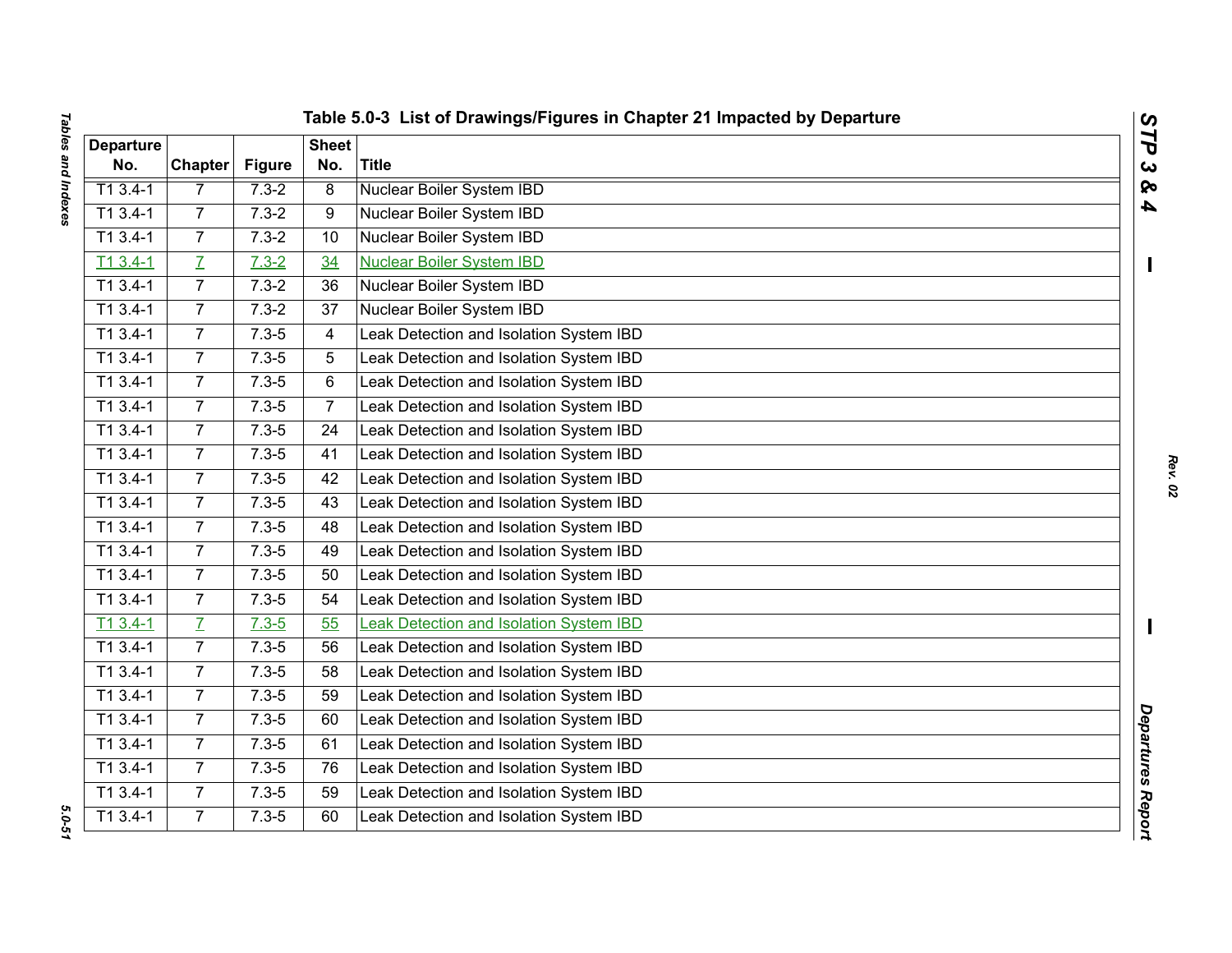*5.0-52*

| <b>Departure</b><br>No.<br>$T13.4-1$<br>$\overline{11}$ 3.4-1<br>$T13.4-1$<br>$T13.4-1$ | <b>Chapter</b><br>$\overline{7}$<br>$\overline{7}$<br>$\overline{7}$<br>$\overline{7}$<br>$\overline{7}$ | <b>Figure</b><br>$7.3 - 5$<br>$7.3 - 5$<br>$7.3 - 5$<br>$7.6 - 2$ | <b>Sheet</b><br>No.<br>61<br>76<br>77 | <b>Title</b><br>Leak Detection and Isolation System IBD<br>Leak Detection and Isolation System IBD | N<br>٦<br>$\mathbf{C}$<br>ହ<br>4 |
|-----------------------------------------------------------------------------------------|----------------------------------------------------------------------------------------------------------|-------------------------------------------------------------------|---------------------------------------|----------------------------------------------------------------------------------------------------|----------------------------------|
|                                                                                         |                                                                                                          |                                                                   |                                       |                                                                                                    |                                  |
|                                                                                         |                                                                                                          |                                                                   |                                       |                                                                                                    |                                  |
|                                                                                         |                                                                                                          |                                                                   |                                       |                                                                                                    |                                  |
|                                                                                         |                                                                                                          |                                                                   |                                       |                                                                                                    |                                  |
|                                                                                         |                                                                                                          |                                                                   |                                       | Leak Detection and Isolation System IBD                                                            |                                  |
|                                                                                         |                                                                                                          |                                                                   | 25                                    | Neutron Monitoring System IBD                                                                      |                                  |
| $T13.4-1$                                                                               |                                                                                                          | $7.6 - 2$                                                         | 26                                    | Neutron Monitoring System IBD                                                                      |                                  |
| $T13.4-1$                                                                               | $\overline{7}$                                                                                           | $7.7 - 4$                                                         | 1                                     | Control Rod Drive System IBD                                                                       |                                  |
| $T13.4-1$                                                                               | $\overline{7}$                                                                                           | $7.7 - 8$                                                         | $\mathbf{1}$                          | Feedwater Control System IED                                                                       |                                  |
| $T13.4-1$                                                                               | $\overline{7}$                                                                                           | $7.7 - 8$                                                         | 3                                     | Feedwater Control System IED                                                                       |                                  |
| $T13.4-1$                                                                               | $\overline{7}$                                                                                           | $7.7 - 9$                                                         | $\mathbf 1$                           | Feedwater Control System IBD                                                                       |                                  |
| T1 3.4-1                                                                                | $\overline{7}$                                                                                           | $7.7 - 9$                                                         | $\overline{2}$                        | Feedwater Control System IBD                                                                       |                                  |
| $T13.4-1$                                                                               | $\overline{7}$                                                                                           | $7.7 - 9$                                                         | 3                                     | Feedwater Control System IBD                                                                       |                                  |
| $T13.4-1$                                                                               | $\overline{7}$                                                                                           | $7.7 - 9$                                                         | 7                                     | Feedwater Control System IBD                                                                       |                                  |
| $T13.4-1$                                                                               | $\overline{7}$                                                                                           | $7.7 - 9$                                                         | 8                                     | Feedwater Control System IBD                                                                       |                                  |
| $T13.4-1$                                                                               | $\overline{7}$                                                                                           | $7.7 - 9$                                                         | 9                                     | Feedwater Control System IBD                                                                       |                                  |
| $T13.4-1$                                                                               | $\overline{7}$                                                                                           | $7.7 - 9$                                                         | 10                                    | Feedwater Control System IBD                                                                       |                                  |
| T1 3.4-1                                                                                | $\overline{7}$                                                                                           | $7.7 - 9$                                                         | 13                                    | Feedwater Control System IBD                                                                       |                                  |
| $T13.4-1$                                                                               | $\overline{7}$                                                                                           | $7.7 - 9$                                                         | 14                                    | Feedwater Control System IBD                                                                       |                                  |
| $T13.4-1$                                                                               | $\overline{7}$                                                                                           | $7.6 - 1$                                                         | 3                                     | Neutron Monitoring System IED                                                                      |                                  |
| $T13.4-1$                                                                               | $\overline{7}$                                                                                           | $7.6 - 1$                                                         | $\mathbf{1}$                          | Neutron Monitoring System IED                                                                      |                                  |
| $T13.4-1$                                                                               | $\overline{7}$                                                                                           | $7.3 - 2$                                                         | $\overline{2}$                        | Nuclear Boiler System IBD                                                                          |                                  |
| $T13.4-1$                                                                               | $\overline{7}$                                                                                           | $7.3 - 5$                                                         | $\overline{44}$                       | Leak Detection and Isolation System IBD                                                            |                                  |
| T13.41                                                                                  | $\overline{f}$                                                                                           | $7.3 - 5$                                                         | 54                                    | Leak Detection and Isolation System IBD                                                            |                                  |
| 713.41                                                                                  | $\overline{f}$                                                                                           | $7.3 - 5$                                                         | 52                                    | <b>Leak Detection and Isolation System IBD</b>                                                     |                                  |
| $T13.4-1$                                                                               | $\overline{f}$                                                                                           | $7.3 - 5$                                                         | 53                                    | <b>Leak Detection and Isolation System IBD</b>                                                     |                                  |
| T1 3.4-1                                                                                | $\overline{7}$                                                                                           | $7.6 - 2$                                                         | $\mathbf{1}$                          | Neutron Monitoring System IBD                                                                      | <b>Departures Report</b>         |
| $T13.4-1$                                                                               | $\overline{7}$                                                                                           | $7.3 - 1$                                                         | 14                                    | High Pressure Core Flooder System IBD                                                              |                                  |
| $T13.4-1$                                                                               | $\overline{7}$                                                                                           | $7.3 - 1$                                                         | 15                                    | High Pressure Core Flooder System IBD                                                              |                                  |

**Tables and Indexes** *Tables and Indexes*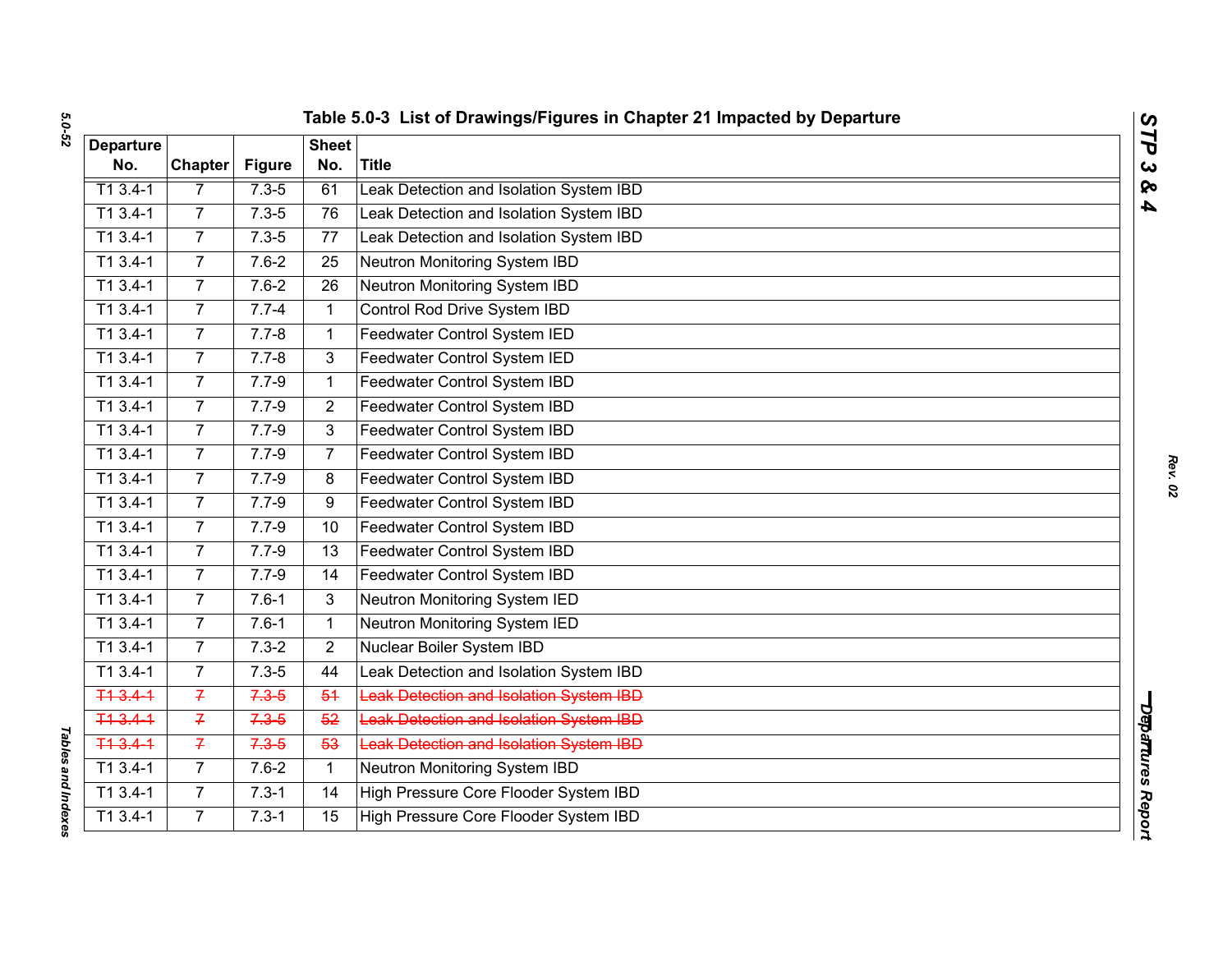| <b>Departure</b><br>No. | <b>Chapter</b> | <b>Figure</b> | <b>Sheet</b><br>No. | <b>Title</b>                                                                         |  |
|-------------------------|----------------|---------------|---------------------|--------------------------------------------------------------------------------------|--|
| $T13.4-1$               | $\overline{7}$ | $7.3 - 2$     | $\mathbf{1}$        | <b>Nuclear Boiler System IBD</b>                                                     |  |
| T13.41                  | $\overline{f}$ | $7.3 - 5$     | 72                  | <b>Leak Detection and Isolation System IBD</b>                                       |  |
| $T13.4-1$               | $\overline{7}$ | $7.6 - 1$     | $\overline{2}$      | Neutron Monitoring System IED                                                        |  |
| $\overline{1}13.4-1$    | $\overline{7}$ | $7.6 - 1$     | 4                   | Neutron Monitoring System IED                                                        |  |
| $T13.4-1$               | $\overline{7}$ | $7.6 - 2$     | 14                  | Neutron Monitoring System IBD                                                        |  |
| $\overline{113.4} - 1$  | $\overline{7}$ | $7.3 - 1$     | $\overline{7}$      | High Pressure Core Flooder System IBD                                                |  |
| $T13.4-1$               | $\overline{7}$ | $7.3 - 1$     | $\overline{2}$      | High Pressure Core Flooder System IBD                                                |  |
| T1 3.4-1                | $\overline{7}$ | $7.3 - 1$     | 8                   | High Pressure Core Flooder System IBD                                                |  |
| $T13.4-1$               | $\overline{7}$ | $7.3 - 1$     | 9                   | High Pressure Core Flooder System IBD                                                |  |
| T1 3.4-1                | $\overline{7}$ | $7.3 - 1$     | 10                  | High Pressure Core Flooder System IBD                                                |  |
| T1 3.4-1                | $\overline{7}$ | $7.3 - 1$     | 11                  | High Pressure Core Flooder System IBD                                                |  |
| T1 3.4-1                | $\overline{7}$ | $7.3 - 1$     | 13                  | High Pressure Core Flooder System IBD                                                |  |
| $T13.4-1$               | $\overline{7}$ | $7.3 - 1$     | 17                  | High Pressure Core Flooder System IBD                                                |  |
| $1.1 - 2$               | 8              | 8A-1          |                     | Site Grounding Plan                                                                  |  |
| $1.2 - 2$               | $\mathbf{1}$   | $1.2 - 24$    |                     | Turbine Building, General Arrangement at Elevation 5300 mm2300 mm                    |  |
| $1.2 - 2$               | 1              | $1.2 - 25$    |                     | Turbine Building, General Arrangement at Elevation 42300 mm6300 mm                   |  |
| $1.2 - 2$               | $\mathbf{1}$   | $1.2 - 26$    |                     | Turbine Building, General Arrangement at Elevation 20300 mm12300 mm                  |  |
| $1.2 - 2$               | 1              | $1.2 - 27$    |                     | Turbine Building, General Arrangement at Elevation 30300 mm19700 mm                  |  |
| $1.2 - 2$               | $\mathbf{1}$   | $1.2 - 28$    |                     | Turbine Building, General Arrangement, Longitudinal Section A Aat Elevation 24400 mm |  |
| $1.2 - 2$               | $\mathbf{1}$   | $1.2 - 29$    |                     | Turbine Building, General Arrangement, Section B Bat Elevation 27800 mm              |  |
| $1.2 - 2$               | $\mathbf{1}$   | $1.2 - 30$    |                     | Turbine Building, General Arrangement, Section C-Cat Elevation 38300 mm              |  |
| $1.2 - 2$               | $\mathbf{1}$   | $1.2 - 31$    |                     | Turbine Building, General Arrangement, Section D Dat Elevation 47200 mm              |  |
| $1.2 - 2$               | $\overline{1}$ | $1.2 - 32$    |                     | Turbine Building, General Arrangement at Section A-A                                 |  |
| $1.2 - 2$               | $\overline{1}$ | $1.2 - 33$    |                     | Turbine Building, General Arrangement at Section B-B                                 |  |
| $1.2 - 2$               | $\overline{1}$ | $1.2 - 34$    |                     | <b>UHS Tower Plans</b>                                                               |  |
| $1.2 - 2$               | $\overline{1}$ | $1.2 - 35$    |                     | <b>UHS Tower Sections</b>                                                            |  |
| $1.2 - 2$               | $\overline{1}$ | $1.2 - 36$    |                     | RSW Pumphouse and Tunnel Plans and Sections                                          |  |

| ļ<br><b><i><u>Fables</u></i></b> and Indexes |
|----------------------------------------------|
|                                              |
|                                              |
|                                              |
|                                              |
| $\frac{1}{2}$<br>֕<br>ა<br>ვ                 |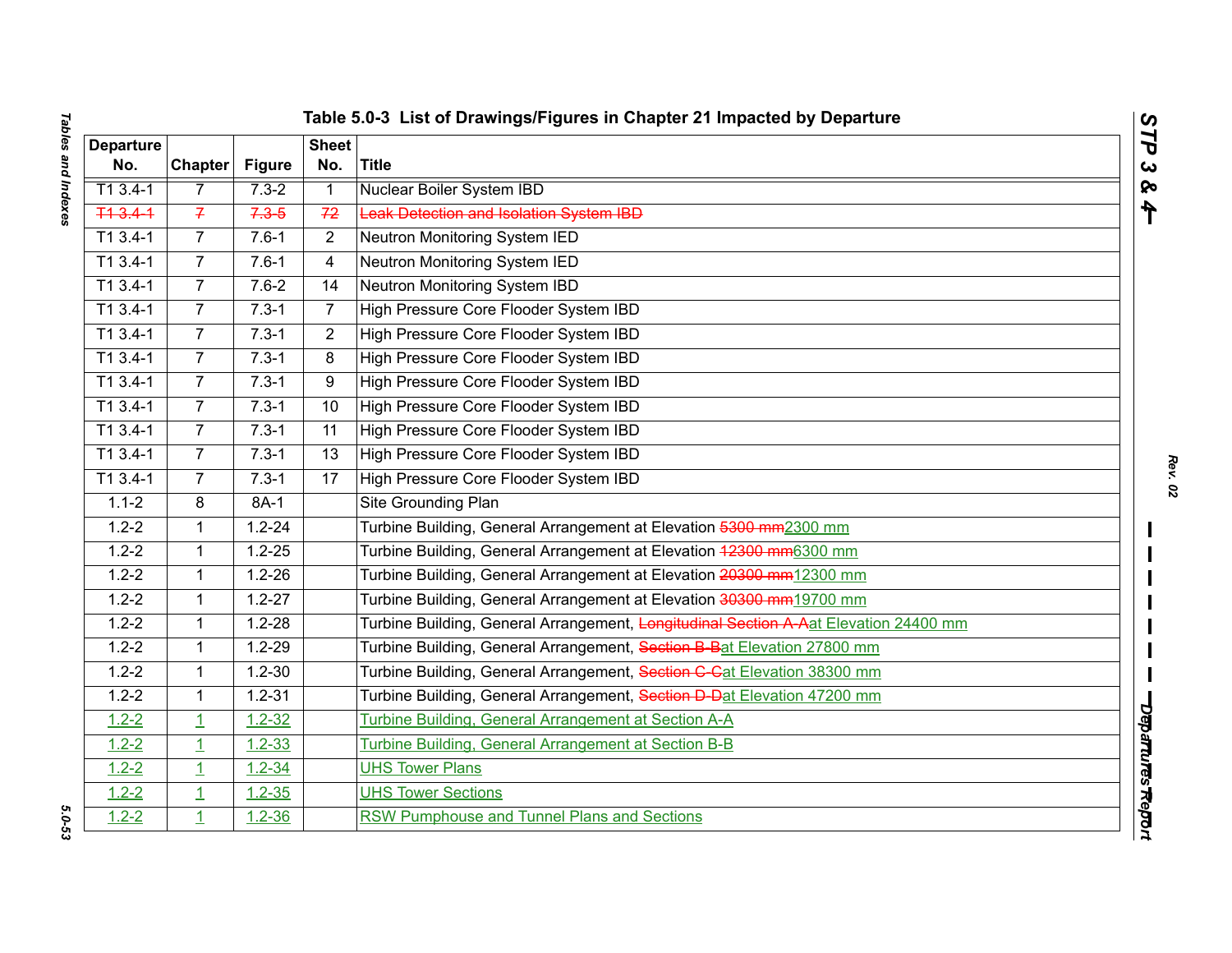| ပာ |
|----|
|    |
|    |
|    |
| L  |
|    |
|    |

| Table 5.0-3 List of Drawings/Figures in Chapter 21 Impacted by Departure<br>$\boldsymbol{\omega}$<br>ĽP |                 |               |                     |                                                                                                                               |  |  |
|---------------------------------------------------------------------------------------------------------|-----------------|---------------|---------------------|-------------------------------------------------------------------------------------------------------------------------------|--|--|
| <b>Departure</b><br>No.                                                                                 | Chapter         | <b>Figure</b> | <b>Sheet</b><br>No. | Title                                                                                                                         |  |  |
| $1.2 - 2$                                                                                               | $\mathbf{1}$    | $1.2 - 37$    |                     | <b>Plot Plan</b>                                                                                                              |  |  |
| $1.2 - 2$                                                                                               | 9               | 9A.4-17       |                     | Turbine Building Fire Protection, Section A A at Elevation 2300 mm                                                            |  |  |
| $1.2 - 2$                                                                                               | 9               | 9A.4-18       |                     | Turbine Building Fire Protection at Elevation 5300 mm6300 mm                                                                  |  |  |
| $1.2 - 2$                                                                                               | 9               | 9A.4-19       |                     | Turbine Building Fire Protection at Elevation 12300 mm                                                                        |  |  |
| $1.2 - 2$                                                                                               | 9               | 9A.4-20       |                     | Turbine Building Fire Protection at Elevation 20300 mm19700 mm                                                                |  |  |
| $1.2 - 2$                                                                                               | 9               | $9A.4 - 21$   |                     | Turbine Building Fire Protection at Elevation 30300 mm27800 mm                                                                |  |  |
| $1.2 - 2$                                                                                               | 9               | 9A.4-33       |                     | Turbine Building Fire Protection at Elevation 38300 mm                                                                        |  |  |
| $1.2 - 2$                                                                                               | 9               | 9A.4-34       |                     | Turbine Building Fire Protection at Elevation 47200 mm                                                                        |  |  |
| $1.2 - 2$                                                                                               | 12              | $12.3 - 49$   |                     | Turbine Building, Radiation Zone Map, at Elevation 5300 mm                                                                    |  |  |
| $1.2 - 2$                                                                                               | 12              | 12.3-50       |                     | Turbine Building, Radiation Zone Map, at Elevation 12300 mm                                                                   |  |  |
| $1.2 - 2$                                                                                               | 12              | 12.3-51       |                     | Turbine Building, Radiation Zone Map, at Elevation 20300 mm                                                                   |  |  |
| $1.2 - 2$                                                                                               | $\overline{12}$ | $12.3 - 52$   |                     | Turbine Building, Radiation Zone Map, at Elevation 30300 mm                                                                   |  |  |
| $1.2 - 2$                                                                                               | 12              | $12.3 - 53$   |                     | Turbine Building, Radiation Zone-at Normal Operation Longitudinal Section A-A Map, at Elevation 27800 mm                      |  |  |
| $1.2 - 2$                                                                                               | 12              | $12.3 - 55$   |                     | Turbine Building, Radiation Zone Map, Post LOCA, Longitudinal Section B-B                                                     |  |  |
| $1.2 - 2$                                                                                               | 12              | 12.3-68       |                     | Turbine Building, B1F Floor Level, Area Radiation Monitors, Elevation 2300 mm                                                 |  |  |
| $1.2 - 2$                                                                                               | 12              | 12.3-69       |                     | Turbine Building, Area Radiation Monitors at Elevation 5300 mmMB1F Floor Level, Area Radiation Monitors,<br>Elevation 6300 mm |  |  |
| $1.2 - 2$                                                                                               | 12              | 12.3-70       |                     | Turbine Building, Area Radiation Monitors at Elevation 12300 mm1F Floor Level, Area Radiation Monitors,<br>Elevation 12300 mm |  |  |
| $1.2 - 2$                                                                                               | $\overline{12}$ | $12.3 - 71$   |                     | Turbine Building, Area Radiation Monitors at Elevation 20300 mm2F Floor Level, Area Radiation Monitors,<br>Elevation 19700 mm |  |  |
| $1.2 - 2$                                                                                               | 12              | 12.3-72       |                     | Turbine Building, Area Radiation Monitors at Elevation 30300 mm3F Floor Level, Area Radiation Monitors,<br>Elevation 27800 mm |  |  |
| $1.2 - 2$                                                                                               | 12              | $12.3 - 73$   |                     | Turbine Building, Area Radiation Monitors, Longitudinal Section A-AB-B                                                        |  |  |
| $1.2 - 2$                                                                                               | 12              | $12.3 - 75$   |                     | Turbine Building, Radiation Zone Map, at Elevation 38300 mm                                                                   |  |  |
| $1.2 - 2$                                                                                               | 12              | $12.3 - 76$   |                     | Turbine Building, Radiation Zone Map, at Elevation 47200 mm                                                                   |  |  |
| $1.2 - 2$                                                                                               | 12              | 12.3-77       |                     | Turbine Building, Radiation Zone Map, at Longitudinal Section B-B                                                             |  |  |
| $2.1 - 1$                                                                                               | $\overline{5}$  | $5.1 - 3$     | 9                   | Nuclear Boiler System P&ID                                                                                                    |  |  |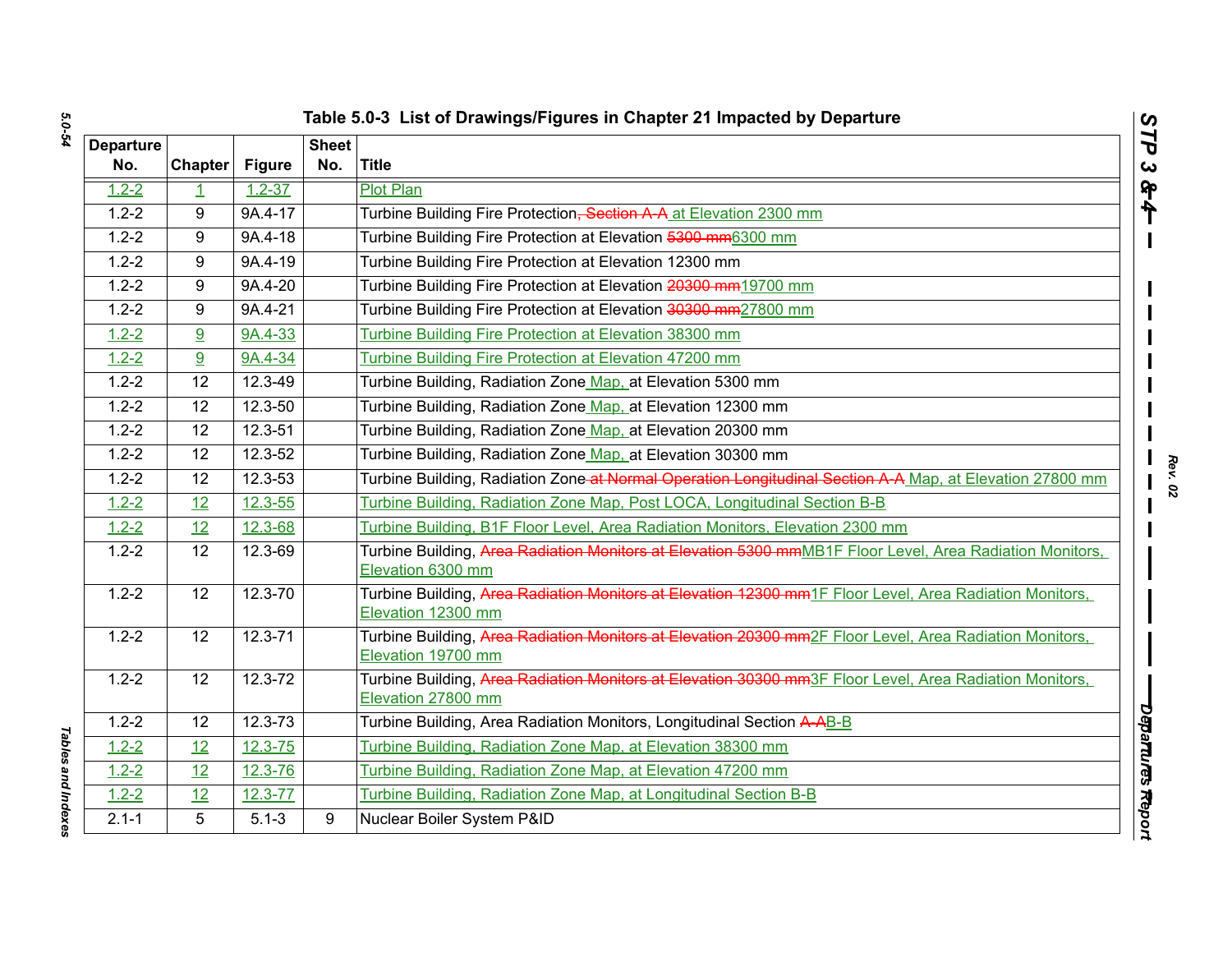| <b>Departure</b> |                |               | <b>Sheet</b>   |                                                                                     |  |
|------------------|----------------|---------------|----------------|-------------------------------------------------------------------------------------|--|
| No.              | <b>Chapter</b> | <b>Figure</b> | No.            | <b>Title</b>                                                                        |  |
| $3.8 - 1$        | 1              | $1.2 - 23a$   |                | Radwaste Building at Elevation -1700 rnm                                            |  |
| $3.8 - 1$        | 1              | $1.2 - 23b$   |                | Radwaste Building at Elevation 5300 rnm                                             |  |
| $3.8 - 1$        | 1              | $1.2 - 23c$   |                | Radwaste Building at Elevation 12300 mm                                             |  |
| $3.8 - 1$        | 1              | $1.2 - 23d$   |                | Radwaste Building at Elevation 18300 mm                                             |  |
| $3.8 - 1$        | $\mathbf{1}$   | $1.2 - 23e$   |                | Radwaste Building, Section A-A & B-B                                                |  |
| $3.8 - 1$        | 9              | 9A.4-28       |                | Radwaste Building Fire Protection, RWB Sections                                     |  |
| $3.8 - 1$        | 9              | 9A.4-29       |                | Radwaste Building Fire Protection at Elevation -1700 mm                             |  |
| $3.8 - 1$        | 9              | 9A.4-30       |                | Radwaste Building Fire Protection at Elevation 5300 mm                              |  |
| $3.8 - 1$        | 9              | 9A.4-31       |                | Radwaste Building Fire Protection at Elevation 12300 mm                             |  |
| $3.8 - 1$        | 9              | 9A.4-32       |                | Radwaste Building Fire Protection at Elevation 18300 mm                             |  |
| $3.8 - 1$        | 12             | 12.3-37       |                | Radwaste Building, Radiation Zone Map, Normal Operation at Elevation -4500-1700 mm  |  |
| $3.8 - 1$        | 12             | 12.3-38       |                | Radwaste Building, Radiation Zone Map, Normal Operation at Elevation -4800-5300mm   |  |
| $3.8 - 1$        | 12             | $12.3 - 39$   |                | Radwaste Building, Radiation Zone Map, Normal Operation at Elevation -12300 mm      |  |
| $3.8 - 1$        | 12             | 12.3-40       |                | Radwaste Building, Radiation Zone Map, Normal Operation at Elevation -2100018300 mm |  |
| $3.8 - 1$        | 12             | $12.3 - 41$   |                | Radwaste Building, Radiation Zone Map, Normal Operation, Section A-A                |  |
| $3.8 - 1$        | 12             | 12.3-66       |                | Radwaste Building, Area Radiation Monitors at Elevation 4800-5300 mm                |  |
| $3.8 - 1$        | 12             | 12.3-67       |                | Radwaste Building, Area Radiation Monitors at Elevation 12300 mm                    |  |
| $5.4 - 1$        | $\mathcal{I}$  | $7.7 - 9$     | 44             | <b>Feedwater Control System IBD</b>                                                 |  |
| $5.4 - 1$        | $\overline{f}$ | 7.79          | $+2$           | <b>Feedwater Control System IBD</b>                                                 |  |
| $5.4 - 1$        | $\overline{5}$ | $5.1 - 3$     | $\overline{4}$ | <b>Nuclear Boiler System P&amp;ID</b>                                               |  |
| $5.4 - 1$        | $\overline{5}$ | $5.4 - 12$    | $\mathbf{1}$   | Reactor Water Cleanup System P&ID                                                   |  |
| $5.4 - 1$        | $\overline{5}$ | $5.4 - 12$    | $\overline{2}$ | Reactor Water Cleanup System P&ID                                                   |  |
| $5.4 - 1$        | $\overline{5}$ | $5.4 - 12$    | $\overline{3}$ | Reactor Water Cleanup System P&ID                                                   |  |
| $5.4 - 1$        | $\overline{5}$ | $5.4 - 13$    | $\overline{2}$ | <b>Reactor Water Cleanup System PFD</b>                                             |  |
| $5.4 - 4$        | $\overline{5}$ | $5.4 - 4$     | $\overline{1}$ | <b>Reactor Recirculation System P&amp;ID</b>                                        |  |
| $5B-1$           | 5              | $5.4 - 11$    | $\mathbf{1}$   | Residual Heat Removal System PFD                                                    |  |
| $6.2 - 1$        | $\epsilon$     | 6.2-39        | $\overline{4}$ | Atmospheric Control System P&ID                                                     |  |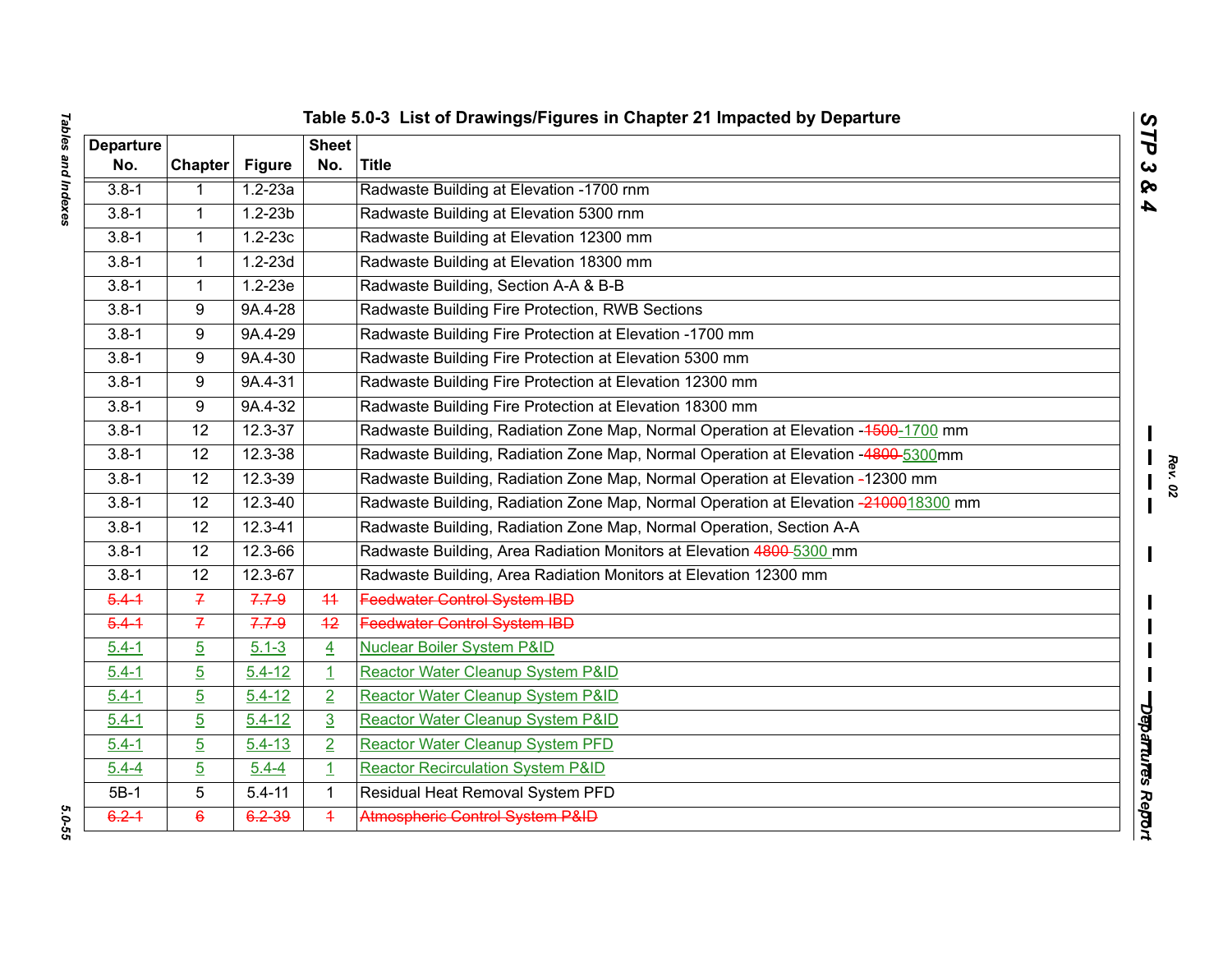| Table 5.0-3 List of Drawings/Figures in Chapter 21 Impacted by Departure |  |  |
|--------------------------------------------------------------------------|--|--|
|                                                                          |  |  |

| <b>Departure</b> |                 |               | <b>Sheet</b>            |                                                  |                       |
|------------------|-----------------|---------------|-------------------------|--------------------------------------------------|-----------------------|
| No.              | Chapter         | <b>Figure</b> | No.                     | <b>Title</b>                                     | $\boldsymbol{\omega}$ |
| $6C-1$           | $\overline{5}$  | $5.4 - 9$     | $\overline{2}$          | <b>Reactor Core Isolation Cooling System PFD</b> | ရှ                    |
| $6C-1$           | $\overline{5}$  | $5.4 - 11$    | $\overline{1}$          | <b>Residual Heat Removal System PFD</b>          |                       |
| $6C-1$           | $\underline{6}$ | $6.3 - 1$     | $\mathbf{1}$            | <b>High Pressure Core Flooder System PFD</b>     |                       |
| $7.1 - 3$        | $\overline{f}$  | $7.6 - 1$     | $\overline{\mathbf{3}}$ | Neutron Monitoring System IED                    |                       |
| $7.2 - 1$        | $\overline{f}$  | $7.2 - 10$    | 49                      | <b>Reactor Protection System IBD</b>             |                       |
| $7.2 - 1$        | $\overline{f}$  | $7.2 - 10$    | 20                      | <b>Reactor Protection System IBD</b>             |                       |
| $7.2 - 1$        | $\overline{f}$  | $7.2 - 10$    | 24                      | <b>Reactor Protection System IBD</b>             |                       |
| $7.2 - 1$        | $\overline{f}$  | $7.2 - 10$    | 22                      | <b>Reactor Protection System IBD</b>             |                       |
| $7.2 - 1$        | $\overline{f}$  | $7.2 - 10$    | 67                      | <b>Reactor Protection System IBD</b>             |                       |
| $7.2 - 1$        | $\overline{f}$  | $7.6 - 2$     | $\overline{\mathbf{3}}$ | <b>Neutron Monitoring System IBD</b>             |                       |
| $7.2 - 1$        | $\overline{f}$  | $7.6 - 2$     | $\overline{3a}$         | <b>Neutron Monitoring System IBD</b>             |                       |
| $7.2 - 1$        | $\overline{f}$  | $7.6 - 2$     | $6^{\circ}$             | <b>Neutron Monitoring System IBD</b>             |                       |
| $7.2 - 1$        | $\overline{f}$  | $7.6 - 2$     | $\boldsymbol{9}$        | <b>Neutron Monitoring System IBD</b>             |                       |
| $7.2 - 1$        | $\overline{f}$  | $7.6 - 2$     | 9a                      | <b>Neutron Monitoring System IBD</b>             |                       |
| $7.2 - 1$        | $\overline{f}$  | $7.6 - 2$     | 9 <sub>b</sub>          | <b>Neutron Monitoring System IBD</b>             |                       |
| $7.2 - 1$        | $\overline{f}$  | $7.2 - 10$    | $\overline{1}$          | <b>Reactor Protection System IBD</b>             |                       |
| $7.2 - 1$        | $\overline{f}$  | $7.2 - 10$    | 44                      | <b>Reactor Protection System IBD</b>             |                       |
| $7.2 - 1$        | $\overline{f}$  | $7.2 - 10$    | 42                      | <b>Reactor Protection System IBD</b>             |                       |
| $7.2 - 1$        | $\overline{f}$  | $7.2 - 10$    | 43                      | <b>Reactor Protection System IBD</b>             |                       |
| $7.2 - 1$        | $\overline{f}$  | $7.2 - 10$    | 44                      | <b>Reactor Protection System IBD</b>             |                       |
| $7.2 - 1$        | $\overline{f}$  | $7.2 - 9$     | $\overline{1}$          | <b>Reactor Protection System IED</b>             |                       |
| $7.2 - 1$        | $\overline{f}$  | 7.29          | $\overline{2}$          | <b>Reactor Protection System IED</b>             |                       |
| $7.2 - 1$        | $\overline{f}$  | 7.29          | $\overline{\mathbf{3}}$ | <b>Reactor Protection System IED</b>             |                       |
| $7.2 - 1$        | $\overline{f}$  | $7.2 - 9$     | $\overline{6}$          | <b>Reactor Protection System IED</b>             |                       |
| $7.2 - 1$        | $\overline{f}$  | 7.29          | $6\overline{6}$         | <b>Reactor Protection System IED</b>             | Departures Repon      |
| $7.2 - 1$        | $\overline{f}$  | $7.2 - 10$    | 47                      | <b>Reactor Protection System IBD</b>             |                       |
| $7.2 - 1$        | $\overline{f}$  | $7.2 - 10$    | 48                      | <b>Reactor Protection System IBD</b>             |                       |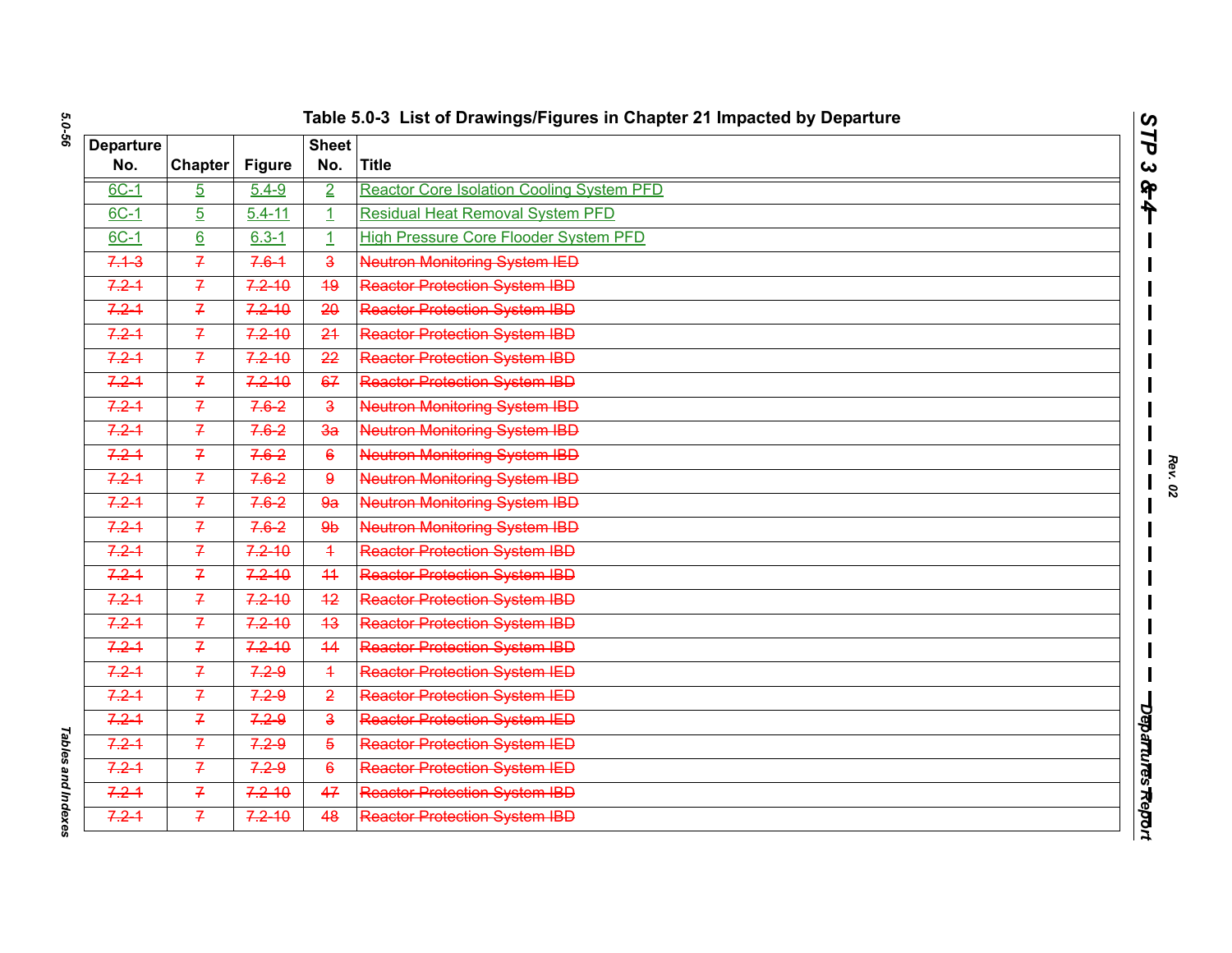| ł<br>פאבוות ווותכעבס<br>$\vdots$      |  |
|---------------------------------------|--|
|                                       |  |
|                                       |  |
|                                       |  |
|                                       |  |
|                                       |  |
|                                       |  |
| $\vdots$<br>$\ddot{\phantom{0}}$<br>ı |  |

|                         |                |                             |                         | Table 5.0-3  List of Drawings/Figures in Chapter 21 Impacted by Departure | $\mathbf{C}$<br>∽ |
|-------------------------|----------------|-----------------------------|-------------------------|---------------------------------------------------------------------------|-------------------|
| <b>Departure</b><br>No. | <b>Chapter</b> |                             | <b>Sheet</b><br>No.     | Title                                                                     | ٦                 |
| $7.2 - 1$               |                | <b>Figure</b><br>$7.2 - 10$ | 49                      |                                                                           | $\mathbf{C}$      |
|                         | $\mathcal{F}$  |                             |                         | <b>Reactor Protection System IBD</b>                                      | タチ                |
| $7.2 - 1$               | $\overline{f}$ | $7.2 - 10$                  | 50                      | <b>Reactor Protection System IBD</b>                                      |                   |
| $7.2 - 1$               | $\overline{f}$ | $7.2 - 10$                  | 54                      | <b>Reactor Protection System IBD</b>                                      |                   |
| $7.2 - 1$               | $\overline{f}$ | $7.2 - 10$                  | 52                      | <b>Reactor Protection System IBD</b>                                      |                   |
| $7.2 - 1$               | $\overline{f}$ | $7.2 - 10$                  | 53                      | <b>Reactor Protection System IBD</b>                                      |                   |
| $7.2 - 1$               | $\overline{f}$ | $7.2 - 10$                  | 54                      | <b>Reactor Protection System IBD</b>                                      |                   |
| $7.2 - 1$               | $\overline{f}$ | $7.2 - 10$                  | 74                      | <b>Reactor Protection System IBD</b>                                      |                   |
| $7.2 - 1$               | $\overline{f}$ | $7.6 - 1$                   | $\overline{\mathbf{3}}$ | <b>Neutron Monitoring System IED</b>                                      |                   |
| $7.2 - 1$               | $\overline{f}$ | $7.6 - 1$                   | $\overline{1}$          | <b>Neutron Monitoring System IED</b>                                      |                   |
| $7.3 - 1$               | $\overline{7}$ | $7.3 - 1$                   | 6                       | High Pressure Core Flooder System IBD                                     |                   |
| $7.3 - 1$               | 7 <sup>1</sup> | $7.3 - 1$                   | $\overline{7}$          | High Pressure Core Flooder System IBD                                     |                   |
| $7.3 - 10$              | $\overline{7}$ | $7.3 - 1$                   | 5                       | High Pressure Core Flooder System IBD                                     |                   |
| $7.3 - 10$              | $\overline{7}$ | $7.3 - 1$                   | 15                      | High Pressure Core Flooder System IBD                                     |                   |
| $7.3 - 10$              | $\overline{7}$ | $7.3 - 1$                   | $\overline{2}$          | High Pressure Core Flooder System IBD                                     |                   |
| $7.3 - 10$              | $\overline{7}$ | $7.3 - 1$                   | 8                       | High Pressure Core Flooder System IBD                                     |                   |
| $7.3 - 10$              | $\overline{7}$ | $7.3 - 1$                   | 9                       | High Pressure Core Flooder System IBD                                     |                   |
| $7.3 - 10$              | $\overline{7}$ | $7.3 - 1$                   | 10                      | High Pressure Core Flooder System IBD                                     |                   |
| $7.3 - 10$              | $\overline{7}$ | $7.3 - 1$                   | 11                      | High Pressure Core Flooder System IBD                                     |                   |
| $7.3 - 10$              | $\overline{7}$ | $7.3 - 1$                   | 13                      | High Pressure Core Flooder System IBD                                     |                   |
| $7.3 - 10$              | $\overline{I}$ | $7.3 - 1$                   | 14                      | <b>High Pressure Core Flooder System IBD</b>                              | Ш                 |
| $7.3 - 10$              | $\overline{7}$ | $7.3 - 1$                   | $\overline{17}$         | High Pressure Core Flooder System IBD                                     |                   |
| $7.3 - 10$              | $\overline{L}$ | $7.3 - 4$                   | $\overline{4}$          | <b>Residual Heat Removal System IBD</b>                                   |                   |
| $7.3 - 10$              | $\overline{L}$ | $7.3 - 4$                   | 10                      | <b>Residual Heat Removal System IBD</b>                                   |                   |
| $7.3 - 10$              | $\overline{L}$ | $7.3 - 4$                   | 11                      | <b>Residual Heat Removal System IBD</b>                                   |                   |
| $7.3 - 10$              | $\overline{L}$ | $7.3 - 4$                   | 13                      | <b>Residual Heat Removal System IBD</b>                                   | Departures Report |
| $7.3 - 10$              | $\overline{L}$ | $7.3 - 4$                   | 14                      | <b>Residual Heat Removal System IBD</b>                                   |                   |
| $7.3 - 10$              | $\overline{I}$ | $7.3 - 4$                   | 19                      | <b>Residual Heat Removal System IBD</b>                                   |                   |
|                         |                |                             |                         |                                                                           |                   |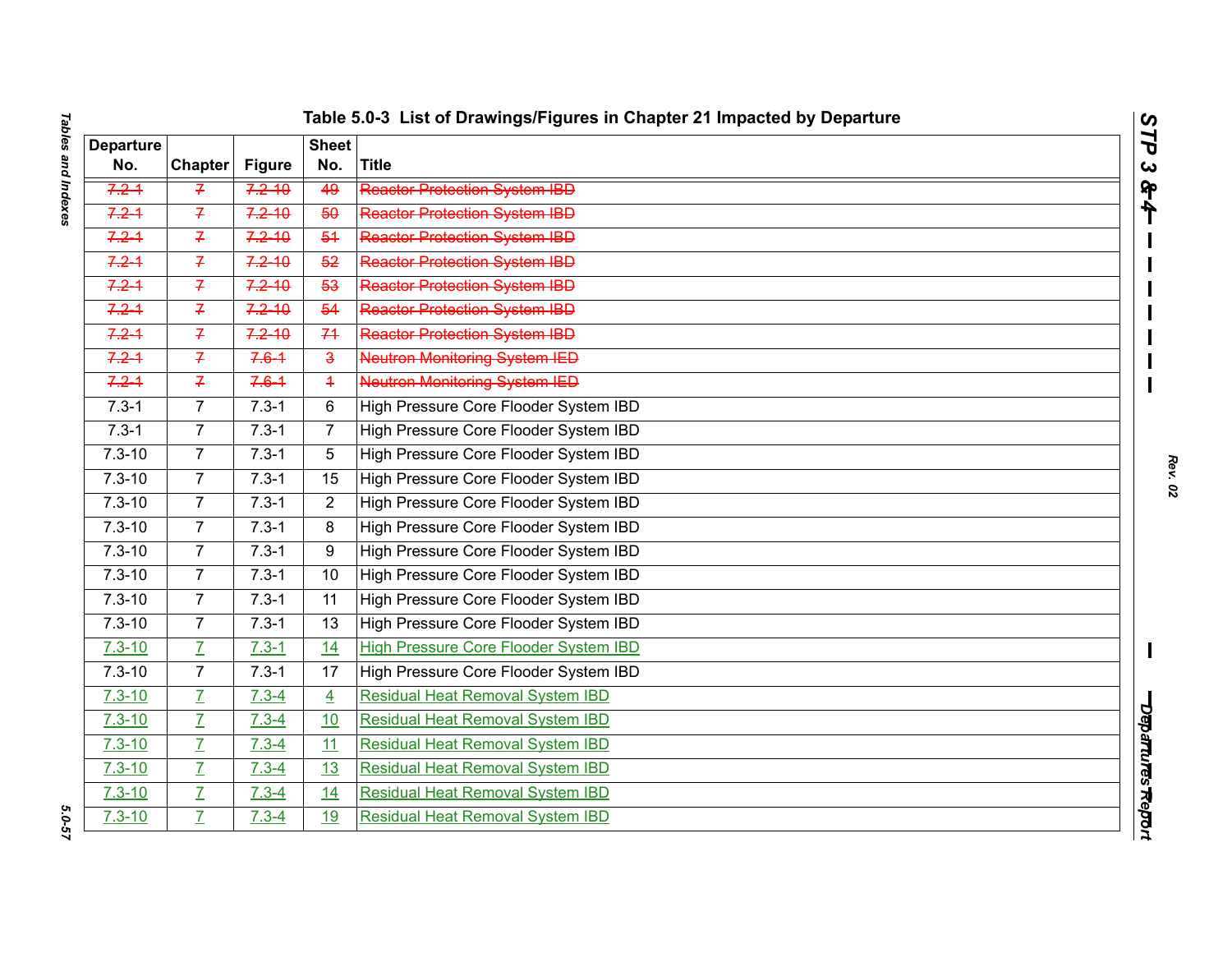|                  |                |               |                | Table 5.0-3 List of Drawings/Figures in Chapter 21 Impacted by Departure | $\mathbf{C}$<br>N |
|------------------|----------------|---------------|----------------|--------------------------------------------------------------------------|-------------------|
| <b>Departure</b> |                |               | <b>Sheet</b>   |                                                                          | ٦                 |
| No.              | <b>Chapter</b> | <b>Figure</b> | No.            | <b>Title</b>                                                             | $\mathbf{C}$      |
| $7.3 - 10$       | $\overline{I}$ | $7.3 - 4$     | 20             | <b>Residual Heat Removal System IBD</b>                                  | タチ                |
| $7.3 - 10$       | $\overline{I}$ | $7.3 - 4$     | 21             | <b>Residual Heat Removal System IBD</b>                                  |                   |
| $7.3 - 11$       | 5              | $5.1 - 3$     | 3              | Nuclear Boiler System P&ID                                               |                   |
| $7.3 - 11$       | 5              | $5.1 - 3$     | 4              | Nuclear Boiler System P&ID                                               |                   |
| $7.3 - 11$       | 5              | $5.2 - 8$     | 8              | Leak Detection and Isolation System IED                                  |                   |
| $7.3 - 11$       | 5              | $5.2 - 8$     | 10             | Leak Detection and Isolation System IED                                  |                   |
| $7.3 - 11$       | 5              | $5.4 - 10$    | 5              | Residual Heat Removal System P&ID                                        |                   |
| $7.3 - 11$       | 5              | $5.4 - 10$    | $\overline{7}$ | Residual Heat Removal System P&ID                                        |                   |
| $7.3 - 11$       | 5              | $5.4 - 12$    | $\mathbf{1}$   | Reactor Water Cleanup System P&ID                                        |                   |
| $7.3 - 11$       | 5              | $5.4 - 10$    | 1              | Residual Heat Removal System P&ID                                        |                   |
| $7.3 - 11$       | 5              | $5.4 - 8$     | $\overline{2}$ | Reactor Core Isolation Cooling System P&ID                               |                   |
| $7.3 - 11$       | 6              | $6.3 - 7$     | $\mathbf{1}$   | High Pressure Core Flooder System P&ID                                   |                   |
| $7.3 - 11$       | $\overline{7}$ | $7.3 - 5$     | 75             | Leak Detection and Isolation System IBD                                  |                   |
| $7.3 - 13$       | $\overline{I}$ | $7.3 - 4$     | $\overline{4}$ | <b>Residual Heat Removal System IBD</b>                                  |                   |
| $7.3 - 13$       | $\overline{f}$ | $7.3 - 4$     | $6^{\circ}$    | Residual Heat Removal System IBD                                         |                   |
| $7.3 - 13$       | $\overline{f}$ | $7.3 - 4$     | 40             | <b>Residual Heat Removal System IBD</b>                                  |                   |
| $7.3 - 13$       | $\overline{f}$ | $7.3 - 4$     | 44             | Residual Heat Removal System IBD                                         |                   |
| $7.3 - 13$       | $\overline{I}$ | $7.3 - 4$     | 13             | <b>Residual Heat Removal System IBD</b>                                  |                   |
| $7.3 - 13$       | $\overline{L}$ | $7.3 - 4$     | 20             | <b>Residual Heat Removal System IBD</b>                                  |                   |
| $7.3 - 13$       | $\overline{f}$ | $7.3 - 4$     | $+2$           | Residual Heat Removal System IBD                                         |                   |
| $7.3 - 13$       | $\overline{7}$ | $7.3 - 4$     | 19             | Residual Heat Removal System IBD                                         |                   |
| $7.3 - 14$       | $\overline{L}$ | $7.3 - 4$     | 20             | <b>Residual Heat Removal System IBD</b>                                  |                   |
| $7.3 - 3$        | $\overline{f}$ | $7.3 - 4$     | 4              | Residual Heat Removal System IBD                                         |                   |
| $7.3 - 4$        | $\overline{f}$ | $7.3 - 2$     | 48             | <b>Reactor Protection System IBD</b>                                     |                   |
| $7.3 - 4$        | $\overline{f}$ | $7.3 - 2$     | $\overline{2}$ | <b>Reactor Protection System IBD</b>                                     | Departures Report |
| $7.3 - 6$        | $\overline{L}$ | $7.3 - 2$     | 30             | <b>Nulcear Boiler System IBD</b>                                         |                   |
| $7.3 - 7$        | $\overline{L}$ | $7.3 - 2$     | 11             | <b>Nulcear Boiler System IBD</b>                                         |                   |
|                  |                |               |                |                                                                          |                   |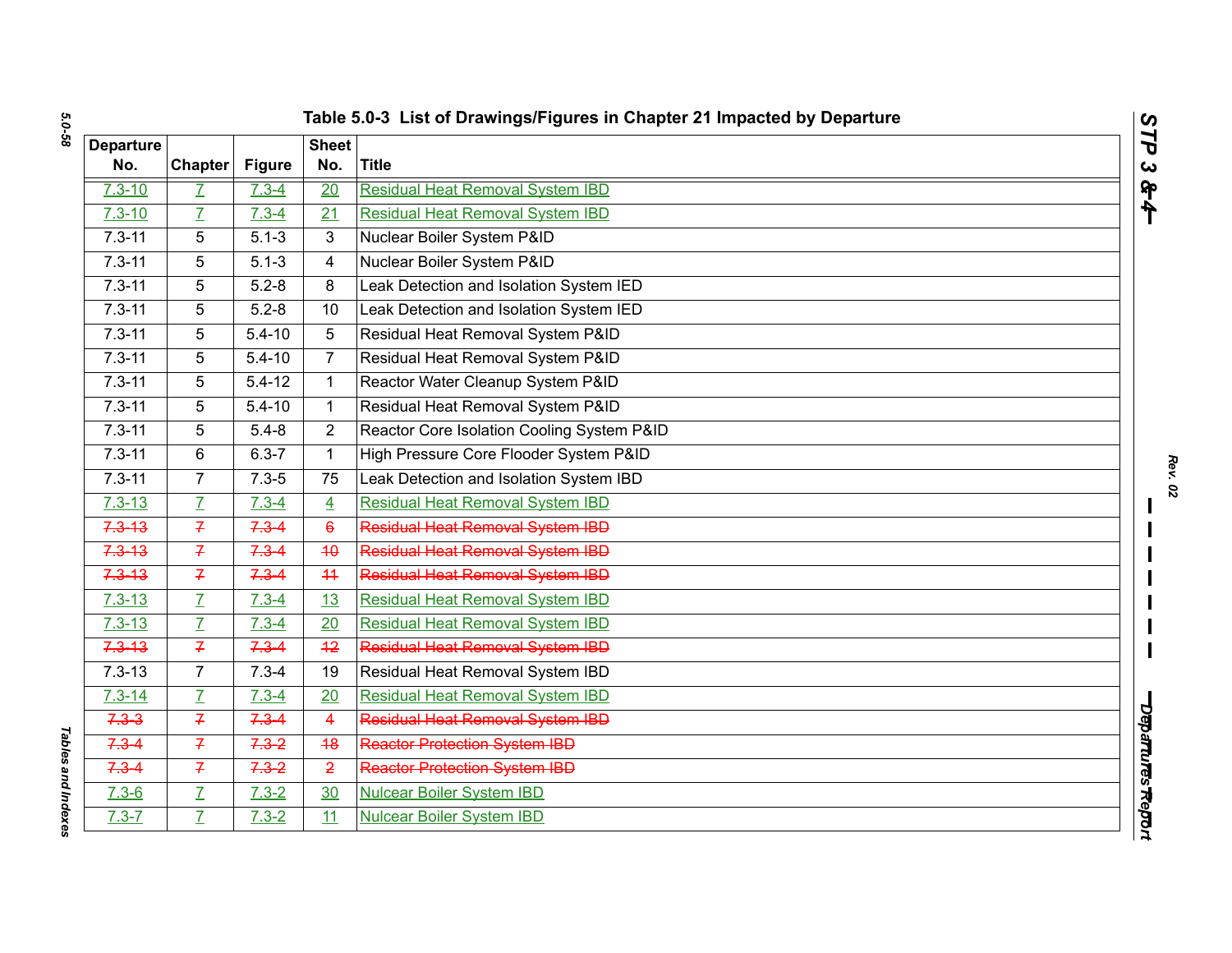| <b>Departure</b><br>No. | <b>Chapter</b> | <b>Figure</b> | <b>Sheet</b><br>No.     | <b>Title</b>                                       |  |
|-------------------------|----------------|---------------|-------------------------|----------------------------------------------------|--|
| $7.6 - 1$               | Z              | $7.6 - 2$     | 9a                      | <b>Neutron Monitoring System IBD</b>               |  |
| $7.6 - 1$               | $\overline{I}$ | $7.6 - 2$     | 9 <sub>b</sub>          | <b>Neutron Monitoring System IBD</b>               |  |
| $7.6 - 1$               | $\overline{7}$ | $7.6 - 2$     | 27                      | <b>Neutron Monitoring System IBD</b>               |  |
| $7.6 - 3$               | $\overline{7}$ | $7.6 - 11$    | $\mathbf 1$             | Suppression Pool Temperature Monitoring System IED |  |
| $7.6 - 3$               | $\overline{7}$ | $7.6 - 11$    | 3                       | Suppression Pool Temperature Monitoring System IED |  |
| $7.6 - 3$               | $\overline{f}$ | $7.6 - 12$    | $\overline{+}$          | Suppression Pool Temperature Monitoring System IBD |  |
| 7.63                    | $\overline{f}$ | $7.6 - 12$    | $\overline{2}$          | Suppression Pool Temperature Monitoring System IBD |  |
| $7.6 - 3$               | $\overline{f}$ | $7.6 - 12$    | $\overline{\mathbf{a}}$ | Suppression Pool Temperature Monitoring System IBD |  |
| $7.6 - 3$               | $\overline{f}$ | $7.6 - 12$    | $\overline{4}$          | Suppression Pool Temperature Monitoring System IBD |  |
| $7.6 - 3$               | $\overline{f}$ | $7.6 - 12$    | $\overline{5}$          | Suppression Pool Temperature Monitoring System IBD |  |
| $7.7 - 4$               | $\overline{f}$ | $7.7 - 7$     | $\overline{4}$          | <b>Recirculation Flow Control System IBD</b>       |  |
| $7.7 - 4$               | $\mathcal{I}$  | $7.7 - 7$     | $\overline{2}$          | Recirculation Flow Control System IBD              |  |
| 7.74                    | $\overline{f}$ | $7.7 - 7$     | $\overline{\mathbf{3}}$ | <b>Recirculation Flow Control System IBD</b>       |  |
| $7.7 - 4$               | $\overline{f}$ | $7.7 - 7$     | $\overline{5}$          | Recirculation Flow Control System IBD              |  |
| $7.7 - 4$               | $\overline{7}$ | $7.7 - 7$     | $6\overline{6}$         | <b>Recirculation Flow Control System IBD</b>       |  |
| $7.7 - 4$               | $\overline{f}$ | $7.7 - 7$     | $\overline{f}$          | Recirculation Flow Control System IBD              |  |
| $7.7 - 4$               | $\overline{f}$ | $7.7 - 7$     | $\boldsymbol{8}$        | <b>Recirculation Flow Control System IBD</b>       |  |
| $7.7 - 7$               | $\overline{7}$ | $7.7 - 2$     | $\mathbf 1$             | Rod Control and Information System IED             |  |
| $7.7 - 7$               | $\overline{7}$ | $7.7 - 2$     | $\overline{2}$          | Rod Control and Information System IED             |  |
| $7.7 - 7$               | $\overline{7}$ | $7.7 - 2$     | 3                       | Rod Control and Information System IED             |  |
| $7.7 - 7$               | $\overline{7}$ | $7.7 - 2$     | 4                       | Rod Control and Information System IED             |  |
| $7.7 - 7$               | $\overline{7}$ | $7.7 - 2$     | 5                       | Rod Control and Information System IED             |  |
| $7.7 - 7$               | $\overline{7}$ | $7.7 - 3$     | $\mathbf{1}$            | Rod Control and Information System IBD             |  |
| $7.7 - 7$               | $\overline{7}$ | $7.7 - 3$     | $\overline{2}$          | Rod Control and Information System IBD             |  |
| $7.7 - 7$               | $\overline{7}$ | $7.7 - 3$     | 3                       | Rod Control and Information System IBD             |  |
| $7.7 - 7$               | $\overline{7}$ | $7.7 - 3$     | 4                       | Rod Control and Information System IBD             |  |
| $7.7 - 7$               | $\overline{7}$ | $7.7 - 3$     | 5                       | Rod Control and Information System IBD             |  |

5.0-59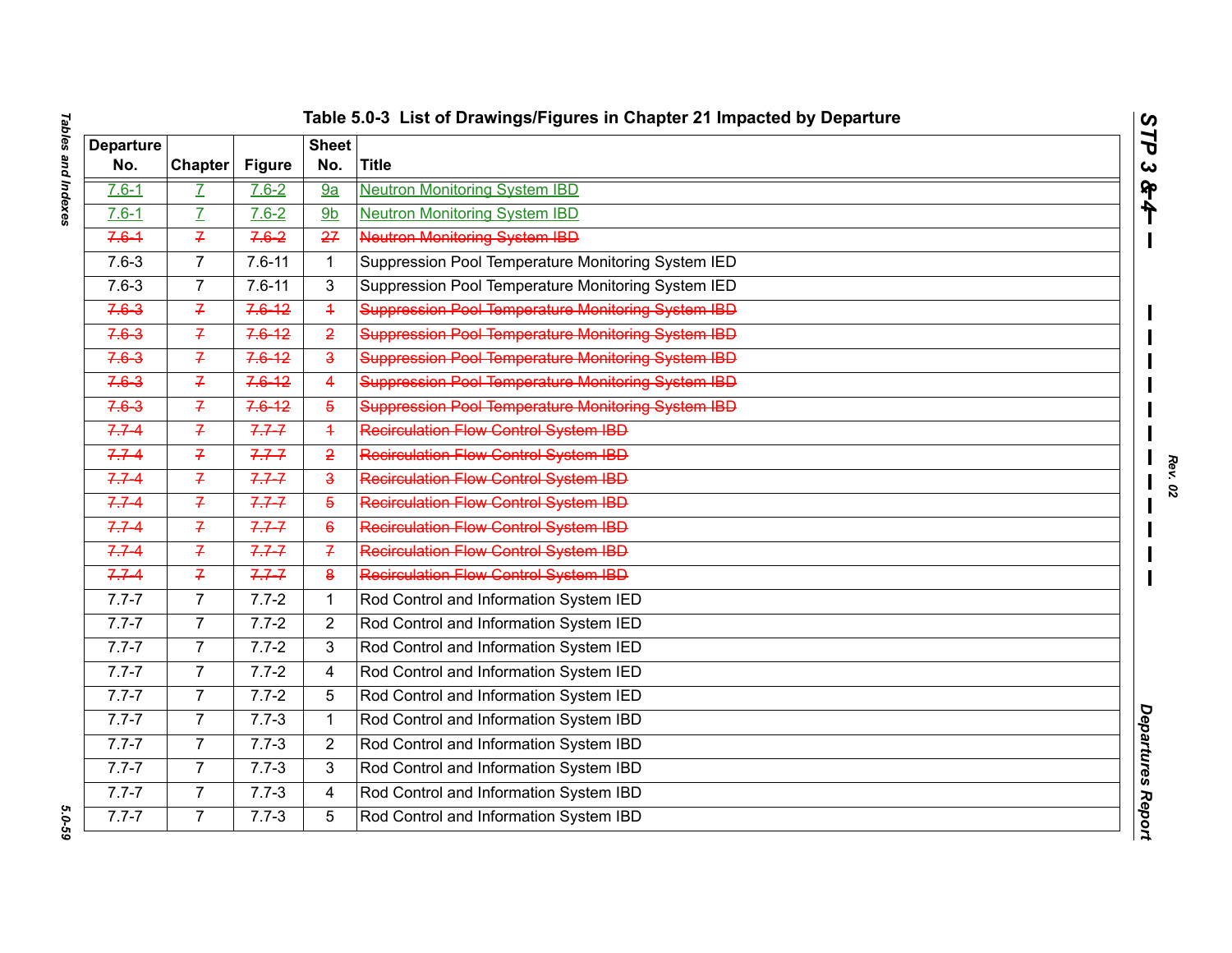| <b>Departure</b><br>No. | <b>Chapter</b> | <b>Figure</b> | <b>Sheet</b><br>No. | <b>Title</b>                                  |  |
|-------------------------|----------------|---------------|---------------------|-----------------------------------------------|--|
| $7.7 - 7$               | $\overline{7}$ | $7.7 - 3$     | $\overline{6}$      | Rod Control and Information System IBD        |  |
| $7.7 - 7$               | $\overline{7}$ | $7.7 - 3$     | 7                   | Rod Control and Information System IBD        |  |
| $7.7 - 7$               | $\overline{7}$ | $7.7 - 3$     | 8                   | Rod Control and Information System IBD        |  |
| $7.7 - 7$               | $\overline{7}$ | $7.7 - 3$     | 9                   | Rod Control and Information System IBD        |  |
| $7.7 - 7$               | $\overline{7}$ | $7.7 - 3$     | 10                  | Rod Control and Information System IBD        |  |
| $7.7 - 7$               | $\overline{7}$ | $7.7 - 3$     | 11                  | Rod Control and Information System IBD        |  |
| $7.7 - 7$               | $\overline{7}$ | $7.7 - 3$     | 12                  | Rod Control and Information System IBD        |  |
| $7.7 - 7$               | $\overline{7}$ | $7.7 - 3$     | 13                  | Rod Control and Information System IBD        |  |
| $7.7 - 7$               | $\overline{7}$ | $7.7 - 3$     | 14                  | Rod Control and Information System IBD        |  |
| $7.7 - 7$               | $\overline{7}$ | $7.7 - 3$     | 15                  | Rod Control and Information System IBD        |  |
| $7.7 - 7$               | $\overline{f}$ | $7.7 - 3$     | 46                  | <b>Rod Control and Information System IBD</b> |  |
| $7.7 - 7$               | $\overline{f}$ | $7.7 - 3$     | 47                  | <b>Rod Control and Information System IBD</b> |  |
| $7.7 - 7$               | $\overline{f}$ | $7.7 - 3$     | 47a                 | <b>Rod Control and Information System IBD</b> |  |
| $7.7 - 7$               | $\overline{7}$ | $7.7 - 3$     | 18                  | Rod Control and Information System IBD        |  |
| $7.7 - 7$               | $\overline{7}$ | $7.7 - 3$     | 48a                 | Rod Control and Information System IBD        |  |
| $7.7 - 7$               | 7              | $7.7 - 3$     | 19                  | Rod Control and Information System IBD        |  |
| $7.7 - 7$               | $\overline{7}$ | $7.7 - 3$     | 20                  | Rod Control and Information System IBD        |  |
| $7.7 - 7$               | $\overline{7}$ | $7.7 - 3$     | 21                  | Rod Control and Information System IBD        |  |
| $7.7 - 7$               | $\overline{7}$ | $7.7 - 3$     | 22                  | Rod Control and Information System IBD        |  |
| $7.7 - 7$               | $\overline{7}$ | $7.7 - 3$     | 23                  | Rod Control and Information System IBD        |  |
| $7.7 - 7$               | $\overline{7}$ | $7.7 - 3$     | $\overline{24}$     | Rod Control and Information System IBD        |  |
| $7.7 - 7$               | $\overline{7}$ | $7.7 - 3$     | 25                  | Rod Control and Information System IBD        |  |
| $7.7 - 7$               | $\overline{7}$ | $7.7 - 3$     | 26                  | Rod Control and Information System IBD        |  |
| $7.7 - 7$               | $\overline{7}$ | $7.7 - 3$     | 27                  | Rod Control and Information System IBD        |  |
| $7.7 - 7$               | $\overline{7}$ | $7.7 - 3$     | 28                  | Rod Control and Information System IBD        |  |
| $7.7 - 7$               | $\overline{7}$ | $7.7 - 3$     | 29                  | Rod Control and Information System IBD        |  |
| $7.7 - 7$               | $\overline{7}$ | $7.7 - 3$     | 30                  | Rod Control and Information System IBD        |  |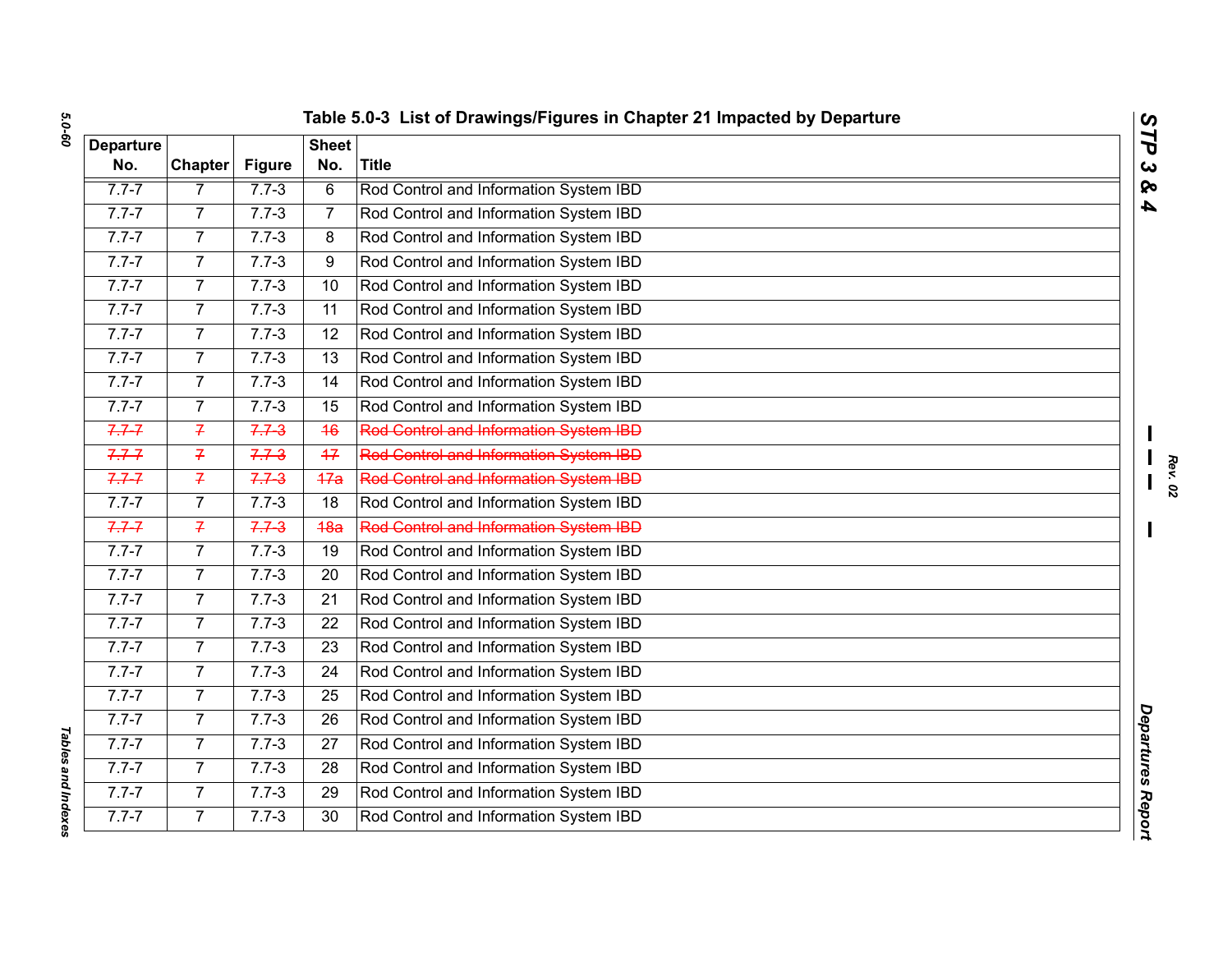|     | Table 5.0-3 List of Drawings/Figures in Chapter 21 Impacted by Departure |                  |                |                                               |  |  |
|-----|--------------------------------------------------------------------------|------------------|----------------|-----------------------------------------------|--|--|
| ure |                                                                          |                  | <b>Sheet</b> ' |                                               |  |  |
|     | <b>Chapter</b>                                                           | Figure           | No.            | lTitle                                        |  |  |
|     |                                                                          | $7.7 - 3$        | 31             | Rod Control and Information System IBD        |  |  |
|     |                                                                          | <del>7.7 3</del> | 34a            | <b>Red Centrel and Information System IBD</b> |  |  |
|     |                                                                          | $7.7 - 3$        | 32             | Rod Control and Information System IBD        |  |  |

|                         | Table 5.0-3 List of Drawings/Figures in Chapter 21 Impacted by Departure<br>STP |               |                     |                                               |                   |  |  |
|-------------------------|---------------------------------------------------------------------------------|---------------|---------------------|-----------------------------------------------|-------------------|--|--|
| <b>Departure</b><br>No. | <b>Chapter</b>                                                                  | <b>Figure</b> | <b>Sheet</b><br>No. | <b>Title</b>                                  |                   |  |  |
| $7.7 - 7$               | 7                                                                               | $7.7 - 3$     | 31                  | Rod Control and Information System IBD        |                   |  |  |
| $7.7 - 7$               | $\overline{f}$                                                                  | $7.7 - 3$     | 34a                 | Rod Control and Information System IBD        |                   |  |  |
| $7.7 - 7$               | $\overline{7}$                                                                  | $7.7 - 3$     | 32                  | Rod Control and Information System IBD        |                   |  |  |
| $7.7 - 7$               | $\overline{7}$                                                                  | $7.7 - 3$     | 33                  | Rod Control and Information System IBD        |                   |  |  |
| $7.7 - 7$               | $\overline{I}$                                                                  | $7.7 - 3$     | 33a                 | Rod Control and Information System IBD        |                   |  |  |
| $7.7 - 7$               | $\overline{7}$                                                                  | $7.7 - 3$     | 34                  | Rod Control and Information System IBD        |                   |  |  |
| $7.7 - 7$               | $\overline{7}$                                                                  | $7.7 - 3$     | 35                  | Rod Control and Information System IBD        |                   |  |  |
| $7.7 - 7$               | $\overline{7}$                                                                  | $7.7 - 3$     | 36                  | Rod Control and Information System IBD        |                   |  |  |
| $7.7 - 7$               | $\overline{7}$                                                                  | $7.7 - 3$     | 37                  | Rod Control and Information System IBD        |                   |  |  |
| $7.7 - 7$               | $\overline{L}$                                                                  | $7.7 - 3$     | 37a                 | Rod Control and Information System IBD        |                   |  |  |
| $7.7 - 7$               | $\overline{7}$                                                                  | $7.7 - 3$     | 38                  | <b>Rod Control and Information System IBD</b> |                   |  |  |
| $7.7 - 7$               | $\overline{f}$                                                                  | $7.7 - 3$     | 39                  | <b>Red Centrol and Information System IBD</b> |                   |  |  |
| $7.7 - 7$               | $\overline{f}$                                                                  | $7.7 - 3$     | 40                  | Rod Control and Information System IBD        |                   |  |  |
| $7.7 - 7$               | $\overline{f}$                                                                  | $7.7 - 3$     | 44                  | Rod Control and Information System IBD        |                   |  |  |
| $7.7 - 7$               | $\overline{7}$                                                                  | $7.7 - 3$     | 42                  | Rod Control and Information System IBD        |                   |  |  |
| $7.7 - 7$               | $\overline{f}$                                                                  | $7.7 - 3$     | 43                  | Rod Control and Information System IBD        |                   |  |  |
| $7.7 - 7$               | $\overline{f}$                                                                  | $7.7 - 3$     | 4 <sub>3a</sub>     | Rod Control and Information System IBD        |                   |  |  |
| $\overline{7}.7 - 7$    | $\overline{7}$                                                                  | $7.7 - 3$     | 44                  | Rod Control and Information System IBD        |                   |  |  |
| $7.7 - 7$               | $\overline{f}$                                                                  | $7.7 - 3$     | 45                  | <b>Rod Control and Information System IBD</b> |                   |  |  |
| $7.7 - 7$               | $\overline{f}$                                                                  | $7.7 - 3$     | 46                  | Rod Control and Information System IBD        |                   |  |  |
| $7.7 - 7$               | $\overline{f}$                                                                  | $7.7 - 3$     | 47                  | Red Control and Information System IBD        |                   |  |  |
| $7.7 - 7$               | $\overline{f}$                                                                  | $7.7 - 3$     | 47a                 | <b>Rod Control and Information System IBD</b> |                   |  |  |
| $7.7 - 7$               | $\overline{7}$                                                                  | $7.7 - 3$     | 48                  | Rod Control and Information System IBD        | Departures Report |  |  |
| $7.7 - 7$               | $\overline{7}$                                                                  | $7.7 - 3$     | 49                  | Rod Control and Information System IBD        |                   |  |  |
| $7.7 - 7$               | 7                                                                               | $7.7 - 3$     | 50                  | Rod Control and Information System IBD        |                   |  |  |
| $7.7 - 7$               | $\overline{f}$                                                                  | $7.7 - 3$     | 54                  | <b>Rod Control and Information System IBD</b> |                   |  |  |
| $7.7 - 7$               | $\overline{7}$                                                                  | $7.7 - 3$     | 52                  | Rod Control and Information System IBD        |                   |  |  |

# **Tables and Indexes** *Tables and Indexes 5.0-61*

5.0-61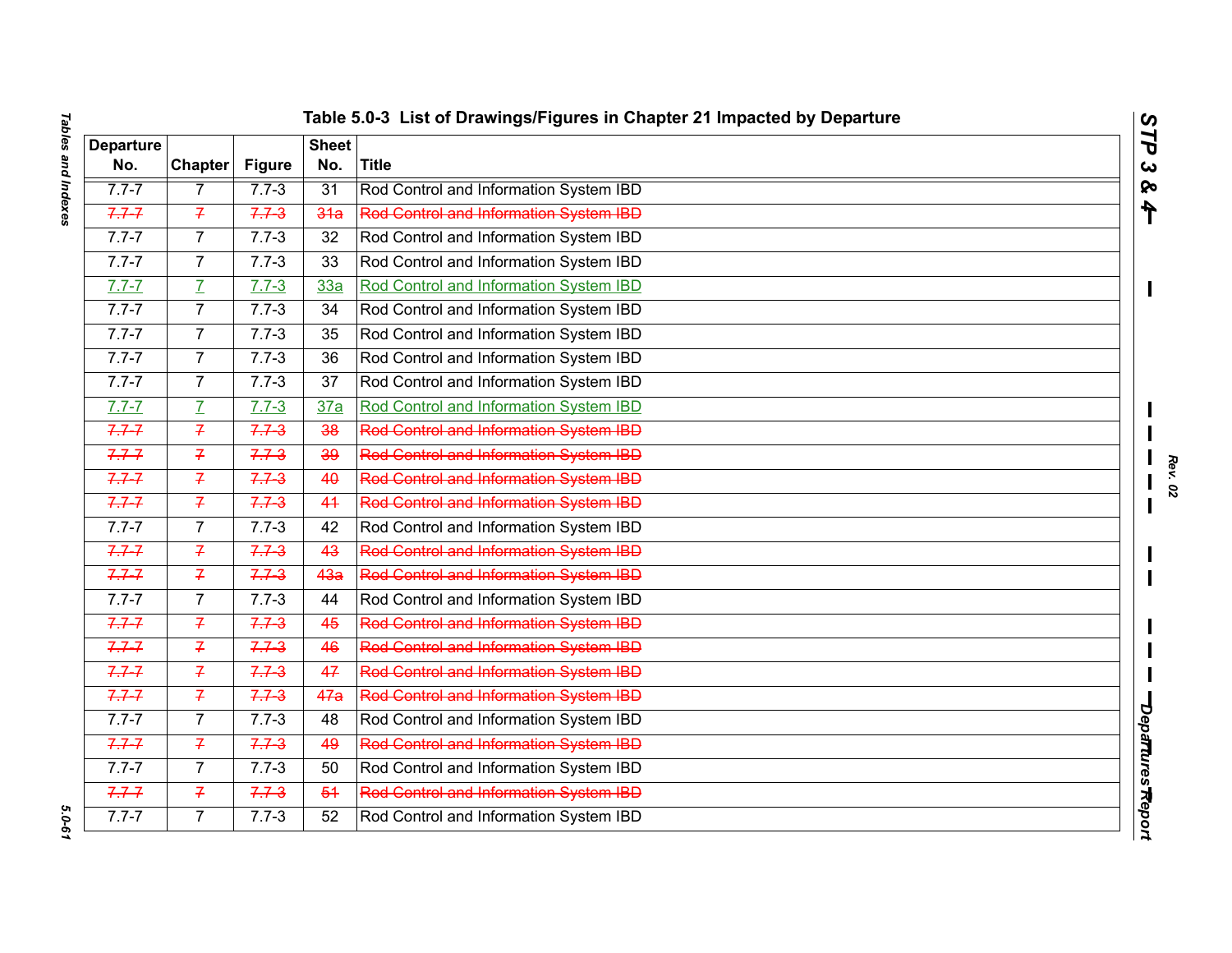|                  | Table 5.0-3 List of Drawings/Figures in Chapter 21 Impacted by Departure<br>$\boldsymbol{\omega}$<br>$\vec{r}$ |               |              |                                               |                       |  |  |
|------------------|----------------------------------------------------------------------------------------------------------------|---------------|--------------|-----------------------------------------------|-----------------------|--|--|
| <b>Departure</b> |                                                                                                                |               | <b>Sheet</b> |                                               |                       |  |  |
| No.              | <b>Chapter</b>                                                                                                 | <b>Figure</b> | No.          | Title                                         | $\boldsymbol{\omega}$ |  |  |
| $7.7 - 7$        | $\overline{7}$                                                                                                 | $7.7 - 3$     | 53           | Rod Control and Information System IBD        | ବ                     |  |  |
| $7.7 - 7$        | $\overline{7}$                                                                                                 | $7.7 - 3$     | 54           | Rod Control and Information System IBD        | $\blacktriangle$      |  |  |
| $7.7 - 7$        | $\overline{7}$                                                                                                 | $7.7 - 3$     | 55           | Rod Control and Information System IBD        |                       |  |  |
| $7.7 - 7$        | $\overline{f}$                                                                                                 | $7.7 - 3$     | 56           | Rod Control and Information System IBD        |                       |  |  |
| $7.7 - 7$        | $\overline{7}$                                                                                                 | $7.7 - 3$     | 57           | Rod Control and Information System IBD        |                       |  |  |
| $7.7 - 7$        | $\overline{f}$                                                                                                 | $7.7 - 3$     | 58           | Rod Control and Information System IBD        |                       |  |  |
| $7.7 - 7$        | $\overline{f}$                                                                                                 | $7.7 - 3$     | 59           | <b>Red Centrol and Information System IBD</b> |                       |  |  |
| $7.7 - 7$        | $\overline{f}$                                                                                                 | $7.7 - 3$     | 60           | Rod Control and Information System IBD        |                       |  |  |
| $7.7 - 7$        | $\overline{f}$                                                                                                 | $7.7 - 3$     | 64           | <b>Rod Control and Information System IBD</b> |                       |  |  |
| $7.7 - 7$        | $\overline{f}$                                                                                                 | $7.7 - 3$     | 62           | Rod Control and Information System IBD        |                       |  |  |
| $7.7 - 7$        | $\overline{f}$                                                                                                 | $7.7 - 3$     | 63           | Rod Control and Information System IBD        |                       |  |  |
| $7.7 - 7$        | $\overline{f}$                                                                                                 | $7.7 - 3$     | 64           | <b>Rod Control and Information System IBD</b> |                       |  |  |
| $7.7 - 7$        | $\overline{f}$                                                                                                 | $7.7 - 3$     | 65           | Rod Control and Information System IBD        |                       |  |  |
| $7.7 - 7$        | $\overline{f}$                                                                                                 | $7.7 - 3$     | 66           | <b>Red Centrel and Information System IBD</b> |                       |  |  |
| $7.7 - 7$        | $\overline{f}$                                                                                                 | $7.7 - 3$     | 67           | Rod Control and Information System IBD        |                       |  |  |
| $7.7 - 7$        | $\overline{f}$                                                                                                 | $7.7 - 3$     | 68           | <b>Red Centrel and Information System IBD</b> |                       |  |  |
| $7.7 - 7$        | $\overline{f}$                                                                                                 | $7.7 - 3$     | 69           | <b>Red Centrel and Information System IBD</b> |                       |  |  |
| $7.7 - 7$        | $\overline{f}$                                                                                                 | $7.7 - 3$     | 70           | <b>Rod Control and Information System IBD</b> |                       |  |  |
| $7.7 - 7$        | $\overline{f}$                                                                                                 | $7.7 - 3$     | 74           | <b>Red Centrel and Information System IBD</b> |                       |  |  |
| $7.7 - 7$        | $\overline{f}$                                                                                                 | $7.7 - 3$     | 72           | Rod Control and Information System IBD        |                       |  |  |
| $7.7 - 7$        | $\overline{f}$                                                                                                 | $7.7 - 3$     | 73           | <b>Red Centrol and Information System IBD</b> |                       |  |  |
| $7.7 - 7$        | $\overline{f}$                                                                                                 | $7.7 - 3$     | 74           | Rod Control and Information System IBD        |                       |  |  |
| $7.7 - 7$        | $\overline{f}$                                                                                                 | $7.7 - 3$     | 75           | Rod Control and Information System IBD        |                       |  |  |
| $7.7 - 7$        | $\overline{f}$                                                                                                 | $7.7 - 3$     | 76           | <b>Red Centrel and Information System IBD</b> |                       |  |  |
| $7.7 - 7$        | $\overline{f}$                                                                                                 | $7.7 - 3$     | 77           | <b>Red Centrel and Information System IBD</b> | Departures Report     |  |  |
| $7.7 - 7$        | $\overline{f}$                                                                                                 | $7.7 - 3$     | 78           | Rod Control and Information System IBD        |                       |  |  |
| $7.7 - 7$        | $\overline{f}$                                                                                                 | $7.7 - 3$     | 79           | <b>Red Centrel and Information System IBD</b> |                       |  |  |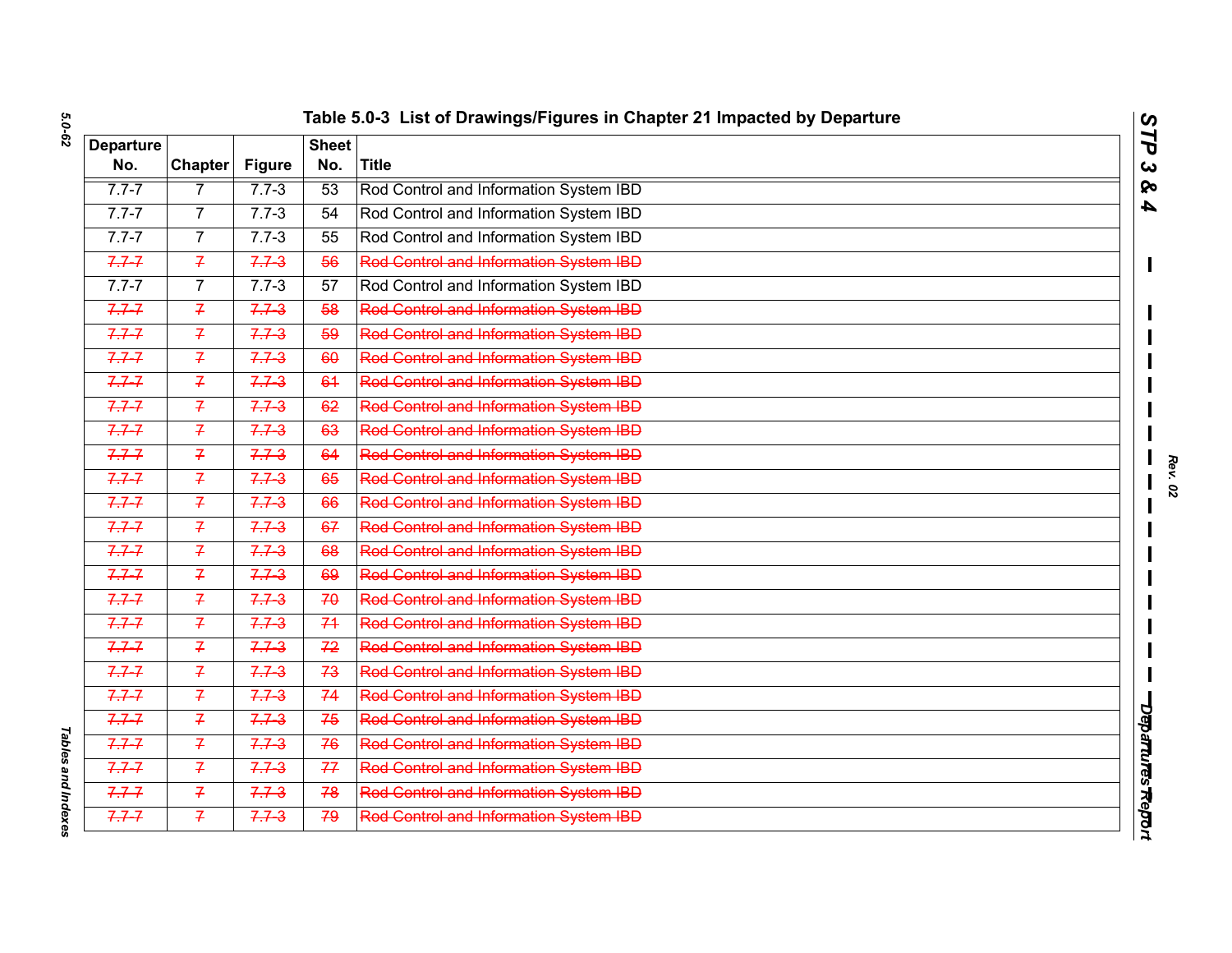| Tables and Indexes        |  |
|---------------------------|--|
|                           |  |
|                           |  |
|                           |  |
|                           |  |
|                           |  |
| <b>م-ט-טי</b> ס<br>.<br>د |  |

| <b>Departure</b><br><b>Sheet</b><br><b>Title</b><br>Chapter<br><b>Figure</b><br>No.<br>No.<br>$\boldsymbol{\omega}$<br>ရှာ<br>Rod Control and Information System IBD<br>$7.7 - 7$<br>$7.7 - 3$<br>80<br>$\mathcal{F}$<br>ት<br>Rod Control and Information System IBD<br>$7.7 - 7$<br>$7.7 - 3$<br>$\overline{f}$<br>84<br><b>Red Centrel and Information System IBD</b><br>$7.7 - 7$<br>$\overline{f}$<br>$7.7 - 3$<br>$\overline{82}$<br><b>Red Centrel and Information System IBD</b><br>$7.7 - 7$<br>$\overline{f}$<br>$7.7 - 3$<br>83<br>Rod Control and Information System IBD<br>$7.7 - 7$<br>$\overline{f}$<br>$7.7 - 3$<br>84<br><b>Red Centrel and Information System IBD</b><br>$7.7 - 7$<br>$\overline{7}$<br>$7.7 - 3$<br>85<br>Rod Control and Information System IBD<br>$\overline{f}$<br>$7.7 - 7$<br>$7.7 - 3$<br>86<br><b>Red Centrol and Information System IBD</b><br>$7.7 - 7$<br>$\overline{f}$<br>$7.7 - 3$<br>87<br>Rod Control and Information System IBD<br>$7.7 - 7$<br>$\overline{f}$<br>$7.7 - 3$<br>88<br>Rod Control and Information System IBD<br>$7.7 - 7$<br>$\overline{f}$<br>$7.7 - 3$<br>89<br>Rod Control and Information System IBD<br>$7.7 - 7$<br>$\overline{f}$<br>$7.7 - 3$<br>90<br><b>Rod Control and Information System IBD</b><br>$7.7 - 7$<br>$\overline{f}$<br>$7.7 - 3$<br>$\overline{94}$<br><b>Red Centrel and Information System IBD</b><br>$7.7 - 7$<br>$\overline{f}$<br>$7.7 - 3$<br>92<br><b>Red Centrol and Information System IBD</b><br>$7.7 - 7$<br>$\overline{f}$<br>$7.7 - 3$<br>93<br><b>Red Centrel and Information System IBD</b><br>$7.7 - 7$<br>$\overline{f}$<br>$7.7 - 3$<br>94<br>Rod Control and Information System IBD<br>$7.7 - 7$<br>$\mathcal{F}$<br>$7.7 - 3$<br>95<br><b>Red Centrel and Information System IBD</b><br>$7.7 - 7$<br>$\overline{7}$<br>$7.7 - 3$<br>96<br>Rod Control and Information System IBD<br>$7.7 - 7$<br>$\overline{f}$<br>$7.7 - 3$<br>97<br>Rod Control and Information System IBD<br>$7.7 - 7$<br>$7.7 - 3$<br>$\overline{f}$<br>98<br>Rod Control and Information System IBD<br>$7.7 - 7$<br>$\mathcal{F}$<br>$7.7 - 3$<br>99<br>Rod Control and Information System IBD<br>$7.7 - 7$<br>$\overline{f}$<br>$7.7 - 3$<br>400<br>Rod Control and Information System IBD<br>$7.7 - 7$<br>$\overline{f}$<br>$7.7 - 3$<br>404<br>Departures Report<br>Rod Control and Information System IBD<br>$7.7 - 7$<br>$\overline{7}$<br>$7.7 - 3$<br>402<br><b>Red Centrel and Information System IBD</b><br>$7.7 - 7$<br>$\overline{f}$<br>$7.7 - 3$<br>403<br><b>Red Control and Information System IBD</b><br>$7.7 - 7$<br>$\overline{f}$<br>$7.7 - 3$<br>404<br><b>Red Centrol and Information System IBD</b><br>$7.7 - 7$<br>$\overline{f}$<br>$7.7 - 3$<br>405<br><b>Rod Control and Information System IBD</b><br>$7.7 - 7$<br>$\overline{f}$<br>$7.7 - 3$<br>406 |  |  | Table 5.0-3 List of Drawings/Figures in Chapter 21 Impacted by Departure |     |
|-------------------------------------------------------------------------------------------------------------------------------------------------------------------------------------------------------------------------------------------------------------------------------------------------------------------------------------------------------------------------------------------------------------------------------------------------------------------------------------------------------------------------------------------------------------------------------------------------------------------------------------------------------------------------------------------------------------------------------------------------------------------------------------------------------------------------------------------------------------------------------------------------------------------------------------------------------------------------------------------------------------------------------------------------------------------------------------------------------------------------------------------------------------------------------------------------------------------------------------------------------------------------------------------------------------------------------------------------------------------------------------------------------------------------------------------------------------------------------------------------------------------------------------------------------------------------------------------------------------------------------------------------------------------------------------------------------------------------------------------------------------------------------------------------------------------------------------------------------------------------------------------------------------------------------------------------------------------------------------------------------------------------------------------------------------------------------------------------------------------------------------------------------------------------------------------------------------------------------------------------------------------------------------------------------------------------------------------------------------------------------------------------------------------------------------------------------------------------------------------------------------------------------------------------------------------------------------------------------------------------------------------------------------------------------------------------------------------------------------------------------------------------------------------------------------------------------------------------------------------|--|--|--------------------------------------------------------------------------|-----|
|                                                                                                                                                                                                                                                                                                                                                                                                                                                                                                                                                                                                                                                                                                                                                                                                                                                                                                                                                                                                                                                                                                                                                                                                                                                                                                                                                                                                                                                                                                                                                                                                                                                                                                                                                                                                                                                                                                                                                                                                                                                                                                                                                                                                                                                                                                                                                                                                                                                                                                                                                                                                                                                                                                                                                                                                                                                                   |  |  |                                                                          | STP |
|                                                                                                                                                                                                                                                                                                                                                                                                                                                                                                                                                                                                                                                                                                                                                                                                                                                                                                                                                                                                                                                                                                                                                                                                                                                                                                                                                                                                                                                                                                                                                                                                                                                                                                                                                                                                                                                                                                                                                                                                                                                                                                                                                                                                                                                                                                                                                                                                                                                                                                                                                                                                                                                                                                                                                                                                                                                                   |  |  |                                                                          |     |
|                                                                                                                                                                                                                                                                                                                                                                                                                                                                                                                                                                                                                                                                                                                                                                                                                                                                                                                                                                                                                                                                                                                                                                                                                                                                                                                                                                                                                                                                                                                                                                                                                                                                                                                                                                                                                                                                                                                                                                                                                                                                                                                                                                                                                                                                                                                                                                                                                                                                                                                                                                                                                                                                                                                                                                                                                                                                   |  |  |                                                                          |     |
|                                                                                                                                                                                                                                                                                                                                                                                                                                                                                                                                                                                                                                                                                                                                                                                                                                                                                                                                                                                                                                                                                                                                                                                                                                                                                                                                                                                                                                                                                                                                                                                                                                                                                                                                                                                                                                                                                                                                                                                                                                                                                                                                                                                                                                                                                                                                                                                                                                                                                                                                                                                                                                                                                                                                                                                                                                                                   |  |  |                                                                          |     |
|                                                                                                                                                                                                                                                                                                                                                                                                                                                                                                                                                                                                                                                                                                                                                                                                                                                                                                                                                                                                                                                                                                                                                                                                                                                                                                                                                                                                                                                                                                                                                                                                                                                                                                                                                                                                                                                                                                                                                                                                                                                                                                                                                                                                                                                                                                                                                                                                                                                                                                                                                                                                                                                                                                                                                                                                                                                                   |  |  |                                                                          |     |
|                                                                                                                                                                                                                                                                                                                                                                                                                                                                                                                                                                                                                                                                                                                                                                                                                                                                                                                                                                                                                                                                                                                                                                                                                                                                                                                                                                                                                                                                                                                                                                                                                                                                                                                                                                                                                                                                                                                                                                                                                                                                                                                                                                                                                                                                                                                                                                                                                                                                                                                                                                                                                                                                                                                                                                                                                                                                   |  |  |                                                                          |     |
|                                                                                                                                                                                                                                                                                                                                                                                                                                                                                                                                                                                                                                                                                                                                                                                                                                                                                                                                                                                                                                                                                                                                                                                                                                                                                                                                                                                                                                                                                                                                                                                                                                                                                                                                                                                                                                                                                                                                                                                                                                                                                                                                                                                                                                                                                                                                                                                                                                                                                                                                                                                                                                                                                                                                                                                                                                                                   |  |  |                                                                          |     |
|                                                                                                                                                                                                                                                                                                                                                                                                                                                                                                                                                                                                                                                                                                                                                                                                                                                                                                                                                                                                                                                                                                                                                                                                                                                                                                                                                                                                                                                                                                                                                                                                                                                                                                                                                                                                                                                                                                                                                                                                                                                                                                                                                                                                                                                                                                                                                                                                                                                                                                                                                                                                                                                                                                                                                                                                                                                                   |  |  |                                                                          |     |
|                                                                                                                                                                                                                                                                                                                                                                                                                                                                                                                                                                                                                                                                                                                                                                                                                                                                                                                                                                                                                                                                                                                                                                                                                                                                                                                                                                                                                                                                                                                                                                                                                                                                                                                                                                                                                                                                                                                                                                                                                                                                                                                                                                                                                                                                                                                                                                                                                                                                                                                                                                                                                                                                                                                                                                                                                                                                   |  |  |                                                                          |     |
|                                                                                                                                                                                                                                                                                                                                                                                                                                                                                                                                                                                                                                                                                                                                                                                                                                                                                                                                                                                                                                                                                                                                                                                                                                                                                                                                                                                                                                                                                                                                                                                                                                                                                                                                                                                                                                                                                                                                                                                                                                                                                                                                                                                                                                                                                                                                                                                                                                                                                                                                                                                                                                                                                                                                                                                                                                                                   |  |  |                                                                          |     |
|                                                                                                                                                                                                                                                                                                                                                                                                                                                                                                                                                                                                                                                                                                                                                                                                                                                                                                                                                                                                                                                                                                                                                                                                                                                                                                                                                                                                                                                                                                                                                                                                                                                                                                                                                                                                                                                                                                                                                                                                                                                                                                                                                                                                                                                                                                                                                                                                                                                                                                                                                                                                                                                                                                                                                                                                                                                                   |  |  |                                                                          |     |
|                                                                                                                                                                                                                                                                                                                                                                                                                                                                                                                                                                                                                                                                                                                                                                                                                                                                                                                                                                                                                                                                                                                                                                                                                                                                                                                                                                                                                                                                                                                                                                                                                                                                                                                                                                                                                                                                                                                                                                                                                                                                                                                                                                                                                                                                                                                                                                                                                                                                                                                                                                                                                                                                                                                                                                                                                                                                   |  |  |                                                                          |     |
|                                                                                                                                                                                                                                                                                                                                                                                                                                                                                                                                                                                                                                                                                                                                                                                                                                                                                                                                                                                                                                                                                                                                                                                                                                                                                                                                                                                                                                                                                                                                                                                                                                                                                                                                                                                                                                                                                                                                                                                                                                                                                                                                                                                                                                                                                                                                                                                                                                                                                                                                                                                                                                                                                                                                                                                                                                                                   |  |  |                                                                          |     |
|                                                                                                                                                                                                                                                                                                                                                                                                                                                                                                                                                                                                                                                                                                                                                                                                                                                                                                                                                                                                                                                                                                                                                                                                                                                                                                                                                                                                                                                                                                                                                                                                                                                                                                                                                                                                                                                                                                                                                                                                                                                                                                                                                                                                                                                                                                                                                                                                                                                                                                                                                                                                                                                                                                                                                                                                                                                                   |  |  |                                                                          |     |
|                                                                                                                                                                                                                                                                                                                                                                                                                                                                                                                                                                                                                                                                                                                                                                                                                                                                                                                                                                                                                                                                                                                                                                                                                                                                                                                                                                                                                                                                                                                                                                                                                                                                                                                                                                                                                                                                                                                                                                                                                                                                                                                                                                                                                                                                                                                                                                                                                                                                                                                                                                                                                                                                                                                                                                                                                                                                   |  |  |                                                                          |     |
|                                                                                                                                                                                                                                                                                                                                                                                                                                                                                                                                                                                                                                                                                                                                                                                                                                                                                                                                                                                                                                                                                                                                                                                                                                                                                                                                                                                                                                                                                                                                                                                                                                                                                                                                                                                                                                                                                                                                                                                                                                                                                                                                                                                                                                                                                                                                                                                                                                                                                                                                                                                                                                                                                                                                                                                                                                                                   |  |  |                                                                          |     |
|                                                                                                                                                                                                                                                                                                                                                                                                                                                                                                                                                                                                                                                                                                                                                                                                                                                                                                                                                                                                                                                                                                                                                                                                                                                                                                                                                                                                                                                                                                                                                                                                                                                                                                                                                                                                                                                                                                                                                                                                                                                                                                                                                                                                                                                                                                                                                                                                                                                                                                                                                                                                                                                                                                                                                                                                                                                                   |  |  |                                                                          |     |
|                                                                                                                                                                                                                                                                                                                                                                                                                                                                                                                                                                                                                                                                                                                                                                                                                                                                                                                                                                                                                                                                                                                                                                                                                                                                                                                                                                                                                                                                                                                                                                                                                                                                                                                                                                                                                                                                                                                                                                                                                                                                                                                                                                                                                                                                                                                                                                                                                                                                                                                                                                                                                                                                                                                                                                                                                                                                   |  |  |                                                                          |     |
|                                                                                                                                                                                                                                                                                                                                                                                                                                                                                                                                                                                                                                                                                                                                                                                                                                                                                                                                                                                                                                                                                                                                                                                                                                                                                                                                                                                                                                                                                                                                                                                                                                                                                                                                                                                                                                                                                                                                                                                                                                                                                                                                                                                                                                                                                                                                                                                                                                                                                                                                                                                                                                                                                                                                                                                                                                                                   |  |  |                                                                          |     |
|                                                                                                                                                                                                                                                                                                                                                                                                                                                                                                                                                                                                                                                                                                                                                                                                                                                                                                                                                                                                                                                                                                                                                                                                                                                                                                                                                                                                                                                                                                                                                                                                                                                                                                                                                                                                                                                                                                                                                                                                                                                                                                                                                                                                                                                                                                                                                                                                                                                                                                                                                                                                                                                                                                                                                                                                                                                                   |  |  |                                                                          |     |
|                                                                                                                                                                                                                                                                                                                                                                                                                                                                                                                                                                                                                                                                                                                                                                                                                                                                                                                                                                                                                                                                                                                                                                                                                                                                                                                                                                                                                                                                                                                                                                                                                                                                                                                                                                                                                                                                                                                                                                                                                                                                                                                                                                                                                                                                                                                                                                                                                                                                                                                                                                                                                                                                                                                                                                                                                                                                   |  |  |                                                                          |     |
|                                                                                                                                                                                                                                                                                                                                                                                                                                                                                                                                                                                                                                                                                                                                                                                                                                                                                                                                                                                                                                                                                                                                                                                                                                                                                                                                                                                                                                                                                                                                                                                                                                                                                                                                                                                                                                                                                                                                                                                                                                                                                                                                                                                                                                                                                                                                                                                                                                                                                                                                                                                                                                                                                                                                                                                                                                                                   |  |  |                                                                          |     |
|                                                                                                                                                                                                                                                                                                                                                                                                                                                                                                                                                                                                                                                                                                                                                                                                                                                                                                                                                                                                                                                                                                                                                                                                                                                                                                                                                                                                                                                                                                                                                                                                                                                                                                                                                                                                                                                                                                                                                                                                                                                                                                                                                                                                                                                                                                                                                                                                                                                                                                                                                                                                                                                                                                                                                                                                                                                                   |  |  |                                                                          |     |
|                                                                                                                                                                                                                                                                                                                                                                                                                                                                                                                                                                                                                                                                                                                                                                                                                                                                                                                                                                                                                                                                                                                                                                                                                                                                                                                                                                                                                                                                                                                                                                                                                                                                                                                                                                                                                                                                                                                                                                                                                                                                                                                                                                                                                                                                                                                                                                                                                                                                                                                                                                                                                                                                                                                                                                                                                                                                   |  |  |                                                                          |     |
|                                                                                                                                                                                                                                                                                                                                                                                                                                                                                                                                                                                                                                                                                                                                                                                                                                                                                                                                                                                                                                                                                                                                                                                                                                                                                                                                                                                                                                                                                                                                                                                                                                                                                                                                                                                                                                                                                                                                                                                                                                                                                                                                                                                                                                                                                                                                                                                                                                                                                                                                                                                                                                                                                                                                                                                                                                                                   |  |  |                                                                          |     |
|                                                                                                                                                                                                                                                                                                                                                                                                                                                                                                                                                                                                                                                                                                                                                                                                                                                                                                                                                                                                                                                                                                                                                                                                                                                                                                                                                                                                                                                                                                                                                                                                                                                                                                                                                                                                                                                                                                                                                                                                                                                                                                                                                                                                                                                                                                                                                                                                                                                                                                                                                                                                                                                                                                                                                                                                                                                                   |  |  |                                                                          |     |
|                                                                                                                                                                                                                                                                                                                                                                                                                                                                                                                                                                                                                                                                                                                                                                                                                                                                                                                                                                                                                                                                                                                                                                                                                                                                                                                                                                                                                                                                                                                                                                                                                                                                                                                                                                                                                                                                                                                                                                                                                                                                                                                                                                                                                                                                                                                                                                                                                                                                                                                                                                                                                                                                                                                                                                                                                                                                   |  |  |                                                                          |     |
|                                                                                                                                                                                                                                                                                                                                                                                                                                                                                                                                                                                                                                                                                                                                                                                                                                                                                                                                                                                                                                                                                                                                                                                                                                                                                                                                                                                                                                                                                                                                                                                                                                                                                                                                                                                                                                                                                                                                                                                                                                                                                                                                                                                                                                                                                                                                                                                                                                                                                                                                                                                                                                                                                                                                                                                                                                                                   |  |  |                                                                          |     |

5.0-63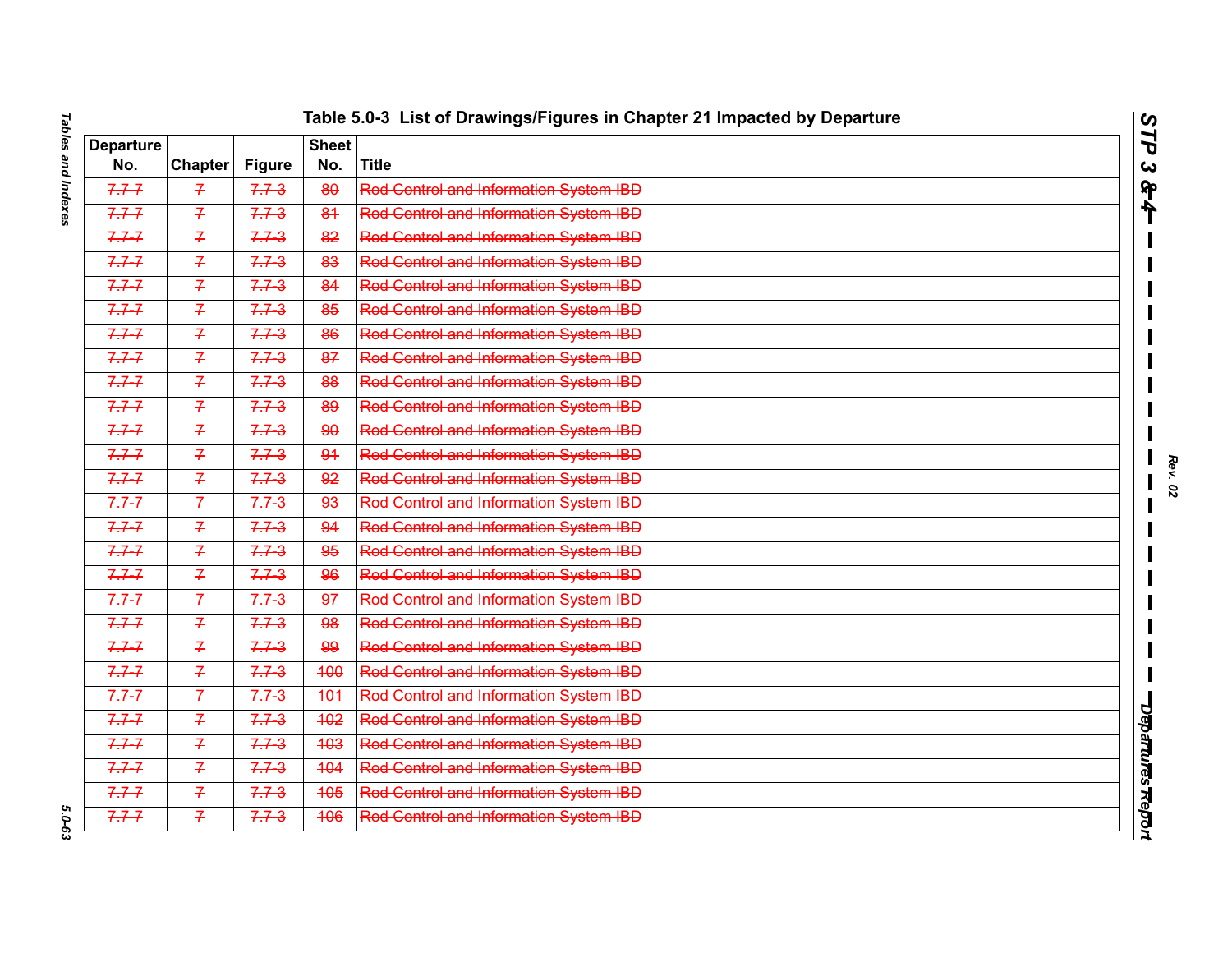| Table 5.0-3 List of Drawings/Figures in Chapter 21 Impacted by Departure |  |  |
|--------------------------------------------------------------------------|--|--|
|                                                                          |  |  |

| 5.0-64             |                  |                |               |                  | Table 5.0-3 List of Drawings/Figures in Chapter 21 Impacted by Departure |                       |
|--------------------|------------------|----------------|---------------|------------------|--------------------------------------------------------------------------|-----------------------|
|                    | <b>Departure</b> |                |               | <b>Sheet</b>     |                                                                          | STP                   |
|                    | No.              | <b>Chapter</b> | <b>Figure</b> | No.              | <b>Title</b>                                                             | $\boldsymbol{\omega}$ |
|                    | $7.7 - 7$        | $\overline{f}$ | $7.7 - 3$     | 407              | <b>Rod Control and Information System IBD</b>                            | <b>&amp;4</b>         |
|                    | $7.7 - 7$        | $\overline{f}$ | $7.7 - 3$     | 408              | <b>Rod Control and Information System IBD</b>                            |                       |
|                    | $7.7 - 7$        | $\overline{f}$ | $7.7 - 3$     | 409              | <b>Rod Control and Information System IBD</b>                            |                       |
|                    | $7.7 - 7$        | $\overline{f}$ | $7.7 - 3$     | 440              | <b>Red Centrel and Information System IBD</b>                            |                       |
|                    | $7.7 - 7$        | $\overline{f}$ | $7.7 - 3$     | 444              | <b>Red Control and Information System IBD</b>                            |                       |
|                    | $7.7 - 7$        | $\overline{f}$ | $7.7 - 3$     | $\overline{442}$ | Rod Control and Information System IBD                                   |                       |
|                    | $7.7 - 7$        | $\overline{f}$ | $7.7 - 3$     | 443              | Rod Control and Information System IBD                                   |                       |
|                    | $7.7 - 7$        | $\overline{f}$ | 7.73          | 444              | <b>Rod Control and Information System IBD</b>                            |                       |
|                    | $7.7 - 20$       | $\overline{7}$ | $7.7 - 5$     | $\mathbf{1}$     | Recirculation Flow Control System IED                                    |                       |
|                    | $7.7 - 20$       | $\overline{7}$ | $7.7 - 5$     | $\overline{2}$   | Recirculation Flow Control System IED                                    |                       |
|                    | $7.3 - 20$       | $\overline{I}$ | $7.7 - 7$     | $\overline{1}$   | <b>Recirculation Flow Control System IBD</b>                             |                       |
|                    | $7.3 - 20$       | $\overline{I}$ | $7.7 - 7$     | $\overline{2}$   | <b>Recirculation Flow Control System IBD</b>                             |                       |
|                    | $7.3 - 20$       | $\overline{I}$ | $7.7 - 7$     | $\overline{3}$   | <b>Recirculation Flow Control System IBD</b>                             |                       |
|                    | $7.3 - 20$       | $\overline{L}$ | $7.7 - 7$     | $\overline{5}$   | <b>Recirculation Flow Control System IBD</b>                             |                       |
|                    | $7.3 - 20$       | $\overline{I}$ | $7.7 - 7$     | 6                | <b>Recirculation Flow Control System IBD</b>                             |                       |
|                    | $7.3 - 20$       | $\overline{L}$ | $7.7 - 7$     | $\overline{I}$   | <b>Recirculation Flow Control System IBD</b>                             |                       |
|                    | $7.3 - 20$       | $\overline{I}$ | $7.7 - 7$     | 8                | <b>Recirculation Flow Control System IBD</b>                             |                       |
|                    | $7.7 - 21$       | $\overline{f}$ | $7.7 - 8$     | $\overline{2}$   | <b>Feedwater Control System IED</b>                                      |                       |
|                    | $7.7 - 24$       | $\overline{7}$ | $7.7 - 12$    | $\mathbf{1}$     | Steam Bypass & Pressure Control System IED                               |                       |
|                    | $7.7 - 24$       | $\overline{7}$ | $7.7 - 12$    | $\overline{2}$   | Steam Bypass & Pressure Control System IED                               |                       |
|                    | $7.7 - 24$       | $\overline{7}$ | $7.7 - 13$    | $\overline{2}$   | Steam Bypass & Pressure Control System IBD                               |                       |
|                    | $7.7 - 24$       | $\overline{7}$ | $7.7 - 13$    | 3                | Steam Bypass & Pressure Control System IBD                               |                       |
|                    | $7.7 - 24$       | $\overline{7}$ | $7.7 - 13$    | $\overline{4}$   | Steam Bypass & Pressure Control System IBD                               | Departures Report     |
|                    | $7.7 - 24$       | $\overline{7}$ | $7.7 - 13$    | 5                | Steam Bypass & Pressure Control System IBD                               |                       |
|                    | $7.7 - 25$       | $\overline{7}$ | $7.7 - 14$    | $\overline{2}$   | Fuel Pool Cooling and Cleanup System IBD                                 |                       |
| Tables and Indexes | $7.7 - 25$       | $\overline{7}$ | $7.7 - 14$    | 3                | Fuel Pool Cooling and Cleanup System IBD                                 |                       |
|                    | $7.7 - 25$       | $\overline{7}$ | $7.7 - 14$    | 6                | Fuel Pool Cooling and Cleanup System IBD                                 |                       |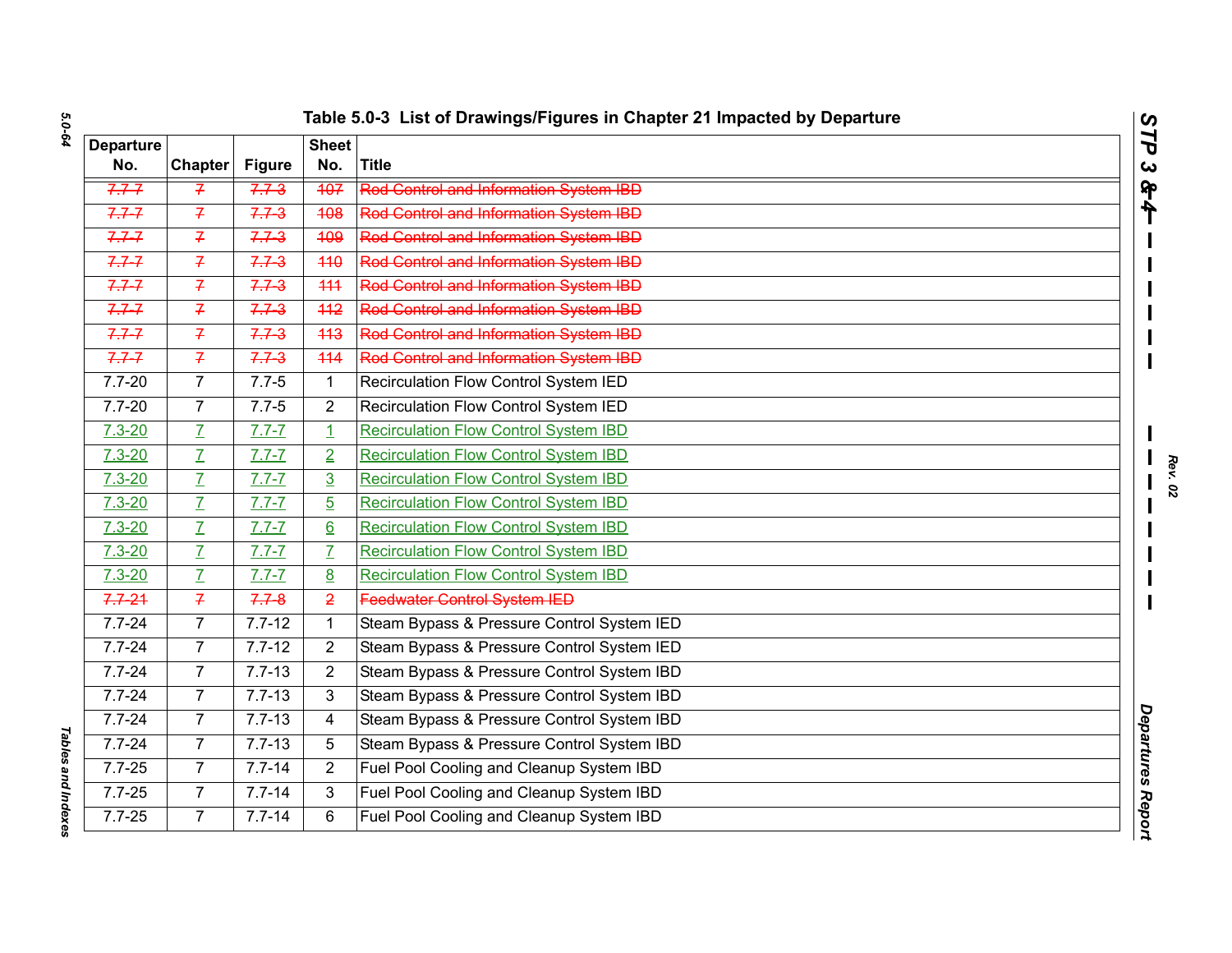| ;<br>aures and muexes<br>יש וששט אט | l<br>$\ddot{\phantom{0}}$<br>ׅ֖֖֖֖ׅ֖֖ׅׅ֪ׅ֖ׅ֖ׅ֖ׅ֖ׅ֖ׅ֖ׅ֖ׅ֖֪ׅ֖֧֖֪ׅׅ֧֖֧֪֪֪ׅ֧֖ׅ֖֚֚֚֚֚֚֚֚֚֚֚֚֚֚֚֚֚֚֚֡֬֝֝֝֬֝֝֝֞֞֞֞֝֞֝֞֞֝֞֝֞֞֝֬֝֝֞֞֝֝֬ |
|-------------------------------------|--------------------------------------------------------------------------------------------------------------------------------|
|                                     |                                                                                                                                |
|                                     |                                                                                                                                |
|                                     |                                                                                                                                |
|                                     |                                                                                                                                |
|                                     |                                                                                                                                |
| ֞֟                                  | $\overline{1}$<br>$\blacksquare$                                                                                               |

| Table 5.0-3 List of Drawings/Figures in Chapter 21 Impacted by Departure<br>$\tilde{\mathbf{z}}$ |                |               |                     |                                                                     |                  |
|--------------------------------------------------------------------------------------------------|----------------|---------------|---------------------|---------------------------------------------------------------------|------------------|
| <b>Departure</b><br>No.                                                                          | <b>Chapter</b> | <b>Figure</b> | <b>Sheet</b><br>No. | Title                                                               | ٦<br>$\alpha$    |
| $7.7 - 25$                                                                                       | 7              | $7.7 - 14$    | $\overline{7}$      | Fuel Pool Cooling and Cleanup System IBD                            | ହ                |
| $7.7 - 25$                                                                                       | $\overline{7}$ | $7.7 - 14$    | 8                   | Fuel Pool Cooling and Cleanup System IBD                            | 4                |
| $8.2 - 1$                                                                                        | 8              | $8.2 - 1$     | $\mathbf 1$         | Power Distribution System Routing Diagram                           |                  |
| $8.2 - 1$                                                                                        | 8              | $8.2 - 1$     | $\overline{2}$      | Power Distribution System Routing Diagram                           |                  |
| $8.2 - 1$                                                                                        | 8              | $8.2 - 1$     | 3                   | Power Distribution System Routing Diagram                           |                  |
| $8.2 - 1$                                                                                        | 8              | $8.2 - 1$     | 4                   | Power Distribution System Routing Diagram                           |                  |
| $8.2 - 1$                                                                                        | 8              | $8.2 - 1$     | 5                   | Power Distribution System Routing Diagram                           |                  |
| $8.2 - 1$                                                                                        | 8              | $8.2 - 1$     | 6                   | Power Distribution System Routing Diagram                           |                  |
| $8.2 - 1$                                                                                        | 8              | $8.2 - 1$     | 7                   | Power Distribution System Routing Diagram                           |                  |
| $8.3 - 1$                                                                                        | $\mathbf{Z}$   | $7.4 - 3$     | $\overline{1}$      | Remote Shutdown System ISD                                          |                  |
| $8.3 - 1$                                                                                        | $\overline{7}$ | $7.4 - 3$     | 3                   | Remote Shutdown System IED                                          |                  |
| $8.3 - 1$                                                                                        | $\overline{7}$ | $7.4 - 2$     |                     | Remote Shutdown System IED                                          |                  |
| $8.3 - 1$                                                                                        | 8              | $8.3 - 1$     | $\overline{1}$      | <b>Electrical Power Distribution System SLD</b>                     |                  |
| $8.3 - 3$                                                                                        | 8              | $8.3 - 1$     | $\mathbf{1}$        | Electrical Power Distribution System SLD                            |                  |
| $8.3 - 3$                                                                                        | 8              | $8.3 - 1$     | $\overline{2}$      | <b>Electrical Power Distribution System SLD</b>                     |                  |
| $8.3 - 3$                                                                                        | 8              | $8.3 - 1$     | 3                   | Electrical Power Distribution System SLD                            |                  |
| $8.3 - 3$                                                                                        | 8              | $8.3 - 1$     | 4                   | Electrical Power Distribution System SLD                            |                  |
| $8.3 - 3$                                                                                        | 8              | $8.3 - 2$     |                     | Instrument & Control Power Supply System SLD                        |                  |
| $9.1 - 1$                                                                                        | 9              | $9.1 - 12$    |                     | Plant Refueling & Servicing Sequence                                |                  |
| $9.2 - 3$                                                                                        | 9              | $9.2 - 2$     |                     | <b>HVAC Normal Cooling Water System P&amp;ID</b>                    |                  |
| $9.2 - 5$                                                                                        | $\overline{+}$ | $4.2 - 32$    |                     | General Arrangement, Reactor Service Water Pump House               |                  |
| $9.2 - 5$                                                                                        | $\overline{+}$ | $4.2 - 33$    |                     | General Arrangement, Reactor Service Water Pump House               |                  |
| $9.2 - 5$                                                                                        | $\overline{+}$ | $4.2 - 34$    |                     | General Arrangement, Reactor Service Water Pump House               |                  |
| $9.2 - 5$                                                                                        | $\overline{4}$ | $4.2 - 35$    |                     | General Arrangement, Reactor Service Water Pump House and UHS Basin | Deparures Report |
| $9.2 - 5$                                                                                        | $\ddagger$     | $4.2 - 36$    |                     | General Arrangement, Reactor Service Water Pump House and UHS Basin |                  |
| $9.2 - 5$                                                                                        | $\ddagger$     | $4.2 - 37$    |                     | Site Plan                                                           |                  |
| $9.2 - 5$                                                                                        | $\mathbf{Q}$   | $9.2 - 7$     | $\overline{+}$      | Reactor Service Water System P&ID                                   |                  |

*Rev. 02*

5.0-65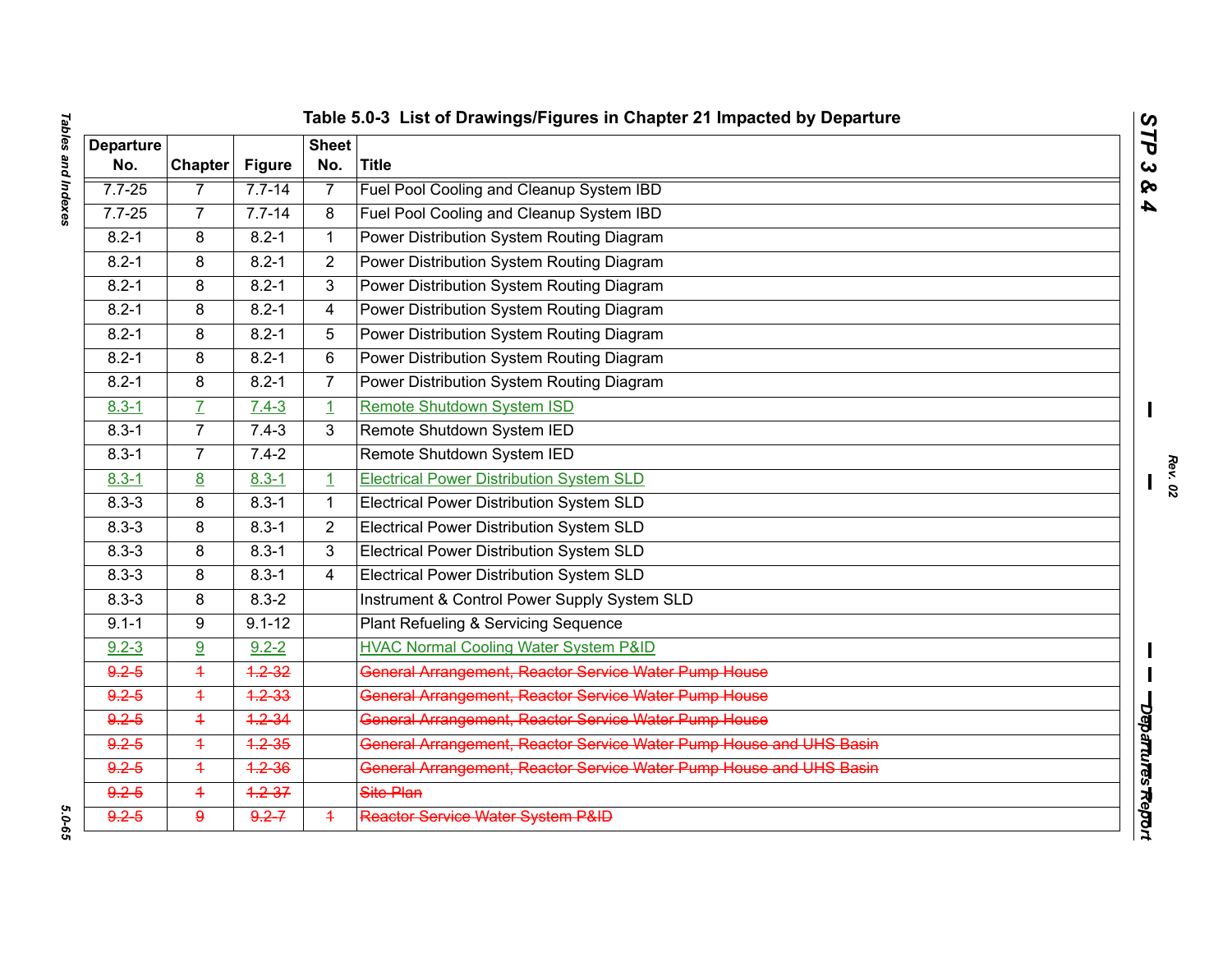| ပာ |
|----|
|    |
| ٠  |
|    |
| с  |
|    |
|    |

|                  | Table 5.0-3 List of Drawings/Figures in Chapter 21 Impacted by Departure<br>STP |               |                |                                                        |                   |  |
|------------------|---------------------------------------------------------------------------------|---------------|----------------|--------------------------------------------------------|-------------------|--|
| <b>Departure</b> |                                                                                 |               | <b>Sheet</b>   |                                                        |                   |  |
| No.              | <b>Chapter</b>                                                                  | <b>Figure</b> | No.            | Title                                                  | ς                 |  |
| $9.2 - 5$        | 9                                                                               | $9.2 - 7$     | $\overline{2}$ | Reactor Service Water System P&ID                      | $\frac{1}{2}$     |  |
| $9.2 - 5$        | $\overline{9}$                                                                  | $9.2 - 7$     | $\overline{3}$ | Reactor Service Water System P&ID                      |                   |  |
| $9.2 - 7$        | 9                                                                               | $9.2 - 2$     |                | <b>HVAC Normal Cooling Water System P&amp;ID</b>       |                   |  |
| $9.3 - 2$        | 6                                                                               | $6.2 - 38$    | $\mathbf{1}$   | Group Classification and Containment Isolation Diagram |                   |  |
| $9.3 - 2$        | 6                                                                               | $6.2 - 38$    | 2              | Group Classification and Containment Isolation Diagram |                   |  |
| $9.4 - 1$        | $\overline{9}$                                                                  | $9.4 - 1$     | $\overline{2}$ | <b>Control Building HVAC Flow Diagram</b>              |                   |  |
| $9.4 - 2$        | 9                                                                               | $9.4 - 1$     | 3              | Control Building HVAC Flow Diagram                     |                   |  |
| $9.4 - 2$        | 9                                                                               | $9.4 - 1$     | $\overline{4}$ | Control Building HVAC Flow Diagram                     |                   |  |
| $9.4 - 2$        | 9                                                                               | $9.4 - 1$     | 5              | Control Building HVAC Flow Diagram                     |                   |  |
| $9.4 - 2$        | 9                                                                               | $9.4 - 1$     | $\mathbf{1}$   | Control Building HVAC Flow Diagram                     |                   |  |
| $9.4 - 2$        | 9                                                                               | $9.4 - 1$     | $\overline{2}$ | Control Building HVAC Flow Diagram                     |                   |  |
| $9.4 - 4$        | 9                                                                               | $9.4 - 2a$    |                | Turbine Building Ventilation System Air Flow Diagram   |                   |  |
| $9.4 - 4$        | 9                                                                               | $9.4 - 2b$    | $\overline{2}$ | Turbine Building Ventilation System Control Diagram    |                   |  |
| $9.4 - 5$        | 9                                                                               | $9.4 - 10$    | $\mathbf 1$    | Radwaste Building HVAC P&ID                            |                   |  |
| $9.4 - 5$        | 9                                                                               | $9.4 - 10$    | $\overline{2}$ | Radwaste Building HVAC P&ID                            |                   |  |
| $9.4 - 5$        | 9                                                                               | $9.4 - 10$    | 3              | Radwaste Building HVAC P&ID                            |                   |  |
| $9.4 - 7$        | 9                                                                               | $9.4 - 3$     | $\overline{2}$ | <b>Secondary Containment HVAC System</b>               |                   |  |
| $9.4 - 8$        | 9                                                                               | $9.4 - 1$     | $\overline{1}$ | <b>Control Building HVAC Flow Diagram</b>              |                   |  |
| $9.4 - 8$        | 9                                                                               | $9.4 - 1$     | $\overline{2}$ | <b>Control Building HVAC Flow Diagram</b>              |                   |  |
| $9.4 - 8$        | 9                                                                               | $9.4 - 1$     | $\overline{3}$ | <b>Control Building HVAC Flow Diagram</b>              |                   |  |
| $9.4 - 8$        | 9                                                                               | $9.4 - 1$     | $\overline{4}$ | <b>Control Building HVAC Flow Diagram</b>              |                   |  |
| $9.4 - 8$        | 9                                                                               | $9.4 - 1$     | $\overline{5}$ | <b>Control Building HVAC Flow Diagram</b>              |                   |  |
| $9.4 - 8$        | 9                                                                               | $9.4 - 3$     | $\mathbf{1}$   | <b>Secondary Containment HVAC System</b>               |                   |  |
| $9.4 - 8$        | 9                                                                               | $9.4 - 4$     | $\overline{1}$ | R/B Safety-Related Electrical Equipment HVAC System    |                   |  |
| $9.4 - 8$        | 9                                                                               | $9.4 - 4$     | $\overline{2}$ | R/B Safety-Related Electrical Equipment HVAC System    | Departures Report |  |
| $9.4 - 8$        | 9                                                                               | $9.4 - 4$     | 3              | R/B Safety-Related Electrical Equipment HVAC System    |                   |  |
| $9.4 - 9$        | 9                                                                               | $9.4 - 2a$    |                | Turbine Building Ventilation System, Air Flow Diagram  |                   |  |

**Tables and Indexes** *Tables and Indexes*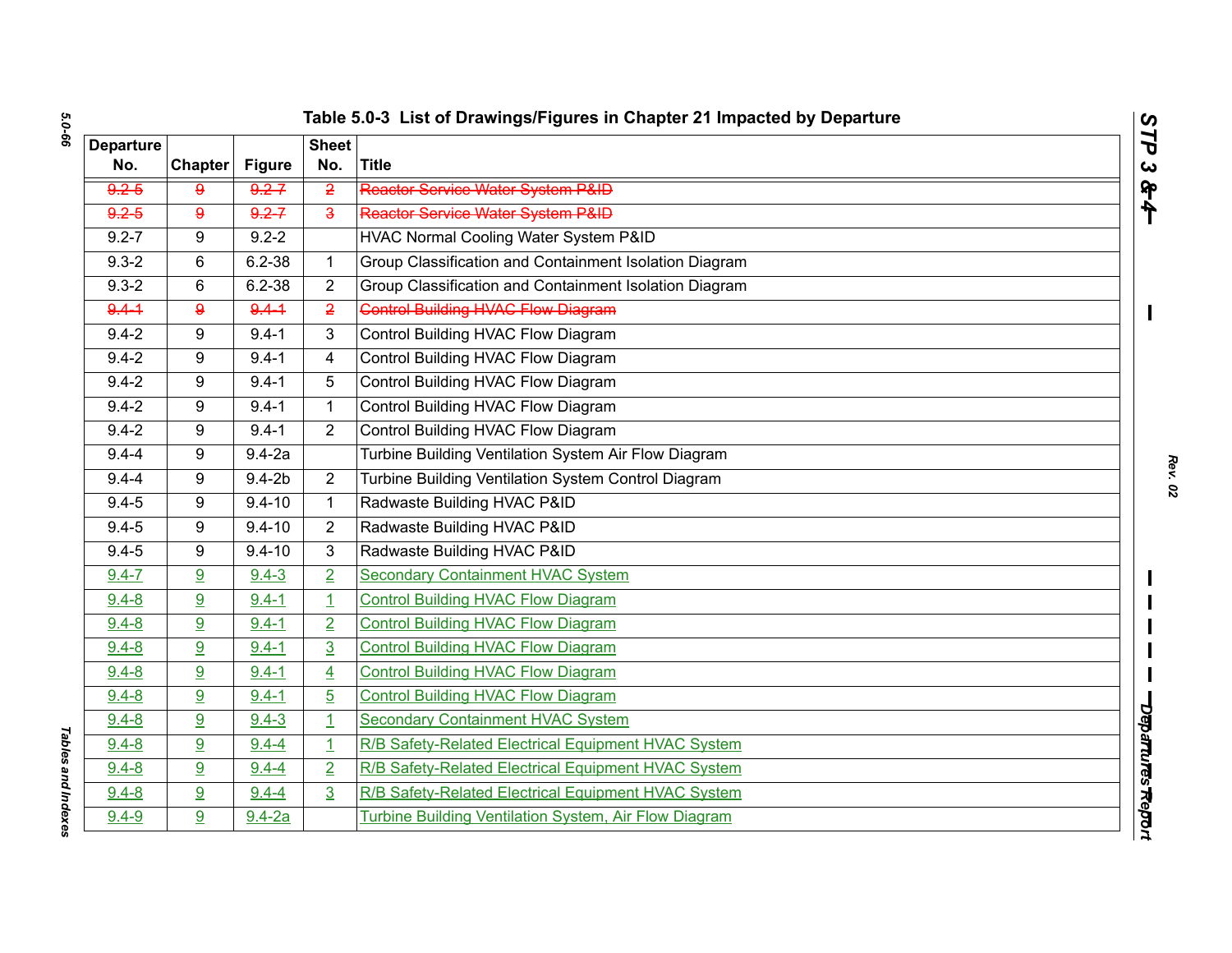|  | Table 5.0-3 List of Drawings/Figures in Chapter 21 Impacted by Departure |  |  |  |
|--|--------------------------------------------------------------------------|--|--|--|
|--|--------------------------------------------------------------------------|--|--|--|

|                         |                 |               |                     | Table 5.0-3 List of Drawings/Figures in Chapter 21 Impacted by Departure      |                              |
|-------------------------|-----------------|---------------|---------------------|-------------------------------------------------------------------------------|------------------------------|
| <b>Departure</b><br>No. | Chapter         | <b>Figure</b> | <b>Sheet</b><br>No. | <b>Title</b>                                                                  | STP<br>$\boldsymbol{\omega}$ |
| $9.4 - 9$               | 9               | $9.4 - 2b$    | $\mathbf{1}$        | Turbine Building Ventilation System, Control Diagram                          | $\frac{1}{2}$                |
| $9.4 - 9$               | 9               | $9.4 - 2b$    | $\overline{2}$      | Turbine Building Ventilation System, Control Diagram                          |                              |
| $9.5 - 6$               | 9               | $9.5 - 6$     |                     | Standby Diesel Generator Fuel Oil and Combustion Air Intake & Exhaust Systems |                              |
| $10.1 - 3$              | 10              | $10.1 - 2$    |                     | Reference Heat Balance for Guaranteed Reactor Rating                          |                              |
| $10.1 - 4$              | 10              | $10.1 - 3$    |                     | Reference Heat Balance for Valves-Wide-Open (VWO)                             |                              |
| $10.4 - 5$              | $\overline{I}$  | $7.7 - 7$     | 8                   | <b>Recirculation Flow Control System IBD</b>                                  |                              |
| $10.4 - 5$              | $\overline{L}$  | $7.7 - 8$     | $\mathbf{1}$        | <b>Feedwater Control System IED</b>                                           |                              |
| $10.4 - 5$              | $\overline{I}$  | $7.7 - 8$     | $\overline{2}$      | <b>Feedwater Control System IED</b>                                           |                              |
| $10.4 - 5$              | $\overline{L}$  | $7.7 - 8$     | $\overline{3}$      | <b>Feedwater Control System IED</b>                                           |                              |
| $10.4 - 5$              | $\overline{L}$  | $7.7 - 9$     | $\overline{1}$      | <b>Feedwater Control System IBD</b>                                           |                              |
| $10.4 - 5$              | $\overline{L}$  | $7.7 - 9$     | $\overline{4}$      | <b>Feedwater Control System IBD</b>                                           |                              |
| $10.4 - 5$              | $\overline{L}$  | $7.7 - 9$     | $\overline{5}$      | <b>Feedwater Control System IBD</b>                                           |                              |
| $10.4 - 5$              | $\overline{L}$  | $7.7 - 9$     | $6 \overline{6}$    | <b>Feedwater Control System IBD</b>                                           |                              |
| $10.4 - 5$              | $\overline{L}$  | $7.7 - 9$     | 6a                  | <b>Feedwater Control System IBD</b>                                           |                              |
| $10.4 - 5$              | $\overline{L}$  | $7.7 - 9$     | $\overline{L}$      | <b>Feedwater Control System IBD</b>                                           |                              |
| $10.4 - 5$              | $\overline{L}$  | $7.7 - 9$     | 8                   | <b>Feedwater Control System IBD</b>                                           |                              |
| $10.4 - 5$              | $\overline{L}$  | $7.7 - 9$     | 9                   | <b>Feedwater Control System IBD</b>                                           |                              |
| $10.4 - 5$              | $\overline{I}$  | $7.7 - 9$     | 9a                  | <b>Feedwater Control System IBD</b>                                           |                              |
| $10.4 - 5$              | $\overline{I}$  | $7.7 - 9$     | 10                  | <b>Feedwater Control System IBD</b>                                           |                              |
| $10.4 - 5$              | $\overline{L}$  | $7.7 - 9$     | 13                  | <b>Feedwater Control System IBD</b>                                           |                              |
| $10.4 - 5$              | $\overline{I}$  | $7.7 - 9$     | 14                  | <b>Feedwater Control System IBD</b>                                           |                              |
| $11.2 - 1$              | 11              | $11.2 - 1$    |                     | Radwaste System PFD                                                           |                              |
| $11.2 - 1$              | 11              | $11.2 - 1$    | $\overline{2}$      | Radwaste System PFD                                                           | Departures                   |
| $11.2 - 1$              | $\overline{11}$ | $11.2 - 2$    | 1                   | Radwaste System P&ID                                                          |                              |
| $11.2 - 1$              | 11              | $11.2 - 2$    | $\overline{2}$      | Radwaste System P&ID                                                          |                              |
| $11.2 - 1$              | 11              | $11.2 - 2$    | 3                   | Radwaste System P&ID                                                          |                              |
| $11.2 - 1$              | $\overline{11}$ | $11.2 - 2$    | 4                   | Radwaste System P&ID                                                          | Report                       |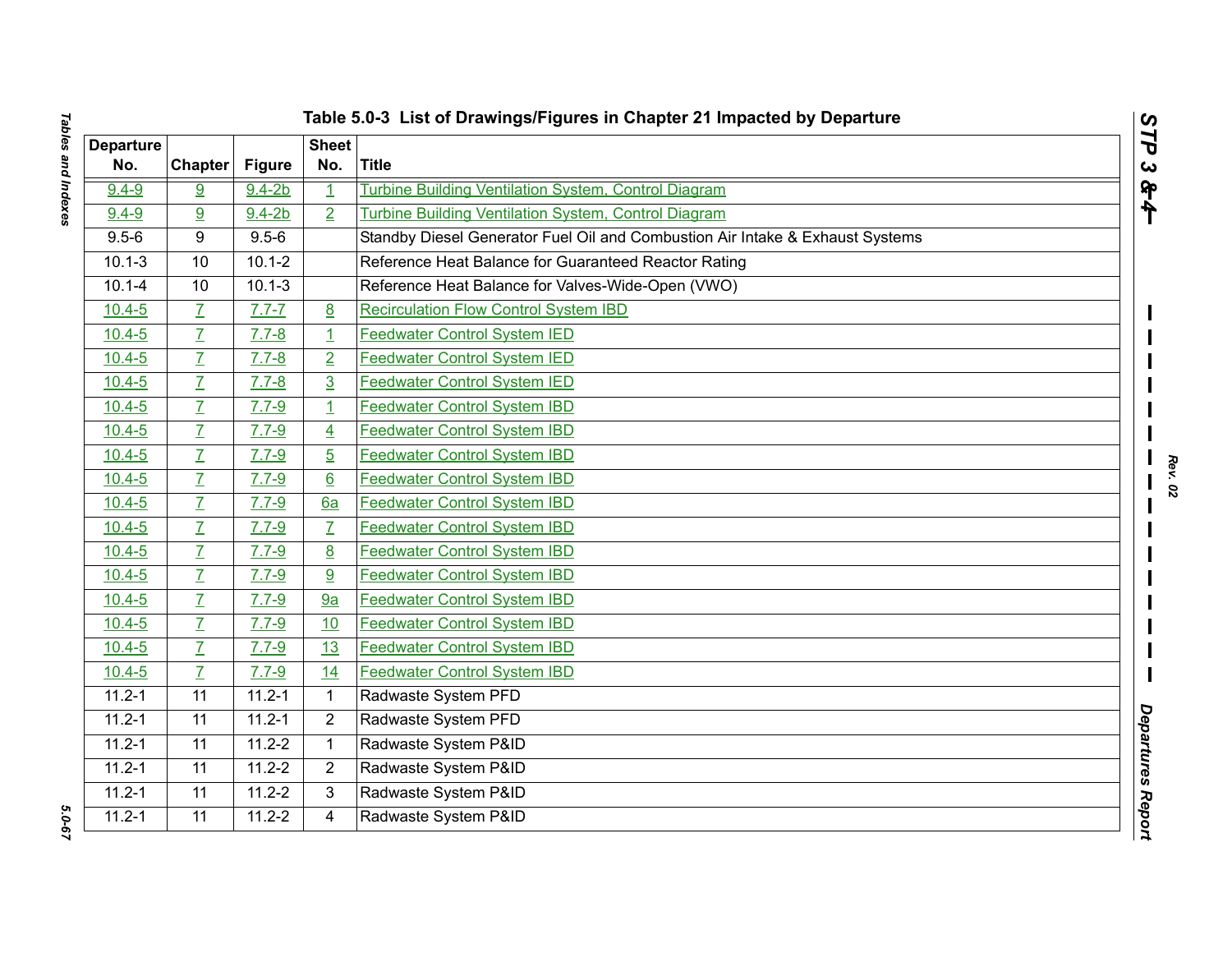| <b>Departure</b> |                |               | <b>Sheet</b>            |                                         |  |
|------------------|----------------|---------------|-------------------------|-----------------------------------------|--|
| No.              | <b>Chapter</b> | <b>Figure</b> | No.                     | <b>Title</b>                            |  |
| $11.2 - 1$       | 11             | $11.2 - 2$    | 4a                      | Radwaste System P&ID                    |  |
| $11.2 - 1$       | 11             | $11.2 - 2$    | 5                       | Radwaste System P&ID                    |  |
| $11.2 - 1$       | 11             | $11.2 - 2$    | 6                       | Radwaste System P&ID                    |  |
| $11.2 - 1$       | 11             | $11.2 - 2$    | $\overline{7}$          | Radwaste System P&ID                    |  |
| $11.2 - 1$       | 11             | $11.2 - 2$    | 9a                      | Radwaste System P&ID                    |  |
| $11.2 - 1$       | 11             | $11.2 - 2$    | 10a                     | Radwaste System P&ID                    |  |
| $11.2 - 1$       | 11             | $11.2 - 2$    | 11a                     | Radwaste System P&ID                    |  |
| $11.2 - 1$       | 11             | $11.2 - 2$    | 11 <sub>b</sub>         | Radwaste System P&ID                    |  |
| $11.2 - 1$       | 11             | $11.2 - 2$    | 12                      | Radwaste System P&ID                    |  |
| $11.2 - 1$       | 11             | $11.2 - 2$    | 13                      | Radwaste System P&ID                    |  |
| $11.2 - 1$       | 11             | $11.2 - 2$    | 14                      | Radwaste System P&ID                    |  |
| $11.2 - 1$       | 11             | $11.2 - 2$    | 14a                     | Radwaste System P&ID                    |  |
| $11.2 - 1$       | 11             | $11.2 - 2$    | 15                      | Radwaste System P&ID                    |  |
| $11.2 - 1$       | 11             | $11.2 - 2$    | 15a                     | Radwaste System P&ID                    |  |
| $11.2 - 1$       | 11             | $11.2 - 2$    | 16                      | Radwaste System P&ID                    |  |
| $11.2 - 1$       | 11             | $11.2 - 2$    | 17                      | Radwaste System P&ID                    |  |
| $11.3 - 1$       | 11             | $11.3 - 1$    |                         | Offgas System PFD                       |  |
| $11.3 - 1$       | 11             | $11.3 - 2$    | $\overline{\mathbf{1}}$ | Offgas System P&ID                      |  |
| $11.3 - 1$       | 11             | $11.3 - 2$    | $\overline{2}$          | Offgas System P&ID                      |  |
| $11.3 - 1$       | 11             | $11.3 - 2$    | $\overline{3}$          | Offgas System P&ID                      |  |
| $11.5 - 1$       | $\overline{7}$ | $7.6 - 5$     | $\mathbf{1}$            | Process Radiation Monitoring System IED |  |
| $11.5 - 1$       | $\overline{7}$ | $7.6 - 5$     | $\overline{2}$          | Process Radiation Monitoring System IED |  |
| $11.5 - 1$       | $\overline{7}$ | $7.6 - 5$     | 3                       | Process Radiation Monitoring System IED |  |
| $11.5 - 1$       | $\overline{7}$ | $7.6 - 5$     | 4                       | Process Radiation Monitoring System IED |  |
| $11.5 - 1$       | $\overline{7}$ | $7.6 - 5$     | 5                       | Process Radiation Monitoring System IED |  |
| $11.5 - 1$       | $\overline{7}$ | $7.6 - 5$     | 6                       | Process Radiation Monitoring System IED |  |
| $11.5 - 1$       | $\overline{7}$ | $7.6 - 5$     | $\overline{7}$          | Process Radiation Monitoring System IED |  |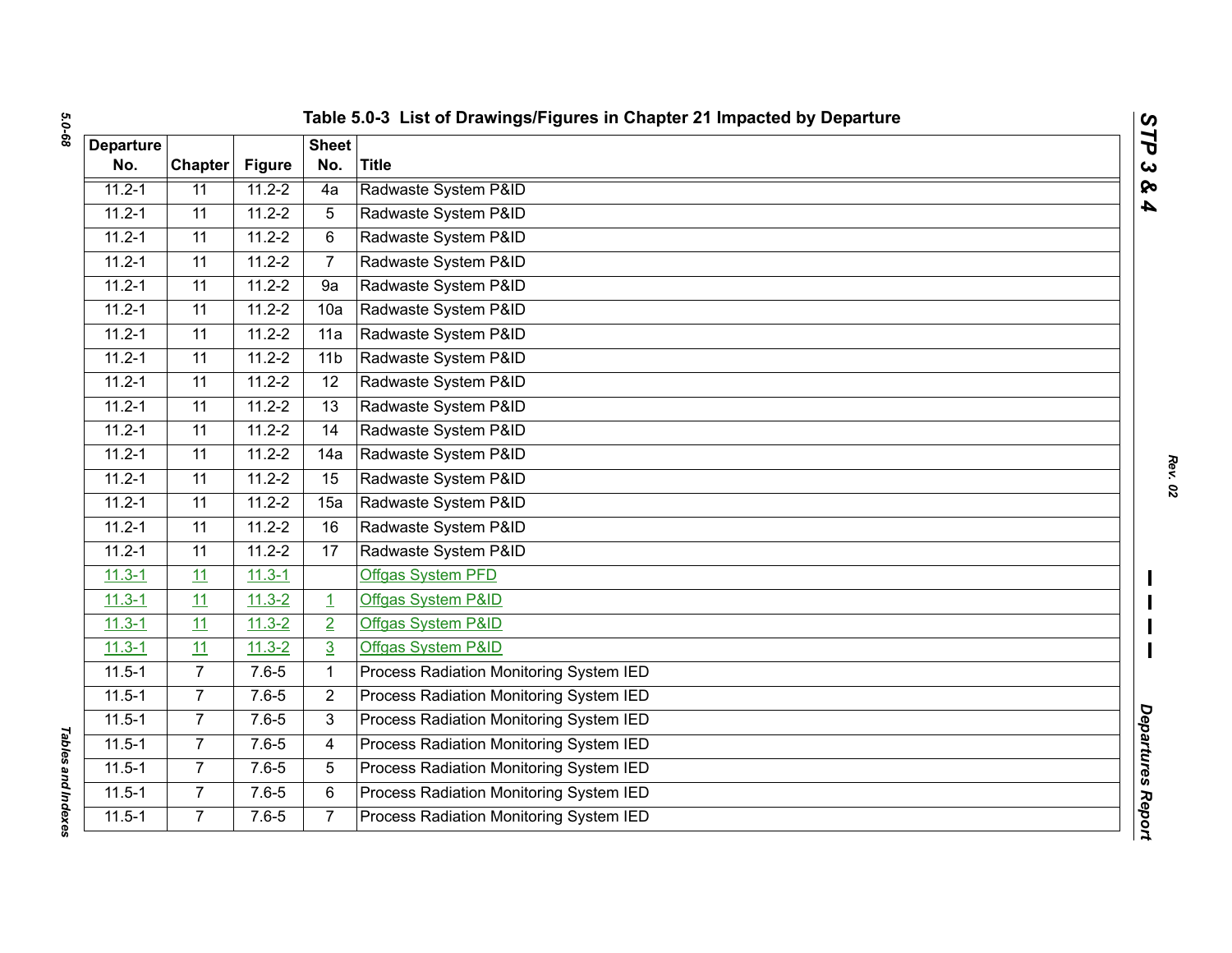| <b>Departure</b><br>No. | <b>Chapter</b> | <b>Figure</b> | <b>Sheet</b><br>No.     | <b>Title</b>                                                                                            |
|-------------------------|----------------|---------------|-------------------------|---------------------------------------------------------------------------------------------------------|
| $11.5 - 1$              | $\overline{7}$ | $7.6 - 5$     | $\overline{8}$          | <b>Process Radiation Monitoring System IED</b>                                                          |
| $11.5 - 1$              | $\overline{7}$ | $7.6 - 5$     | 9                       | Process Radiation Monitoring System IED                                                                 |
| $11.5 - 1$              | $\overline{7}$ | $7.6 - 5$     | 10                      | Process Radiation Monitoring System IED                                                                 |
| $12.3 - 4$              | 12             | 12.3-56       |                         | Reactor Building, Area Radiation Monitors at Elevation -8200 mm                                         |
| $12.3 - 4$              | 12             | 12.3-57       |                         | Reactor Building, Area Radiation Monitors at Elevation -1700 mm                                         |
| $12.3 - 4$              | 12             | 12.3-58       |                         | Reactor Building, Area Radiation Monitors at Elevation 4800/8500 mm                                     |
| $12.3 - 4$              | 12             | $12.3 - 60$   |                         | Reactor Building, Area Radiation Monitors at Elevation 23500 mm                                         |
| $12.3 - 4$              | 12             | 12.3-62       |                         | Reactor Building, Area Radiation Monitors at Elevation 31700/38200 mm                                   |
| Admin                   | $\overline{5}$ | $5.4 - 14$    | $\overline{2}$          | Reactor Water Cleanup System IBD                                                                        |
| Admin                   | $\overline{5}$ | $5.4 - 14$    | $\overline{\mathbf{a}}$ | Reactor Water Cleanup System IBD                                                                        |
| Admin                   | $\overline{5}$ | $5.4 - 14$    | $\overline{f}$          | Reactor Water Cleanup System IBD                                                                        |
| Admin                   | $\overline{5}$ | $5.4 - 14$    | 8                       | Reactor Water Cleanup System IBD                                                                        |
| Admin                   | $\overline{5}$ | $5.4 - 14$    | 44                      | Reactor Water Cleanup System IBD                                                                        |
| Admin                   | $\overline{5}$ | $5.4 - 14$    | $\ddagger$              | Reactor Water Cleanup System IBD                                                                        |
| Admin                   | $\overline{7}$ | $7.3 - 5$     | 35                      | Leak Detection and Isolation System IBD                                                                 |
| Admin                   | 7              | $7.3 - 5$     | 36                      | Leak Detection and Isolation System IBD                                                                 |
| Admin                   | $\overline{f}$ | $7.3 - 5$     | 37                      | Leak Detection and Isolation System IBD                                                                 |
| Admin                   | $\overline{f}$ | $7.3 - 5$     | 38                      | Leak Detection and Isolation System IBD                                                                 |
| Admin                   | $\overline{f}$ | $7.3 - 5$     | 44                      | <b>Leak Detection and Isolation System IBD</b>                                                          |
| Admin                   | $\overline{7}$ | $7.4 - 2$     |                         | Remote Shutdown System IED                                                                              |
| Admin                   | 9              | $9.2 - 4$     |                         | HVAC Normal Cooling Water System P&ID                                                                   |
| Admin                   | 12             | $12.3 - 1$    |                         | Reactor Building Radiation Zone Map for Full Power & Shutdown Operation at Elevation -8200 mm (B3F)     |
| Admin                   | 12             | $12.3 - 3$    |                         | Reactor Building Radiation Zone Map for Full Power & Shutdown Operation at Elevation 4800/8500 mm (B1F) |
| Admin                   | 12             | $12.3 - 6$    |                         | Reactor Building Radiation Zone Map for Full Power & Shutdown Operation at Elevation 18100 mm (2F)      |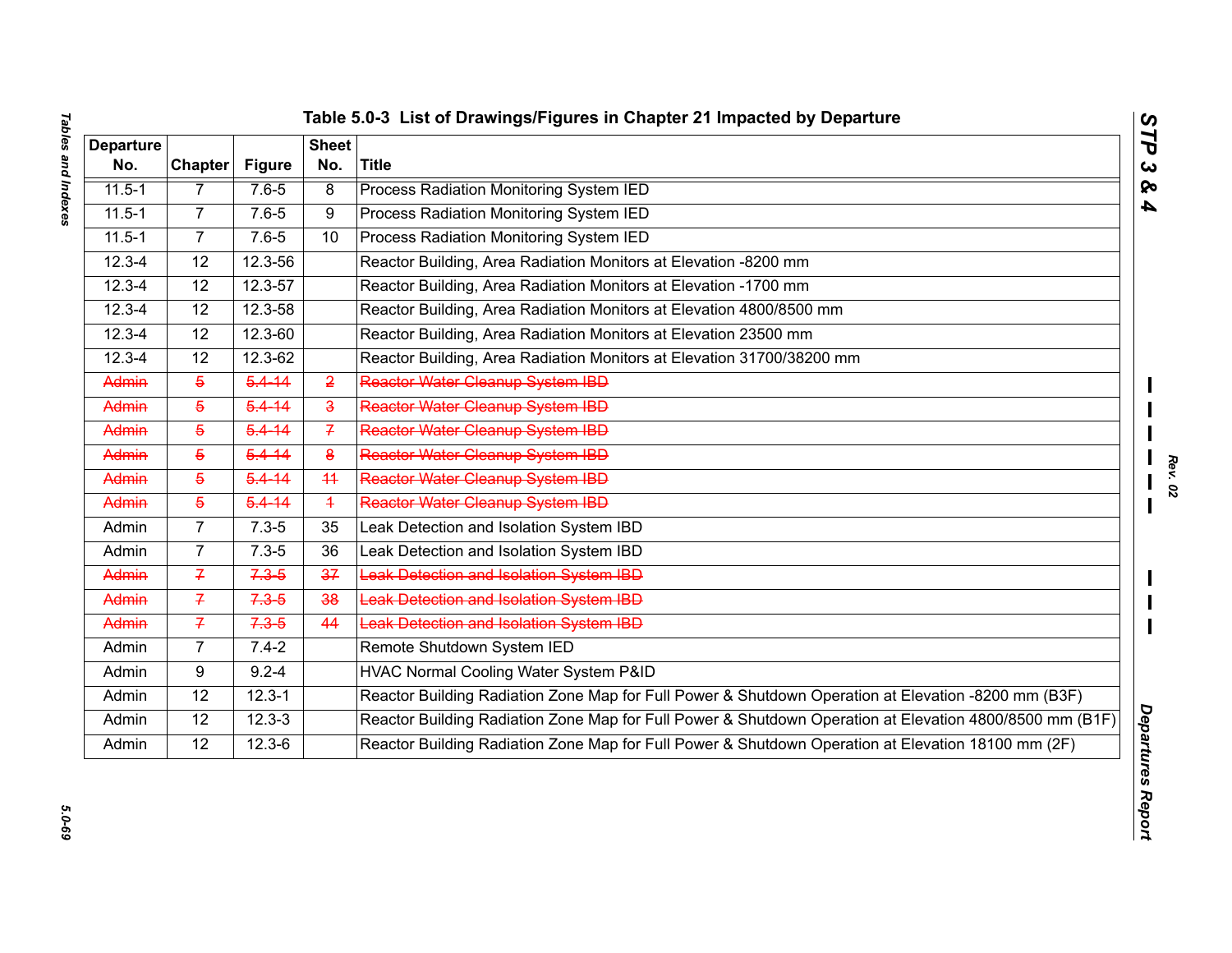|                |               |                     | Table 5.0-4 List of Drawings/Figures in Chapter 21 Impacted by Chapter                                      |                                   |
|----------------|---------------|---------------------|-------------------------------------------------------------------------------------------------------------|-----------------------------------|
| Chapter        | <b>Figure</b> | <b>Sheet</b><br>No. | <b>Title</b>                                                                                                | Departure No.                     |
| $\mathbf{1}$   | $1.2 - 2$     |                     | Reactor Building, Arrangement Elevation, Section A-A                                                        | <b>STD DEP T1 2.14-1</b>          |
| $\overline{1}$ | $1.2 - 8$     |                     | Reactor Building, Arrangement Plan at Elevation 12300 mm                                                    | STD DEP T1 2.14-1                 |
| $\mathbf{1}$   | $1.2 - 23a$   |                     | Radwaste Building at Elevation -1700 rnm                                                                    | STD DEP 3.8-1                     |
| $\mathbf{1}$   | $1.2 - 23b$   |                     | Radwaste Building at Elevation 5300 rnm                                                                     | STD DEP 3.8-1                     |
| $\mathbf{1}$   | $1.2 - 23c$   |                     | Radwaste Building at Elevation 12300 mm                                                                     | STD DEP 3.8-1                     |
| $\mathbf{1}$   | $1.2 - 23d$   |                     | Radwaste Building at Elevation 18300 mm                                                                     | STD DEP 3.8-1                     |
| $\mathbf{1}$   | $1.2 - 23e$   |                     | Radwaste Building, Section A-A & B-B                                                                        | <b>STD DEP 3.8-1</b>              |
| $\mathbf{1}$   | $1.2 - 24$    |                     | Turbine Building, General Arrangement at Elevation 5300 mm2300 mm                                           | <b>STP DEP 1.2-2</b>              |
| $\mathbf{1}$   | $1.2 - 25$    |                     | Turbine Building, General Arrangement at Elevation 42300 mm6300 mm                                          | <b>STP DEP 1.2-2</b>              |
| $\mathbf{1}$   | $1.2 - 26$    |                     | Turbine Building, General Arrangement at Elevation 20300 mm12300 mm                                         | STP DEP 1.2-2                     |
| $\mathbf{1}$   | $1.2 - 27$    |                     | Turbine Building, General Arrangement at Elevation 30300 mm19700 mm                                         | <b>STP DEP 1.2-2</b>              |
| $\mathbf{1}$   | $1.2 - 28$    |                     | Turbine Building, General Arrangement <del>, Longitudinal Section A Aat</del><br>Elevation 24400 mm         | <b>STP DEP 1.2-2</b>              |
| $\mathbf{1}$   | $1.2 - 29$    |                     | Turbine Building, General Arrangement <del>, Section B-B</del> at Elevation 27800 mm STP DEP 1.2-2          |                                   |
| $\mathbf{1}$   | $1.2 - 30$    |                     | Turbine Building, General Arrangement <del>, Section C C</del> at Elevation 38300<br>mm                     | <b>STP DEP 1.2-2</b>              |
| $\mathbf{1}$   | $1.2 - 31$    |                     | Turbine Building, General Arrangement <del>, Section D-D</del> at Elevation 47200<br>mm                     | <b>STP DEP 1.2-2</b>              |
| $\mathbf{1}$   | $1.2 - 32$    |                     | Turbine Building, General Arrangement at Section A-A                                                        | <b>STP DEP 1.2-2</b>              |
| $\overline{1}$ | $1.2 - 33$    | $\perp$             | <b>Turbine Building, General Arrangement at Section B-B</b>                                                 | <b>STP DEP 1.2-2</b>              |
| $\mathbf{1}$   | $1.2 - 34$    |                     | General Arrangement, Reactor Service Water Pump HouseUHS Tower<br><b>Plans</b>                              | <b>STP DEP 9.25STP DEP 1.2-2</b>  |
| $\overline{1}$ | $1.2 - 35$    |                     | General Arrangement, Reactor Service Water Pump House and UHS-<br><b>BasinUHS Tower Sections</b>            | <b>STP DEP 9.25</b> STP DEP 1.2-2 |
| $\mathbf{1}$   | $1.2 - 36$    |                     | General Arrangement, Reactor Service Water Pump House and UHS-<br>BasinRSW Pumphouse and Plans and Sections | <b>STP DEP 9.25STP DEP 1.2-2</b>  |
| $\mathbf{1}$   | $1.2 - 37$    |                     | Site PlanPlot Plan                                                                                          | <b>STP DEP 9.25</b> STP DEP 1.2-2 |
| $\overline{3}$ | 3H.3-11       |                     | Radwaste Building, Reinforced Concrete Basemat (deleted)                                                    | STD DEP T1 2.15-1                 |

Tables and Indexes *Tables and Indexes*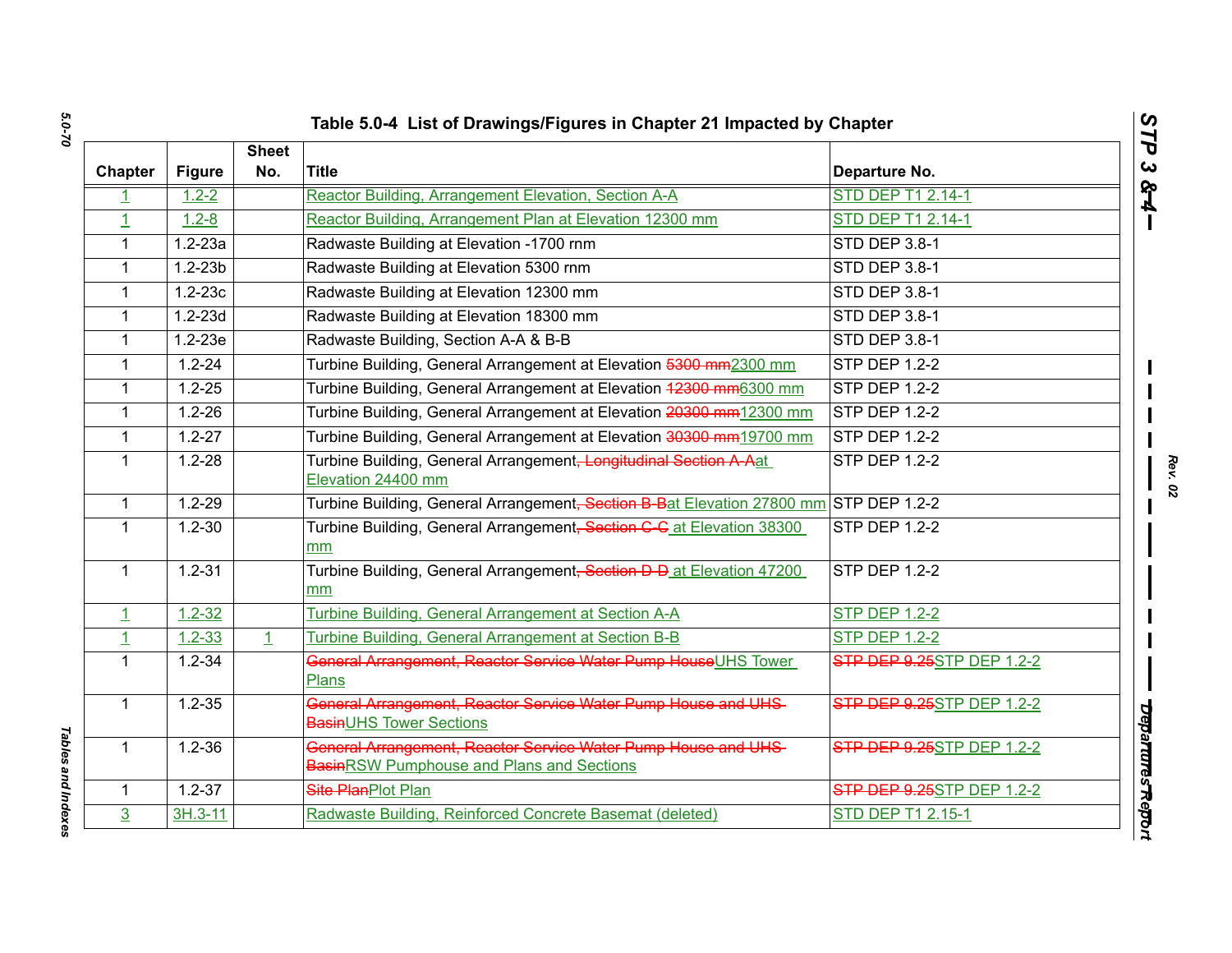| Table 5.0-4 List of Drawings/Figures in Chapter 21 Impacted by Chapter<br>STP |               |                     |                                                                                   |                          |  |  |
|-------------------------------------------------------------------------------|---------------|---------------------|-----------------------------------------------------------------------------------|--------------------------|--|--|
| Chapter                                                                       | <b>Figure</b> | <b>Sheet</b><br>No. | <b>Title</b>                                                                      | Departure No.            |  |  |
| $\overline{3}$                                                                | $3H.3-12$     |                     | Radwaste Building, Structural Steel Framing Plan, Typical Floor (deleted)         | <b>STD DEP T1 2.15-1</b> |  |  |
| $\overline{3}$                                                                | 3H.3.13       |                     | Radwaste Building, Structural Steel Framing Plan, Elevation 28000 mm<br>(deleted) | STD DEP T1 2.15-1        |  |  |
| $\overline{3}$                                                                | $3H.3-14$     |                     | Radwaste Building, Section A-A (deleted)                                          | STD DEP T1 2.15-1        |  |  |
| $\overline{3}$                                                                | $3H.3 - 15$   |                     | Radwaste Building, Exterior Walls Sections (deleted)                              | <b>STD DEP T1 2.15-1</b> |  |  |
| $\overline{3}$                                                                | $3H.3-16$     |                     | Radwaste Building, Sections and Details (deleted)                                 | <b>STD DEP T1 2.15-1</b> |  |  |
| 5                                                                             | $5.1 - 3$     | $\overline{\omega}$ | Nuclear Boiler System P&ID                                                        | $7.3 - 11$               |  |  |
| 5                                                                             | $5.1 - 3$     | 4                   | Nuclear Boiler System P&ID                                                        | $7.3 - 11, 5.4 - 1$      |  |  |
| 5                                                                             | $5.1 - 3$     | 9                   | Nuclear Boiler System P&ID                                                        | $2.1 - 1$                |  |  |
| 5                                                                             | $5.2 - 8$     | 1                   | Leak Detection and Isolation System IED                                           | $T12.14-1$               |  |  |
| 5                                                                             | $5.2 - 8$     | 3                   | Leak Detection and Isolation System IED                                           | T1 2.14-1, STD T1 2.3-1  |  |  |
| 5                                                                             | $5.2 - 8$     | 8                   | Leak Detection and Isolation System IED                                           | $7.3 - 11$               |  |  |
| 5                                                                             | $5.2 - 8$     | 10                  | Leak Detection and Isolation System IED                                           | $7.3 - 11$               |  |  |
| $\overline{5}$                                                                | $5.4 - 4$     | $\perp$             | <b>Reactor Recirculation System P&amp;ID</b>                                      | $5.4 - 4$                |  |  |
| 5                                                                             | $5.4 - 8$     | $\mathbf{1}$        | Reactor Core Isolation Cooling System P&ID                                        | $T12.4-3$                |  |  |
| 5                                                                             | $5.4 - 8$     | $\overline{2}$      | Reactor Core Isolation Cooling System P&ID                                        | T1 2.4-3, 7.3-11         |  |  |
| 5                                                                             | $5.4 - 8$     | 3                   | Reactor Core Isolation Cooling System P&ID                                        | $T12.4-3$                |  |  |
| 5                                                                             | $5.4 - 9$     | $\mathbf{1}$        | Reactor Core Isolation Cooling System PFD                                         | $T12.4-3$                |  |  |
| 5                                                                             | $5.4 - 9$     | $\overline{2}$      | Reactor Core Isolation Cooling System PFD                                         | T1 2.4-3, 6C-1           |  |  |
| 5                                                                             | $5.4 - 10$    | $\mathbf{1}$        | Residual Heat Removal System P&ID                                                 | T1 2.14-1,7.3-11         |  |  |
| 5                                                                             | $5.4 - 10$    | $\overline{2}$      | Residual Heat Removal System P&ID                                                 | $T12.4-1$                |  |  |
| 5                                                                             | $5.4 - 10$    | 3                   | Residual Heat Removal System P&ID                                                 | $T12.4-1$                |  |  |
| 5                                                                             | $5.4 - 10$    | 4                   | Residual Heat Removal System P&ID                                                 | T1 2.14-1                |  |  |
| 5                                                                             | $5.4 - 10$    | 5                   | Residual Heat Removal System P&ID                                                 | $7.3 - 11$               |  |  |
| 5                                                                             | $5.4 - 10$    | 6                   | Residual Heat Removal System P&ID                                                 | $T12.14-1$               |  |  |
| 5                                                                             | $5.4 - 10$    | $\overline{7}$      | Residual Heat Removal System P&ID                                                 | $7.3 - 11$               |  |  |
| 5                                                                             | $5.4 - 11$    | 1                   | Residual Heat Removal System PFD                                                  | T1 2.4-1,5B-1, 6C-1      |  |  |

5.0-71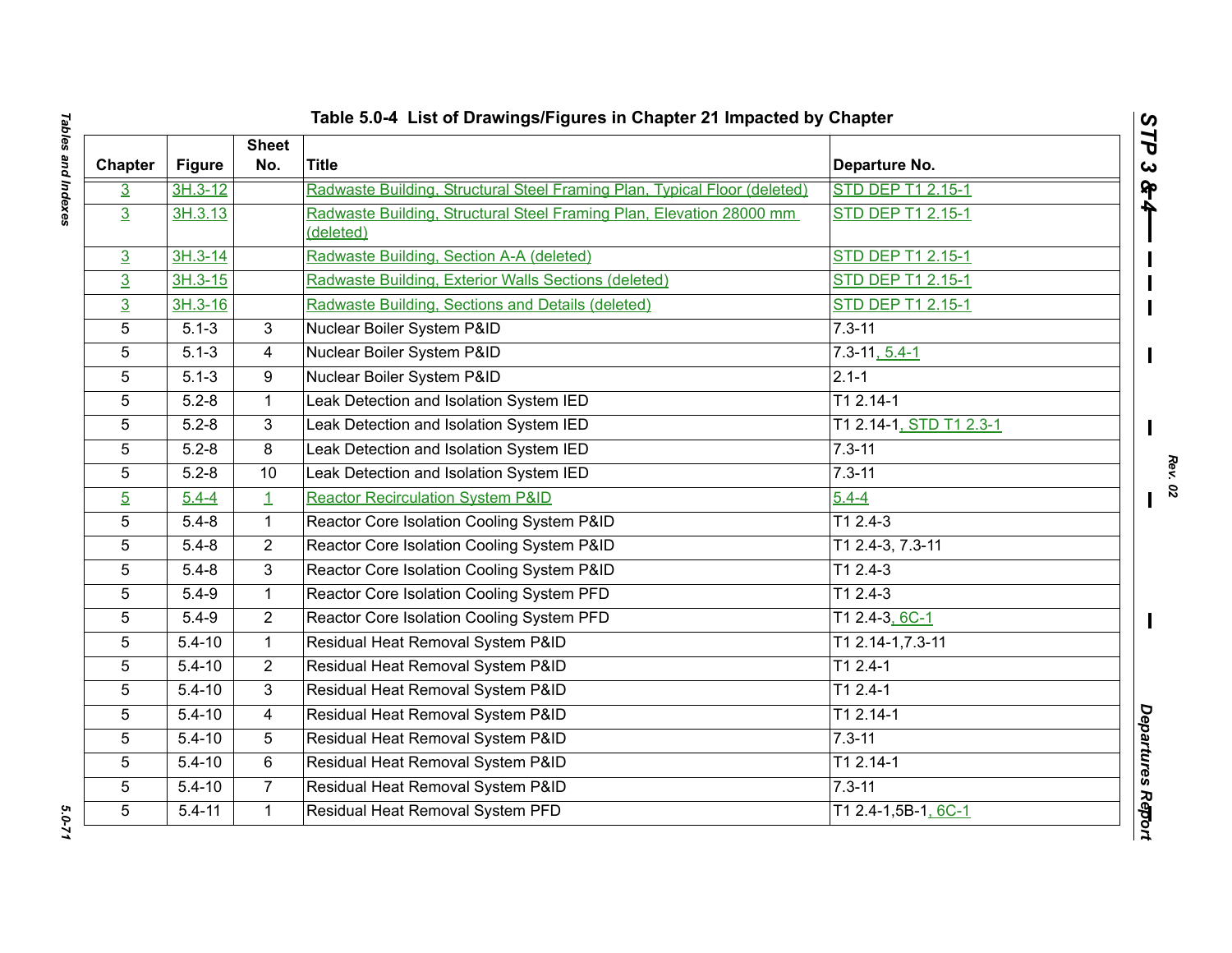| Table 5.0-4 List of Drawings/Figures in Chapter 21 Impacted by Chapter |               |                         |                                                        |                                           |
|------------------------------------------------------------------------|---------------|-------------------------|--------------------------------------------------------|-------------------------------------------|
| Chapter                                                                | <b>Figure</b> | <b>Sheet</b><br>No.     | <b>Title</b>                                           | Departure No.                             |
| 5                                                                      | $5.4 - 11$    | $\overline{2}$          | <b>Residual Heat Removal System PFD</b>                | $T12.4-1$                                 |
| 5                                                                      | $5.4 - 12$    | $\mathbf{1}$            | Reactor Water Cleanup System P&ID                      | $7.3 - 11, 5.4 - 1$                       |
| $\overline{5}$                                                         | $5.4 - 12$    | $\overline{2}$          | Reactor Water Cleanup System P&ID                      | $5.4 - 1$                                 |
| $\overline{5}$                                                         | $5.4 - 12$    | $\overline{3}$          | Reactor Water Cleanup System P&ID                      | $5.4 - 1$                                 |
| $\overline{5}$                                                         | $5.4 - 13$    | $\overline{2}$          | Reactor Water Cleanup System P&ID                      | $5.4 - 1$                                 |
| $\overline{5}$                                                         | $5.4 - 14$    | $\overline{4}$          | Reactor Water Cleanup System IBD                       | Admin                                     |
| $\overline{5}$                                                         | $5.4 - 14$    | $\overline{2}$          | Reactor Water Cleanup System IBD                       | Admin                                     |
| $\overline{5}$                                                         | $5.4 - 14$    | $\overline{\mathbf{3}}$ | Reactor Water Cleanup System IBD                       | Admin                                     |
| $\overline{5}$                                                         | $5.4 - 14$    | $\overline{f}$          | Reactor Water Cleanup System IBD                       | Admin                                     |
| $\overline{5}$                                                         | $5.4 - 14$    | $\bf{8}$                | Reactor Water Cleanup System IBD                       | Admin                                     |
| $\overline{5}$                                                         | $5.4 - 14$    | 44                      | Reactor Water Cleanup System IBD                       | Admin                                     |
| 6                                                                      | $6.2 - 38$    | $\mathbf{1}$            | Group Classification and Containment Isolation Diagram | T1 2.4-3, T1 2.14-1, 9.3-2                |
| 6                                                                      | $6.2 - 38$    | $\overline{2}$          | Group Classification and Containment Isolation Diagram | T1 2.4-3, T1 2.14-1, 9.3-2                |
| $\epsilon$                                                             | 6.2 39        | $\overline{+}$          | Atmospheric Control System P&ID                        | $6.2 - 1$                                 |
| $6 \overline{6}$                                                       | $6.3 - 1$     | $\mathbf{1}$            | <b>High Pressure Core Flooder System PFD</b>           | 6C-1                                      |
| 6                                                                      | $6.3 - 7$     | $\mathbf{1}$            | High Pressure Core Flooder System P&ID                 | $7.3 - 11$                                |
| $\overline{7}$                                                         | $7.2 - 9$     | $\mathbf{1}$            | Reactor Protection System IED                          | T1 2.2-1, T1 2.3-1, T1 3.4-1, 7.2-1       |
| $\overline{7}$                                                         | $7.2 - 9$     | $\overline{2}$          | Reactor Protection System IED                          | T1 2.2-1, T1 2.3-1, T1 3.4-1, 7.2-1       |
| $\overline{7}$                                                         | $7.2 - 9$     | $\mathbf{3}$            | <b>Reactor Protection System IED</b>                   | T1 2.2 4, T1 2.3 - 1, T1 3.4 - 1, 7.2 - 1 |
| 7                                                                      | $7.2 - 9$     | 5                       | Reactor Protection System IED                          | T1 2.2 1, T1 2.3 1, T1 3.4 1              |
| $\overline{7}$                                                         | $7.2 - 9$     | 6                       | Reactor Protection System IED                          | T1 2.2-1.T1 2.3-1.T1 3.4-1                |
| $\overline{7}$                                                         | $7.2 - 10$    | $\mathbf{1}$            | Reactor Protection System IBD                          | T1 2.2 1, T1 2.3 1, T1 3.4-1              |
| $\overline{7}$                                                         | $7.2 - 10$    | $\overline{2}$          | Reactor Protection System IBD                          | T1 3.4-1, T1 2.3-1                        |
| $\overline{7}$                                                         | $7.2 - 10$    | 11                      | Reactor Protection System IBD                          | T1 2.2-1, T1 2.3-1, T1 3.4-1              |
| $\overline{7}$                                                         | $7.2 - 10$    | 12                      | <b>Reactor Protection System IBD</b>                   | T1 2.2-1, T1 2.3-1, T1 3.4-1              |
| $\overline{7}$                                                         | $7.2 - 10$    | 13                      | <b>Reactor Protection System IBD</b>                   | T1 2.2 1, T1 2.3 - 1, T1 3.4 - 1          |
| $\overline{7}$                                                         | $7.2 - 10$    | $\overline{14}$         | Reactor Protection System IBD                          | T1 2.2-1, T1 2.3-1, T1 3.4-1              |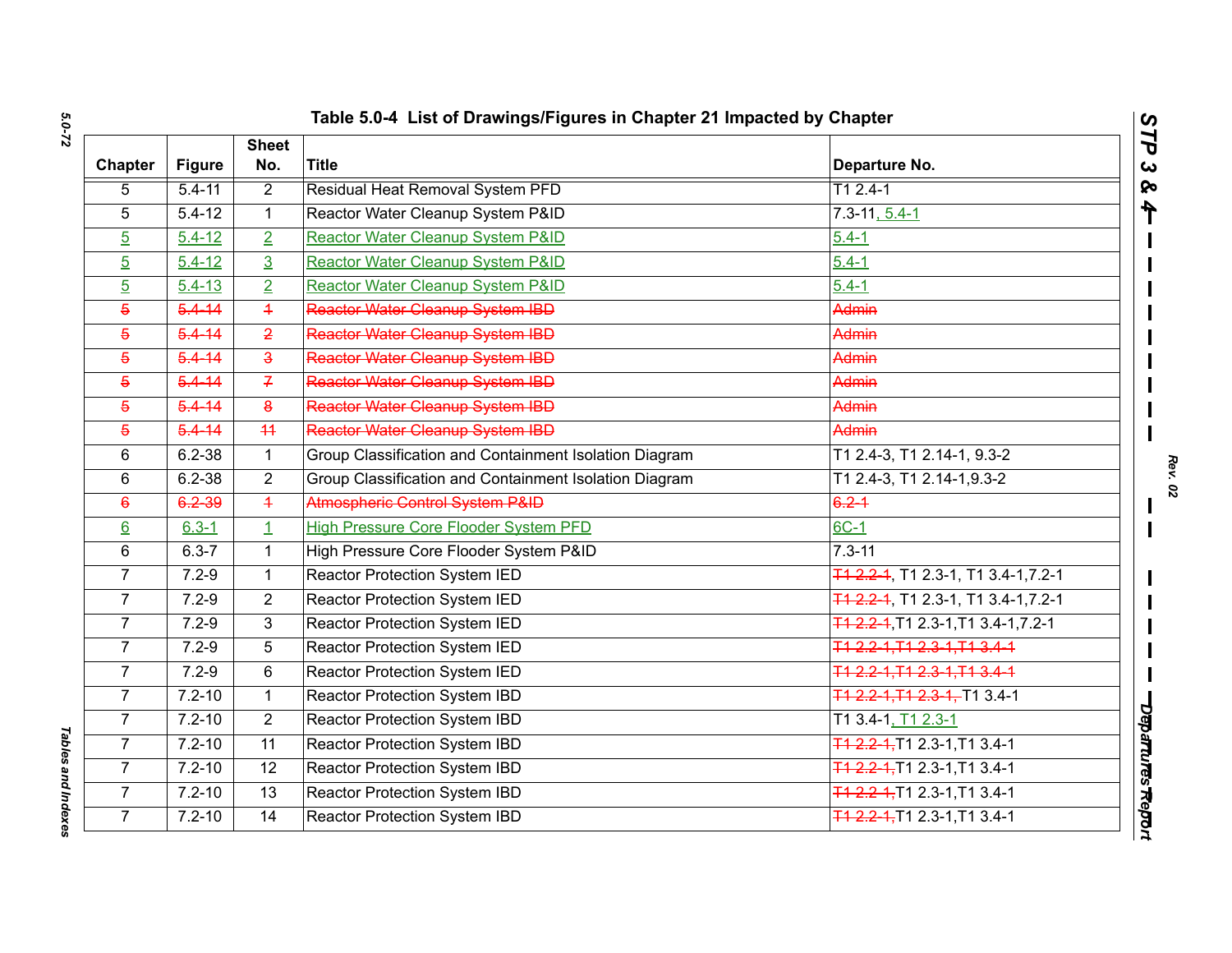|                | Table 5.0-4 List of Drawings/Figures in Chapter 21 Impacted by Chapter |                     |                                       |                     |                              |  |
|----------------|------------------------------------------------------------------------|---------------------|---------------------------------------|---------------------|------------------------------|--|
| <b>Chapter</b> | <b>Figure</b>                                                          | <b>Sheet</b><br>No. | <b>Title</b>                          | Departure No.       | STP<br>$\boldsymbol{\omega}$ |  |
| $\overline{7}$ | $7.2 - 10$                                                             | 15                  | <b>Reactor Protection System IBD</b>  | $T13.4-1$           | <b>So</b>                    |  |
| $\overline{7}$ | $7.2 - 10$                                                             | 16                  | Reactor Protection System IBD         | $T13.4-1$           | $\boldsymbol{4}$             |  |
| $\overline{7}$ | $7.2 - 10$                                                             | 17                  | <b>Reactor Protection System IBD</b>  | $T13.4-1$           |                              |  |
| $\overline{7}$ | $7.2 - 10$                                                             | 18                  | Reactor Protection System IBD         | $T13.4-1$           |                              |  |
| $\overline{f}$ | $7.2 - 10$                                                             | 49                  | <b>Reactor Protection System IBD</b>  | $7.2 - 1$           |                              |  |
| $\overline{f}$ | $7.2 - 10$                                                             | $\overline{20}$     | <b>Reactor Protection System IBD</b>  | $7.2 - 1$           |                              |  |
| $\overline{f}$ | $7.2 - 10$                                                             | 24                  | <b>Reactor Protection System IBD-</b> | $7.2 - 1$           |                              |  |
| $\overline{f}$ | $7.2 - 10$                                                             | 22                  | <b>Reactor Protection System IBD</b>  | $7.2 - 1$           |                              |  |
| $\overline{7}$ | $7.2 - 10$                                                             | 39                  | Reactor Protection System IBD         | $T12.3-1$           |                              |  |
| $\overline{7}$ | $7.2 - 10$                                                             | 40                  | Reactor Protection System IBD         | $T12.3-1$           |                              |  |
| $\overline{7}$ | $7.2 - 10$                                                             | 41                  | Reactor Protection System IBD         | $T12.3-1$           |                              |  |
| $\overline{7}$ | $7.2 - 10$                                                             | 42                  | <b>Reactor Protection System IBD</b>  | $T12.3-1$           |                              |  |
| $\overline{7}$ | $7.2 - 10$                                                             | 47                  | Reactor Protection System IBD         | $T12.3-1$           |                              |  |
| $\overline{7}$ | $7.2 - 10$                                                             | 48                  | Reactor Protection System IBD         | $T12.3-1$           |                              |  |
| $\overline{7}$ | $7.2 - 10$                                                             | 49                  | Reactor Protection System IBD         | $T12.3-1$           |                              |  |
| $\overline{7}$ | $7.2 - 10$                                                             | 50                  | Reactor Protection System IBD         | $T12.3-1$           |                              |  |
| $\overline{7}$ | $7.2 - 10$                                                             | 51                  | Reactor Protection System IBD         | $T12.3-1$           |                              |  |
| $\overline{7}$ | $7.2 - 10$                                                             | 52                  | Reactor Protection System IBD         | $T12.3-1$           |                              |  |
| $\overline{7}$ | $7.2 - 10$                                                             | 53                  | <b>Reactor Protection System IBD</b>  | $T12.3-1$           |                              |  |
| $\overline{7}$ | $7.2 - 10$                                                             | 54                  | Reactor Protection System IBD         | $T12.3-1$           |                              |  |
| $\overline{f}$ | $7.2 - 10$                                                             | 67                  | <b>Reactor Protection System IBD</b>  |                     |                              |  |
| $\overline{7}$ | $7.2 - 10$                                                             | 69                  | Reactor Protection System IBD         | $T12.3-1$           |                              |  |
| $\overline{7}$ | $7.2 - 10$                                                             | 71                  | Reactor Protection System IBD         | T1 2.3-1, $7.2 - 1$ |                              |  |
| $\overline{7}$ | $7.3 - 1$                                                              | $\overline{2}$      | Reactor Protection System IBD         | T1 3.4-1, 7.3-10    |                              |  |
| $\overline{7}$ | $7.3 - 1$                                                              | 5                   | Reactor Protection System IBD         | 7.3-10, 11 3.4-1    | Departures Report            |  |
| $\overline{7}$ | $7.3 - 1$                                                              | 6                   | Reactor Protection System IBD         | $7.3 - 1$           |                              |  |
| $\overline{7}$ | $7.3 - 1$                                                              | $\overline{7}$      | <b>Reactor Protection System IBD</b>  | $T1$ 3.4-1, 7.3-1   |                              |  |

 $5.0 - 73$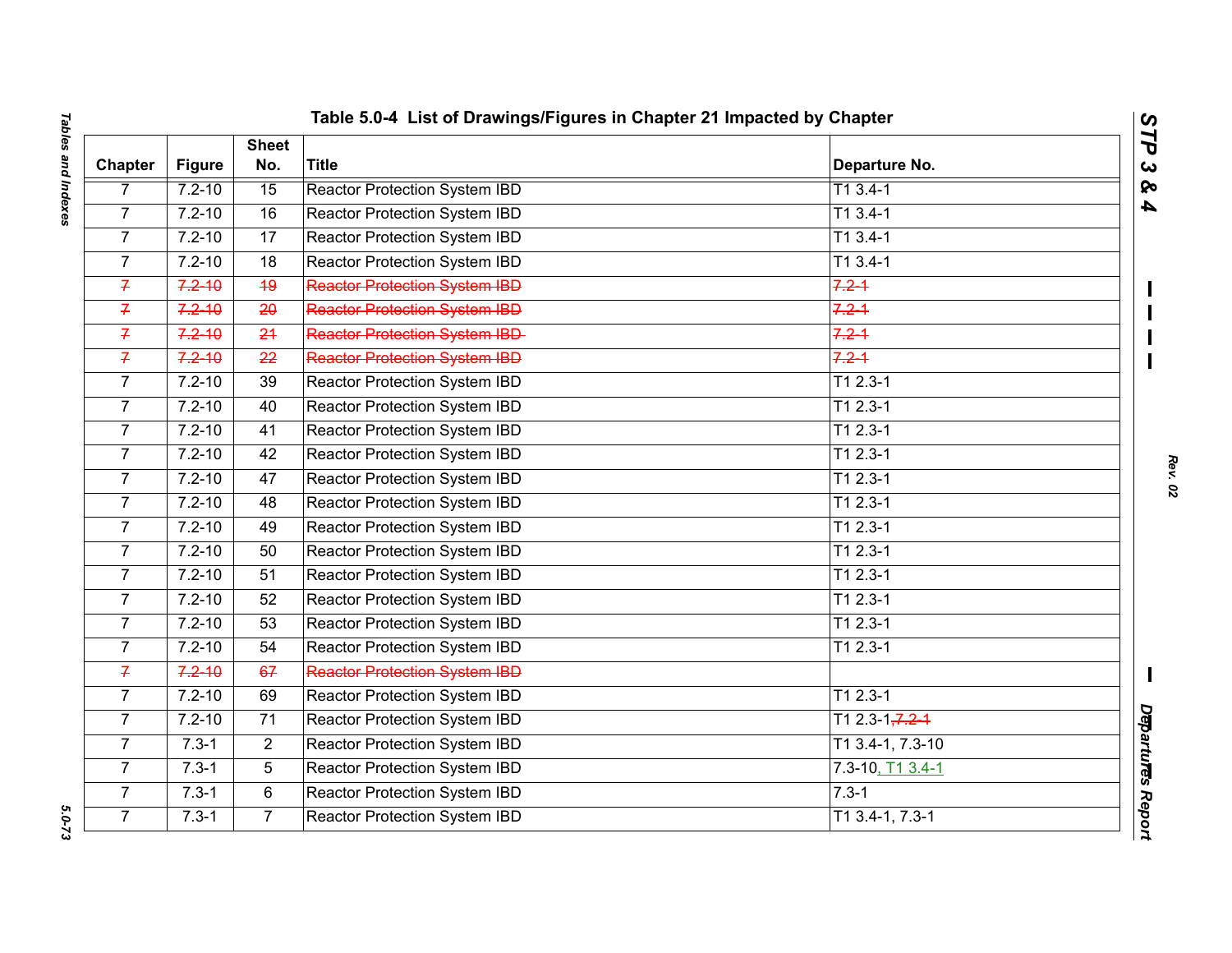| Chapter        | <b>Figure</b> | <b>Sheet</b><br>No. | <b>Title</b>                                           | Departure No.               |  |
|----------------|---------------|---------------------|--------------------------------------------------------|-----------------------------|--|
| 7              | $7.3 - 1$     | $\infty$            | <b>Reactor Protection System IBD</b>                   | T1 3.4-1, 7.3-10            |  |
| $\overline{7}$ | $7.3 - 1$     | 9                   | Reactor Protection System IBD                          | T1 3.4-1, 7.3-10            |  |
| $\overline{7}$ | $7.3 - 1$     | 10                  | Reactor Protection System IBD                          | $T1$ 3.4-1, 7.3-10          |  |
| $\overline{7}$ | $7.3 - 1$     | 11                  | Reactor Protection System IBD                          | T1 3.4-1, 7.3-10            |  |
| $\overline{7}$ | $7.3 - 1$     | 13                  | Reactor Protection System IBD                          | T1 3.4-1, 7.3-10            |  |
| $\overline{7}$ | $7.3 - 1$     | $\overline{14}$     | <b>Reactor Protection System IBD</b>                   | T1 3.4-1, 7.3-10            |  |
| $\overline{7}$ | $7.3 - 1$     | 15                  | Reactor Protection System IBD                          | T1 3.4-1, 7.3-10            |  |
| 7 <sup>1</sup> | $7.3 - 1$     | 17                  | Reactor Protection System IBD                          | T1 3.4-1, 7.3-10            |  |
| $\overline{7}$ | $7.3 - 2$     | $\mathbf{1}$        | Reactor Protection System IBDNuclear Boiler System IBD | $T13.4-1$                   |  |
| $\overline{7}$ | $7.3 - 2$     | $\overline{2}$      | Reactor Protection System IBDNuclear Boiler System IBD | T1 3.4-1 <del>, 7.3 4</del> |  |
| $\overline{7}$ | $7.3 - 2$     | 3                   | Reactor Protection System IBDNuclear Boiler System IBD | $T13.4-1$                   |  |
| $\overline{7}$ | $7.3 - 2$     | 4                   | Reactor Protection System IBDNuclear Boiler System IBD | $T13.4-1$                   |  |
| $\overline{7}$ | $7.3 - 2$     | 5                   | Reactor Protection System IBDNuclear Boiler System IBD | $T13.4-1$                   |  |
| $\overline{7}$ | $7.3 - 2$     | 6                   | Reactor Protection System IBDNuclear Boiler System IBD | $T13.4-1$                   |  |
| $\overline{7}$ | $7.3 - 2$     | $\overline{7}$      | Reactor Protection System IBDNuclear Boiler System IBD | $T13.4-1$                   |  |
| $\overline{7}$ | $7.3 - 2$     | 8                   | Reactor Protection System IBDNuclear Boiler System IBD | $T13.4-1$                   |  |
| $\overline{7}$ | $7.3 - 2$     | 9                   | Reactor Protection System IBDNuclear Boiler System IBD | $T13.4-1$                   |  |
| $\overline{7}$ | $7.3 - 2$     | 10                  | Reactor Protection System IBDNuclear Boiler System IBD | $T13.4-1$                   |  |
| $\overline{L}$ | $7.3 - 2$     | 11                  | <b>Nuclear Boiler System IBD</b>                       | $7.3 - 7$                   |  |
| $\overline{f}$ | $7.3 - 2$     | 48                  | <b>Reactor Protection System IBD</b>                   | $7.3 - 4$                   |  |
| $\overline{I}$ | $7.3 - 2$     | 34                  | <b>Nuclear Boiler System IBD</b>                       | $T13.4-1$                   |  |
| $\overline{I}$ | $7.3 - 2$     | 30                  | <b>Nuclear Boiler System IBD</b>                       | $7.3 - 6$                   |  |
| $\overline{7}$ | $7.3 - 2$     | 36                  | Reactor Protection System IBDNuclear Boiler System IBD | $T13.4-1$                   |  |
| $\overline{7}$ | $7.3 - 2$     | 37                  | Reactor Protection System IBDNuclear Boiler System IBD | $T13.4-1$                   |  |
| 7 <sup>1</sup> | $7.3 - 3$     | $\mathbf{1}$        | Reactor Core Isolation Cooling System IBD              | $T12.4-3$                   |  |
| $\overline{7}$ | $7.3 - 3$     | $\overline{2}$      | Reactor Core Isolation Cooling System IBD              | $T12.4-3$                   |  |
| $\overline{7}$ | $7.3 - 3$     | 3                   | Reactor Core Isolation Cooling System IBD              | $T12.4-3$                   |  |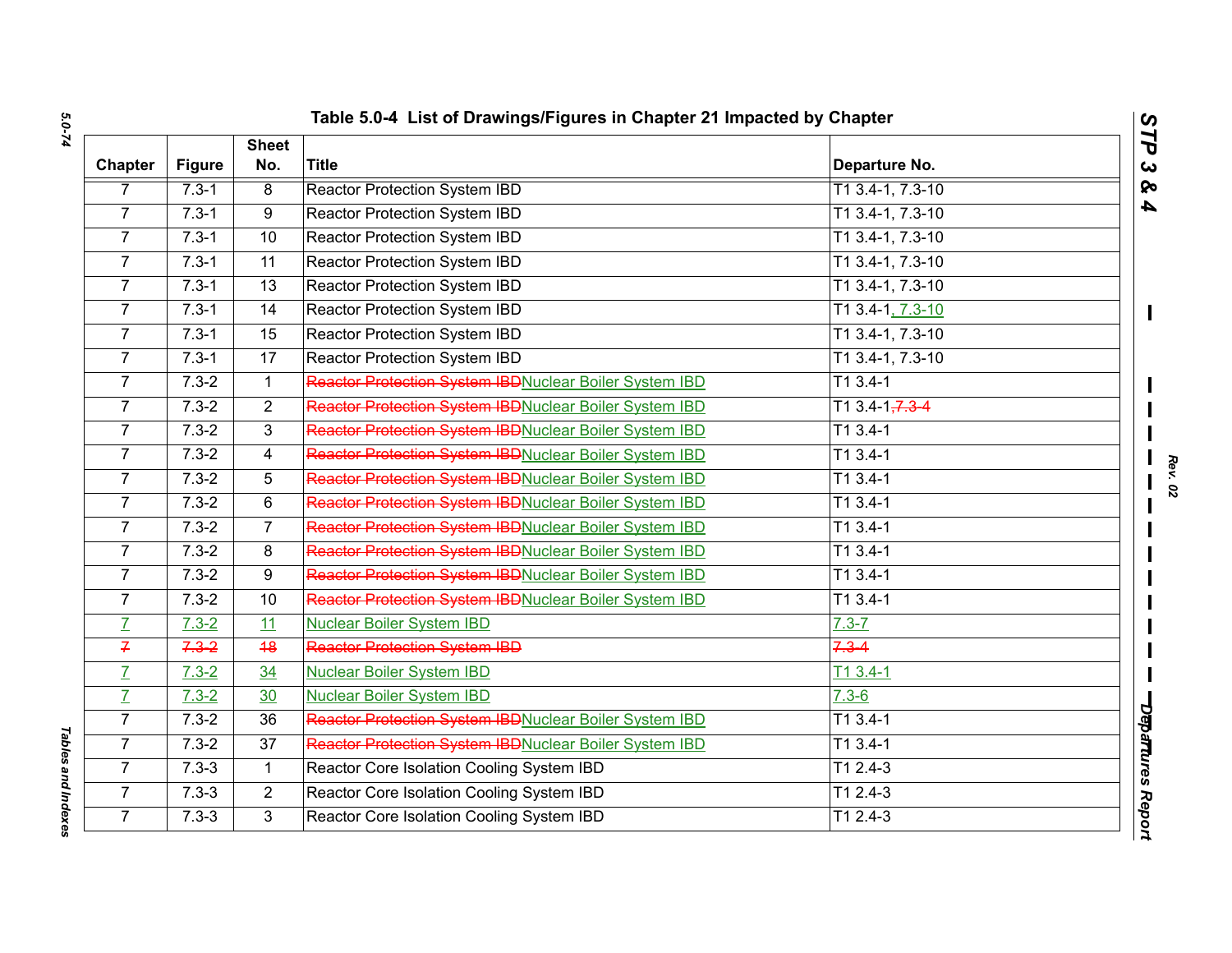| Chapter        | <b>Figure</b> | <b>Sheet</b><br>No. | <b>Title</b>                              | Departure No.                       |
|----------------|---------------|---------------------|-------------------------------------------|-------------------------------------|
| $\overline{7}$ | $7.3 - 3$     | $\overline{4}$      | Reactor Core Isolation Cooling System IBD | $T12.4-3$                           |
| $\overline{7}$ | $7.3 - 3$     | 5                   | Reactor Core Isolation Cooling System IBD | $T12.4-3$                           |
| $\overline{7}$ | $7.3 - 3$     | $\,6\,$             | Reactor Core Isolation Cooling System IBD | $T12.4-3$                           |
| $\overline{7}$ | $7.3 - 3$     | $\overline{7}$      | Reactor Core Isolation Cooling System IBD | $T12.4-3$                           |
| $\overline{7}$ | $7.3 - 3$     | 10                  | Reactor Core Isolation Cooling System IBD | T1 2.4-3                            |
| $\overline{7}$ | $7.3 - 3$     | $\overline{11}$     | Reactor Core Isolation Cooling System IBD | $T12.4-3$                           |
| $\overline{7}$ | $7.3 - 3$     | 12                  | Reactor Core Isolation Cooling System IBD | $T12.4-3$                           |
| $\overline{7}$ | $7.3 - 3$     | 13                  | Reactor Core Isolation Cooling System IBD | T1 2.4-3                            |
| $\overline{7}$ | $7.3 - 3$     | 14                  | Reactor Core Isolation Cooling System IBD | $T12.4-3$                           |
| 7 <sup>1</sup> | $7.3 - 3$     | 15                  | Reactor Core Isolation Cooling System IBD | T1 2.4-3                            |
| $\overline{7}$ | $7.3 - 3$     | 16                  | Reactor Core Isolation Cooling System IBD | $T12.4-3$                           |
| $\overline{7}$ | $7.3 - 3$     | 17                  | Reactor Core Isolation Cooling System IBD | $T12.4-3$                           |
| $\overline{7}$ | $7.3 - 4$     | $\mathbf{1}$        | Residual Heat Removal System IBD          | $T12.14-1$                          |
| $\overline{7}$ | $7.3 - 4$     | 3                   | Residual Heat Removal System IBD          | T1 2.14-1                           |
| $\overline{7}$ | $7.3 - 4$     | 4                   | Residual Heat Removal System IBD          | $7.3 - 3$ , $7.3 - 10$ , $7.3 - 13$ |
| $\overline{7}$ | $7.3 - 4$     | 6                   | Residual Heat Removal System IBD          | 7.3-13, T1 2.4-1                    |
| $\overline{7}$ | $7.3 - 4$     | 10                  | Residual Heat Removal System IBD          | 7.3-13, 7.3-10                      |
| $\overline{7}$ | $7.3 - 4$     | 11                  | Residual Heat Removal System IBD          | $7.3 - 13, 7.3 - 10$                |
| $\overline{7}$ | $7.3 - 4$     | 12                  | Residual Heat Removal System IBD          | T1 2.4-1 <del>, 7.3-13</del>        |
| $\overline{I}$ | $7.3 - 4$     | 13                  | <b>Residual Heat Removal System IBD</b>   | $7.3 - 10, 7.3 - 13$                |
| $\overline{L}$ | $7.3 - 4$     | 14                  | <b>Residual Heat Removal System IBD</b>   | $7.3 - 10$                          |
| $\overline{7}$ | $7.3 - 4$     | 19                  | Residual Heat Removal System IBD          | T1 2.4-1, 7.3-13, 7.3-10            |
| $\overline{7}$ | $7.3 - 4$     | 20                  | Residual Heat Removal System IBD          | T1 2.14-1, 7.3-10, 7.3-13, 7.3-14   |
| $\overline{L}$ | $7.3 - 4$     | $\overline{21}$     | <b>Residual Heat Removal System IBD</b>   | $7.3 - 10$                          |
| $\overline{7}$ | $7.3 - 5$     | $\mathbf{1}$        | Leak Detection and Isolation System IBD   | T1 2.14-1, T1 3.4-1                 |
| $\overline{7}$ | $7.3 - 5$     | $\overline{2}$      | Leak Detection and Isolation System IBD   | T1 2.14-1, T1 3.4-1                 |
| $\overline{7}$ | $7.3 - 5$     | 3                   | Leak Detection and Isolation System IBD   | $T12.3-1$                           |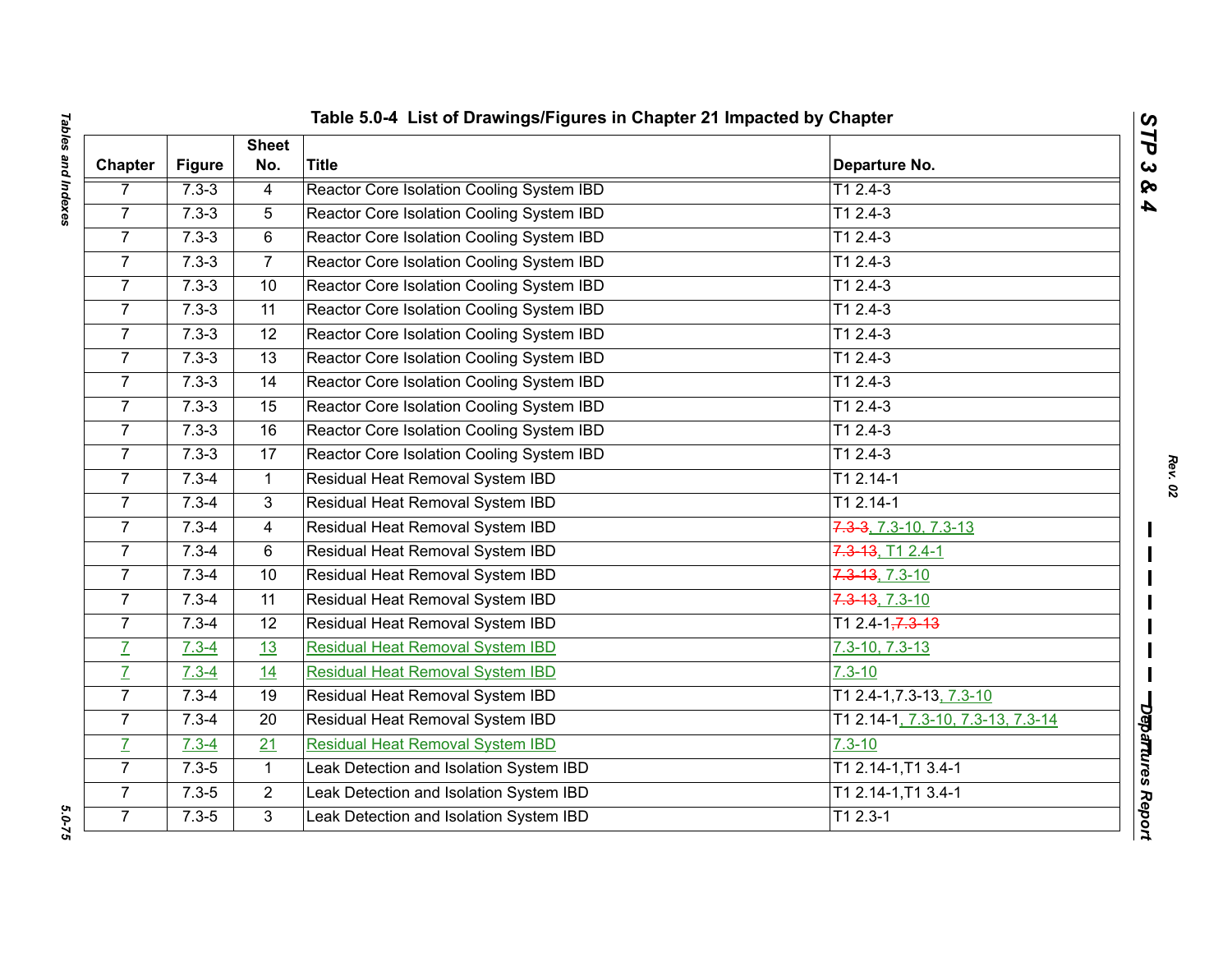| <b>Chapter</b>  | <b>Figure</b> | <b>Sheet</b><br>No. | <b>Title</b>                                   | Departure No.               |  |
|-----------------|---------------|---------------------|------------------------------------------------|-----------------------------|--|
| $\overline{7}$  | $7.3 - 5$     | $\overline{4}$      | Leak Detection and Isolation System IBD        | $T13.4-1$                   |  |
| $\overline{7}$  | $7.3 - 5$     | 5                   | Leak Detection and Isolation System IBD        | $T13.4-1$                   |  |
| $\overline{7}$  | $7.3 - 5$     | $\overline{6}$      | Leak Detection and Isolation System IBD        | $T13.4-1$                   |  |
| 7 <sup>1</sup>  | $7.3 - 5$     | $\overline{7}$      | Leak Detection and Isolation System IBD        | $T13.4-1$                   |  |
| $\overline{7}$  | $7.3 - 5$     | 8                   | Leak Detection and Isolation System IBD        | $T12.3-1$                   |  |
| $7\overline{ }$ | $7.3 - 5$     | 11                  | Leak Detection and Isolation System IBD        | $T12.3-1$                   |  |
| $\overline{7}$  | $7.3 - 5$     | $\overline{12}$     | Leak Detection and Isolation System IBD        | $T12.3-1$                   |  |
| 7 <sup>1</sup>  | $7.3 - 5$     | 15                  | Leak Detection and Isolation System IBD        | $T12.3-1$                   |  |
| $\overline{7}$  | $7.3 - 5$     | 16                  | Leak Detection and Isolation System IBD        | $T12.3-1$                   |  |
| 7 <sup>1</sup>  | $7.3 - 5$     | 19                  | Leak Detection and Isolation System IBD        | $T12.3-1$                   |  |
| $\overline{7}$  | $7.3 - 5$     | 20                  | Leak Detection and Isolation System IBD        | $T12.3-1$                   |  |
| $\overline{7}$  | $7.3 - 5$     | 23                  | Leak Detection and Isolation System IBD        | $T12.3-1$                   |  |
| $\overline{7}$  | $7.3 - 5$     | $\overline{24}$     | Leak Detection and Isolation System IBD        | $T13.4-1$                   |  |
| $7\overline{ }$ | $7.3 - 5$     | 35                  | Leak Detection and Isolation System IBD        | Admin                       |  |
| $\overline{7}$  | $7.3 - 5$     | $\overline{36}$     | Leak Detection and Isolation System IBD        | Admin                       |  |
| $\overline{f}$  | $7.3 - 5$     | 37                  | <b>Leak Detection and Isolation System IBD</b> | Admin                       |  |
| $\overline{f}$  | $7.3 - 5$     | 38                  | <b>Leak Detection and Isolation System IBD</b> | Admin                       |  |
| $\overline{7}$  | $7.3 - 5$     | $\overline{39}$     | Leak Detection and Isolation System IBD        | $T12.3-1$                   |  |
| $\overline{7}$  | $7.3 - 5$     | 40                  | Leak Detection and Isolation System IBD        | $T12.3-1$                   |  |
| 7 <sup>1</sup>  | $7.3 - 5$     | 41                  | Leak Detection and Isolation System IBD        | $T13.4-1$                   |  |
| $\overline{7}$  | $7.3 - 5$     | 42                  | Leak Detection and Isolation System IBD        | $T13.4-1$                   |  |
| 7 <sup>1</sup>  | $7.3 - 5$     | 43                  | Leak Detection and Isolation System IBD        | $T13.4-1$                   |  |
| $\overline{7}$  | $7.3 - 5$     | 44                  | Leak Detection and Isolation System IBD        | T1 3.4-1 <del>, Admin</del> |  |
| $\overline{7}$  | $7.3 - 5$     | 45                  | Leak Detection and Isolation System IBD        | $T12.14 - 1, T13.4 - 1$     |  |
| $\overline{7}$  | $7.3 - 5$     | 46                  | Leak Detection and Isolation System IBD        | $T12.14-1$                  |  |
| $\overline{7}$  | $7.3 - 5$     | 47                  | Leak Detection and Isolation System IBD        | $T12.14-1$                  |  |
| $\overline{7}$  | $7.3 - 5$     | $\overline{48}$     | Leak Detection and Isolation System IBD        | $T13.4-1$                   |  |

*Tables and Indexes* 

**Tables and Indexes**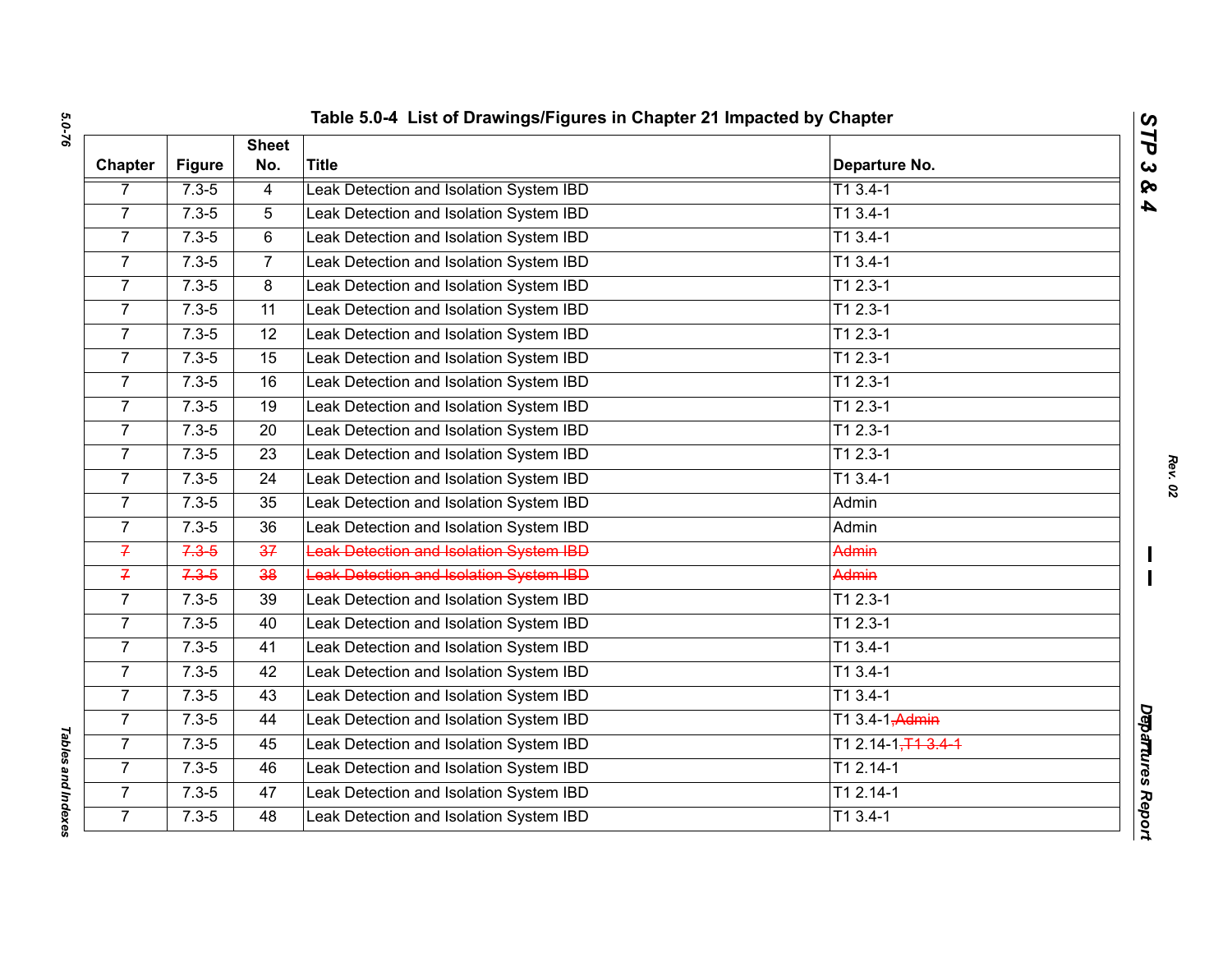|                |               |                     | Table 5.0-4 List of Drawings/Figures in Chapter 21 Impacted by Chapter |                                  |
|----------------|---------------|---------------------|------------------------------------------------------------------------|----------------------------------|
| Chapter        | <b>Figure</b> | <b>Sheet</b><br>No. | <b>Title</b>                                                           | Departure No.                    |
| 7              | $7.3 - 5$     | 49                  | Leak Detection and Isolation System IBD                                | $T13.4-1$                        |
| $\overline{7}$ | $7.3 - 5$     | 50                  | Leak Detection and Isolation System IBD                                | $T13.4-1$                        |
| $\overline{7}$ | $7.3 - 5$     | 51                  | Leak Detection and Isolation System IBD                                | $T1.2.14 - 1, T1.3.4 - 1$        |
| $\overline{7}$ | $7.3 - 5$     | 52                  | Leak Detection and Isolation System IBD                                | $T1.2.14 - 1, T1.3.4 - 1$        |
| $\overline{7}$ | $7.3 - 5$     | 53                  | Leak Detection and Isolation System IBD                                | $T1.2.14 - 1, T1.3.4 - 1$        |
| $\overline{7}$ | $7.3 - 5$     | 54                  | Leak Detection and Isolation System IBD                                | $T13.4-1$                        |
| $\overline{I}$ | $7.3 - 5$     | 55                  | Leak Detection and Isolation System IBD                                | $T13.4-1$                        |
| $\overline{7}$ | $7.3 - 5$     | 56                  | Leak Detection and Isolation System IBD                                | $T13.4-1$                        |
| $\overline{7}$ | $7.3 - 5$     | 58                  | Leak Detection and Isolation System IBD                                | $T13.4-1$                        |
| $\overline{7}$ | $7.3 - 5$     | 59                  | Leak Detection and Isolation System IBD                                | $T13.4-1$                        |
| $\overline{7}$ | $7.3 - 5$     | 60                  | Leak Detection and Isolation System IBD                                | $T13.4-1$                        |
| $\overline{7}$ | $7.3 - 5$     | 61                  | Leak Detection and Isolation System IBD                                | $T13.4-1$                        |
| $\overline{f}$ | $7.3 - 5$     | 72                  | Leak Detection and Isolation System IBD                                | 713.41                           |
| $\overline{7}$ | $7.3 - 5$     | 74                  | Leak Detection and Isolation System IBD                                | T1 2.14-1                        |
| $\overline{7}$ | $7.3 - 5$     | 75                  | Leak Detection and Isolation System IBD                                | $7.3 - 11$                       |
| $\overline{7}$ | $7.3 - 5$     | 76                  | Leak Detection and Isolation System IBD                                | $T13.4-1$                        |
| $\overline{7}$ | $7.3 - 5$     | 77                  | Leak Detection and Isolation System IBD                                | $T13.4-1$                        |
| $\overline{7}$ | $7.4 - 2$     |                     | Remote Shutdown System IED                                             | T1 2.14-1,8.3-1, Admin, T1 2.4-1 |
| $\overline{L}$ | $7.4 - 3$     | $\overline{1}$      | Remote Shutdown System IBD                                             | T1 2.14-1, 8.3-1                 |
| $\overline{I}$ | $7.4 - 3$     | $\overline{2}$      | Remote Shutdown System IBD                                             | $T12.4-1$                        |
| $\overline{7}$ | $7.4 - 3$     | 3                   | Remote Shutdown System IBD                                             | $8.3 - 1, T12.14 - 1$            |
| $\overline{7}$ | $7.6 - 1$     | $\mathbf{1}$        | Neutron Monitoring System IED                                          | T1 3.4-1                         |
| $\overline{7}$ | $7.6 - 1$     | $\overline{2}$      | Neutron Monitoring System IED                                          | T1 3.4-1                         |
| $\overline{7}$ | $7.6 - 1$     | 3                   | Neutron Monitoring System IED                                          | $T13.4-1$                        |
| $\overline{7}$ | $7.6 - 1$     | $\overline{4}$      | Neutron Monitoring System IED                                          | $T13.4-1$                        |
| $\overline{7}$ | $7.6 - 1$     | $\mathbf{1}$        | Neutron Monitoring System IBD                                          | $T13.4-1$                        |
| $\overline{f}$ | $7.6 - 2$     | $\overline{3}$      | Neutron Monitoring System IBD                                          | $7.2 - 1$                        |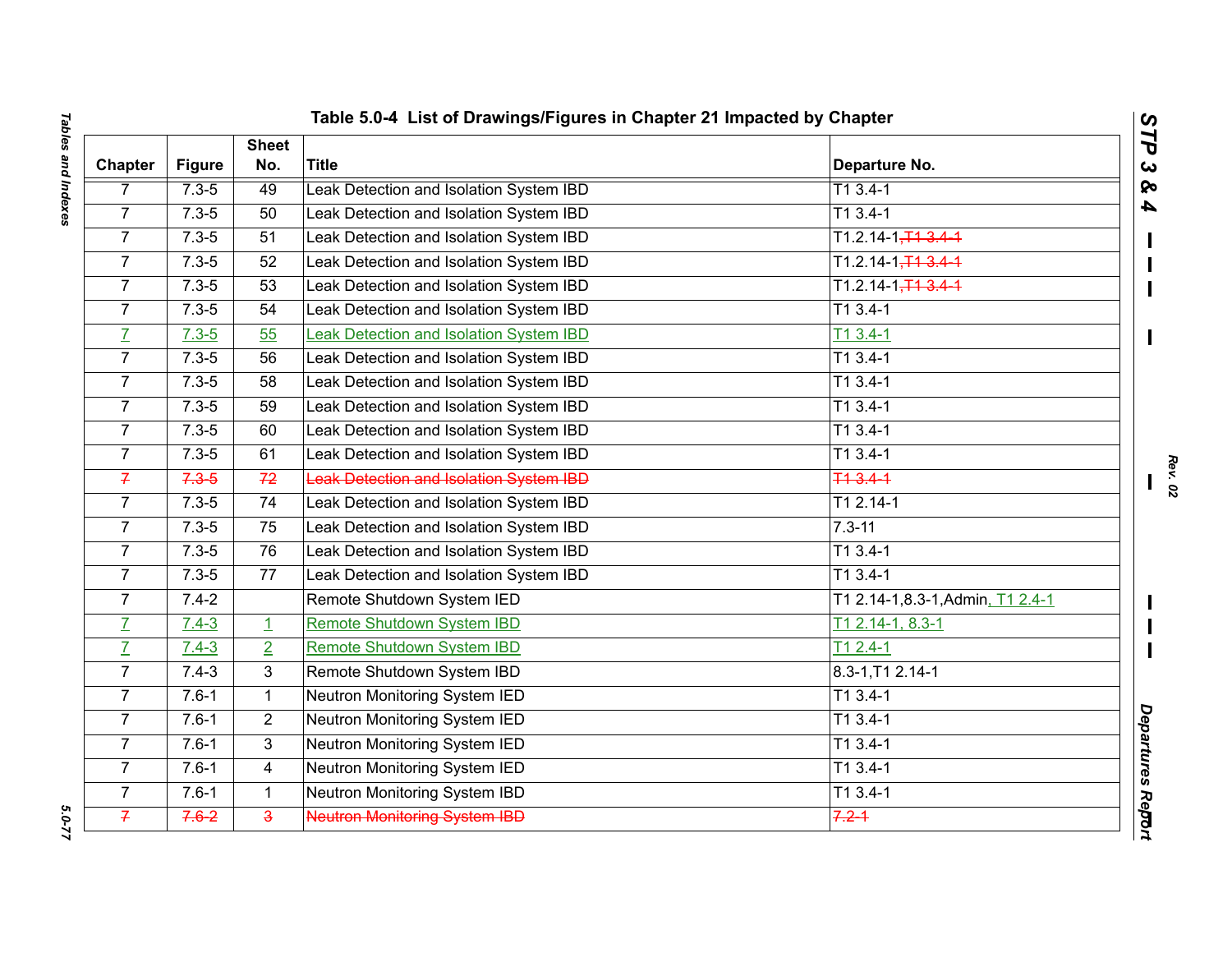|                |               | <b>Sheet</b>    |                                                           |                      |  |
|----------------|---------------|-----------------|-----------------------------------------------------------|----------------------|--|
| <b>Chapter</b> | <b>Figure</b> | No.             | <b>Title</b>                                              | Departure No.        |  |
| Ŧ.             | $7.6 - 2$     | $\overline{3a}$ | <b>Neutron Monitoring System IBD</b>                      | $7.2 - 1$            |  |
| $\overline{f}$ | $7.6 - 2$     | $6\overline{6}$ | <b>Neutron Monitoring System IBD</b>                      | $7.2 - 1$            |  |
| $\overline{7}$ | $7.6 - 2$     | 9               | Neutron Monitoring System IBD                             | T1 2.2-1, 7.6-1      |  |
| $\overline{7}$ | $7.6 - 2$     | 9a              | Neutron Monitoring System IBD                             | T1 2.2-1, 7.6-1      |  |
| $\overline{7}$ | $7.6 - 2$     | 9b              | Neutron Monitoring System IBD                             | $T12.2 - 1, 7.6 - 1$ |  |
| $\overline{7}$ | $7.6 - 2$     | 14              | Neutron Monitoring System IBD                             | $T13.4-1$            |  |
| $\overline{7}$ | $7.6 - 2$     | 25              | Neutron Monitoring System IBD                             | T1 3.4-1             |  |
| $\overline{7}$ | $7.6 - 2$     | 26              | Neutron Monitoring System IBD                             | $T13.4-1$            |  |
| $\overline{f}$ | $7.6 - 2$     | 27              | <b>Neutron Monitoring System IBD</b>                      | $7.6 - 1$            |  |
| $\overline{7}$ | $7.6 - 5$     | $\mathbf{1}$    | Process Radiation Monitoring System IED                   | 11.5-1, T1 2.3-1     |  |
| $\overline{7}$ | $7.6 - 5$     | $\overline{2}$  | Process Radiation Monitoring System IED                   | $11.5 - 1$           |  |
| $\overline{7}$ | $7.6 - 5$     | 3               | <b>Process Radiation Monitoring System IED</b>            | $11.5 - 1$           |  |
| $\overline{7}$ | $7.6 - 5$     | $\overline{4}$  | <b>Process Radiation Monitoring System IED</b>            | $11.5 - 1$           |  |
| $\overline{7}$ | $7.6 - 5$     | 5               | Process Radiation Monitoring System IED                   | $11.5 - 1$           |  |
| $\overline{7}$ | $7.6 - 5$     | 6               | <b>Process Radiation Monitoring System IED</b>            | $11.5 - 1$           |  |
| $\overline{7}$ | $7.6 - 5$     | $\overline{7}$  | Process Radiation Monitoring System IED                   | $11.5 - 1$           |  |
| $\overline{7}$ | $7.6 - 5$     | 8               | Process Radiation Monitoring System IED                   | $11.5 - 1$           |  |
| $\overline{7}$ | $7.6 - 5$     | 9               | Process Radiation Monitoring System IED                   | $11.5 - 1$           |  |
| $\overline{7}$ | $7.6 - 5$     | 10              | Process Radiation Monitoring System IED                   | $11.5 - 1$           |  |
| 7              | $7.6 - 11$    | $\mathbf 1$     | Suppression Pool Temperature Monitoring System IED        | $7.6 - 3$            |  |
| $\overline{7}$ | $7.6 - 11$    | $\overline{3}$  | Suppression Pool Temperature Monitoring System IED        | $7.6 - 3$            |  |
| $\mathcal{F}$  | $7.6 - 12$    | $\overline{+}$  | <b>Suppression Pool Temperature Monitoring System IBD</b> | $7.6 - 3$            |  |
| $\overline{f}$ | $7.6 - 12$    | $\overline{2}$  | <b>Suppression Pool Temperature Monitoring System IBD</b> | $7.6 - 3$            |  |
| 7              | $7.6 - 12$    | $\mathbf{3}$    | Suppression Pool Temperature Monitoring System IBD        | $7.6 - 3$            |  |
| 7              | $7.6 - 12$    | $\overline{4}$  | <b>Suppression Pool Temperature Monitoring System IBD</b> | $7.6 - 3$            |  |
| $\overline{f}$ | $7.6 - 12$    | $\overline{5}$  | <b>Suppression Pool Temperature Monitoring System IBD</b> | $7.6 - 3$            |  |
| $\overline{7}$ | $7.7 - 2$     | $\mathbf{1}$    | Rod Control and Information System IED                    | $7.7 - 7, T13.4 - 1$ |  |

*Tables and Indexes* 

Tables and Indexes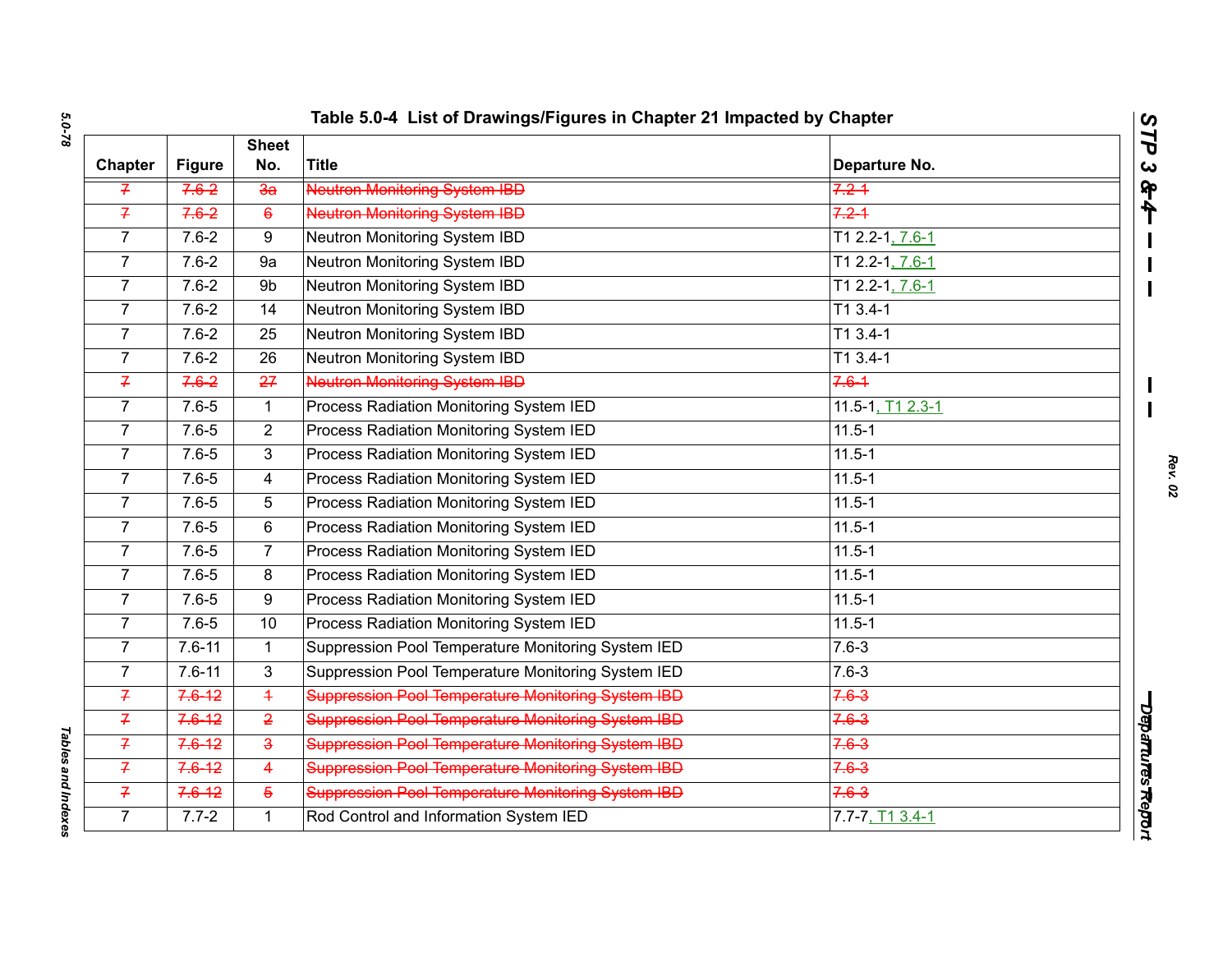|                |               |                     | Table 5.0-4 List of Drawings/Figures in Chapter 21 Impacted by Chapter |                      |
|----------------|---------------|---------------------|------------------------------------------------------------------------|----------------------|
| Chapter        | <b>Figure</b> | <b>Sheet</b><br>No. | <b>Title</b>                                                           | Departure No.        |
| 7              | $7.7 - 2$     | $\overline{2}$      | Rod Control and Information System IED                                 | $7.7 - 7, T13.4 - 1$ |
| $\overline{7}$ | $7.7 - 2$     | $\mathbf{3}$        | Rod Control and Information System IED                                 | $7.7 - 7$            |
| $\overline{7}$ | $7.7 - 2$     | 4                   | Rod Control and Information System IED                                 | $7.7 - 7, T13.4 - 1$ |
| $\overline{7}$ | $7.7 - 2$     | 5                   | Rod Control and Information System IED                                 | $7.7 - 7$            |
| $\overline{7}$ | $7.7 - 3$     | $\mathbf{1}$        | Rod Control and Information System IBD                                 | $7.7 - 7$            |
| $\overline{7}$ | $7.7 - 3$     | $\overline{2}$      | Rod Control and Information System IBD                                 | $7.7 - 7, T13.4 - 1$ |
| $\overline{7}$ | $7.7 - 3$     | 3                   | Rod Control and Information System IBD                                 | $7.7 - 7, T13.4 - 1$ |
| $\overline{7}$ | $7.7 - 3$     | 4                   | Rod Control and Information System IBD                                 | 7.7-7, T1 3.4-1      |
| $\overline{7}$ | $7.7 - 3$     | 5                   | Rod Control and Information System IBD                                 | $7.7 - 7, T13.4 - 1$ |
| $\overline{7}$ | $7.7 - 3$     | 6                   | Rod Control and Information System IBD                                 | $7.7 - 7, T13.4 - 1$ |
| $\overline{7}$ | $7.7 - 3$     | $\overline{7}$      | Rod Control and Information System IBD                                 | $7.7 - 7, T13.4 - 1$ |
| $\overline{7}$ | $7.7 - 3$     | 8                   | Rod Control and Information System IBD                                 | $7.7 - 7, T13.4 - 1$ |
| $\overline{7}$ | $7.7 - 3$     | 9                   | Rod Control and Information System IBD                                 | $7.7 - 7$            |
| $\overline{7}$ | $7.7 - 3$     | 10                  | Rod Control and Information System IBD                                 | $7.7 - 7, T13.4 - 1$ |
| $\overline{7}$ | $7.7 - 3$     | $\overline{11}$     | Rod Control and Information System IBD                                 | $7.7 - 7$            |
| $\overline{7}$ | $7.7 - 3$     | 12                  | Rod Control and Information System IBD                                 | $7.7 - 7, T13.4 - 1$ |
| $\overline{7}$ | $7.7 - 3$     | 13                  | Rod Control and Information System IBD                                 | $7.7 - 7, T13.4 - 1$ |
| $\overline{7}$ | $7.7 - 3$     | 14                  | Rod Control and Information System IBD                                 | $7.7 - 7, T13.4 - 1$ |
| $\overline{7}$ | $7.7 - 3$     | 15                  | Rod Control and Information System IBD                                 | $7.7 - 7$            |
| $\overline{f}$ | $7.7 - 3$     | 46                  | Rod Control and Information System IBD                                 | $7.7 - 7$            |
| $\overline{f}$ | $7.7 - 3$     | $\overline{17}$     | Rod Control and Information System IBD                                 | $7.7 - 7$            |
| $\overline{f}$ | $7.7 - 3$     | 47a                 | Rod Control and Information System IBD                                 | $7.7 - 7$            |
| $\overline{7}$ | $7.7 - 3$     | 18                  | Rod Control and Information System IBD                                 | 7.7-7, T1 3.4-1      |
| $\overline{f}$ | $7.7 - 3$     | 48a                 | Rod Control and Information System IBD                                 | $7.7 - 7$            |
| $\overline{7}$ | $7.7 - 3$     | 19                  | Rod Control and Information System IBD                                 | 7.7-7, T1 3.4-1      |
| $\overline{7}$ | $7.7 - 3$     | 20                  | Rod Control and Information System IBD                                 | 7.7-7, T1 3.4-1      |
| $\overline{7}$ | $7.7 - 3$     | $\overline{21}$     | Rod Control and Information System IBD                                 | $7.7 - 7, T13.4 - 1$ |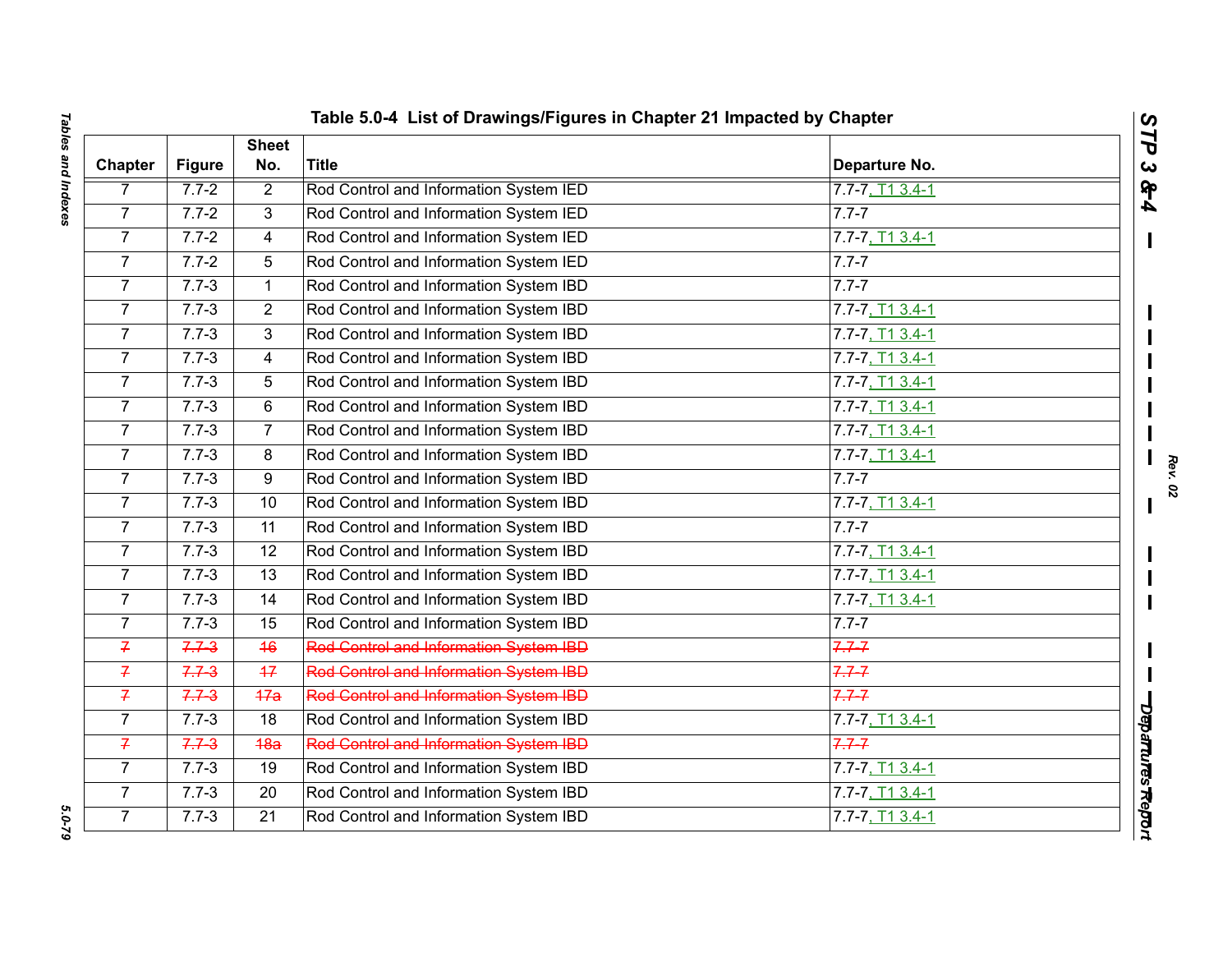|                |               | Table 5.0-4 List of Drawings/Figures in Chapter 21 Impacted by Chapter |                                               |                      |
|----------------|---------------|------------------------------------------------------------------------|-----------------------------------------------|----------------------|
| <b>Chapter</b> | <b>Figure</b> | <b>Sheet</b><br>No.                                                    | <b>Title</b>                                  | Departure No.        |
| 7              | $7.7 - 3$     | 22                                                                     | Rod Control and Information System IBD        | $7.7 - 7, T13.4 - 1$ |
| $\overline{7}$ | $7.7 - 3$     | 23                                                                     | Rod Control and Information System IBD        | 7.7-7, T1 3.4-1      |
| $\overline{7}$ | $7.7 - 3$     | $\overline{24}$                                                        | Rod Control and Information System IBD        | $7.7 - 7, T13.4 - 1$ |
| $\overline{7}$ | $7.7 - 3$     | 25                                                                     | Rod Control and Information System IBD        | $7.7 - 7, T13.4 - 1$ |
| $\overline{7}$ | $7.7 - 3$     | 26                                                                     | Rod Control and Information System IBD        | $7.7 - 7, T13.4 - 1$ |
| $\overline{7}$ | $7.7 - 3$     | 27                                                                     | Rod Control and Information System IBD        | $7.7 - 7, T13.4 - 1$ |
| $\overline{7}$ | $7.7 - 3$     | 28                                                                     | Rod Control and Information System IBD        | $7.7 - 7, T13.4 - 1$ |
| $\overline{7}$ | $7.7 - 3$     | 29                                                                     | Rod Control and Information System IBD        | $7.7 - 7$            |
| $\overline{7}$ | $7.7 - 3$     | 30                                                                     | Rod Control and Information System IBD        | $7.7 - 7, T13.4 - 1$ |
| $\overline{7}$ | $7.7 - 3$     | 31                                                                     | Rod Control and Information System IBD        | $7.7 - 7, T13.4 - 1$ |
| $\overline{f}$ | $7.7 - 3$     | 34a                                                                    | Rod Control and Information System IBD        | $7.7 - 7$            |
| $\overline{7}$ | $7.7 - 3$     | 32                                                                     | Rod Control and Information System IBD        | 7.7-7, T1 3.4-1      |
| $\overline{7}$ | $7.7 - 3$     | 33                                                                     | Rod Control and Information System IBD        | $7.7 - 7$            |
| $\overline{L}$ | $7.7 - 3$     | 33a                                                                    | Rod Control and Information System IBD        | $7.7 - 7$            |
| $\overline{7}$ | $7.7 - 3$     | 34                                                                     | Rod Control and Information System IBD        | $7.7 - 7$            |
| $\overline{7}$ | $7.7 - 3$     | 35                                                                     | Rod Control and Information System IBD        | $7.7 - 7$            |
| $\overline{7}$ | $7.7 - 3$     | 36                                                                     | Rod Control and Information System IBD        | $7.7 - 7$            |
| $\overline{7}$ | $7.7 - 3$     | 37                                                                     | Rod Control and Information System IBD        | $7.7 - 7, T13.4 - 1$ |
| $\overline{L}$ | $7.7 - 3$     | 37a                                                                    | Rod Control and Information System IBD        | $7.7 - 7$            |
| $\overline{f}$ | $7.7 - 3$     | 38                                                                     | Rod Control and Information System IBD        | $7.7 - 7$            |
| $\overline{f}$ | $7.7 - 3$     | $\overline{39}$                                                        | Rod Control and Information System IBD        | $7.7 - 7$            |
| $\overline{f}$ | $7.7 - 3$     | 40                                                                     | Rod Control and Information System IBD        | $7.7 - 7$            |
| $\overline{f}$ | $7.7 - 3$     | 44                                                                     | <b>Rod Control and Information System IBD</b> | $7.7 - 7$            |
| $\overline{7}$ | $7.7 - 3$     | 42                                                                     | Rod Control and Information System IBD        | $7.7 - 7$            |
| $\overline{f}$ | $7.7 - 3$     | 43                                                                     | Rod Control and Information System IBD        | $7.7 - 7$            |
| $\overline{f}$ | $7.7 - 3$     | 4 <sub>3a</sub>                                                        | <b>Rod Control and Information System IBD</b> | $7.7 - 7$            |
| $\overline{7}$ | $7.7 - 3$     | 44                                                                     | Rod Control and Information System IBD        | $7.7 - 7$            |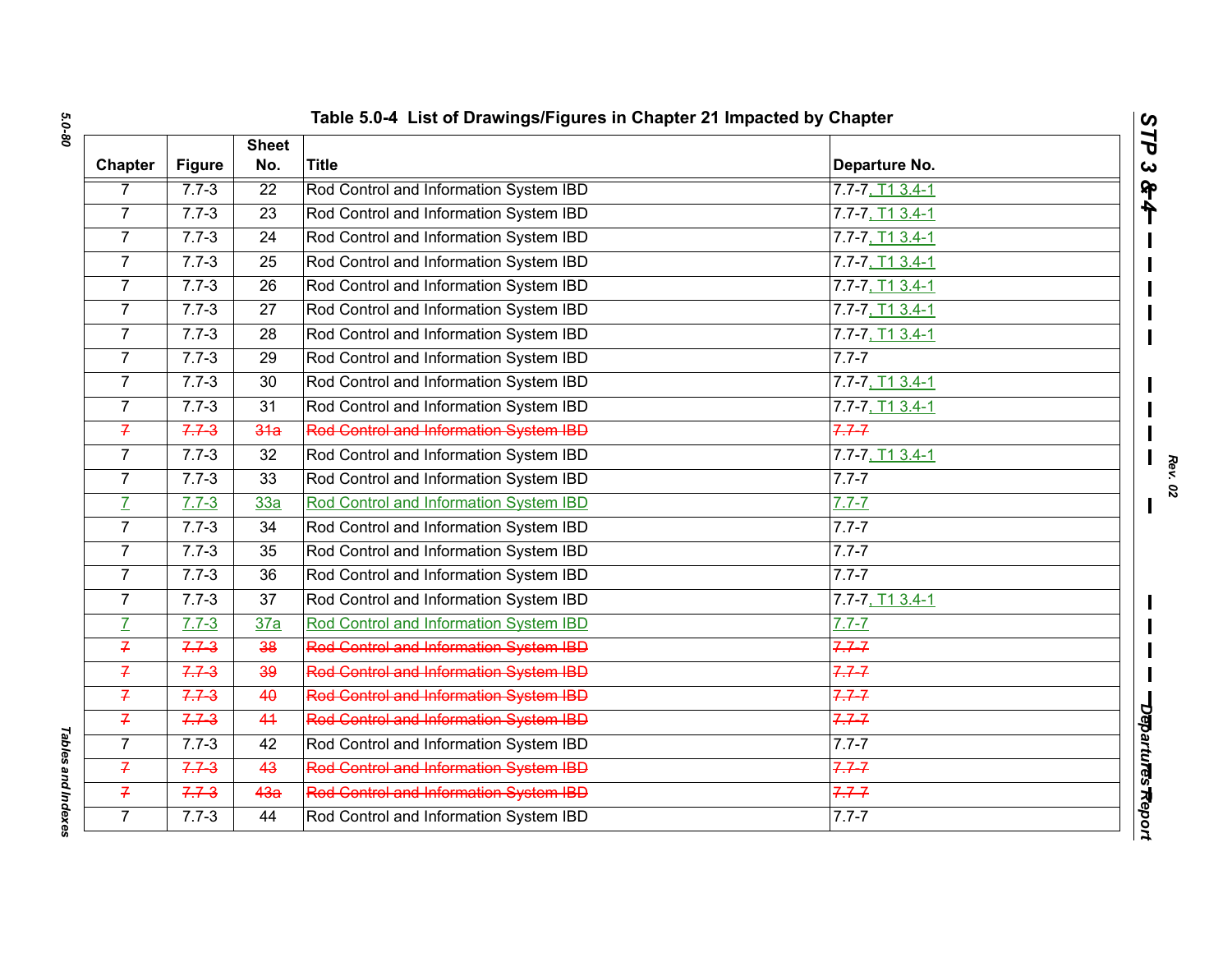| Table 5.0-4 List of Drawings/Figures in Chapter 21 Impacted by Chapter |               |                     |                                               |               |  |
|------------------------------------------------------------------------|---------------|---------------------|-----------------------------------------------|---------------|--|
| <b>Chapter</b>                                                         | <b>Figure</b> | <b>Sheet</b><br>No. | <b>Title</b>                                  | Departure No. |  |
| $\mathcal{F}$                                                          | $7.7 - 3$     | 45                  | <b>Rod Control and Information System IBD</b> | $7.7 - 7$     |  |
| $\overline{f}$                                                         | $7.7 - 3$     | 46                  | Rod Control and Information System IBD        | $7.7 - 7$     |  |
| $\mathcal{I}$                                                          | $7.7 - 3$     | 47                  | Rod Control and Information System IBD        | $7.7 - 7$     |  |
| $\overline{f}$                                                         | $7.7 - 3$     | 47a                 | Rod Control and Information System IBD        | $7.7 - 7$     |  |
| $\overline{7}$                                                         | $7.7 - 3$     | 48                  | Rod Control and Information System IBD        | $7.7 - 7$     |  |
| $\overline{f}$                                                         | $7.7 - 3$     | 49                  | Rod Control and Information System IBD        | $7.7 - 7$     |  |
| $\overline{7}$                                                         | $7.7 - 3$     | 50                  | Rod Control and Information System IBD        | $7.7 - 7$     |  |
| $\overline{f}$                                                         | $7.7 - 3$     | 54                  | <b>Red Centrel and Information System IBD</b> | $7.7 - 7$     |  |
| $\overline{7}$                                                         | $7.7 - 3$     | 52                  | Rod Control and Information System IBD        | $7.7 - 7$     |  |
| $\overline{7}$                                                         | $7.7 - 3$     | 53                  | Rod Control and Information System IBD        | $7.7 - 7$     |  |
| $\overline{7}$                                                         | $7.7 - 3$     | 54                  | Rod Control and Information System IBD        | $7.7 - 7$     |  |
| $\overline{7}$                                                         | $7.7 - 3$     | 55                  | Rod Control and Information System IBD        | $7.7 - 7$     |  |
| $\overline{f}$                                                         | $7.7 - 3$     | 56                  | <b>Rod Control and Information System IBD</b> | $7.7 - 7$     |  |
| $\overline{7}$                                                         | $7.7 - 3$     | 57                  | Rod Control and Information System IBD        | $7.7 - 7$     |  |
| $\overline{f}$                                                         | $7.7 - 3$     | $\overline{58}$     | Rod Control and Information System IBD        | $7.7 - 7$     |  |
| $\overline{f}$                                                         | $7.7 - 3$     | 59                  | Rod Control and Information System IBD        | $7.7 - 7$     |  |
| $\overline{f}$                                                         | $7.7 - 3$     | 60                  | Rod Control and Information System IBD        | $7.7 - 7$     |  |
| $\overline{f}$                                                         | $7.7 - 3$     | 64                  | Rod Control and Information System IBD        | $7.7 - 7$     |  |
| $\overline{7}$                                                         | $7.7 - 3$     | 62                  | Rod Control and Information System IBD        | $7.7 - 7$     |  |
| $\overline{f}$                                                         | $7.7 - 3$     | 63                  | Red Control and Information System IBD        | $7.7 - 7$     |  |
| $\overline{f}$                                                         | $7.7 - 3$     | 64                  | Red Control and Information System IBD        | $7.7 - 7$     |  |
| $\overline{f}$                                                         | $7.7 - 3$     | 65                  | Rod Control and Information System IBD        | $7.7 - 7$     |  |
| $\overline{f}$                                                         | $7.7 - 3$     | 66                  | <b>Red Centrol and Information System IBD</b> | $7.7 - 7$     |  |
| $\overline{f}$                                                         | $7.7 - 3$     | 67                  | Rod Control and Information System IBD        | $7.7 - 7$     |  |
| $\overline{f}$                                                         | $7.7 - 3$     | 68                  | Rod Control and Information System IBD        | $7.7 - 7$     |  |
| $\overline{f}$                                                         | $7.7 - 3$     | 69                  | <b>Rod Control and Information System IBD</b> | $7.7 - 7$     |  |
| $\overline{f}$                                                         | $7.7 - 3$     | 70                  | <b>Rod Control and Information System IBD</b> | $7.7 - 7$     |  |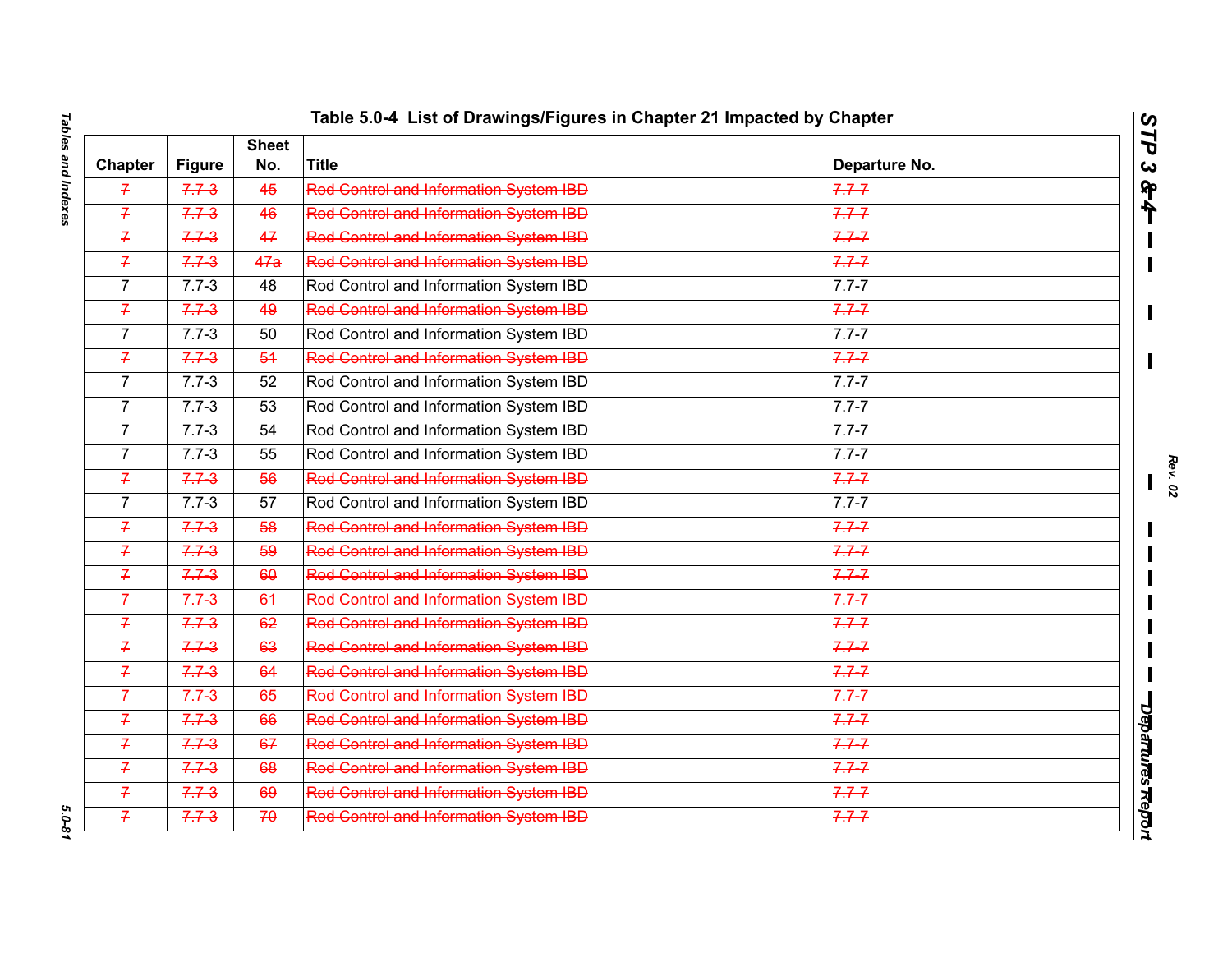|                |               | <b>Sheet</b>    | <b>Title</b>                                  |               |  |
|----------------|---------------|-----------------|-----------------------------------------------|---------------|--|
| <b>Chapter</b> | <b>Figure</b> | No.             |                                               | Departure No. |  |
| $\mathcal{F}$  | $7.7 - 3$     | 74              | <b>Rod Control and Information System IBD</b> | $7.7 - 7$     |  |
| $\overline{f}$ | $7.7 - 3$     | 72              | Rod Control and Information System IBD        | $7.7 - 7$     |  |
| $\overline{f}$ | $7.7 - 3$     | 73              | <b>Red Centrel and Information System IBD</b> | $7.7 - 7$     |  |
| $\overline{f}$ | $7.7 - 3$     | 74              | Rod Control and Information System IBD        | $7.7 - 7$     |  |
| $\overline{f}$ | $7.7 - 3$     | 75              | Rod Control and Information System IBD        | $7.7 - 7$     |  |
| $\mathcal{I}$  | $7.7 - 3$     | 76              | <b>Red Centrel and Information System IBD</b> | $7.7 - 7$     |  |
| $\overline{f}$ | $7.7 - 3$     | 77              | Red Control and Information System IBD        | $7.7 - 7$     |  |
| $\mathcal{F}$  | $7.7 - 3$     | 78              | <b>Rod Control and Information System IBD</b> | $7.7 - 7$     |  |
| $\mathcal{I}$  | $7.7 - 3$     | 79              | <b>Rod Control and Information System IBD</b> | $7.7 - 7$     |  |
| $\overline{f}$ | $7.7 - 3$     | 80              | <b>Rod Control and Information System IBD</b> | $7.7 - 7$     |  |
| $\overline{f}$ | $7.7 - 3$     | 84              | Rod Control and Information System IBD        | $7.7 - 7$     |  |
| $\mathcal{I}$  | $7.7 - 3$     | 82              | Rod Control and Information System IBD        | $7.7 - 7$     |  |
| $\overline{f}$ | $7.7 - 3$     | 83              | Rod Control and Information System IBD        | $7.7 - 7$     |  |
| $\overline{f}$ | $7.7 - 3$     | 84              | <b>Rod Control and Information System IBD</b> | $7.7 - 7$     |  |
| $\overline{f}$ | $7.7 - 3$     | $\overline{85}$ | Rod Control and Information System IBD        | $7.7 - 7$     |  |
| $\overline{f}$ | $7.7 - 3$     | 86              | Rod Control and Information System IBD        | $7.7 - 7$     |  |
| $\overline{f}$ | $7.7 - 3$     | 87              | Rod Control and Information System IBD        | $7.7 - 7$     |  |
| $\overline{f}$ | $7.7 - 3$     | 88              | Rod Control and Information System IBD        | $7.7 - 7$     |  |
| $\overline{f}$ | $7.7 - 3$     | 89              | Rod Control and Information System IBD        | $7.7 - 7$     |  |
| $\overline{f}$ | $7.7 - 3$     | 90              | <b>Rod Control and Information System IBD</b> | $7.7 - 7$     |  |
| $\mathcal{F}$  | $7.7 - 3$     | 91              | <b>Red Centrol and Information System IBD</b> | $7.7 - 7$     |  |
| $\overline{f}$ | $7.7 - 3$     | 92              | Rod Control and Information System IBD        | $7.7 - 7$     |  |
| $\overline{f}$ | $7.7 - 3$     | 93              | Rod Control and Information System IBD        | $7.7 - 7$     |  |
| $\mathcal{F}$  | $7.7 - 3$     | 94              | Rod Control and Information System IBD        | $7.7 - 7$     |  |
| $\mathcal{F}$  | $7.7 - 3$     | 95              | <b>Red Centrol and Information System IBD</b> | $7.7 - 7$     |  |
| $\overline{f}$ | $7.7 - 3$     | 96              | Rod Control and Information System IBD        | $7.7 - 7$     |  |
| $\overline{f}$ | $7.7 - 3$     | $\overline{97}$ | <b>Rod Control and Information System IBD</b> | $7.7 - 7$     |  |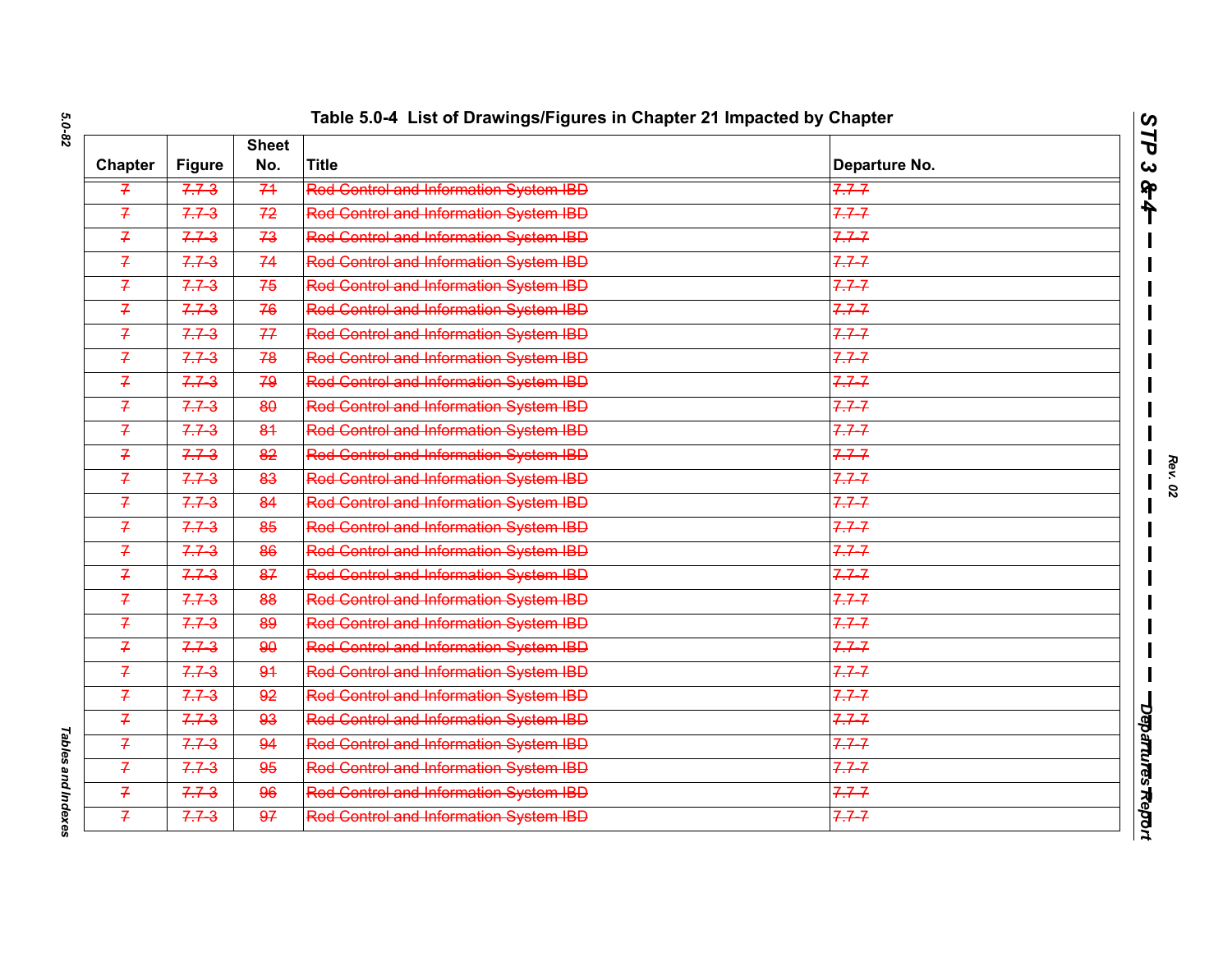| <b>Sheet</b>   |               |                  |                                               |                      |
|----------------|---------------|------------------|-----------------------------------------------|----------------------|
| <b>Chapter</b> | <b>Figure</b> | No.              | <b>Title</b>                                  | Departure No.        |
| $\mathcal{I}$  | $7.7 - 3$     | 98               | <b>Rod Control and Information System IBD</b> | $7.7 - 7$            |
| $\overline{f}$ | $7.7 - 3$     | 99               | Rod Control and Information System IBD        | $7.7 - 7$            |
| $\mathcal{I}$  | $7.7 - 3$     | $\frac{1}{2}$    | Rod Control and Information System IBD        | $7.7 - 7$            |
| $\overline{f}$ | $7.7 - 3$     | 404              | <b>Rod Control and Information System IBD</b> | $7.7 - 7$            |
| $\overline{f}$ | $7.7 - 3$     | 402              | Rod Control and Information System IBD        | $7.7 - 7$            |
| $\overline{f}$ | $7.7 - 3$     | 403              | <b>Rod Control and Information System IBD</b> | $7.7 - 7$            |
| $\overline{f}$ | $7.7 - 3$     | 404              | <b>Rod Control and Information System IBD</b> | $7.7 - 7$            |
| $\overline{f}$ | $7.7 - 3$     | 405              | Rod Control and Information System IBD        | $7.7 - 7$            |
| $\overline{f}$ | $7.7 - 3$     | 406              | Red Control and Information System IBD        | $7.7 - 7$            |
| $\overline{f}$ | $7.7 - 3$     | 407              | <b>Rod Control and Information System IBD</b> | $7.7 - 7$            |
| $\overline{f}$ | $7.7 - 3$     | 408              | Rod Control and Information System IBD        | $7.7 - 7$            |
| $\mathcal{I}$  | $7.7 - 3$     | 409              | Red Centrol and Information System IBD        | $7.7 - 7$            |
| $\overline{f}$ | $7.7 - 3$     | 440              | <b>Rod Control and Information System IBD</b> | $7.7 - 7$            |
| $\overline{f}$ | $7.7 - 3$     | 444              | <b>Rod Control and Information System IBD</b> | $7.7 - 7$            |
| $\overline{f}$ | $7.7 - 3$     | $\overline{442}$ | Rod Control and Information System IBD        | $7.7 - 7$            |
| $\mathcal{F}$  | $7.7 - 3$     | 443              | Rod Control and Information System IBD        | $7.7 - 7$            |
| $\overline{f}$ | $7.7 - 3$     | 444              | Rod Control and Information System IBD        | $7.7 - 7$            |
| $\overline{7}$ | $7.7 - 4$     | $\mathbf{1}$     | Control Rod Drive System IBD                  | $T13.4-1$            |
| $\overline{7}$ | $7.7 - 5$     | $\mathbf{1}$     | Recirculation Flow Control System IED         | 7.7-20, T1 3.4-1     |
| 7              | $7.7 - 5$     | $\overline{2}$   | Recirculation Flow Control System IED         | 7.7-20, T1 3.4-1     |
| $\overline{7}$ | $7.7 - 7$     | $\mathbf 1$      | Recirculation Flow Control System IBD         | 7.7-4 7.7-20         |
| $\overline{7}$ | $7.7 - 7$     | $\overline{2}$   | Recirculation Flow Control System IBD         | 7.7-4 7.7-20         |
| $\overline{7}$ | $7.7 - 7$     | $\mathbf{3}$     | Recirculation Flow Control System IBD         | 7.7-4 7.7-20         |
| $\overline{7}$ | $7.7 - 7$     | 5                | Recirculation Flow Control System IBD         | $7.7 - 4.7 - 7.20$   |
| $\overline{7}$ | $7.7 - 7$     | 6                | Recirculation Flow Control System IBD         | 7.7-4 7.7-20         |
| $\overline{7}$ | $7.7 - 7$     | $\overline{7}$   | Recirculation Flow Control System IBD         | $7.7 - 4 7.7 - 20$   |
| $\overline{7}$ | $7.7 - 7$     | 8                | Recirculation Flow Control System IBD         | 7.7-4 10.4-5, 7.7-20 |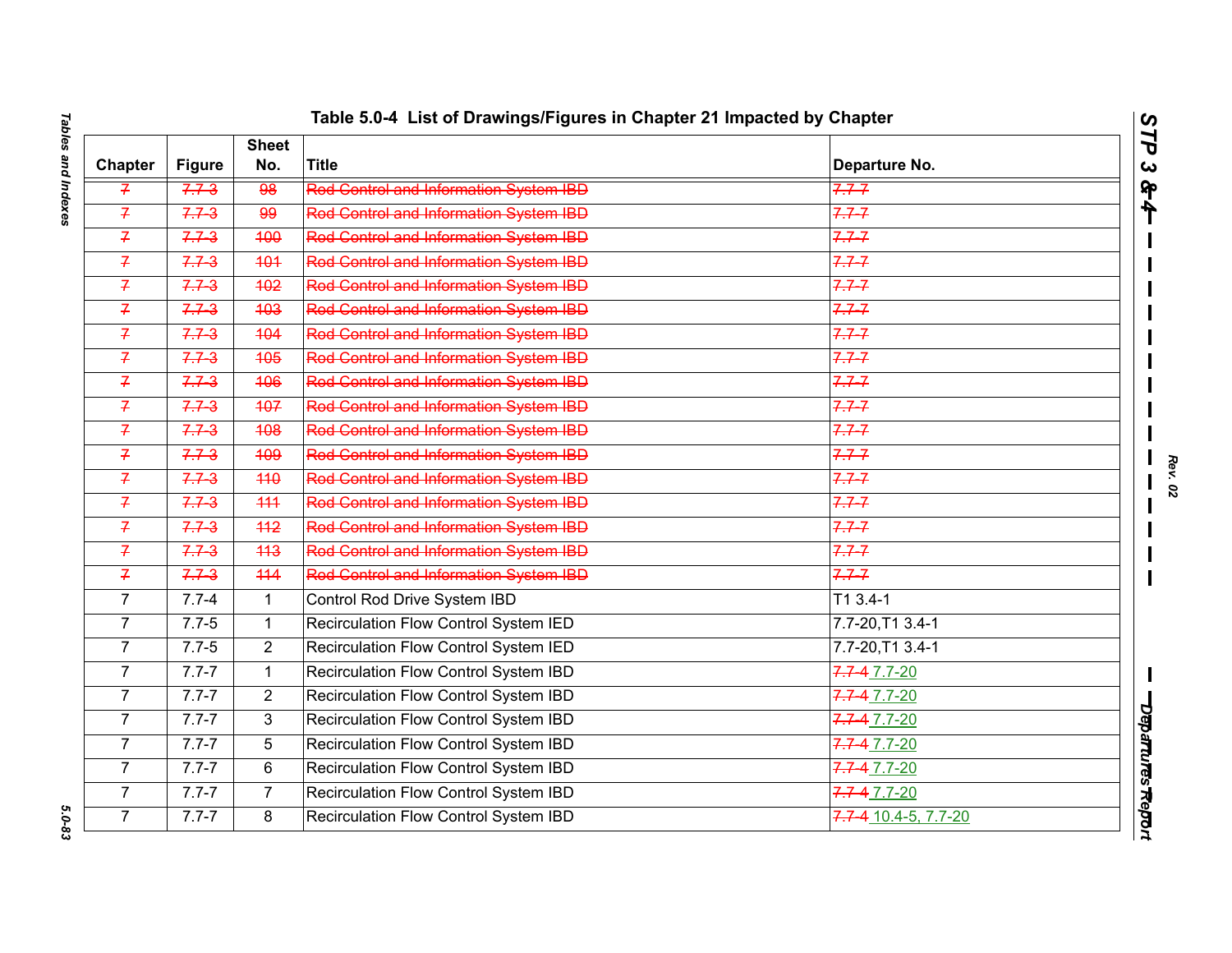| Chapter        | <b>Figure</b> | <b>Sheet</b><br>No. | <b>Title</b>                               | Departure No.                   |  |
|----------------|---------------|---------------------|--------------------------------------------|---------------------------------|--|
| 7              | $7.7 - 8$     | $\mathbf{1}$        | <b>Feedwater Control System IED</b>        | T1 3.4-1, 10.4-5                |  |
| $\overline{7}$ | $7.7 - 8$     | $\overline{2}$      | Feedwater Control System IED               | $10.4 - 5$                      |  |
| $\overline{7}$ | $7.7 - 8$     | 3                   | Feedwater Control System IED               | T1 3.4-1, 10.4-5                |  |
| $\overline{7}$ | $7.7 - 9$     | $\mathbf{1}$        | Feedwater Control System IBD               | T1 3.4-1, 10.4-5                |  |
| $\overline{7}$ | $7.7 - 9$     | $\overline{c}$      | Feedwater Control System IBD               | $T13.4-1$                       |  |
| $\overline{7}$ | $7.7 - 9$     | 3                   | Feedwater Control System IBD               | $T13.4-1$                       |  |
| $\overline{L}$ | $7.7 - 9$     | $\overline{4}$      | <b>Feedwater Control System IBD</b>        | $10.4 - 5$                      |  |
| $\overline{L}$ | $7.7 - 9$     | $\overline{5}$      | <b>Feedwater Control System IBD</b>        | $10.4 - 5$                      |  |
| $\overline{I}$ | $7.7 - 9$     | $6 \overline{6}$    | <b>Feedwater Control System IBD</b>        | $10.4 - 5$                      |  |
| $\overline{L}$ | $7.7 - 9$     | 6a                  | <b>Feedwater Control System IBD</b>        | $10.4 - 5$                      |  |
| $\overline{7}$ | $7.7 - 9$     | $\overline{7}$      | Feedwater Control System IBD               | T1 3.4-1, 10.4-5                |  |
| $\overline{7}$ | $7.7 - 9$     | 8                   | Feedwater Control System IBD               | T1 3.4-1, 10.4-5                |  |
| $\overline{7}$ | $7.7 - 9$     | 9                   | Feedwater Control System IBD               | T1 3.4-1, 10.4-5                |  |
| $\overline{L}$ | $7.7 - 9$     | 9a                  | <b>Feedwater Control System IBD</b>        | $10.4 - 5$                      |  |
| $\overline{7}$ | $7.7 - 9$     | $\overline{10}$     | Feedwater Control System IBD               | T1 3.4-1, 10.4-5                |  |
| $\overline{7}$ | $7.7 - 9$     | 11                  | Feedwater Control System IBD               | 5.4 - 4, T <sub>1</sub> 3.4 - 1 |  |
| $\overline{7}$ | $7.7 - 9$     | 12                  | Feedwater Control System IBD               | $5.4 - 1.713.4 - 1$             |  |
| $\overline{7}$ | $7.7 - 9$     | 13                  | Feedwater Control System IBD               | T1 3.4-1, 10.4-5                |  |
| $\overline{7}$ | $7.7 - 9$     | 14                  | Feedwater Control System IBD               | T1 3.4-1, 10.4-5                |  |
| $\overline{7}$ | $7.7 - 12$    | $\mathbf{1}$        | Steam Bypass & Pressure Control System IED | 7.7-24, T1 3.4-1                |  |
| $\overline{7}$ | $7.7 - 12$    | $\overline{2}$      | Steam Bypass & Pressure Control System IED | $7.7 - 24$                      |  |
| $\overline{7}$ | $7.7 - 13$    | $\overline{c}$      | Steam Bypass & Pressure Control System IBD | $7.7 - 24$                      |  |
| $\overline{7}$ | $7.7 - 13$    | 3                   | Steam Bypass & Pressure Control System IBD | $7.7 - 24$                      |  |
| $\overline{7}$ | $7.7 - 13$    | 4                   | Steam Bypass & Pressure Control System IBD | $7.7 - 24$                      |  |
| $\overline{7}$ | $7.7 - 13$    | 5                   | Steam Bypass & Pressure Control System IBD | $7.7 - 24$                      |  |
| $\overline{7}$ | $7.7 - 14$    | $\overline{2}$      | Fuel Pool Cooling and Cleanup System IBD   | $7.7 - 25$                      |  |
| $\overline{7}$ | $7.7 - 14$    | 3                   | Fuel Pool Cooling and Cleanup System IBD   | $7.7 - 25$                      |  |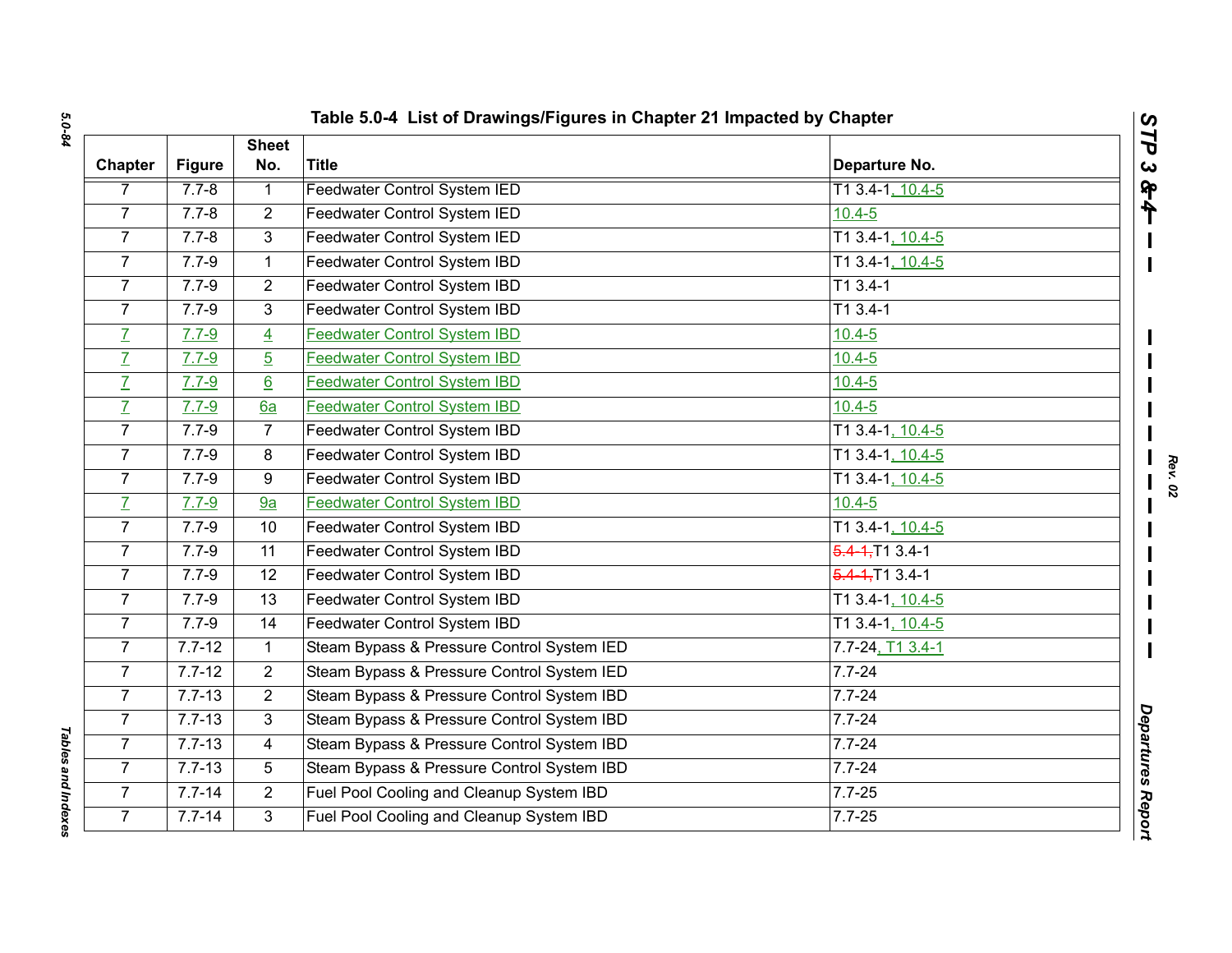| Table 5.0-4 List of Drawings/Figures in Chapter 21 Impacted by Chapter |               |                     |                                                       |                        |                   |  |
|------------------------------------------------------------------------|---------------|---------------------|-------------------------------------------------------|------------------------|-------------------|--|
| <b>Chapter</b>                                                         | <b>Figure</b> | <b>Sheet</b><br>No. | <b>Title</b>                                          | Departure No.          | STP<br>ట          |  |
| $\overline{7}$                                                         | $7.7 - 14$    | 6                   | Fuel Pool Cooling and Cleanup System IBD              | $7.7 - 25$             | <b>So</b>         |  |
| $\overline{7}$                                                         | $7.7 - 14$    | $\overline{7}$      | Fuel Pool Cooling and Cleanup System IBD              | $7.7 - 25$             | 4                 |  |
| $\overline{7}$                                                         | $7.7 - 14$    | 8                   | Fuel Pool Cooling and Cleanup System IBD              | $7.7 - 25$             |                   |  |
| 8                                                                      | $8.2 - 1$     | $\mathbf{1}$        | Power Distribution System Routing Diagram             | $8.2 - 1$              |                   |  |
| 8                                                                      | $8.2 - 1$     | $\overline{2}$      | Power Distribution System Routing Diagram             | $8.2 - 1$              |                   |  |
| 8                                                                      | $8.2 - 1$     | 3                   | Power Distribution System Routing Diagram             | $8.2 - 1$              |                   |  |
| 8                                                                      | $8.2 - 1$     | 4                   | Power Distribution System Routing Diagram             | $8.2 - 1$              |                   |  |
| 8                                                                      | $8.2 - 1$     | 5                   | Power Distribution System Routing Diagram             | $8.2 - 1$              |                   |  |
| 8                                                                      | $8.2 - 1$     | 6                   | Power Distribution System Routing Diagram             | $8.2 - 1$              |                   |  |
| 8                                                                      | $8.2 - 1$     | $\overline{7}$      | Power Distribution System Routing Diagram             | $8.2 - 1$              |                   |  |
| 8                                                                      | $8.3 - 1$     | $\mathbf{1}$        | <b>Electrical Power Distribution System SLD</b>       | 8.3-3, 8.3-1, T1 2.4-2 |                   |  |
| 8                                                                      | $8.3 - 1$     | $\overline{2}$      | <b>Electrical Power Distribution System SLD</b>       | $8.3 - 3$              |                   |  |
| 8                                                                      | $8.3 - 1$     | 3                   | <b>Electrical Power Distribution System SLD</b>       | $8.3 - 3$              |                   |  |
| 8                                                                      | $8.3 - 1$     | 4                   | <b>Electrical Power Distribution System SLD</b>       | $8.3 - 3$              |                   |  |
| 8                                                                      | $8.3 - 2$     |                     | Instrument & Control Power Supply System SLD          | 8.3-3, T1 2.12-2       |                   |  |
| 8                                                                      | 8A-1          |                     | Site Grounding Plan                                   | <b>STP DEP 1.1-2</b>   |                   |  |
| 9                                                                      | $9.1 - 1$     | $2^{\circ}$         | <b>Site Grounding Plan</b>                            | $T12.4-1$              |                   |  |
| 9                                                                      | $9.1 - 2$     | $\mathbf 1$         | Fuel Pool Cooling and Cleanup System PFD              | T1 2.4-1               |                   |  |
| 9                                                                      | $9.1 - 2$     | $2^{\circ}$         | Fuel Pool Cooling and Cleanup System PFD              | $T12.4-1$              |                   |  |
| 9                                                                      | $9.1 - 12$    |                     | Plant Refueling & Servicing Sequence                  | $9.1 - 1$              |                   |  |
| 9                                                                      | $9.2 - 2$     |                     | HVAC Normal Cooling Water System P&ID                 | $9.2 - 7, 9.2 - 3$     |                   |  |
| 9                                                                      | $9.2 - 4$     |                     | <b>HVAC Normal Cooling Water System P&amp;ID</b>      | Admin                  |                   |  |
| 9                                                                      | $9.2 - 1$     | $\overline{5}$      | <b>Reactor Building Cooling Water System P&amp;ID</b> | $T12.14-1$             |                   |  |
| 9                                                                      | $9.2 - 1$     | 8                   | <b>Reactor Building Cooling Water System P&amp;ID</b> | $T12.14-1$             |                   |  |
| 9                                                                      | $9.2 - 5$     | $\overline{2}$      | Makeup Water System (Purified) P&ID                   | $T12.14-1$             | Departures Report |  |
| $\mathbf{9}$                                                           | $9.2 - 7$     | $\overline{+}$      | Reactor Service Water System P&ID                     | $9.2 - 5$              |                   |  |
| $\mathbf{Q}$                                                           | $9.2 - 7$     | $\overline{2}$      | Reactor Service Water System P&ID                     | $9.2 - 5$              |                   |  |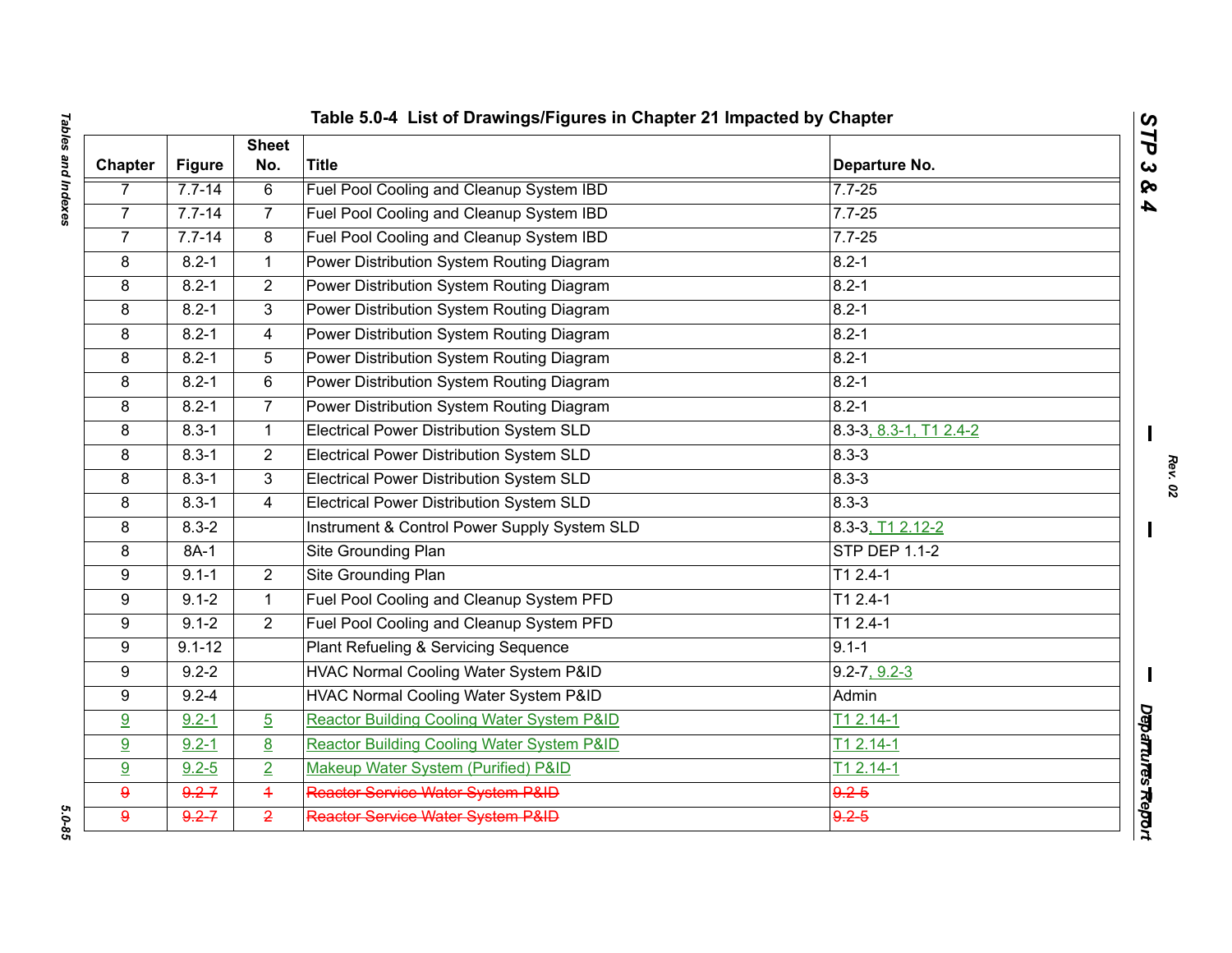| Table 5.0-4 List of Drawings/Figures in Chapter 21 Impacted by Chapter |               |                     |                                                                                  |                                  |  |  |
|------------------------------------------------------------------------|---------------|---------------------|----------------------------------------------------------------------------------|----------------------------------|--|--|
| Chapter                                                                | <b>Figure</b> | <b>Sheet</b><br>No. | <b>Title</b>                                                                     | Departure No.                    |  |  |
| 9                                                                      | $9.2 - 7$     | ده                  | Reactor Service Water System P&ID                                                | $9.2 - 5$                        |  |  |
| 9                                                                      | $9.4 - 1$     | $\mathbf{1}$        | Control Building HVAC Flow Diagram                                               | 9.4-2 <del>, 9.4-1</del> , 9.4-8 |  |  |
| 9                                                                      | $9.4 - 1$     | $\overline{2}$      | Control Building HVAC Flow Diagram                                               | $9.4 - 2,9.4 - 4,9.4 - 8$        |  |  |
| 9                                                                      | $9.4 - 1$     | 3                   | Control Building HVAC Flow Diagram                                               | $9.4 - 2, 9.4 - 8$               |  |  |
| 9                                                                      | $9.4 - 1$     | 4                   | Control Building HVAC Flow Diagram                                               | $9.4 - 2, 9.4 - 8$               |  |  |
| 9                                                                      | $9.4 - 1$     | 5                   | Control Building HVAC Flow Diagram                                               | $9.4 - 2, 9.4 - 8$               |  |  |
| 9                                                                      | $9.4-2a$      |                     | Turbine Building Ventilation System Air Flow Diagram                             | $9.4 - 4, 9.4 - 9$               |  |  |
| <u>9</u>                                                               | $9.4 - 2b$    | $\mathbf{1}$        | <b>Turbine Building Ventilation System Control Diagram</b>                       | $9.4 - 9$                        |  |  |
| 9                                                                      | $9.4-2b$      | $\overline{2}$      | Turbine Building Ventilation System Air Flow Diagram                             | $9.4 - 4, 9.4 - 9$               |  |  |
| 9                                                                      | $9.4 - 3$     | $\overline{1}$      | <b>Secondary Containment HVAC System</b>                                         | $9.4 - 8$                        |  |  |
| 9                                                                      | $9.4 - 3$     | $\overline{2}$      | Turbine Building Ventilation System Air Flow Diagram                             | T1 2.14-1                        |  |  |
| 9                                                                      | $9.4 - 3$     | $\overline{2}$      | <b>Secondary Containment HVAC System</b>                                         | $9.4 - 7$                        |  |  |
| 9                                                                      | $9.4 - 4$     | $\overline{1}$      | R/B Safety-Related Electrical Equipment HVAC System                              | $9.4 - 8$                        |  |  |
| 9                                                                      | $9.4 - 4$     | $\overline{2}$      | R/B Safety-Related Electrical Equipment HVAC System                              | $9.4 - 8$                        |  |  |
| 9                                                                      | $9.4 - 4$     | $\overline{3}$      | R/B Safety-Related Electrical Equipment HVAC System                              | $9.4 - 8$                        |  |  |
| 9                                                                      | $9.4 - 10$    | $\mathbf{1}$        | Radwaste Building HVAC P&ID                                                      | $9.4 - 5$                        |  |  |
| 9                                                                      | $9.4 - 10$    | $\overline{2}$      | Radwaste Building HVAC P&ID                                                      | $9.4 - 5$                        |  |  |
| 9                                                                      | $9.4 - 10$    | 3                   | Radwaste Building HVAC P&ID                                                      | $9.4 - 5$                        |  |  |
| 9                                                                      | $9.5 - 6$     |                     | Standby Diesel Generator Fuel Oil and Combustion Air Intake & Exhaust<br>Systems | $9.5 - 6$                        |  |  |
| 9                                                                      | 9A4-4         |                     | Reactor Building Fire Protection at Elevation 12300 mm                           | $T12.14-1$                       |  |  |
| 9                                                                      | 9A4-9         |                     | <b>Reactor Building Fire Protection Section A-A</b>                              | $T12.14-1$                       |  |  |
| 9                                                                      | 9A.4-17       |                     | Turbine Building Fire Protection, Section A Aat Elevation 2300 mm                | $1.2 - 2$                        |  |  |
| 9                                                                      | 9A.4-18       |                     | Turbine Building Fire Protection at Elevation 5300Elevation 6300 mm              | $1.2 - 2$                        |  |  |
| 9                                                                      | 9A.4-19       |                     | Turbine Building Fire Protection at Elevation 12300 mm                           | $1.2 - 2$                        |  |  |
| 9                                                                      | 9A.4-20       |                     | Turbine Building Fire Protection at Elevation 20300Elevation 19700 mm            | $1.2 - 2$                        |  |  |
| 9                                                                      | 9A.4-21       |                     | Turbine Building Fire Protection at Elevation 30300 Elevation 27800 mm           | $1.2 - 2$                        |  |  |

Tables and Indexes *Tables and Indexes*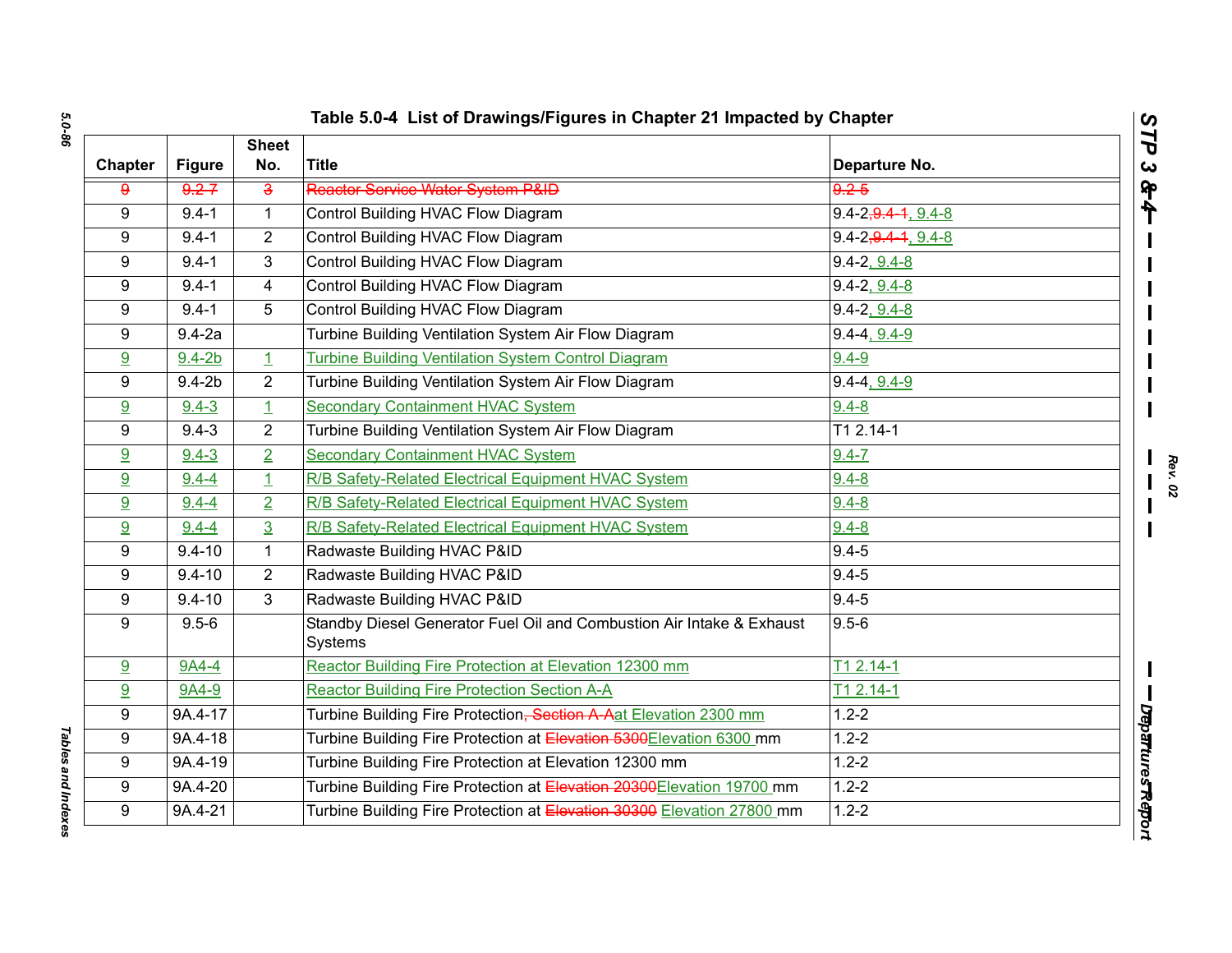| Table 5.0-4 List of Drawings/Figures in Chapter 21 Impacted by Chapter |               |                     |                                                         |                      |                                               |  |  |
|------------------------------------------------------------------------|---------------|---------------------|---------------------------------------------------------|----------------------|-----------------------------------------------|--|--|
| Chapter                                                                | <b>Figure</b> | <b>Sheet</b><br>No. | <b>Title</b>                                            | Departure No.        | $\overline{\phantom{a}}$<br>٦<br>$\mathbf{C}$ |  |  |
| 9                                                                      | 9A.4-28       |                     | Radwaste Building Fire Protection, RWB Sections         | <b>STD DEP</b> 3.8-1 | $\mathbf{r}$                                  |  |  |
| 9                                                                      | 9A.4-29       |                     | Radwaste Building Fire Protection at Elevation -1700 mm | <b>STD DEP 3.8-1</b> | ት                                             |  |  |
| 9                                                                      | 9A.4-30       |                     | Radwaste Building Fire Protection at Elevation 5300 mm  | <b>STD DEP 3.8-1</b> |                                               |  |  |
| 9                                                                      | 9A.4-31       |                     | Radwaste Building Fire Protection at Elevation 12300 mm | STD DEP 3.8-1        |                                               |  |  |
| 9                                                                      | 9A.4-32       |                     | Radwaste Building Fire Protection at Elevation 18300 mm | <b>STD DEP 3.8-1</b> |                                               |  |  |
| 9                                                                      | $9A.4 - 33$   |                     | Turbine Building Fire Protection at Elevation 38300 mm  | <b>STP 1.2-2</b>     |                                               |  |  |
| 9                                                                      | 9A.4-34       |                     | Turbine Building Fire Protection at Elevation 47200 mm  | <b>STP 1.2-2</b>     |                                               |  |  |
| 10                                                                     | $10.1 - 2$    |                     | Reference Heat Balance for Guaranteed Reactor Rating    | $10.1 - 3$           |                                               |  |  |
| 10                                                                     | $10.1 - 3$    |                     | Reference Heat Balance for Valves-Wide-Open (VWO)       | $10.1 - 4$           |                                               |  |  |
| 11                                                                     | $11.2 - 1$    | $\mathbf{1}$        | Radwaste System PFD                                     | $11.2 - 1$           |                                               |  |  |
| 11                                                                     | $11.2 - 1$    | $\overline{2}$      | Radwaste System PFD                                     | $11.2 - 1$           |                                               |  |  |
| 11                                                                     | $11.2 - 2$    | $\mathbf 1$         | Radwaste System P&ID                                    | $11.2 - 1$           |                                               |  |  |
| 11                                                                     | $11.2 - 2$    | $\overline{2}$      | Radwaste System P&ID                                    | $11.2 - 1$           |                                               |  |  |
| 11                                                                     | $11.2 - 2$    | 3                   | Radwaste System P&ID                                    | $11.2 - 1$           |                                               |  |  |
| 11                                                                     | $11.2 - 2$    | $\overline{4}$      | Radwaste System P&ID                                    | $11.2 - 1$           |                                               |  |  |
| 11                                                                     | $11.2 - 2$    | 4a                  | Radwaste System P&ID                                    | $11.2 - 1$           |                                               |  |  |
| 11                                                                     | $11.2 - 2$    | 5                   | Radwaste System P&ID                                    | $11.2 - 1$           |                                               |  |  |
| 11                                                                     | $11.2 - 2$    | 6                   | Radwaste System P&ID                                    | $11.2 - 1$           |                                               |  |  |
| 11                                                                     | $11.2 - 2$    | $\overline{7}$      | Radwaste System P&ID                                    | $11.2 - 1$           |                                               |  |  |
| 11                                                                     | $11.2 - 2$    | 9a                  | Radwaste System P&ID                                    | $11.2 - 1$           |                                               |  |  |
| 11                                                                     | $11.2 - 2$    | 10a                 | Radwaste System P&ID                                    | $11.2 - 1$           |                                               |  |  |
| 11                                                                     | $11.2 - 2$    | 11a                 | Radwaste System P&ID                                    | $11.2 - 1$           |                                               |  |  |
| 11                                                                     | $11.2 - 2$    | 11 <sub>b</sub>     | Radwaste System P&ID                                    | $11.2 - 1$           |                                               |  |  |
| 11                                                                     | $11.2 - 2$    | $\overline{12}$     | Radwaste System P&ID                                    | $11.2 - 1$           |                                               |  |  |
| 11                                                                     | $11.2 - 2$    | 13                  | Radwaste System P&ID                                    | $11.2 - 1$           |                                               |  |  |
| 11                                                                     | $11.2 - 2$    | 14                  | Radwaste System P&ID                                    | $11.2 - 1$           |                                               |  |  |
| 11                                                                     | $11.2 - 2$    | 14a                 | Radwaste System P&ID                                    | $11.2 - 1$           | Departures Report                             |  |  |

*STP 3 & 4*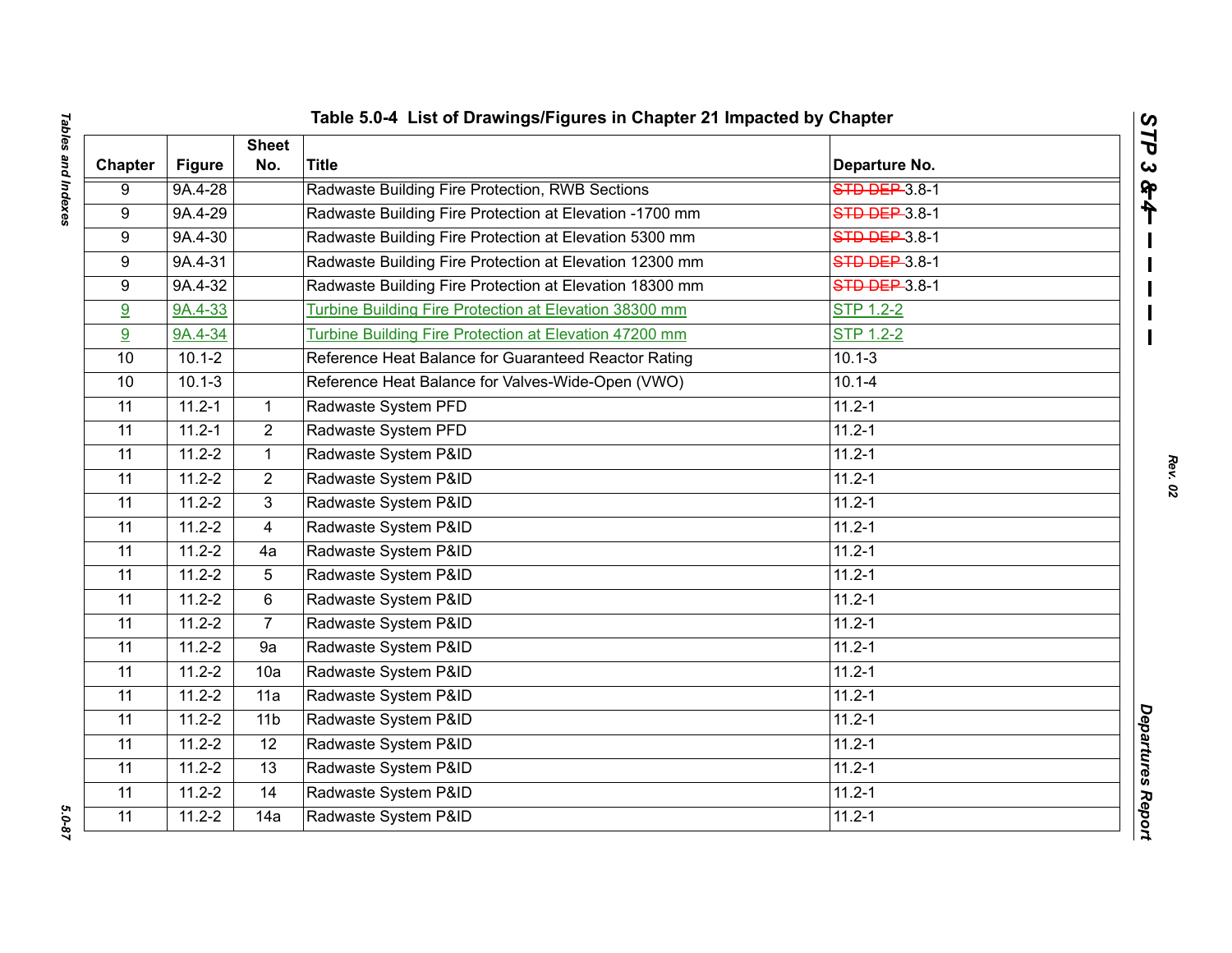| Chapter         | <b>Figure</b> | <b>Sheet</b><br>No. | <b>Title</b>                                                                                           | Departure No. |
|-----------------|---------------|---------------------|--------------------------------------------------------------------------------------------------------|---------------|
| 11              | $11.2 - 2$    | 15                  | Radwaste System P&ID                                                                                   | $11.2 - 1$    |
| 11              | $11.2 - 2$    | 15a                 | Radwaste System P&ID                                                                                   | $11.2 - 1$    |
| 11              | $11.2 - 2$    | 16                  | Radwaste System P&ID                                                                                   | $11.2 - 1$    |
| 11              | $11.2 - 2$    | 17                  | Radwaste System P&ID                                                                                   | 11.2-1        |
| 11              | $11.3 - 1$    |                     | Offgas System PFD                                                                                      | $11.3 - 1$    |
| 11              | $11.3 - 2$    | $\perp$             | Offgas System P&ID                                                                                     | $11.3 - 1$    |
| 11              | $11.3 - 2$    | $\overline{2}$      | Offgas System P&ID                                                                                     | $11.3 - 1$    |
| 11              | $11.3 - 2$    | $\overline{3}$      | Offgas System P&ID                                                                                     | $11.3 - 1$    |
| $\overline{12}$ | $12.3 - 1$    |                     | Reactor Building Radiation Zone Map for Full Power and Shutdown<br>Operation at Elevation - 8200 mm    | Admin         |
| 12              | $12.3 - 3$    |                     | Reactor Building Radiation Zone Map for Full Power and Shutdown<br>Operation at Elevation 4800/8500 mm | Admin         |
| 12              | $12.3 - 5$    |                     | Reactor Building Radiation Zone Map for Full Power and Shutdown<br>Operation at Elevation 12300 mm     | T1 2.14-1     |
| 12              | $12.3 - 6$    |                     | Reactor Building Radiation Zone Map for Full Power and Shutdown<br>Operation at Elevation 18100 mm     | Admin         |
| 12              | $12.3 - 10$   |                     | Reactor Building Radiation Zone Map for Full Power and Shutdown<br><b>Operation Section A-A</b>        | $T12.14-1$    |
| 12              | $12.3 - 16$   |                     | Reactor Building Radiation Zone Map Post-LOCA at Elevation 12300 mm                                    | T1 2.14-1     |
| 12              | $12.3 - 21$   |                     | Reactor Building Radiation Zone Map Post-LOCA Section A-A                                              | T1 2.14-1     |
| 12              | 12.3-37       |                     | Radwaste Building, Radiation Zone Map, Normal Operation at Elevation -<br>1500 mm                      | $3.8 - 1$     |
| 12              | 12.3-38       |                     | Radwaste Building, Radiation Zone Map, Normal Operation at Elevation -<br>4800 mm                      | $3.8 - 1$     |
| 12              | $12.3 - 39$   |                     | Radwaste Building, Radiation Zone Map, Normal Operation at Elevation -<br>12300 mm                     | $3.8 - 1$     |
| 12              | 12.3-40       |                     | Radwaste Building, Radiation Zone Map, Normal Operation at Elevation -<br>21000 mm                     | $3.8 - 1$     |
| 12              | $12.3 - 41$   |                     | Radwaste Building, Radiation Zone Map, Normal Operation, Section A-A                                   | $3.8 - 1$     |

*Tables and Indexes* 

Tables and Indexes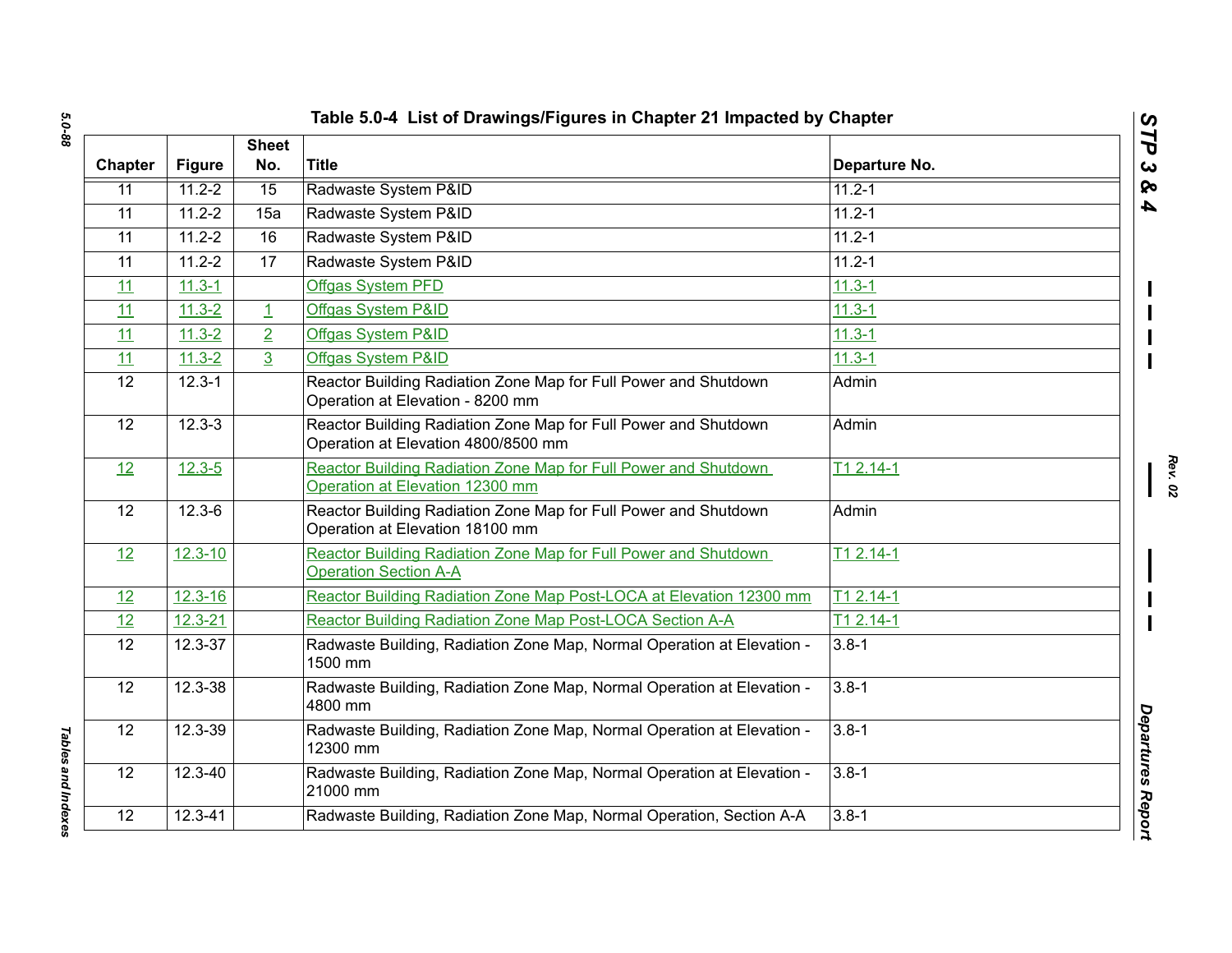| <b>Chapter</b>  | <b>Figure</b> | <b>Sheet</b><br>No. | Title                                                                                                                                      | Departure No.    |
|-----------------|---------------|---------------------|--------------------------------------------------------------------------------------------------------------------------------------------|------------------|
| $\overline{12}$ | $12.3 - 49$   |                     | Turbine Building, Radiation Zone Map at Elevation 5300 mm2300 mm                                                                           | $1.2 - 2$        |
| 12              | 12.3-50       |                     | Turbine Building, Radiation Zone Map at Elevation 42300 mm6300 mm                                                                          | $1.2 - 2$        |
| 12              | 12.3-51       |                     | Turbine Building, Radiation Zone Map at Elevation 20300 mm12300 mm                                                                         | $1.2 - 2$        |
| 12              | 12.3-52       |                     | Turbine Building, Radiation Zone Map at Elevation 30300 mm19700 mm                                                                         | $1.2 - 2$        |
| 12              | 12.3-53       |                     | Turbine Building, Radiation Zone-at Normal Operation Longitudinal Section-<br>A-A Map, at Elevation 27800 mm                               | $1.2 - 2$        |
| 12              | $12.3 - 55$   |                     | Turbine Building, Radiation Zone Map, Post LOCA, Longitudinal Section B-<br>$\overline{\mathsf{B}}$                                        | <b>STP 1.2-2</b> |
| 12              | 12.3-56       |                     | Reactor Building, Area Radiation Monitors at Elevation -8200 mm                                                                            | $12.3 - 4$       |
| 12              | 12.3-57       |                     | Reactor Building, Area Radiation Monitors at Elevation -1700 mm                                                                            | $12.3 - 4$       |
| 12              | 12.3-58       |                     | Reactor Building, Area Radiation Monitors at Elevation 4800/8500 mm                                                                        | $12.3 - 4$       |
| 12              | 12.3-60       |                     | Reactor Building, Area Radiation Monitors at Elevation 23500 mm                                                                            | $12.3 - 4$       |
| 12              | $12.3 - 62$   |                     | Reactor Building, Area Radiation Monitors at Elevation 31700/38200 mm                                                                      | $12.3 - 4$       |
| 12              | 12.3-66       |                     | Radwaste Building, Area Radiation Monitors at Elevation 4800 mm                                                                            | $3.8 - 1$        |
| 12              | 12.3-67       |                     | Radwaste Building, Area Radiation Monitors at Elevation 12300 mm                                                                           | $3.8 - 1$        |
| 12              | 12.3-68       |                     | Turbine Building, B1F Floor Level, Area Radiation Monitors, Elevation 2300<br>mm                                                           | <b>STP 1.2-2</b> |
| $\overline{12}$ | 12.3-69       |                     | Turbine Building, Area Radiation Monitors at Elevation 5300 mmMB1F Floor 1.2-2<br>Level, Area Radiation Monitors, Elevation 6300 mm        |                  |
| 12              | $12.3 - 70$   |                     | Turbine Building, Area Radiation Monitors at Elevation 12300 mm1F Floor<br>Level, Area Radiation Monitors, Elevation 12300 mm              | $1.2 - 2$        |
| 12              | $12.3 - 71$   |                     | Turbine Building <del>, Area Radiation Monitors at Elevation 20300 mm</del> 2F Floor<br>Level, Area Radiation Monitors, Elevation 19700 mm | $1.2 - 2$        |
| $\overline{12}$ | $12.3 - 72$   |                     | Turbine Building. Area Radiation Monitors at Elevation 30300 mm3F Floor<br>Level, Area Radiation Monitors, Elevation 27800 mm              | $1.2 - 2$        |
| 12              | 12.3-73       |                     | Turbine Building, Area Radiation Monitors, Longitudinal Section A-AB-B                                                                     | $1.2 - 2$        |
| 12              | $12.3 - 75$   |                     | Turbine Building, Radiation Zone Map, at Elevation 38300 mm                                                                                | <b>STP 1.2-2</b> |
| 12              | 12.3-76       |                     | Turbine Building, Radiation Zone Map, at Elevation 47200 mm                                                                                | <b>STP 1.2-2</b> |